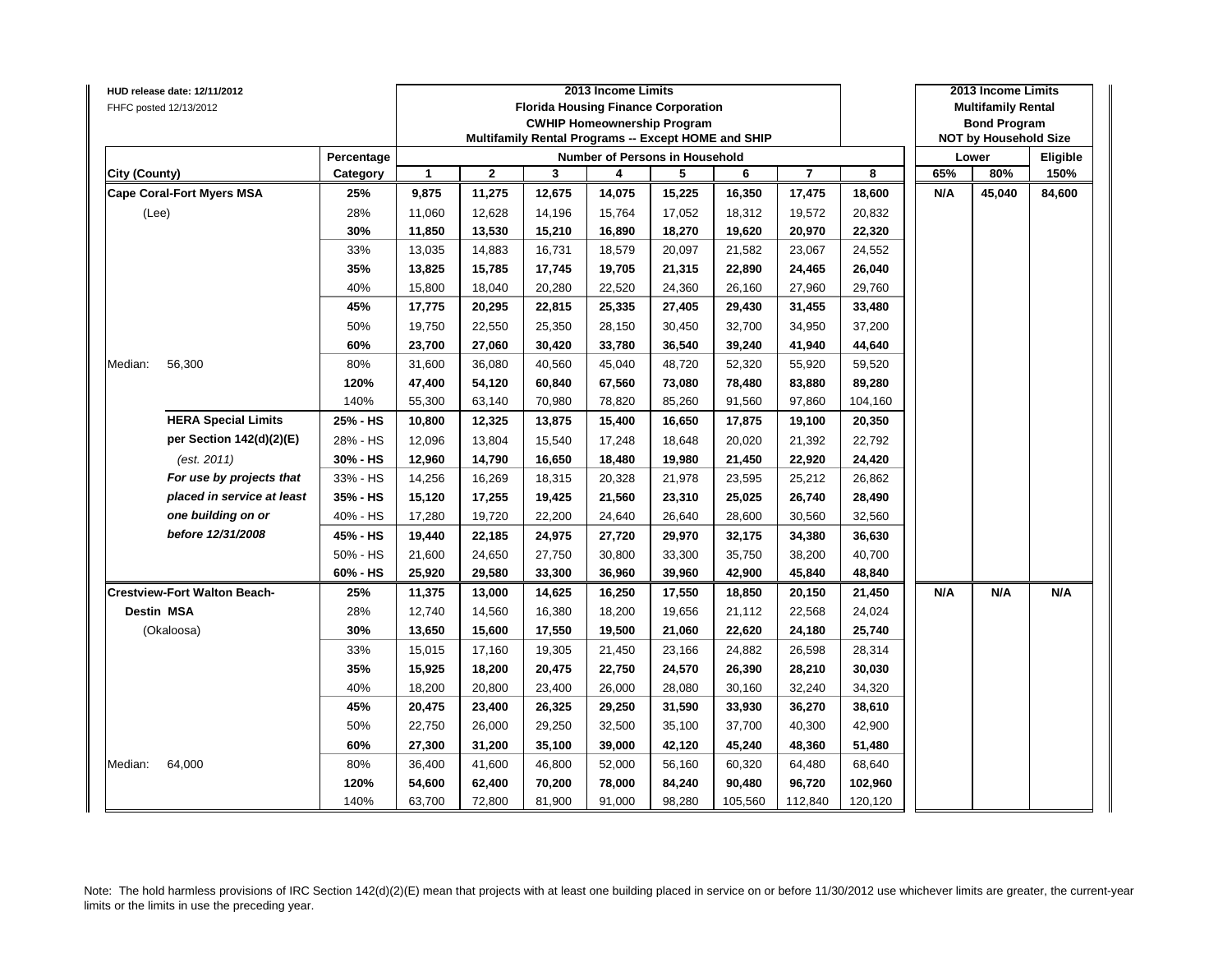| HUD release date: 12/11/2012<br>FHFC posted 12/13/2012 |            |        |              |        | 2013 Income Limits<br><b>Florida Housing Finance Corporation</b><br><b>CWHIP Homeownership Program</b><br>Multifamily Rental Programs -- Except HOME and SHIP |        |        |                |         |     | 2013 Income Limits<br><b>Multifamily Rental</b><br><b>Bond Program</b><br><b>NOT by Household Size</b> |          |
|--------------------------------------------------------|------------|--------|--------------|--------|---------------------------------------------------------------------------------------------------------------------------------------------------------------|--------|--------|----------------|---------|-----|--------------------------------------------------------------------------------------------------------|----------|
|                                                        | Percentage |        |              |        | Number of Persons in Household                                                                                                                                |        |        |                |         |     | Lower                                                                                                  | Eligible |
| <b>City (County)</b>                                   | Category   | 1      | $\mathbf{2}$ | 3      | 4                                                                                                                                                             | 5      | 6      | $\overline{7}$ | 8       | 65% | 80%                                                                                                    | 150%     |
| Deltona-Daytona Beach-                                 | 25%        | 9,900  | 11,300       | 12,725 | 14,125                                                                                                                                                        | 15,275 | 16,400 | 17,525         | 18,650  | N/A | 45,200                                                                                                 | 84,750   |
| <b>Ormond Beach MSA</b>                                | 28%        | 11,088 | 12,656       | 14,252 | 15,820                                                                                                                                                        | 17,108 | 18,368 | 19,628         | 20,888  |     |                                                                                                        |          |
| (Volusia)                                              | 30%        | 11,880 | 13,560       | 15,270 | 16,950                                                                                                                                                        | 18,330 | 19,680 | 21,030         | 22,380  |     |                                                                                                        |          |
|                                                        | 33%        | 13,068 | 14,916       | 16.797 | 18,645                                                                                                                                                        | 20,163 | 21.648 | 23,133         | 24,618  |     |                                                                                                        |          |
|                                                        | 35%        | 13,860 | 15,820       | 17,815 | 19,775                                                                                                                                                        | 21,385 | 22,960 | 24,535         | 26,110  |     |                                                                                                        |          |
|                                                        | 40%        | 15,840 | 18,080       | 20,360 | 22,600                                                                                                                                                        | 24,440 | 26,240 | 28,040         | 29,840  |     |                                                                                                        |          |
|                                                        | 45%        | 17,820 | 20,340       | 22,905 | 25,425                                                                                                                                                        | 27,495 | 29,520 | 31,545         | 33,570  |     |                                                                                                        |          |
|                                                        | 50%        | 19,800 | 22,600       | 25,450 | 28,250                                                                                                                                                        | 30,550 | 32,800 | 35,050         | 37,300  |     |                                                                                                        |          |
|                                                        | 60%        | 23,760 | 27,120       | 30.540 | 33,900                                                                                                                                                        | 36,660 | 39.360 | 42,060         | 44,760  |     |                                                                                                        |          |
| Median:<br>56,500                                      | 80%        | 31,680 | 36,160       | 40,720 | 45,200                                                                                                                                                        | 48,880 | 52,480 | 56,080         | 59,680  |     |                                                                                                        |          |
|                                                        | 120%       | 47,520 | 54,240       | 61,080 | 67,800                                                                                                                                                        | 73,320 | 78,720 | 84,120         | 89,520  |     |                                                                                                        |          |
|                                                        | 140%       | 55,440 | 63,280       | 71,260 | 79,100                                                                                                                                                        | 85,540 | 91,840 | 98,140         | 104,440 |     |                                                                                                        |          |
| <b>HERA Special Limits</b>                             | 25% - HS   | 10,150 | 11,600       | 13,050 | 14,475                                                                                                                                                        | 15,650 | 16,800 | 17,950         | 19,125  |     |                                                                                                        |          |
| per Section 142(d)(2)(E)                               | 28% - HS   | 11,368 | 12,992       | 14.616 | 16,212                                                                                                                                                        | 17,528 | 18.816 | 20,104         | 21,420  |     |                                                                                                        |          |
| (est. 2013)                                            | 30% - HS   | 12,180 | 13,920       | 15,660 | 17,370                                                                                                                                                        | 18,780 | 20,160 | 21,540         | 22,950  |     |                                                                                                        |          |
| For use by projects that                               | 33% - HS   | 13,398 | 15,312       | 17,226 | 19,107                                                                                                                                                        | 20,658 | 22,176 | 23,694         | 25,245  |     |                                                                                                        |          |
| placed in service at least                             | 35% - HS   | 14,210 | 16,240       | 18,270 | 20,265                                                                                                                                                        | 21,910 | 23,520 | 25,130         | 26,775  |     |                                                                                                        |          |
| one building on or                                     | 40% - HS   | 16,240 | 18,560       | 20,880 | 23,160                                                                                                                                                        | 25,040 | 26.880 | 28,720         | 30,600  |     |                                                                                                        |          |
| before 12/31/2008                                      | 45% - HS   | 18,270 | 20,880       | 23,490 | 26,055                                                                                                                                                        | 28,170 | 30,240 | 32,310         | 34,425  |     |                                                                                                        |          |
|                                                        | 50% - HS   | 20,300 | 23.200       | 26.100 | 28,950                                                                                                                                                        | 31,300 | 33.600 | 35,900         | 38,250  |     |                                                                                                        |          |
|                                                        | 60% - HS   | 24,360 | 27,840       | 31,320 | 34,740                                                                                                                                                        | 37,560 | 40,320 | 43,080         | 45,900  |     |                                                                                                        |          |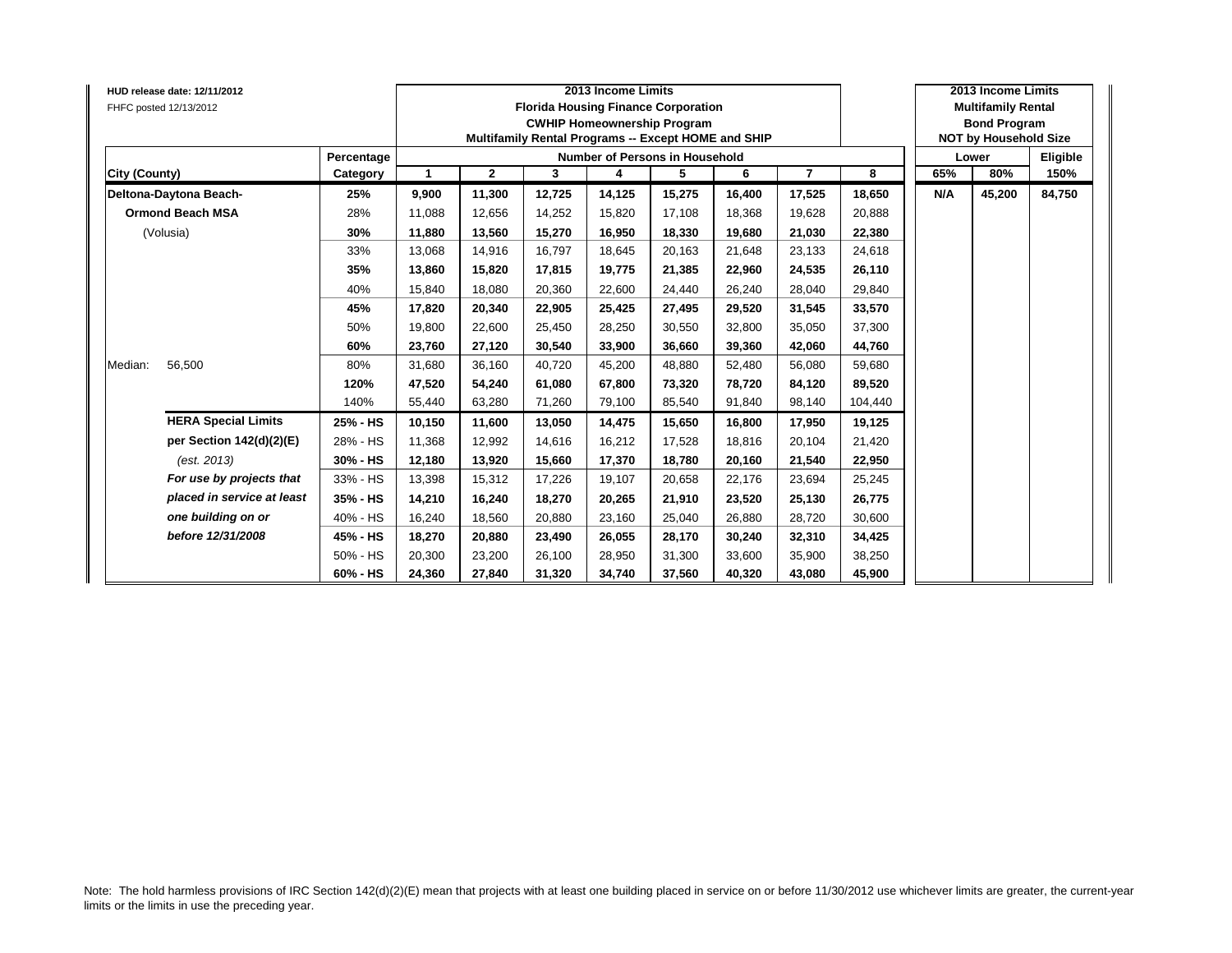| HUD release date: 12/11/2012<br>FHFC posted 12/13/2012 |            |        |              |        | 2013 Income Limits<br><b>Florida Housing Finance Corporation</b><br><b>CWHIP Homeownership Program</b><br>Multifamily Rental Programs -- Except HOME and SHIP |        |        |                |         |     | 2013 Income Limits<br><b>Multifamily Rental</b><br><b>Bond Program</b><br><b>NOT by Household Size</b> |          |
|--------------------------------------------------------|------------|--------|--------------|--------|---------------------------------------------------------------------------------------------------------------------------------------------------------------|--------|--------|----------------|---------|-----|--------------------------------------------------------------------------------------------------------|----------|
|                                                        | Percentage |        |              |        | Number of Persons in Household                                                                                                                                |        |        |                |         |     | Lower                                                                                                  | Eligible |
| <b>City (County)</b>                                   | Category   | 1      | $\mathbf{2}$ | 3      | 4                                                                                                                                                             | 5      | 6      | $\overline{7}$ | 8       | 65% | 80%                                                                                                    | 150%     |
| <b>Gainesville MSA</b>                                 | 25%        | 10,225 | 11,675       | 13,125 | 14,575                                                                                                                                                        | 15,750 | 16,925 | 18,075         | 19,250  | N/A | 46,640                                                                                                 | 87,450   |
| (Alachua/Gilchrist)                                    | 28%        | 11,452 | 13,076       | 14,700 | 16,324                                                                                                                                                        | 17,640 | 18,956 | 20,244         | 21,560  |     |                                                                                                        |          |
|                                                        | 30%        | 12,270 | 14,010       | 15,750 | 17,490                                                                                                                                                        | 18,900 | 20.310 | 21,690         | 23,100  |     |                                                                                                        |          |
|                                                        | 33%        | 13,497 | 15,411       | 17.325 | 19,239                                                                                                                                                        | 20,790 | 22,341 | 23,859         | 25,410  |     |                                                                                                        |          |
|                                                        | 35%        | 14,315 | 16,345       | 18,375 | 20,405                                                                                                                                                        | 22,050 | 23,695 | 25,305         | 26,950  |     |                                                                                                        |          |
|                                                        | 40%        | 16,360 | 18,680       | 21,000 | 23,320                                                                                                                                                        | 25,200 | 27,080 | 28,920         | 30,800  |     |                                                                                                        |          |
|                                                        | 45%        | 18,405 | 21,015       | 23,625 | 26,235                                                                                                                                                        | 28,350 | 30.465 | 32,535         | 34,650  |     |                                                                                                        |          |
|                                                        | 50%        | 20,450 | 23,350       | 26,250 | 29,150                                                                                                                                                        | 31,500 | 33,850 | 36,150         | 38,500  |     |                                                                                                        |          |
|                                                        | 60%        | 24,540 | 28,020       | 31.500 | 34,980                                                                                                                                                        | 37,800 | 40.620 | 43,380         | 46,200  |     |                                                                                                        |          |
| Median:<br>64,000                                      | 80%        | 32,720 | 37,360       | 42,000 | 46,640                                                                                                                                                        | 50,400 | 54,160 | 57,840         | 61,600  |     |                                                                                                        |          |
|                                                        | 120%       | 49,080 | 56,040       | 63,000 | 69,960                                                                                                                                                        | 75,600 | 81,240 | 86,760         | 92,400  |     |                                                                                                        |          |
|                                                        | 140%       | 57,260 | 65,380       | 73,500 | 81,620                                                                                                                                                        | 88,200 | 94,780 | 101,220        | 107,800 |     |                                                                                                        |          |
| <b>HERA Special Limits</b>                             | 25% - HS   | 11,200 | 12,800       | 14,400 | 16,000                                                                                                                                                        | 17,300 | 18,575 | 19,850         | 21,125  |     |                                                                                                        |          |
| per Section 142(d)(2)(E)                               | 28% - HS   | 12,544 | 14,336       | 16,128 | 17,920                                                                                                                                                        | 19,376 | 20.804 | 22,232         | 23,660  |     |                                                                                                        |          |
| (est. 2011)                                            | 30% - HS   | 13,440 | 15,360       | 17,280 | 19,200                                                                                                                                                        | 20,760 | 22,290 | 23,820         | 25,350  |     |                                                                                                        |          |
| For use by projects that                               | 33% - HS   | 14,784 | 16,896       | 19,008 | 21,120                                                                                                                                                        | 22,836 | 24,519 | 26,202         | 27,885  |     |                                                                                                        |          |
| placed in service at least                             | 35% - HS   | 15,680 | 17,920       | 20,160 | 22,400                                                                                                                                                        | 24,220 | 26,005 | 27,790         | 29,575  |     |                                                                                                        |          |
| one building on or                                     | 40% - HS   | 17,920 | 20,480       | 23,040 | 25,600                                                                                                                                                        | 27,680 | 29,720 | 31,760         | 33,800  |     |                                                                                                        |          |
| before 12/31/2008                                      | 45% - HS   | 20,160 | 23,040       | 25,920 | 28,800                                                                                                                                                        | 31,140 | 33,435 | 35,730         | 38,025  |     |                                                                                                        |          |
|                                                        | 50% - HS   | 22,400 | 25,600       | 28.800 | 32,000                                                                                                                                                        | 34,600 | 37.150 | 39,700         | 42,250  |     |                                                                                                        |          |
|                                                        | 60% - HS   | 26,880 | 30,720       | 34,560 | 38,400                                                                                                                                                        | 41,520 | 44,580 | 47,640         | 50,700  |     |                                                                                                        |          |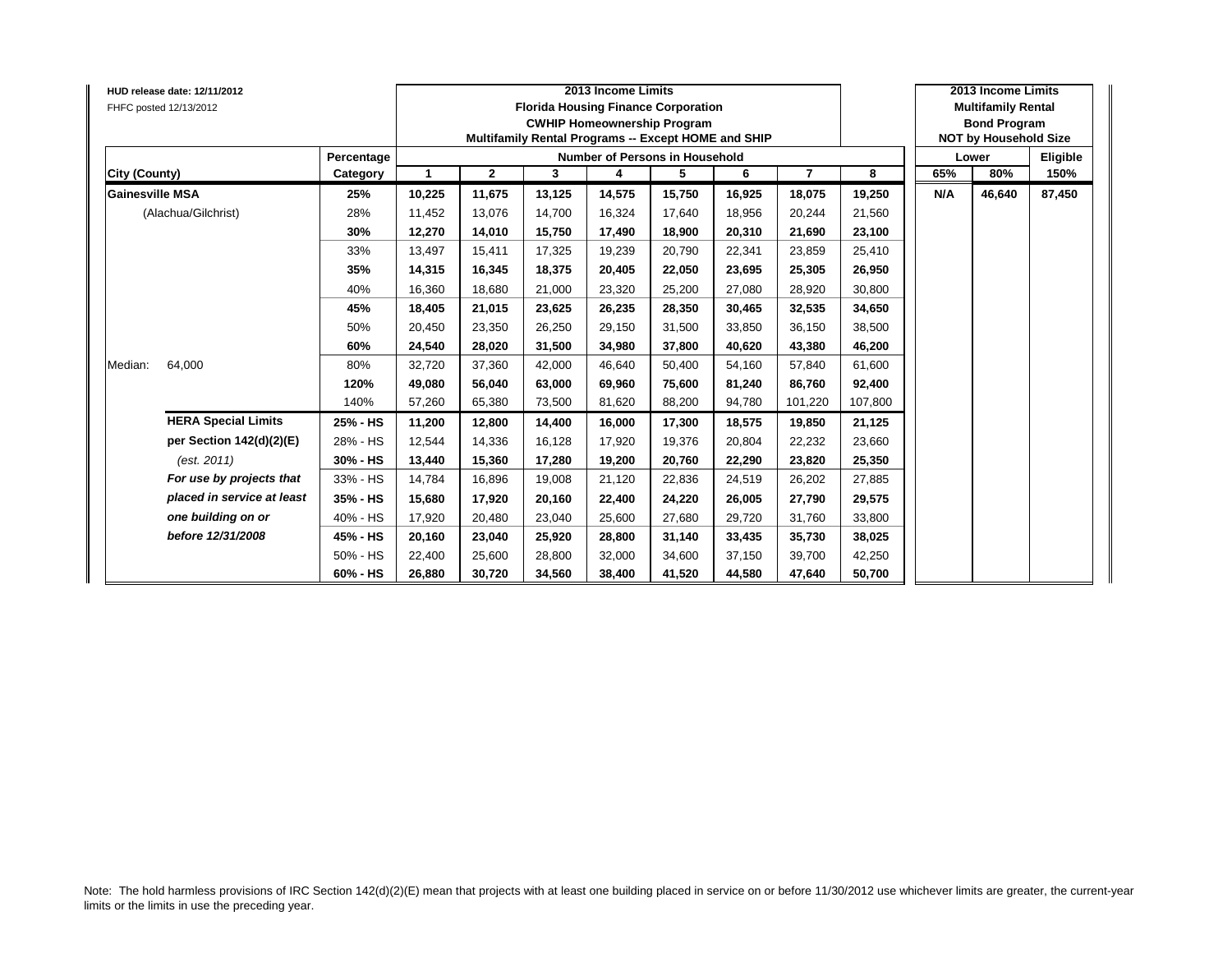|               | HUD release date: 12/11/2012            |            |              |              |        | 2013 Income Limits                                  |        |         |                |         |     | 2013 Income Limits           |          |
|---------------|-----------------------------------------|------------|--------------|--------------|--------|-----------------------------------------------------|--------|---------|----------------|---------|-----|------------------------------|----------|
|               | FHFC posted 12/13/2012                  |            |              |              |        | <b>Florida Housing Finance Corporation</b>          |        |         |                |         |     | <b>Multifamily Rental</b>    |          |
|               |                                         |            |              |              |        | <b>CWHIP Homeownership Program</b>                  |        |         |                |         |     | <b>Bond Program</b>          |          |
|               |                                         |            |              |              |        | Multifamily Rental Programs -- Except HOME and SHIP |        |         |                |         |     | <b>NOT by Household Size</b> |          |
|               |                                         | Percentage |              |              |        | Number of Persons in Household                      |        |         |                |         |     | Lower                        | Eligible |
| City (County) |                                         | Category   | $\mathbf{1}$ | $\mathbf{2}$ | 3      | 4                                                   | 5      | 6       | $\overline{7}$ | 8       | 65% | 80%                          | 150%     |
|               | <b>Jacksonville MSA</b>                 |            |              |              |        |                                                     |        |         |                |         |     |                              |          |
|               | <b>Baker County HMFA</b>                | 25%        | 10,350       | 11,825       | 13,300 | 14,775                                              | 15,975 | 17,150  | 18,325         | 19,525  | N/A | N/A                          | N/A      |
|               |                                         | 28%        | 11,592       | 13,244       | 14,896 | 16,548                                              | 17,892 | 19,208  | 20,524         | 21,868  |     |                              |          |
|               |                                         | 30%        | 12,420       | 14,190       | 15,960 | 17,730                                              | 19,170 | 20,580  | 21,990         | 23,430  |     |                              |          |
|               |                                         | 33%        | 13,662       | 15,609       | 17,556 | 19,503                                              | 21,087 | 22,638  | 24,189         | 25,773  |     |                              |          |
|               |                                         | 35%        | 14,490       | 16,555       | 18,620 | 20,685                                              | 22,365 | 24,010  | 25,655         | 27,335  |     |                              |          |
|               |                                         | 40%        | 16,560       | 18,920       | 21,280 | 23,640                                              | 25,560 | 27,440  | 29,320         | 31,240  |     |                              |          |
|               |                                         | 45%        | 18,630       | 21,285       | 23,940 | 26,595                                              | 28,755 | 30,870  | 32,985         | 35,145  |     |                              |          |
|               |                                         | 50%        | 20,700       | 23,650       | 26,600 | 29,550                                              | 31,950 | 34,300  | 36,650         | 39,050  |     |                              |          |
|               |                                         | 60%        | 24,840       | 28,380       | 31,920 | 35,460                                              | 38,340 | 41,160  | 43,980         | 46,860  |     |                              |          |
| Median:       | 59,100                                  | 80%        | 33,120       | 37,840       | 42,560 | 47,280                                              | 51,120 | 54,880  | 58,640         | 62,480  |     |                              |          |
|               |                                         | 120%       | 49,680       | 56,760       | 63,840 | 70,920                                              | 76,680 | 82,320  | 87,960         | 93,720  |     |                              |          |
|               |                                         | 140%       | 57,960       | 66,220       | 74,480 | 82,740                                              | 89,460 | 96,040  | 102,620        | 109,340 |     |                              |          |
|               | <b>Jacksonville HMFA</b>                | 25%        | 11,200       | 12,800       | 14,400 | 16,000                                              | 17,300 | 18,575  | 19,850         | 21,125  | N/A | 51,200                       | 96,000   |
|               | (Clay/Duval/                            | 28%        | 12,544       | 14,336       | 16,128 | 17,920                                              | 19,376 | 20,804  | 22,232         | 23,660  |     |                              |          |
|               | Nassau/Saint Johns)                     | 30%        | 13,440       | 15,360       | 17,280 | 19,200                                              | 20,760 | 22,290  | 23,820         | 25,350  |     |                              |          |
|               |                                         | 33%        | 14,784       | 16,896       | 19,008 | 21,120                                              | 22,836 | 24,519  | 26,202         | 27,885  |     |                              |          |
|               |                                         | 35%        | 15,680       | 17,920       | 20,160 | 22,400                                              | 24,220 | 26,005  | 27,790         | 29,575  |     |                              |          |
|               |                                         | 40%        | 17,920       | 20,480       | 23,040 | 25,600                                              | 27,680 | 29,720  | 31,760         | 33,800  |     |                              |          |
|               |                                         | 45%        | 20,160       | 23,040       | 25,920 | 28,800                                              | 31,140 | 33,435  | 35,730         | 38,025  |     |                              |          |
|               |                                         | 50%        | 22,400       | 25,600       | 28,800 | 32,000                                              | 34,600 | 37,150  | 39,700         | 42,250  |     |                              |          |
|               |                                         | 60%        | 26,880       | 30,720       | 34,560 | 38,400                                              | 41,520 | 44,580  | 47,640         | 50,700  |     |                              |          |
| Median:       | 63,200                                  | 80%        | 35,840       | 40,960       | 46,080 | 51,200                                              | 55,360 | 59,440  | 63,520         | 67,600  |     |                              |          |
|               |                                         | 120%       | 53,760       | 61,440       | 69,120 | 76,800                                              | 83,040 | 89,160  | 95,280         | 101,400 |     |                              |          |
|               |                                         | 140%       | 62,720       | 71,680       | 80,640 | 89,600                                              | 96,880 | 104,020 | 111,160        | 118,300 |     |                              |          |
|               | <b>HERA Special Limits</b>              | 25% - HS   | 11,800       | 13,475       | 15,150 | 16,825                                              | 18,175 | 19,525  | 20,875         | 22,225  |     |                              |          |
|               | per Section 142(d)(2)(E)                | 28% - HS   | 13,216       | 15,092       | 16,968 | 18,844                                              | 20,356 | 21,868  |                | 24,892  |     |                              |          |
|               |                                         | 30% - HS   |              |              |        |                                                     |        |         | 23,380         |         |     |                              |          |
|               | (est. 2013)<br>For use by projects that | 33% - HS   | 14,160       | 16,170       | 18,180 | 20,190                                              | 21,810 | 23,430  | 25,050         | 26,670  |     |                              |          |
|               | placed in service at least              |            | 15,576       | 17,787       | 19,998 | 22,209                                              | 23,991 | 25,773  | 27,555         | 29,337  |     |                              |          |
|               |                                         | 35% - HS   | 16,520       | 18,865       | 21,210 | 23,555                                              | 25,445 | 27,335  | 29,225         | 31,115  |     |                              |          |
|               | one building on or                      | 40% - HS   | 18,880       | 21,560       | 24,240 | 26,920                                              | 29,080 | 31,240  | 33,400         | 35,560  |     |                              |          |
|               | before 12/31/2008                       | 45% - HS   | 21,240       | 24,255       | 27,270 | 30,285                                              | 32,715 | 35,145  | 37,575         | 40,005  |     |                              |          |
|               |                                         | 50% - HS   | 23,600       | 26,950       | 30,300 | 33,650                                              | 36,350 | 39,050  | 41,750         | 44,450  |     |                              |          |
|               |                                         | 60% - HS   | 28,320       | 32,340       | 36,360 | 40,380                                              | 43,620 | 46,860  | 50,100         | 53,340  |     |                              |          |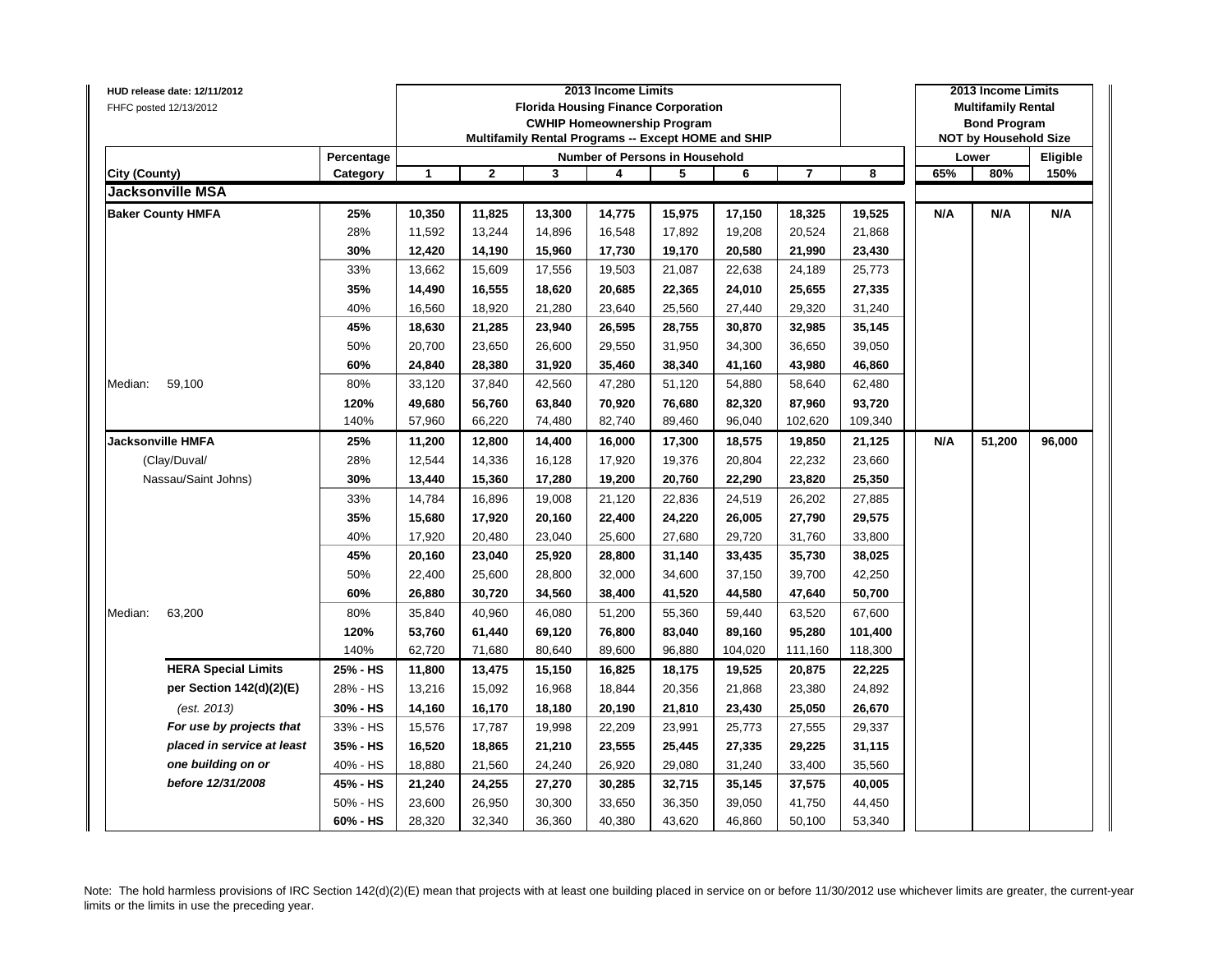| HUD release date: 12/11/2012<br>FHFC posted 12/13/2012 |            |                |              |        | 2013 Income Limits<br><b>Florida Housing Finance Corporation</b><br><b>CWHIP Homeownership Program</b><br>Multifamily Rental Programs -- Except HOME and SHIP |        |        |                |        |     | 2013 Income Limits<br><b>Multifamily Rental</b><br><b>Bond Program</b><br><b>NOT by Household Size</b> |          |
|--------------------------------------------------------|------------|----------------|--------------|--------|---------------------------------------------------------------------------------------------------------------------------------------------------------------|--------|--------|----------------|--------|-----|--------------------------------------------------------------------------------------------------------|----------|
|                                                        | Percentage |                |              |        | <b>Number of Persons in Household</b>                                                                                                                         |        |        |                |        |     | Lower                                                                                                  | Eligible |
| City (County)                                          | Category   | $\overline{1}$ | $\mathbf{2}$ | 3      | 4                                                                                                                                                             | 5      | 6      | $\overline{7}$ | 8      | 65% | 80%                                                                                                    | 150%     |
| <b>Lakeland-Winter Haven MSA</b>                       | 25%        | 9,075          | 10,375       | 11,675 | 12,950                                                                                                                                                        | 14,000 | 15,025 | 16,075         | 17,100 | N/A | N/A                                                                                                    | N/A      |
| (Polk)                                                 | 28%        | 10,164         | 11,620       | 13,076 | 14,504                                                                                                                                                        | 15,680 | 16,828 | 18,004         | 19,152 |     |                                                                                                        |          |
|                                                        | 30%        | 10,890         | 12,450       | 14,010 | 15,540                                                                                                                                                        | 16,800 | 18,030 | 19,290         | 20,520 |     |                                                                                                        |          |
|                                                        | 33%        | 11,979         | 13,695       | 15,411 | 17,094                                                                                                                                                        | 18,480 | 19.833 | 21,219         | 22,572 |     |                                                                                                        |          |
|                                                        | 35%        | 12,705         | 14,525       | 16,345 | 18,130                                                                                                                                                        | 19,600 | 21,035 | 22,505         | 23,940 |     |                                                                                                        |          |
|                                                        | 40%        | 14,520         | 16,600       | 18,680 | 20,720                                                                                                                                                        | 22,400 | 24,040 | 25,720         | 27,360 |     |                                                                                                        |          |
|                                                        | 45%        | 16,335         | 18,675       | 21,015 | 23,310                                                                                                                                                        | 25,200 | 27,045 | 28,935         | 30,780 |     |                                                                                                        |          |
|                                                        | 50%        | 18,150         | 20,750       | 23,350 | 25,900                                                                                                                                                        | 28,000 | 30.050 | 32,150         | 34,200 |     |                                                                                                        |          |
|                                                        | 60%        | 21.780         | 24.900       | 28.020 | 31.080                                                                                                                                                        | 33.600 | 36.060 | 38,580         | 41,040 |     |                                                                                                        |          |
| 51,000<br>Median:                                      | 80%        | 29,040         | 33,200       | 37,360 | 41,440                                                                                                                                                        | 44,800 | 48,080 | 51,440         | 54,720 |     |                                                                                                        |          |
|                                                        | 120%       | 43,560         | 49,800       | 56,040 | 62,160                                                                                                                                                        | 67,200 | 72,120 | 77,160         | 82,080 |     |                                                                                                        |          |
|                                                        | 140%       | 50,820         | 58,100       | 65,380 | 72,520                                                                                                                                                        | 78,400 | 84,140 | 90,020         | 95,760 |     |                                                                                                        |          |
| <b>HERA Special Limits</b>                             | 25% - HS   | 9,550          | 10,900       | 12,275 | 13,625                                                                                                                                                        | 14,725 | 15,825 | 16,900         | 18,000 |     |                                                                                                        |          |
| per Section 142(d)(2)(E)                               | 28% - HS   | 10,696         | 12,208       | 13.748 | 15,260                                                                                                                                                        | 16,492 | 17,724 | 18,928         | 20,160 |     |                                                                                                        |          |
| (est. 2013)                                            | 30% - HS   | 11,460         | 13,080       | 14,730 | 16,350                                                                                                                                                        | 17,670 | 18,990 | 20,280         | 21,600 |     |                                                                                                        |          |
| For use by projects that                               | 33% - HS   | 12,606         | 14,388       | 16,203 | 17,985                                                                                                                                                        | 19,437 | 20,889 | 22,308         | 23,760 |     |                                                                                                        |          |
| placed in service at least                             | 35% - HS   | 13,370         | 15,260       | 17,185 | 19,075                                                                                                                                                        | 20,615 | 22,155 | 23,660         | 25,200 |     |                                                                                                        |          |
| one building on or                                     | 40% - HS   | 15,280         | 17,440       | 19,640 | 21,800                                                                                                                                                        | 23,560 | 25,320 | 27,040         | 28,800 |     |                                                                                                        |          |
| before 12/31/2008                                      | 45% - HS   | 17,190         | 19,620       | 22,095 | 24,525                                                                                                                                                        | 26,505 | 28,485 | 30,420         | 32,400 |     |                                                                                                        |          |
|                                                        | 50% - HS   | 19,100         | 21,800       | 24,550 | 27,250                                                                                                                                                        | 29,450 | 31,650 | 33,800         | 36,000 |     |                                                                                                        |          |
|                                                        | 60% - HS   | 22,920         | 26,160       | 29,460 | 32,700                                                                                                                                                        | 35,340 | 37,980 | 40,560         | 43,200 |     |                                                                                                        |          |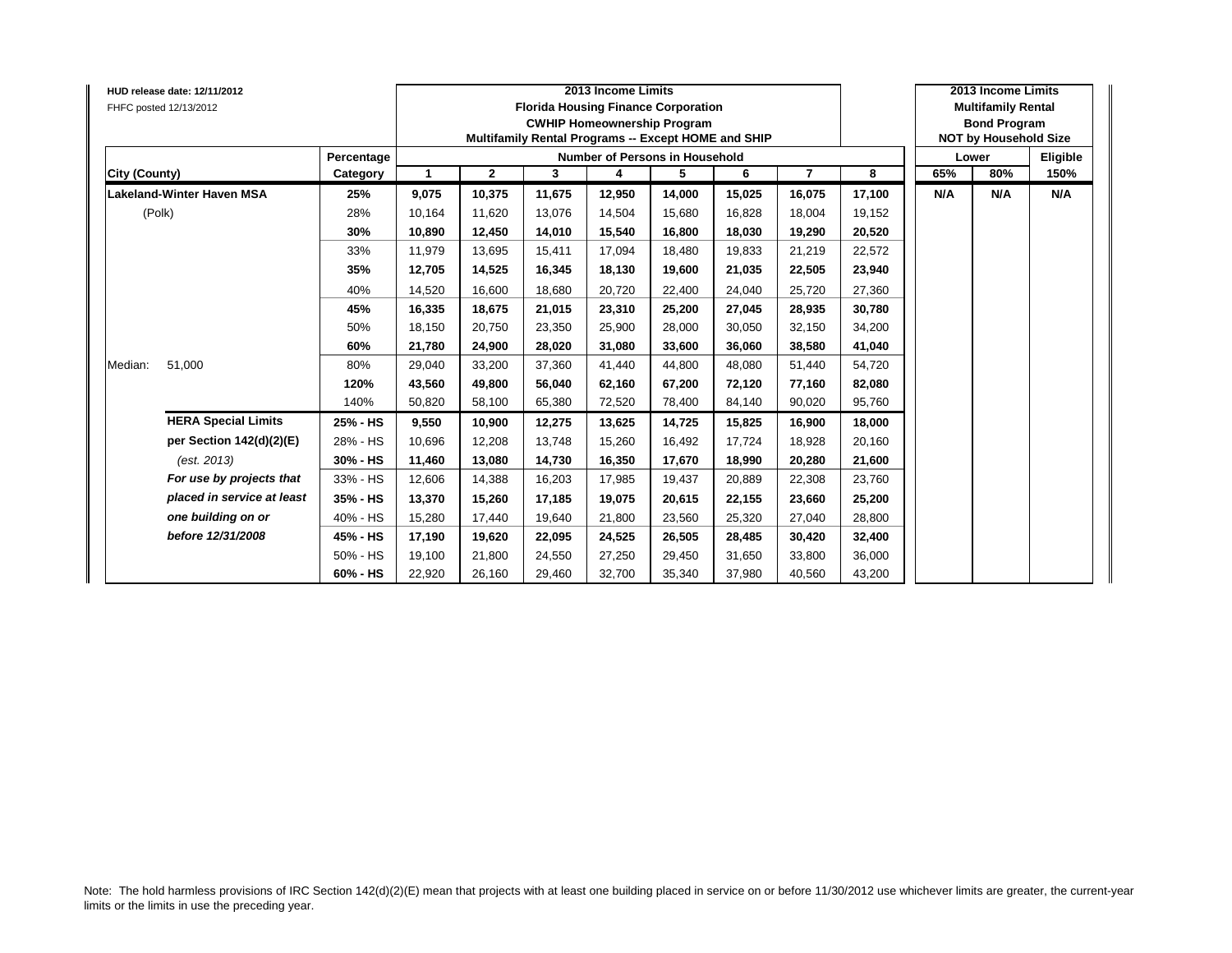| HUD release date: 12/11/2012            |            |              |              |        | 2013 Income Limits                                                                                                                      |         |         |                |         |     | 2013 Income Limits                                                               |          |
|-----------------------------------------|------------|--------------|--------------|--------|-----------------------------------------------------------------------------------------------------------------------------------------|---------|---------|----------------|---------|-----|----------------------------------------------------------------------------------|----------|
| FHFC posted 12/13/2012                  |            |              |              |        | <b>Florida Housing Finance Corporation</b><br><b>CWHIP Homeownership Program</b><br>Multifamily Rental Programs -- Except HOME and SHIP |         |         |                |         |     | <b>Multifamily Rental</b><br><b>Bond Program</b><br><b>NOT by Household Size</b> |          |
|                                         | Percentage |              |              |        | Number of Persons in Household                                                                                                          |         |         |                |         |     | Lower                                                                            | Eligible |
| City (County)                           | Category   | $\mathbf{1}$ | $\mathbf{2}$ | 3      | 4                                                                                                                                       | 5       | 6       | $\overline{7}$ | 8       | 65% | 80%                                                                              | 150%     |
| Miami-Fort Lauderdale-Pompano Beach MSA |            |              |              |        |                                                                                                                                         |         |         |                |         |     |                                                                                  |          |
| <b>Fort Lauderdale HMFA</b>             | 25%        | 11,925       | 13,625       | 15,325 | 17,025                                                                                                                                  | 18,400  | 19,750  | 21,125         | 22,475  | N/A | 54,480                                                                           | 102,150  |
| (Broward)                               | 28%        | 13,356       | 15,260       | 17.164 | 19,068                                                                                                                                  | 20,608  | 22.120  | 23,660         | 25,172  |     |                                                                                  |          |
|                                         | 30%        | 14,310       | 16,350       | 18,390 | 20,430                                                                                                                                  | 22,080  | 23,700  | 25,350         | 26,970  |     |                                                                                  |          |
|                                         | 33%        | 15,741       | 17,985       | 20,229 | 22,473                                                                                                                                  | 24,288  | 26,070  | 27,885         | 29,667  |     |                                                                                  |          |
|                                         | 35%        | 16,695       | 19,075       | 21,455 | 23,835                                                                                                                                  | 25,760  | 27,650  | 29,575         | 31,465  |     |                                                                                  |          |
|                                         | 40%        | 19,080       | 21,800       | 24,520 | 27,240                                                                                                                                  | 29,440  | 31,600  | 33,800         | 35,960  |     |                                                                                  |          |
|                                         | 45%        | 21,465       | 24,525       | 27,585 | 30,645                                                                                                                                  | 33,120  | 35,550  | 38,025         | 40,455  |     |                                                                                  |          |
|                                         | 50%        | 23,850       | 27,250       | 30,650 | 34,050                                                                                                                                  | 36,800  | 39,500  | 42,250         | 44,950  |     |                                                                                  |          |
|                                         | 60%        | 28,620       | 32,700       | 36,780 | 40,860                                                                                                                                  | 44,160  | 47,400  | 50,700         | 53,940  |     |                                                                                  |          |
| 61,700<br>Median:                       | 80%        | 38,160       | 43,600       | 49,040 | 54,480                                                                                                                                  | 58,880  | 63,200  | 67,600         | 71,920  |     |                                                                                  |          |
|                                         | 120%       | 57,240       | 65,400       | 73,560 | 81,720                                                                                                                                  | 88,320  | 94.800  | 101,400        | 107,880 |     |                                                                                  |          |
|                                         | 140%       | 66,780       | 76,300       | 85,820 | 95,340                                                                                                                                  | 103,040 | 110,600 | 118,300        | 125,860 |     |                                                                                  |          |
| Miami-Miami Beach-                      | 25%        | 11,450       | 13,100       | 14,725 | 16,350                                                                                                                                  | 17,675  | 18,975  | 20,275         | 21,600  | N/A | N/A                                                                              | N/A      |
| <b>Kendall HMFA</b>                     | 28%        | 12,824       | 14,672       | 16,492 | 18,312                                                                                                                                  | 19,796  | 21,252  | 22,708         | 24,192  |     |                                                                                  |          |
| (Miami-Dade)                            | 30%        | 13,740       | 15,720       | 17,670 | 19,620                                                                                                                                  | 21,210  | 22,770  | 24,330         | 25,920  |     |                                                                                  |          |
|                                         | 33%        | 15,114       | 17,292       | 19,437 | 21,582                                                                                                                                  | 23,331  | 25,047  | 26,763         | 28,512  |     |                                                                                  |          |
|                                         | 35%        | 16,030       | 18,340       | 20,615 | 22,890                                                                                                                                  | 24,745  | 26,565  | 28,385         | 30,240  |     |                                                                                  |          |
|                                         | 40%        | 18,320       | 20,960       | 23,560 | 26,160                                                                                                                                  | 28,280  | 30,360  | 32,440         | 34,560  |     |                                                                                  |          |
|                                         | 45%        | 20,610       | 23,580       | 26,505 | 29,430                                                                                                                                  | 31,815  | 34,155  | 36,495         | 38,880  |     |                                                                                  |          |
|                                         | 50%        | 22,900       | 26,200       | 29,450 | 32,700                                                                                                                                  | 35,350  | 37,950  | 40,550         | 43,200  |     |                                                                                  |          |
|                                         | 60%        | 27,480       | 31,440       | 35,340 | 39,240                                                                                                                                  | 42,420  | 45,540  | 48,660         | 51,840  |     |                                                                                  |          |
| 49,000<br>Median:                       | 80%        | 36,640       | 41,920       | 47,120 | 52,320                                                                                                                                  | 56,560  | 60,720  | 64,880         | 69,120  |     |                                                                                  |          |
|                                         | 120%       | 54,960       | 62,880       | 70,680 | 78,480                                                                                                                                  | 84,840  | 91,080  | 97,320         | 103,680 |     |                                                                                  |          |
|                                         | 140%       | 64,120       | 73,360       | 82,460 | 91,560                                                                                                                                  | 98,980  | 106,260 | 113,540        | 120,960 |     |                                                                                  |          |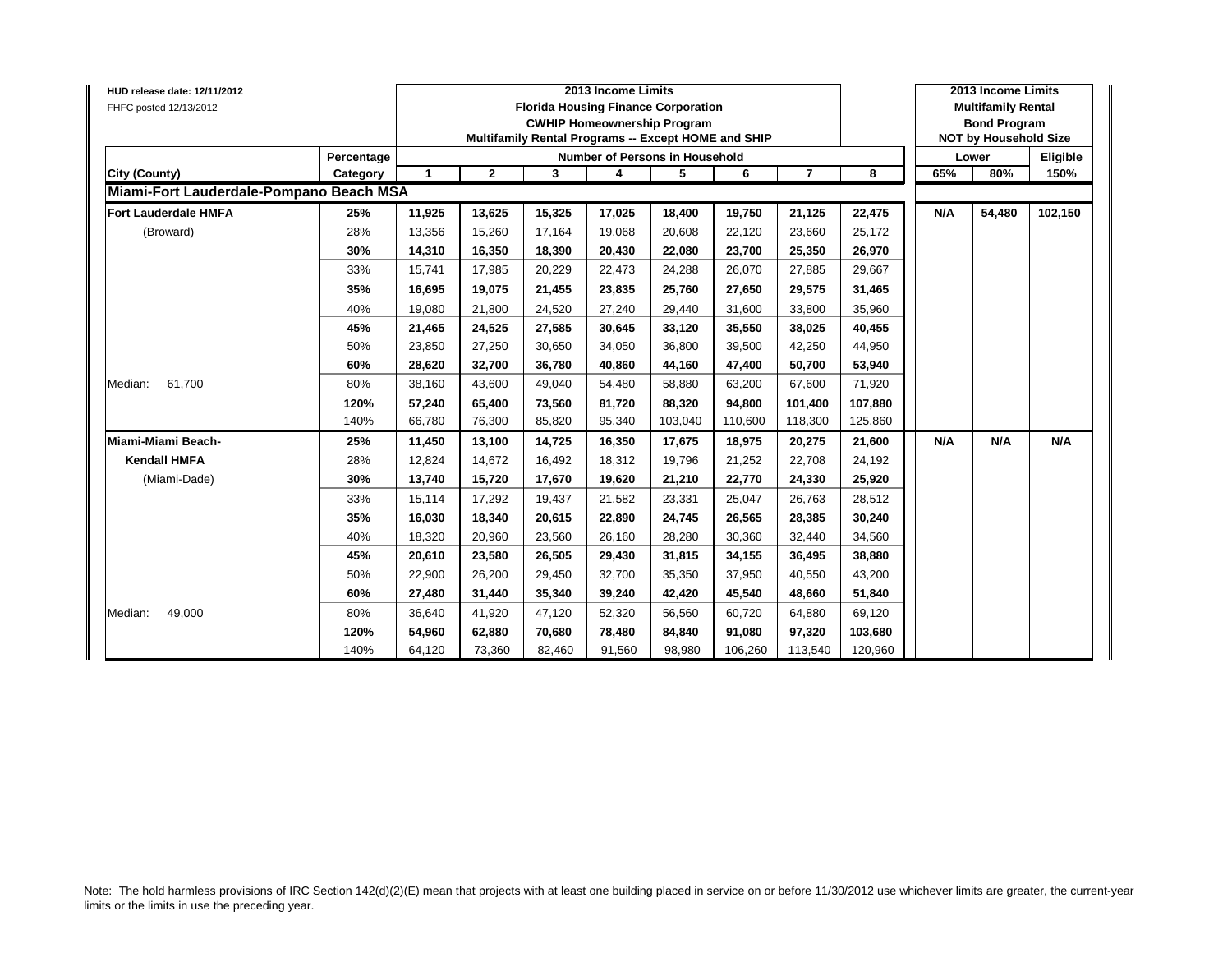|               | HUD release date: 12/11/2012<br>FHFC posted 12/13/2012 |            |              |              | <b>Florida Housing Finance Corporation</b><br>Multifamily Rental Programs -- Except HOME and SHIP | 2013 Income Limits<br><b>CWHIP Homeownership Program</b> |         |         |                |         |        | 2013 Income Limits<br><b>Multifamily Rental</b><br><b>Bond Program</b><br><b>NOT by Household Size</b> |          |
|---------------|--------------------------------------------------------|------------|--------------|--------------|---------------------------------------------------------------------------------------------------|----------------------------------------------------------|---------|---------|----------------|---------|--------|--------------------------------------------------------------------------------------------------------|----------|
|               |                                                        | Percentage |              |              |                                                                                                   | Number of Persons in Household                           |         |         |                |         |        | Lower                                                                                                  | Eligible |
| City (County) |                                                        | Category   | $\mathbf{1}$ | $\mathbf{2}$ | 3                                                                                                 | 4                                                        | 5       | 6       | $\overline{7}$ | 8       | 65%    | 80%                                                                                                    | 150%     |
|               | <b>West Palm Beach-</b>                                | 25%        | 12,025       | 13,750       | 15,475                                                                                            | 17,175                                                   | 18,550  | 19,925  | 21,300         | 22,675  | 44,655 | N/A                                                                                                    | N/A      |
|               | <b>Boca Raton HMFA</b>                                 | 28%        | 13,468       | 15,400       | 17,332                                                                                            | 19,236                                                   | 20,776  | 22,316  | 23,856         | 25,396  |        |                                                                                                        |          |
|               | (Palm Beach)                                           | 30%        | 14,430       | 16,500       | 18,570                                                                                            | 20,610                                                   | 22,260  | 23,910  | 25,560         | 27,210  |        |                                                                                                        |          |
|               |                                                        | 33%        | 15,873       | 18,150       | 20,427                                                                                            | 22,671                                                   | 24,486  | 26,301  | 28,116         | 29,931  |        |                                                                                                        |          |
|               |                                                        | 35%        | 16,835       | 19,250       | 21,665                                                                                            | 24,045                                                   | 25,970  | 27,895  | 29,820         | 31,745  |        |                                                                                                        |          |
|               |                                                        | 40%        | 19,240       | 22,000       | 24,760                                                                                            | 27,480                                                   | 29,680  | 31,880  | 34,080         | 36,280  |        |                                                                                                        |          |
|               |                                                        | 45%        | 21,645       | 24,750       | 27,855                                                                                            | 30,915                                                   | 33,390  | 35,865  | 38,340         | 40,815  |        |                                                                                                        |          |
|               |                                                        | 50%        | 24,050       | 27,500       | 30,950                                                                                            | 34,350                                                   | 37,100  | 39,850  | 42,600         | 45,350  |        |                                                                                                        |          |
|               |                                                        | 60%        | 28,860       | 33,000       | 37,140                                                                                            | 41,220                                                   | 44,520  | 47,820  | 51,120         | 54,420  |        |                                                                                                        |          |
| Median:       | 64,600                                                 | 80%        | 38,480       | 44,000       | 49,520                                                                                            | 54,960                                                   | 59,360  | 63,760  | 68,160         | 72,560  |        |                                                                                                        |          |
|               |                                                        | 120%       | 57,720       | 66,000       | 74,280                                                                                            | 82,440                                                   | 89,040  | 95,640  | 102,240        | 108,840 |        |                                                                                                        |          |
|               |                                                        | 140%       | 67,340       | 77,000       | 86,660                                                                                            | 96,180                                                   | 103,880 | 111,580 | 119,280        | 126,980 |        |                                                                                                        |          |
|               | <b>HERA Special Limits</b>                             | 25% - HS   | 13,325       | 15,225       | 17,125                                                                                            | 19,025                                                   | 20,550  | 22,075  | 23,600         | 25,125  |        |                                                                                                        |          |
|               | per Section 142(d)(2)(E)                               | 28% - HS   | 14,924       | 17,052       | 19.180                                                                                            | 21,308                                                   | 23,016  | 24.724  | 26,432         | 28,140  |        |                                                                                                        |          |
|               | (est. 2012)                                            | 30% - HS   | 15,990       | 18,270       | 20,550                                                                                            | 22,830                                                   | 24,660  | 26,490  | 28,320         | 30,150  |        |                                                                                                        |          |
|               | For use by projects that                               | 33% - HS   | 17,589       | 20,097       | 22,605                                                                                            | 25,113                                                   | 27,126  | 29,139  | 31,152         | 33,165  |        |                                                                                                        |          |
|               | placed in service at least                             | 35% - HS   | 18,655       | 21,315       | 23,975                                                                                            | 26,635                                                   | 28,770  | 30,905  | 33,040         | 35,175  |        |                                                                                                        |          |
|               | one building on or                                     | 40% - HS   | 21,320       | 24,360       | 27,400                                                                                            | 30,440                                                   | 32,880  | 35,320  | 37,760         | 40,200  |        |                                                                                                        |          |
|               | before 12/31/2008                                      | 45% - HS   | 23,985       | 27,405       | 30,825                                                                                            | 34,245                                                   | 36,990  | 39,735  | 42,480         | 45,225  |        |                                                                                                        |          |
|               |                                                        | 50% - HS   | 26,650       | 30,450       | 34,250                                                                                            | 38,050                                                   | 41,100  | 44,150  | 47,200         | 50,250  |        |                                                                                                        |          |
|               |                                                        | 60% - HS   | 31,980       | 36,540       | 41,100                                                                                            | 45,660                                                   | 49,320  | 52,980  | 56,640         | 60,300  |        |                                                                                                        |          |
|               |                                                        | 140% - HS  | 74,620       | 85,260       | 95,900                                                                                            | 106,540                                                  | 115,080 | 123,620 | 132,160        | 140,700 |        |                                                                                                        |          |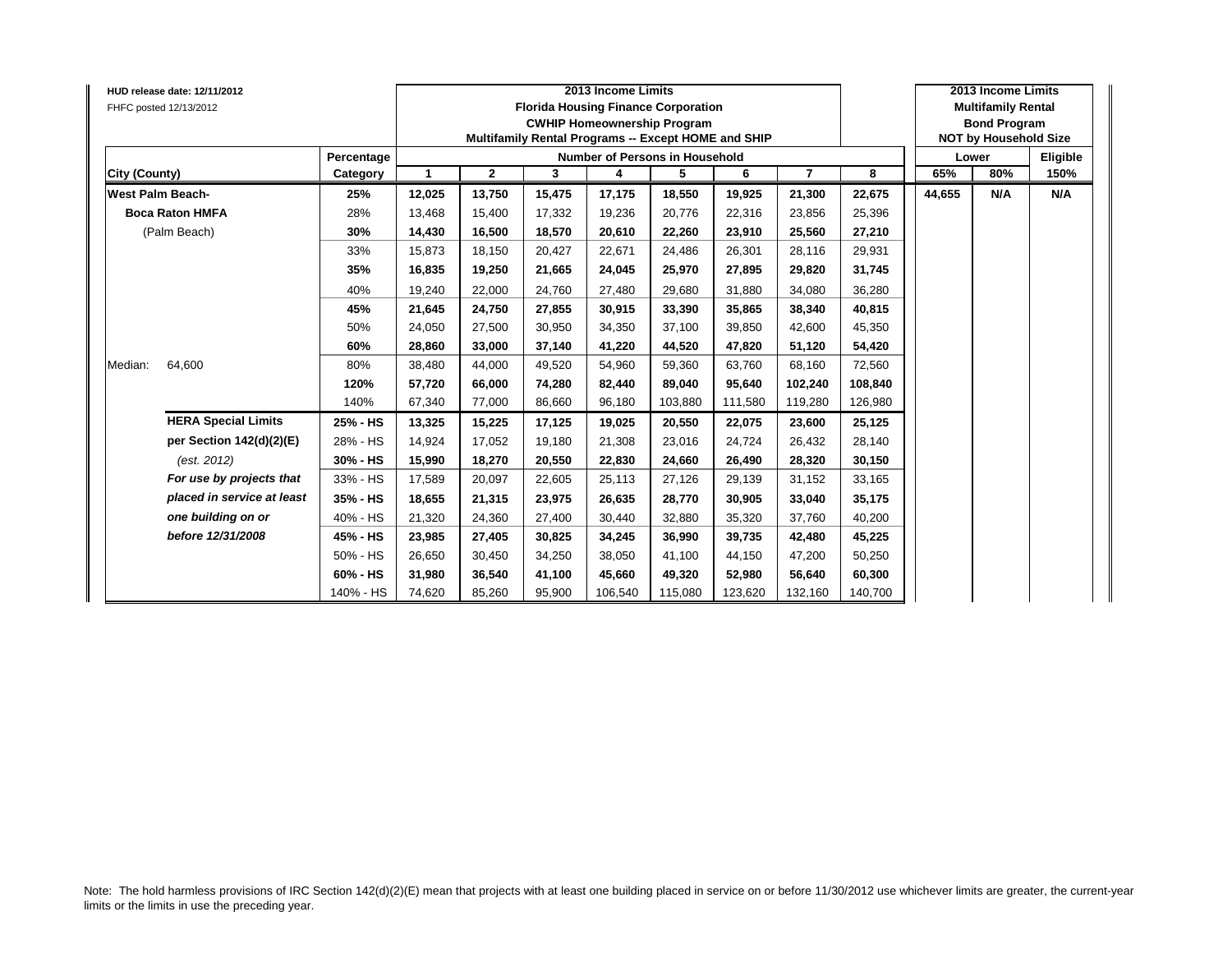| HUD release date: 12/11/2012<br>FHFC posted 12/13/2012 |            |        |              |        | 2013 Income Limits | <b>Florida Housing Finance Corporation</b><br><b>CWHIP Homeownership Program</b><br>Multifamily Rental Programs -- Except HOME and SHIP |         |                |         |     | 2013 Income Limits<br><b>Multifamily Rental</b><br><b>Bond Program</b><br><b>NOT by Household Size</b> |          |
|--------------------------------------------------------|------------|--------|--------------|--------|--------------------|-----------------------------------------------------------------------------------------------------------------------------------------|---------|----------------|---------|-----|--------------------------------------------------------------------------------------------------------|----------|
|                                                        | Percentage |        |              |        |                    | Number of Persons in Household                                                                                                          |         |                |         |     | Lower                                                                                                  | Eligible |
| <b>City (County)</b>                                   | Category   | -1     | $\mathbf{2}$ | 3      | 4                  | 5                                                                                                                                       | 6       | $\overline{7}$ | 8       | 65% | 80%                                                                                                    | 150%     |
| Naples-Marco Island MSA                                | 25%        | 12,125 | 13,850       | 15,575 | 17,300             | 18,700                                                                                                                                  | 20,075  | 21,475         | 22,850  | N/A | N/A                                                                                                    | N/A      |
| (Collier)                                              | 28%        | 13,580 | 15,512       | 17,444 | 19,376             | 20,944                                                                                                                                  | 22,484  | 24,052         | 25,592  |     |                                                                                                        |          |
|                                                        | 30%        | 14,550 | 16,620       | 18,690 | 20,760             | 22,440                                                                                                                                  | 24,090  | 25,770         | 27,420  |     |                                                                                                        |          |
|                                                        | 33%        | 16,005 | 18,282       | 20,559 | 22,836             | 24,684                                                                                                                                  | 26.499  | 28,347         | 30,162  |     |                                                                                                        |          |
|                                                        | 35%        | 16,975 | 19,390       | 21,805 | 24,220             | 26,180                                                                                                                                  | 28,105  | 30,065         | 31,990  |     |                                                                                                        |          |
|                                                        | 40%        | 19,400 | 22,160       | 24,920 | 27,680             | 29,920                                                                                                                                  | 32,120  | 34,360         | 36,560  |     |                                                                                                        |          |
|                                                        | 45%        | 21,825 | 24,930       | 28,035 | 31,140             | 33,660                                                                                                                                  | 36.135  | 38,655         | 41,130  |     |                                                                                                        |          |
|                                                        | 50%        | 24,250 | 27,700       | 31,150 | 34,600             | 37,400                                                                                                                                  | 40,150  | 42,950         | 45,700  |     |                                                                                                        |          |
|                                                        | 60%        | 29,100 | 33,240       | 37.380 | 41,520             | 44.880                                                                                                                                  | 48.180  | 51,540         | 54,840  |     |                                                                                                        |          |
| 65,700<br>Median:                                      | 80%        | 38,800 | 44,320       | 49,840 | 55,360             | 59,840                                                                                                                                  | 64,240  | 68,720         | 73,120  |     |                                                                                                        |          |
|                                                        | 120%       | 58,200 | 66,480       | 74,760 | 83,040             | 89,760                                                                                                                                  | 96,360  | 103,080        | 109,680 |     |                                                                                                        |          |
|                                                        | 140%       | 67,900 | 77,560       | 87,220 | 96,880             | 104,720                                                                                                                                 | 112,420 | 120,260        | 127,960 |     |                                                                                                        |          |
| <b>HERA Special Limits</b>                             | 25% - HS   | 12,850 | 14,700       | 16,525 | 18,350             | 19,825                                                                                                                                  | 21,300  | 22,775         | 24,225  |     |                                                                                                        |          |
| per Section 142(d)(2)(E)                               | 28% - HS   | 14,392 | 16,464       | 18,508 | 20,552             | 22,204                                                                                                                                  | 23.856  | 25,508         | 27,132  |     |                                                                                                        |          |
| (est. 2009)                                            | 30% - HS   | 15,420 | 17,640       | 19,830 | 22,020             | 23,790                                                                                                                                  | 25,560  | 27,330         | 29,070  |     |                                                                                                        |          |
| For use by projects that                               | 33% - HS   | 16,962 | 19,404       | 21,813 | 24,222             | 26,169                                                                                                                                  | 28,116  | 30,063         | 31,977  |     |                                                                                                        |          |
| placed in service at least                             | 35% - HS   | 17,990 | 20,580       | 23,135 | 25,690             | 27,755                                                                                                                                  | 29,820  | 31,885         | 33,915  |     |                                                                                                        |          |
| one building on or                                     | 40% - HS   | 20,560 | 23,520       | 26,440 | 29,360             | 31,720                                                                                                                                  | 34.080  | 36,440         | 38,760  |     |                                                                                                        |          |
| before 12/31/2008                                      | 45% - HS   | 23,130 | 26,460       | 29,745 | 33,030             | 35,685                                                                                                                                  | 38.340  | 40,995         | 43,605  |     |                                                                                                        |          |
|                                                        | 50% - HS   | 25,700 | 29,400       | 33,050 | 36,700             | 39,650                                                                                                                                  | 42.600  | 45,550         | 48,450  |     |                                                                                                        |          |
|                                                        | 60% - HS   | 30,840 | 35,280       | 39,660 | 44,040             | 47,580                                                                                                                                  | 51,120  | 54,660         | 58,140  |     |                                                                                                        |          |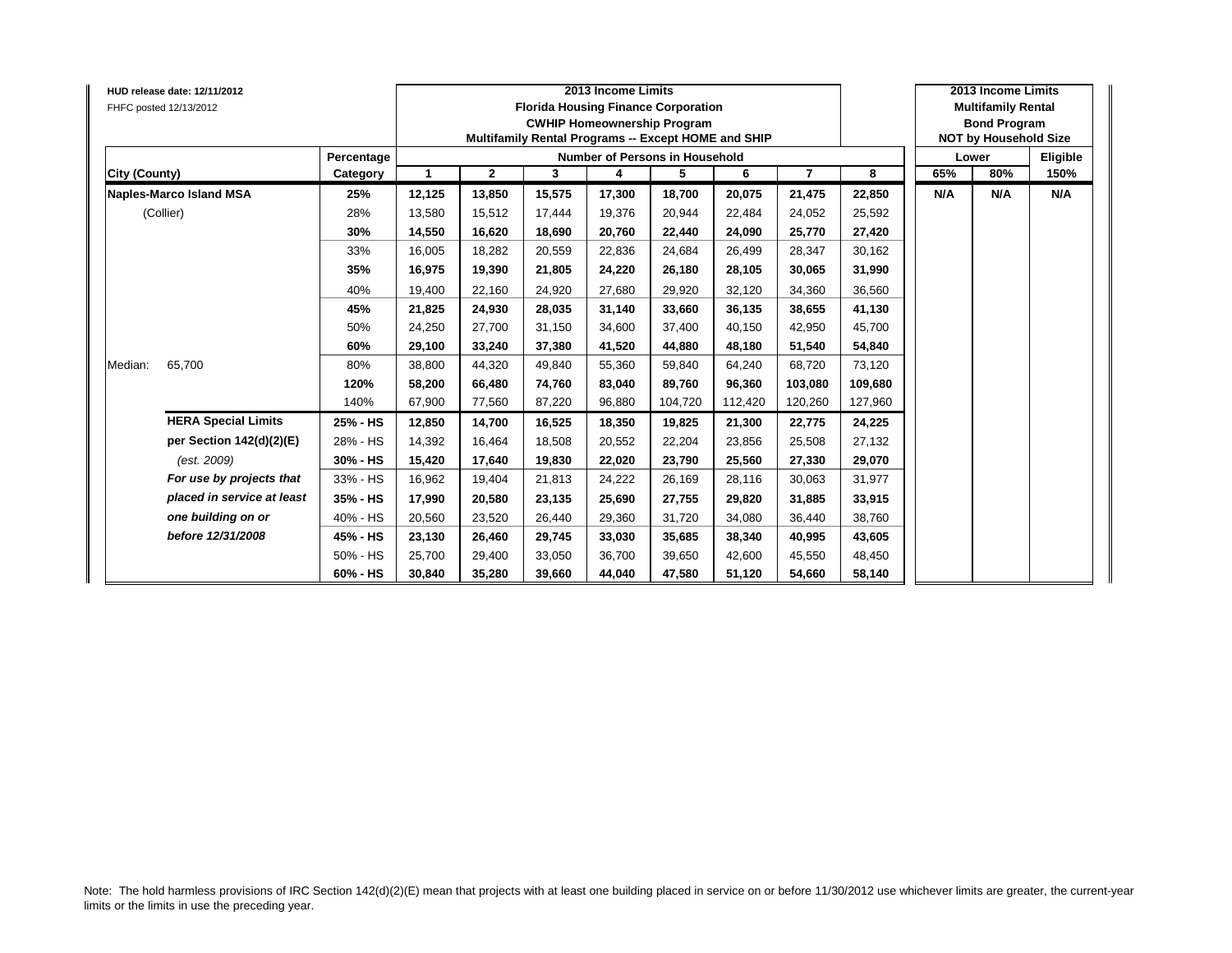| FHFC posted 12/13/2012 | HUD release date: 12/11/2012 |            |              |              |        | 2013 Income Limits<br><b>Florida Housing Finance Corporation</b><br><b>CWHIP Homeownership Program</b><br>Multifamily Rental Programs -- Except HOME and SHIP |        |        |                |         |     | 2013 Income Limits<br><b>Multifamily Rental</b><br><b>Bond Program</b><br><b>NOT by Household Size</b> |          |
|------------------------|------------------------------|------------|--------------|--------------|--------|---------------------------------------------------------------------------------------------------------------------------------------------------------------|--------|--------|----------------|---------|-----|--------------------------------------------------------------------------------------------------------|----------|
|                        |                              | Percentage |              |              |        | Number of Persons in Household                                                                                                                                |        |        |                |         |     | Lower                                                                                                  | Eligible |
| City (County)          |                              | Category   | $\mathbf{1}$ | $\mathbf{2}$ | 3      | 4                                                                                                                                                             | 5      | 6      | $\overline{7}$ | 8       | 65% | 80%                                                                                                    | 150%     |
|                        | <b>North Port-Bradenton-</b> | 25%        | 10,500       | 12,000       | 13,500 | 14,975                                                                                                                                                        | 16,175 | 17,375 | 18,575         | 19,775  | N/A | 47,920                                                                                                 | 89,850   |
| Sarasota MSA           |                              | 28%        | 11,760       | 13,440       | 15.120 | 16,772                                                                                                                                                        | 18,116 | 19.460 | 20,804         | 22,148  |     |                                                                                                        |          |
|                        | (Manatee/Sarasota)           | 30%        | 12,600       | 14,400       | 16,200 | 17,970                                                                                                                                                        | 19,410 | 20.850 | 22,290         | 23,730  |     |                                                                                                        |          |
|                        |                              | 33%        | 13,860       | 15.840       | 17.820 | 19.767                                                                                                                                                        | 21,351 | 22.935 | 24,519         | 26,103  |     |                                                                                                        |          |
|                        |                              | 35%        | 14,700       | 16,800       | 18,900 | 20,965                                                                                                                                                        | 22,645 | 24,325 | 26,005         | 27,685  |     |                                                                                                        |          |
|                        |                              | 40%        | 16,800       | 19,200       | 21,600 | 23,960                                                                                                                                                        | 25,880 | 27,800 | 29,720         | 31,640  |     |                                                                                                        |          |
|                        |                              | 45%        | 18.900       | 21,600       | 24.300 | 26,955                                                                                                                                                        | 29,115 | 31.275 | 33,435         | 35,595  |     |                                                                                                        |          |
|                        |                              | 50%        | 21,000       | 24,000       | 27,000 | 29,950                                                                                                                                                        | 32,350 | 34,750 | 37,150         | 39,550  |     |                                                                                                        |          |
|                        |                              | 60%        | 25,200       | 28.800       | 32.400 | 35,940                                                                                                                                                        | 38,820 | 41.700 | 44,580         | 47,460  |     |                                                                                                        |          |
| Median:                | 59,900                       | 80%        | 33,600       | 38,400       | 43,200 | 47,920                                                                                                                                                        | 51,760 | 55,600 | 59,440         | 63,280  |     |                                                                                                        |          |
|                        |                              | 120%       | 50,400       | 57,600       | 64,800 | 71,880                                                                                                                                                        | 77,640 | 83,400 | 89,160         | 94,920  |     |                                                                                                        |          |
|                        |                              | 140%       | 58,800       | 67,200       | 75,600 | 83,860                                                                                                                                                        | 90,580 | 97,300 | 104,020        | 110,740 |     |                                                                                                        |          |
|                        | <b>HERA Special Limits</b>   | 25% - HS   | 11,450       | 13,100       | 14,725 | 16,350                                                                                                                                                        | 17,675 | 18,975 | 20,275         | 21,600  |     |                                                                                                        |          |
|                        | per Section 142(d)(2)(E)     | 28% - HS   | 12,824       | 14,672       | 16.492 | 18,312                                                                                                                                                        | 19,796 | 21.252 | 22,708         | 24,192  |     |                                                                                                        |          |
|                        | (est. 2011)                  | 30% - HS   | 13,740       | 15,720       | 17,670 | 19,620                                                                                                                                                        | 21,210 | 22,770 | 24,330         | 25,920  |     |                                                                                                        |          |
|                        | For use by projects that     | 33% - HS   | 15,114       | 17,292       | 19,437 | 21,582                                                                                                                                                        | 23,331 | 25,047 | 26,763         | 28,512  |     |                                                                                                        |          |
|                        | placed in service at least   | 35% - HS   | 16,030       | 18,340       | 20,615 | 22,890                                                                                                                                                        | 24,745 | 26,565 | 28,385         | 30,240  |     |                                                                                                        |          |
|                        | one building on or           | 40% - HS   | 18,320       | 20,960       | 23,560 | 26,160                                                                                                                                                        | 28,280 | 30.360 | 32,440         | 34,560  |     |                                                                                                        |          |
|                        | before 12/31/2008            | 45% - HS   | 20,610       | 23,580       | 26,505 | 29,430                                                                                                                                                        | 31,815 | 34,155 | 36,495         | 38,880  |     |                                                                                                        |          |
|                        |                              | 50% - HS   | 22,900       | 26,200       | 29.450 | 32,700                                                                                                                                                        | 35,350 | 37.950 | 40,550         | 43,200  |     |                                                                                                        |          |
|                        |                              | 60% - HS   | 27,480       | 31,440       | 35,340 | 39,240                                                                                                                                                        | 42,420 | 45,540 | 48,660         | 51,840  |     |                                                                                                        |          |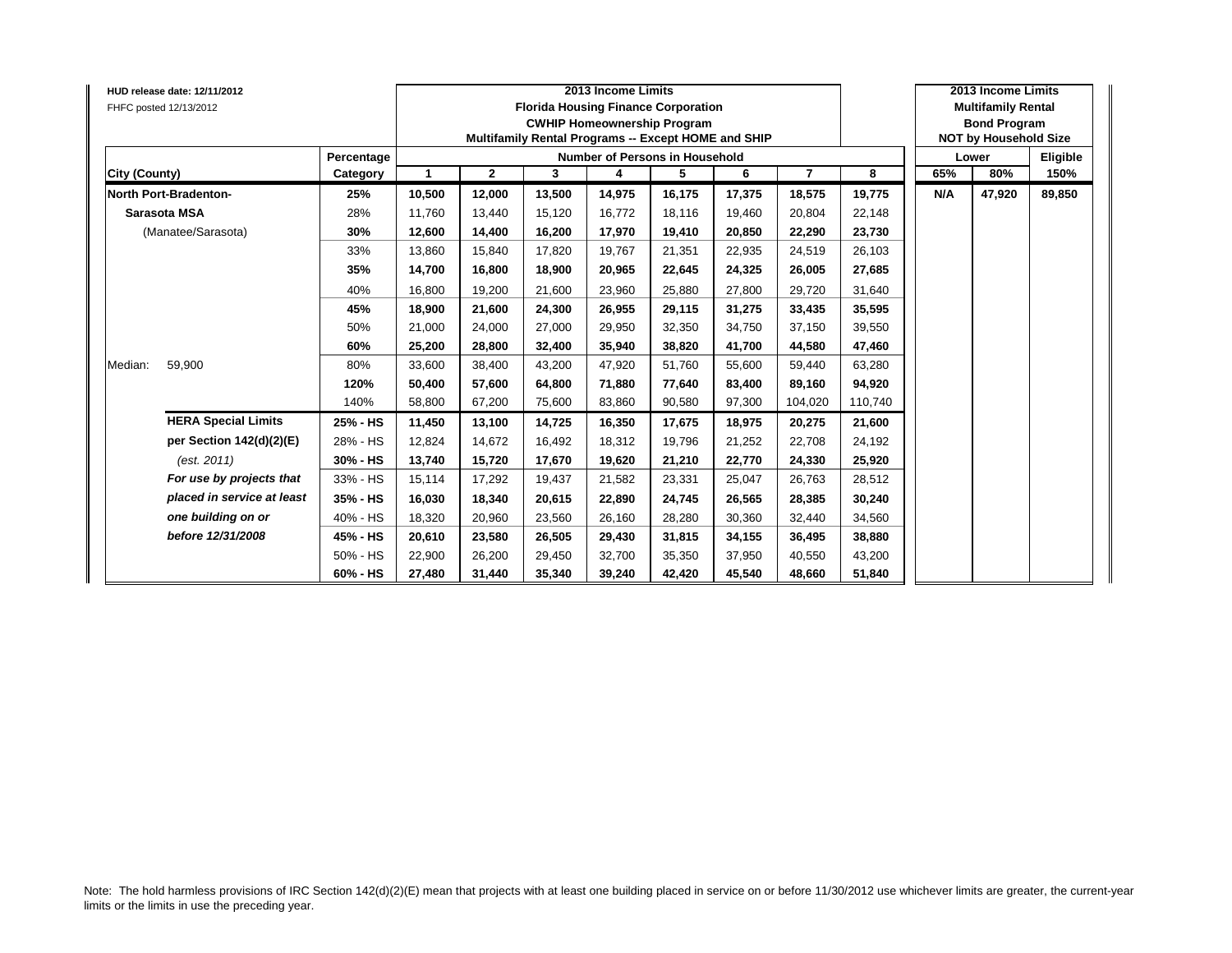|                      | HUD release date: 12/11/2012 |            |                      |              |        | 2013 Income Limits                                  |        |        |                |        |     | 2013 Income Limits           |          |
|----------------------|------------------------------|------------|----------------------|--------------|--------|-----------------------------------------------------|--------|--------|----------------|--------|-----|------------------------------|----------|
|                      | FHFC posted 12/13/2012       |            |                      |              |        | <b>Florida Housing Finance Corporation</b>          |        |        |                |        |     | <b>Multifamily Rental</b>    |          |
|                      |                              |            |                      |              |        | <b>CWHIP Homeownership Program</b>                  |        |        |                |        |     | <b>Bond Program</b>          |          |
|                      |                              |            |                      |              |        | Multifamily Rental Programs -- Except HOME and SHIP |        |        |                |        |     | <b>NOT by Household Size</b> |          |
|                      |                              | Percentage |                      |              |        | <b>Number of Persons in Household</b>               |        |        |                |        |     | Lower                        | Eligible |
| <b>City (County)</b> |                              | Category   | $\blacktriangleleft$ | $\mathbf{2}$ | 3      | 4                                                   | 5      | 6      | $\overline{7}$ | 8      | 65% | 80%                          | 150%     |
| <b>Ocala MSA</b>     |                              | 25%        | 8,400                | 9,600        | 10,800 | 12,000                                              | 12,975 | 13,925 | 14,900         | 15,850 | N/A | N/A                          | N/A      |
|                      | (Marion)                     | 28%        | 9,408                | 10,752       | 12,096 | 13,440                                              | 14,532 | 15,596 | 16,688         | 17,752 |     |                              |          |
|                      |                              | 30%        | 10,080               | 11,520       | 12,960 | 14,400                                              | 15,570 | 16,710 | 17,880         | 19,020 |     |                              |          |
|                      |                              | 33%        | 11,088               | 12,672       | 14,256 | 15,840                                              | 17,127 | 18,381 | 19,668         | 20,922 |     |                              |          |
|                      |                              | 35%        | 11,760               | 13,440       | 15,120 | 16,800                                              | 18,165 | 19,495 | 20,860         | 22,190 |     |                              |          |
|                      |                              | 40%        | 13,440               | 15,360       | 17,280 | 19,200                                              | 20,760 | 22,280 | 23,840         | 25,360 |     |                              |          |
|                      |                              | 45%        | 15,120               | 17,280       | 19,440 | 21,600                                              | 23,355 | 25,065 | 26,820         | 28,530 |     |                              |          |
|                      |                              | 50%        | 16,800               | 19,200       | 21,600 | 24,000                                              | 25,950 | 27,850 | 29,800         | 31,700 |     |                              |          |
|                      |                              | 60%        | 20,160               | 23,040       | 25,920 | 28,800                                              | 31,140 | 33,420 | 35,760         | 38,040 |     |                              |          |
| Median:              | 45,800                       | 80%        | 26,880               | 30,720       | 34,560 | 38,400                                              | 41,520 | 44,560 | 47,680         | 50,720 |     |                              |          |
|                      | <b>HERA Special Limits</b>   | 120%       | 40,320               | 46,080       | 51,840 | 57,600                                              | 62,280 | 66,840 | 71,520         | 76,080 |     |                              |          |
|                      |                              | 140%       | 47,040               | 53,760       | 60,480 | 67,200                                              | 72,660 | 77,980 | 83,440         | 88,760 |     |                              |          |
|                      |                              | 25% - HS   | 8,850                | 10,100       | 11,375 | 12,625                                              | 13,650 | 14,650 | 15,675         | 16,675 |     |                              |          |
|                      | per Section 142(d)(2)(E)     | 28% - HS   | 9,912                | 11,312       | 12,740 | 14,140                                              | 15,288 | 16,408 | 17,556         | 18,676 |     |                              |          |
|                      | (est. 2013)                  | 30% - HS   | 10,620               | 12,120       | 13,650 | 15,150                                              | 16,380 | 17,580 | 18,810         | 20,010 |     |                              |          |
|                      | For use by projects that     | 33% - HS   | 11,682               | 13,332       | 15,015 | 16,665                                              | 18,018 | 19,338 | 20,691         | 22,011 |     |                              |          |
|                      | placed in service at least   | 35% - HS   | 12,390               | 14,140       | 15,925 | 17,675                                              | 19,110 | 20,510 | 21,945         | 23,345 |     |                              |          |
|                      | one building on or           | 40% - HS   | 14,160               | 16,160       | 18,200 | 20,200                                              | 21,840 | 23,440 | 25,080         | 26,680 |     |                              |          |
|                      | before 12/31/2008            | 45% - HS   | 15,930               | 18,180       | 20,475 | 22,725                                              | 24,570 | 26,370 | 28,215         | 30,015 |     |                              |          |
|                      |                              | 50% - HS   | 17,700               | 20,200       | 22,750 | 25,250                                              | 27,300 | 29,300 | 31,350         | 33,350 |     |                              |          |
|                      |                              | 60% - HS   | 21,240               | 24,240       | 27,300 | 30,300                                              | 32,760 | 35,160 | 37,620         | 40,020 |     |                              |          |
|                      | <b>USDA-Eligible</b>         | 25% - R    | 9,175                | 10,475       | 11,800 | 13,100                                              | 14,150 | 15,200 | 16,250         | 17,300 |     |                              |          |
|                      | <b>Rural Addresses</b>       | 28% - R    | 10,276               | 11,732       | 13,216 | 14,672                                              | 15,848 | 17,024 | 18,200         | 19,376 |     |                              |          |
|                      | per Section 42(i)(8)         | $30% - R$  | 11,010               | 12,570       | 14,160 | 15,720                                              | 16,980 | 18,240 | 19,500         | 20,760 |     |                              |          |
|                      |                              | 33% - R    | 12,111               | 13,827       | 15,576 | 17,292                                              | 18,678 | 20,064 | 21,450         | 22,836 |     |                              |          |
|                      |                              | 35% - R    | 12,845               | 14,665       | 16,520 | 18,340                                              | 19,810 | 21,280 | 22,750         | 24,220 |     |                              |          |
|                      |                              | $40% - R$  | 14,680               | 16,760       | 18,880 | 20,960                                              | 22,640 | 24,320 | 26,000         | 27,680 |     |                              |          |
|                      |                              | 45% - R    | 16,515               | 18,855       | 21,240 | 23,580                                              | 25,470 | 27,360 | 29,250         | 31,140 |     |                              |          |
|                      |                              | 50% - R    | 18,350               | 20,950       | 23,600 | 26,200                                              | 28,300 | 30,400 | 32,500         | 34,600 |     |                              |          |
|                      |                              | $60% - R$  | 22,020               | 25,140       | 28,320 | 31,440                                              | 33,960 | 36,480 | 39,000         | 41,520 |     |                              |          |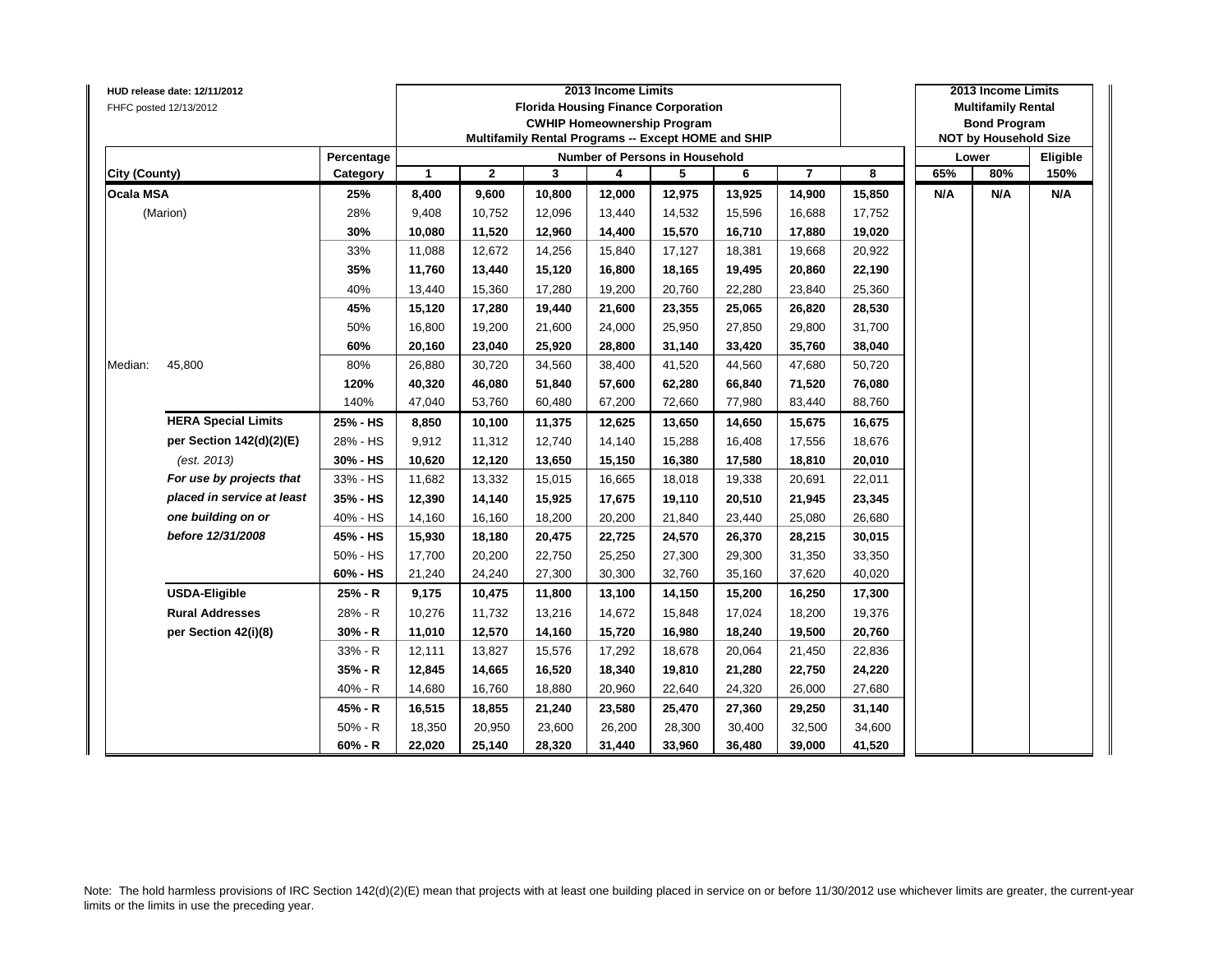|                    | <b>HUD release date: 12/11/2012</b><br>FHFC posted 12/13/2012 |            |              |              |        | 2013 Income Limits<br><b>Florida Housing Finance Corporation</b><br><b>CWHIP Homeownership Program</b><br>Multifamily Rental Programs -- Except HOME and SHIP |        |        |                |         |     | 2013 Income Limits<br><b>Multifamily Rental</b><br><b>Bond Program</b><br><b>NOT by Household Size</b> |          |
|--------------------|---------------------------------------------------------------|------------|--------------|--------------|--------|---------------------------------------------------------------------------------------------------------------------------------------------------------------|--------|--------|----------------|---------|-----|--------------------------------------------------------------------------------------------------------|----------|
|                    |                                                               | Percentage |              |              |        | <b>Number of Persons in Household</b>                                                                                                                         |        |        |                |         |     | Lower                                                                                                  | Eligible |
| City (County)      |                                                               | Category   | $\mathbf{1}$ | $\mathbf{2}$ | 3      | 4                                                                                                                                                             | 5      | 6      | $\overline{7}$ | 8       | 65% | 80%                                                                                                    | 150%     |
|                    | Orlando-Kissimmee-                                            | 25%        | 10,250       | 11,700       | 13,175 | 14,625                                                                                                                                                        | 15,800 | 16,975 | 18,150         | 19,325  | N/A | 46,800                                                                                                 | 87,750   |
| <b>Sanford MSA</b> |                                                               | 28%        | 11,480       | 13,104       | 14,756 | 16,380                                                                                                                                                        | 17,696 | 19.012 | 20,328         | 21,644  |     |                                                                                                        |          |
|                    | (Lake/Orange/                                                 | 30%        | 12,300       | 14,040       | 15,810 | 17,550                                                                                                                                                        | 18,960 | 20,370 | 21,780         | 23,190  |     |                                                                                                        |          |
|                    | Osceola/Seminole)                                             | 33%        | 13,530       | 15,444       | 17,391 | 19,305                                                                                                                                                        | 20,856 | 22,407 | 23,958         | 25,509  |     |                                                                                                        |          |
|                    |                                                               | 35%        | 14,350       | 16,380       | 18,445 | 20,475                                                                                                                                                        | 22,120 | 23,765 | 25,410         | 27,055  |     |                                                                                                        |          |
|                    |                                                               | 40%        | 16,400       | 18.720       | 21,080 | 23,400                                                                                                                                                        | 25,280 | 27,160 | 29,040         | 30,920  |     |                                                                                                        |          |
|                    |                                                               | 45%        | 18,450       | 21,060       | 23,715 | 26,325                                                                                                                                                        | 28,440 | 30,555 | 32,670         | 34,785  |     |                                                                                                        |          |
|                    |                                                               | 50%        | 20,500       | 23,400       | 26,350 | 29,250                                                                                                                                                        | 31,600 | 33,950 | 36,300         | 38,650  |     |                                                                                                        |          |
|                    |                                                               | 55%        | 22,550       | 25,740       | 28,985 | 32,175                                                                                                                                                        | 34,760 | 37,345 | 39,930         | 42,515  |     |                                                                                                        |          |
|                    |                                                               | 60%        | 24,600       | 28,080       | 31,620 | 35,100                                                                                                                                                        | 37,920 | 40,740 | 43,560         | 46,380  |     |                                                                                                        |          |
| Median:            | 58,500                                                        | 80%        | 32,800       | 37,440       | 42.160 | 46,800                                                                                                                                                        | 50,560 | 54.320 | 58,080         | 61,840  |     |                                                                                                        |          |
|                    |                                                               | 120%       | 49,200       | 56,160       | 63,240 | 70,200                                                                                                                                                        | 75,840 | 81,480 | 87,120         | 92,760  |     |                                                                                                        |          |
|                    |                                                               | 140%       | 57,400       | 65,520       | 73,780 | 81,900                                                                                                                                                        | 88,480 | 95,060 | 101,640        | 108,220 |     |                                                                                                        |          |
|                    | <b>HERA Special Limits</b>                                    | 25% - HS   | 10,750       | 12,275       | 13,800 | 15,325                                                                                                                                                        | 16,575 | 17.800 | 19,025         | 20,250  |     |                                                                                                        |          |
|                    | per Section 142(d)(2)(E)                                      | 28% - HS   | 12,040       | 13,748       | 15,456 | 17,164                                                                                                                                                        | 18,564 | 19,936 | 21,308         | 22,680  |     |                                                                                                        |          |
|                    | (est. 2011)                                                   | 30% - HS   | 12,900       | 14,730       | 16,560 | 18,390                                                                                                                                                        | 19,890 | 21,360 | 22,830         | 24,300  |     |                                                                                                        |          |
|                    | For use by projects that                                      | 33% - HS   | 14,190       | 16,203       | 18,216 | 20,229                                                                                                                                                        | 21,879 | 23,496 | 25,113         | 26,730  |     |                                                                                                        |          |
|                    | placed in service at least                                    | 35% - HS   | 15,050       | 17,185       | 19,320 | 21,455                                                                                                                                                        | 23,205 | 24,920 | 26,635         | 28,350  |     |                                                                                                        |          |
|                    | one building on or                                            | 40% - HS   | 17,200       | 19,640       | 22,080 | 24,520                                                                                                                                                        | 26,520 | 28,480 | 30,440         | 32,400  |     |                                                                                                        |          |
|                    | before 12/31/2008                                             | 45% - HS   | 19,350       | 22,095       | 24.840 | 27,585                                                                                                                                                        | 29,835 | 32.040 | 34,245         | 36,450  |     |                                                                                                        |          |
|                    |                                                               | 50% - HS   | 21,500       | 24,550       | 27,600 | 30,650                                                                                                                                                        | 33,150 | 35,600 | 38,050         | 40,500  |     |                                                                                                        |          |
|                    |                                                               | 55% - HS   | 23,650       | 27,005       | 30,360 | 33,715                                                                                                                                                        | 36,465 | 39,160 | 41,855         | 44,550  |     |                                                                                                        |          |
|                    |                                                               | 60% - HS   | 25,800       | 29,460       | 33,120 | 36,780                                                                                                                                                        | 39,780 | 42,720 | 45,660         | 48,600  |     |                                                                                                        |          |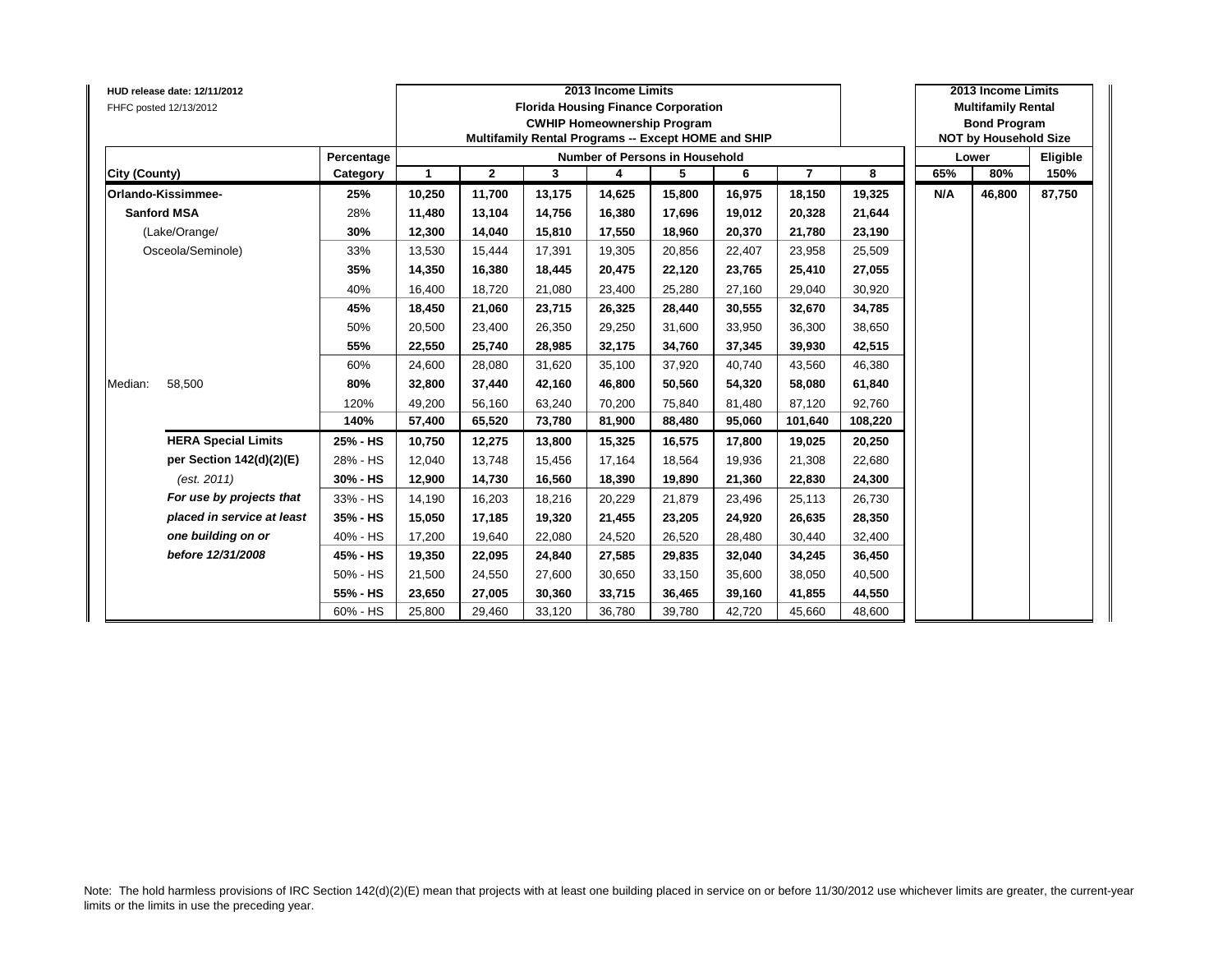|               | HUD release date: 12/11/2012<br>FHFC posted 12/13/2012 |            |        |              |        | 2013 Income Limits | <b>Florida Housing Finance Corporation</b><br><b>CWHIP Homeownership Program</b><br>Multifamily Rental Programs -- Except HOME and SHIP |        |                |         |     | 2013 Income Limits<br><b>Multifamily Rental</b><br><b>Bond Program</b><br><b>NOT by Household Size</b> |          |
|---------------|--------------------------------------------------------|------------|--------|--------------|--------|--------------------|-----------------------------------------------------------------------------------------------------------------------------------------|--------|----------------|---------|-----|--------------------------------------------------------------------------------------------------------|----------|
|               |                                                        | Percentage |        |              |        |                    | Number of Persons in Household                                                                                                          |        |                |         |     | Lower                                                                                                  | Eligible |
| City (County) |                                                        | Category   | 1      | $\mathbf{2}$ | 3      | 4                  | 5                                                                                                                                       | 6      | $\overline{7}$ | 8       | 65% | 80%                                                                                                    | 150%     |
|               | Palm Bay-Melbourne-                                    | 25%        | 10,775 | 12,300       | 13,850 | 15,375             | 16,625                                                                                                                                  | 17,850 | 19,075         | 20,300  | N/A | N/A                                                                                                    | N/A      |
|               | <b>Titusville MSA</b>                                  | 28%        | 12,068 | 13,776       | 15,512 | 17,220             | 18,620                                                                                                                                  | 19,992 | 21,364         | 22,736  |     |                                                                                                        |          |
|               | (Brevard)                                              | 30%        | 12,930 | 14,760       | 16,620 | 18,450             | 19,950                                                                                                                                  | 21,420 | 22,890         | 24,360  |     |                                                                                                        |          |
|               |                                                        | 33%        | 14,223 | 16,236       | 18,282 | 20,295             | 21,945                                                                                                                                  | 23.562 | 25,179         | 26,796  |     |                                                                                                        |          |
|               |                                                        | 35%        | 15,085 | 17,220       | 19,390 | 21,525             | 23,275                                                                                                                                  | 24,990 | 26,705         | 28,420  |     |                                                                                                        |          |
|               |                                                        | 40%        | 17,240 | 19,680       | 22,160 | 24,600             | 26,600                                                                                                                                  | 28,560 | 30,520         | 32,480  |     |                                                                                                        |          |
|               |                                                        | 45%        | 19,395 | 22,140       | 24,930 | 27,675             | 29,925                                                                                                                                  | 32,130 | 34,335         | 36,540  |     |                                                                                                        |          |
|               |                                                        | 50%        | 21,550 | 24,600       | 27,700 | 30,750             | 33,250                                                                                                                                  | 35.700 | 38,150         | 40,600  |     |                                                                                                        |          |
|               |                                                        | 60%        | 25,860 | 29,520       | 33.240 | 36,900             | 39,900                                                                                                                                  | 42.840 | 45,780         | 48,720  |     |                                                                                                        |          |
| Median:       | 61,800                                                 | 80%        | 34,480 | 39,360       | 44,320 | 49,200             | 53,200                                                                                                                                  | 57,120 | 61,040         | 64,960  |     |                                                                                                        |          |
|               |                                                        | 120%       | 51,720 | 59,040       | 66,480 | 73,800             | 79,800                                                                                                                                  | 85,680 | 91,560         | 97,440  |     |                                                                                                        |          |
|               |                                                        | 140%       | 60,340 | 68,880       | 77,560 | 86,100             | 93,100                                                                                                                                  | 99,960 | 106,820        | 113,680 |     |                                                                                                        |          |
|               | <b>HERA Special Limits</b>                             | 25% - HS   | 11,025 | 12,600       | 14,175 | 15,725             | 17,000                                                                                                                                  | 18,250 | 19,500         | 20,775  |     |                                                                                                        |          |
|               | per Section 142(d)(2)(E)                               | 28% - HS   | 12,348 | 14,112       | 15.876 | 17,612             | 19,040                                                                                                                                  | 20.440 | 21,840         | 23,268  |     |                                                                                                        |          |
|               | (est. 2011)                                            | 30% - HS   | 13,230 | 15,120       | 17,010 | 18,870             | 20,400                                                                                                                                  | 21,900 | 23,400         | 24,930  |     |                                                                                                        |          |
|               | For use by projects that                               | 33% - HS   | 14,553 | 16,632       | 18,711 | 20,757             | 22,440                                                                                                                                  | 24,090 | 25,740         | 27,423  |     |                                                                                                        |          |
|               | placed in service at least                             | 35% - HS   | 15,435 | 17,640       | 19,845 | 22,015             | 23,800                                                                                                                                  | 25,550 | 27,300         | 29,085  |     |                                                                                                        |          |
|               | one building on or                                     | 40% - HS   | 17,640 | 20,160       | 22,680 | 25,160             | 27,200                                                                                                                                  | 29,200 | 31,200         | 33,240  |     |                                                                                                        |          |
|               | before 12/31/2008                                      | 45% - HS   | 19,845 | 22,680       | 25,515 | 28,305             | 30,600                                                                                                                                  | 32,850 | 35,100         | 37,395  |     |                                                                                                        |          |
|               |                                                        | 50% - HS   | 22,050 | 25,200       | 28.350 | 31,450             | 34,000                                                                                                                                  | 36.500 | 39,000         | 41,550  |     |                                                                                                        |          |
|               |                                                        | 60% - HS   | 26,460 | 30,240       | 34,020 | 37,740             | 40,800                                                                                                                                  | 43,800 | 46,800         | 49,860  |     |                                                                                                        |          |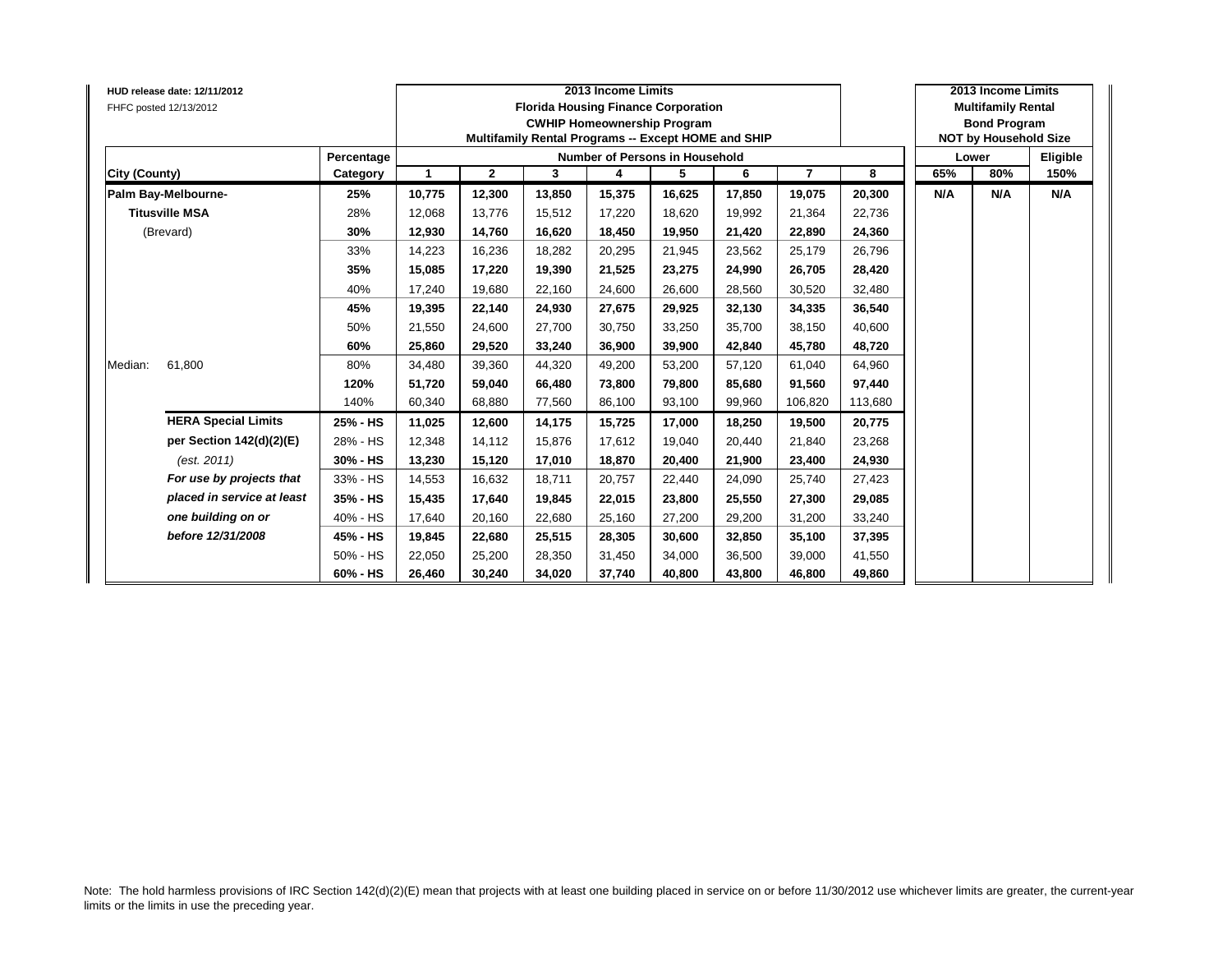| HUD release date: 12/11/2012 |                          |                |              |        | 2013 Income Limits |                                                                                  |        |                |         |     | 2013 Income Limits                               |          |
|------------------------------|--------------------------|----------------|--------------|--------|--------------------|----------------------------------------------------------------------------------|--------|----------------|---------|-----|--------------------------------------------------|----------|
| FHFC posted 12/13/2012       |                          |                |              |        |                    | <b>Florida Housing Finance Corporation</b><br><b>CWHIP Homeownership Program</b> |        |                |         |     | <b>Multifamily Rental</b><br><b>Bond Program</b> |          |
|                              |                          |                |              |        |                    | Multifamily Rental Programs -- Except HOME and SHIP                              |        |                |         |     | <b>NOT by Household Size</b>                     |          |
|                              | Percentage               |                |              |        |                    | Number of Persons in Household                                                   |        |                |         |     | Lower                                            | Eligible |
| City (County)                | Category                 | $\overline{1}$ | $\mathbf{2}$ | 3      | 4                  | 5                                                                                | 6      | $\overline{7}$ | 8       | 65% | 80%                                              | 150%     |
| <b>Palm Coast MSA</b>        | 25%                      | 10,575         | 12,075       | 13,575 | 15,075             | 16,300                                                                           | 17,500 | 18,700         | 19,900  | N/A | N/A                                              | N/A      |
| (Flagler)                    | 28%                      | 11,844         | 13,524       | 15,204 | 16,884             | 18,256                                                                           | 19,600 | 20,944         | 22,288  |     |                                                  |          |
|                              | 30%                      | 12,690         | 14,490       | 16,290 | 18,090             | 19,560                                                                           | 21,000 | 22,440         | 23,880  |     |                                                  |          |
|                              | 33%                      | 13,959         | 15,939       | 17,919 | 19,899             | 21,516                                                                           | 23,100 | 24,684         | 26,268  |     |                                                  |          |
|                              | 35%                      | 14,805         | 16,905       | 19,005 | 21,105             | 22,820                                                                           | 24,500 | 26,180         | 27,860  |     |                                                  |          |
|                              | 40%                      | 16,920         | 19,320       | 21,720 | 24,120             | 26,080                                                                           | 28,000 | 29,920         | 31,840  |     |                                                  |          |
|                              | 45%                      | 19,035         | 21,735       | 24,435 | 27,135             | 29,340                                                                           | 31,500 | 33,660         | 35,820  |     |                                                  |          |
|                              | 50%                      | 21,150         | 24,150       | 27,150 | 30,150             | 32,600                                                                           | 35,000 | 37,400         | 39,800  |     |                                                  |          |
|                              | 60%                      | 25,380         | 28,980       | 32,580 | 36,180             | 39,120                                                                           | 42,000 | 44,880         | 47,760  |     |                                                  |          |
| Median:<br>53,100            | 80%                      | 33,840         | 38,640       | 43,440 | 48,240             | 52,160                                                                           | 56,000 | 59,840         | 63,680  |     |                                                  |          |
|                              | 120%<br>50,760<br>57,960 | 65,160         | 72,360       | 78,240 | 84,000             | 89,760                                                                           | 95,520 |                |         |     |                                                  |          |
|                              | 140%                     | 59,220         | 67,620       | 76,020 | 84,420             | 91,280                                                                           | 98,000 | 104,720        | 111,440 |     |                                                  |          |
| Panama City-Lynn Haven-      | 25%                      | 10,125         | 11,575       | 13,025 | 14,450             | 15,625                                                                           | 16,775 | 17,925         | 19,075  | N/A | N/A                                              | N/A      |
| <b>Panama City Beach MSA</b> | 28%                      | 11,340         | 12,964       | 14,588 | 16,184             | 17,500                                                                           | 18,788 | 20,076         | 21,364  |     |                                                  |          |
| (Bay)                        | 30%                      | 12,150         | 13,890       | 15,630 | 17,340             | 18,750                                                                           | 20,130 | 21,510         | 22,890  |     |                                                  |          |
|                              | 33%                      | 13,365         | 15,279       | 17,193 | 19,074             | 20,625                                                                           | 22,143 | 23,661         | 25,179  |     |                                                  |          |
|                              | 35%                      | 14,175         | 16,205       | 18,235 | 20,230             | 21,875                                                                           | 23,485 | 25,095         | 26,705  |     |                                                  |          |
|                              | 40%                      | 16,200         | 18,520       | 20,840 | 23,120             | 25,000                                                                           | 26,840 | 28,680         | 30,520  |     |                                                  |          |
|                              | 45%                      | 18,225         | 20,835       | 23,445 | 26,010             | 28,125                                                                           | 30,195 | 32,265         | 34,335  |     |                                                  |          |
|                              | 50%                      | 20,250         | 23,150       | 26,050 | 28,900             | 31,250                                                                           | 33,550 | 35,850         | 38,150  |     |                                                  |          |
|                              | 60%                      | 24,300         | 27,780       | 31,260 | 34,680             | 37,500                                                                           | 40,260 | 43,020         | 45,780  |     |                                                  |          |
| Median:<br>57,800            | 80%                      | 32,400         | 37,040       | 41,680 | 46,240             | 50,000                                                                           | 53,680 | 57,360         | 61,040  |     |                                                  |          |
|                              | 120%                     | 48,600         | 55,560       | 62,520 | 69,360             | 75,000                                                                           | 80,520 | 86,040         | 91,560  |     |                                                  |          |
|                              | 140%                     | 56,700         | 64,820       | 72,940 | 80,920             | 87,500                                                                           | 93,940 | 100,380        | 106,820 |     |                                                  |          |
| <b>HERA Special Limits</b>   | 25% - HS                 | 10,225         | 11,675       | 13,125 | 14,575             | 15,750                                                                           | 16,925 | 18,075         | 19,250  |     |                                                  |          |
| per Section 142(d)(2)(E)     | 28% - HS                 | 11,452         | 13,076       | 14,700 | 16,324             | 17,640                                                                           | 18,956 | 20,244         | 21,560  |     |                                                  |          |
| (est. 2013)                  | 30% - HS                 | 12,270         | 14,010       | 15,750 | 17,490             | 18,900                                                                           | 20,310 | 21,690         | 23,100  |     |                                                  |          |
| For use by projects that     | 33% - HS                 | 13,497         | 15,411       | 17,325 | 19,239             | 20,790                                                                           | 22,341 | 23,859         | 25,410  |     |                                                  |          |
| placed in service at least   | 35% - HS                 | 14,315         | 16,345       | 18,375 | 20,405             | 22,050                                                                           | 23,695 | 25,305         | 26,950  |     |                                                  |          |
| one building on or           | 40% - HS                 | 16,360         | 18,680       | 21,000 | 23,320             | 25,200                                                                           | 27,080 | 28,920         | 30,800  |     |                                                  |          |
| before 12/31/2008            | 45% - HS                 | 18,405         | 21,015       | 23,625 | 26,235             | 28,350                                                                           | 30,465 | 32,535         | 34,650  |     |                                                  |          |
|                              | 50% - HS                 | 20,450         | 23,350       | 26,250 | 29,150             | 31,500                                                                           | 33,850 | 36,150         | 38,500  |     |                                                  |          |
|                              | 60% - HS                 | 24,540         | 28,020       | 31,500 | 34,980             | 37,800                                                                           | 40,620 | 43,380         | 46,200  |     |                                                  |          |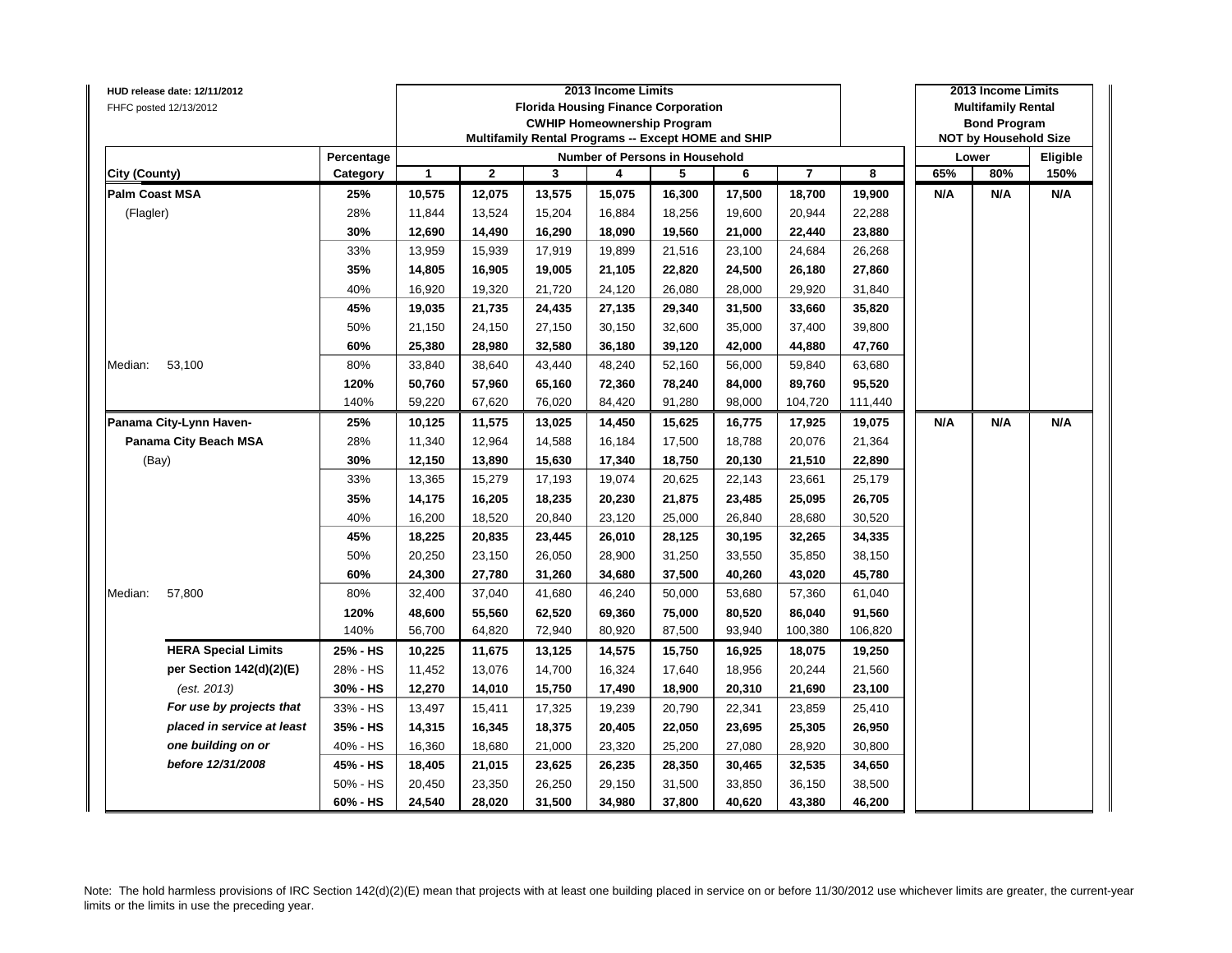| HUD release date: 12/11/2012 |            |                                                                              |             |        | 2013 Income Limits |                                                                                  |        |                |         |     | 2013 Income Limits                               |          |
|------------------------------|------------|------------------------------------------------------------------------------|-------------|--------|--------------------|----------------------------------------------------------------------------------|--------|----------------|---------|-----|--------------------------------------------------|----------|
| FHFC posted 12/13/2012       |            |                                                                              |             |        |                    | <b>Florida Housing Finance Corporation</b><br><b>CWHIP Homeownership Program</b> |        |                |         |     | <b>Multifamily Rental</b><br><b>Bond Program</b> |          |
|                              |            |                                                                              |             |        |                    | Multifamily Rental Programs -- Except HOME and SHIP                              |        |                |         |     | <b>NOT by Household Size</b>                     |          |
|                              | Percentage |                                                                              |             |        |                    | Number of Persons in Household                                                   |        |                |         |     | Lower                                            | Eligible |
| City (County)                | Category   | 1                                                                            | $\mathbf 2$ | 3      | 4                  | 5                                                                                | 6      | $\overline{7}$ | 8       | 65% | 80%                                              | 150%     |
| Pensacola-Ferry Pass-        | 25%        | 10,100                                                                       | 11,550      | 13,000 | 14,425             | 15,600                                                                           | 16,750 | 17,900         | 19,050  | N/A | N/A                                              | N/A      |
| <b>Brent MSA</b>             | 28%        | 11,312                                                                       | 12,936      | 14,560 | 16,156             | 17,472                                                                           | 18,760 | 20,048         | 21,336  |     |                                                  |          |
| (Escambia/Santa Rosa)        | 30%        | 12,120                                                                       | 13,860      | 15,600 | 17,310             | 18,720                                                                           | 20,100 | 21,480         | 22,860  |     |                                                  |          |
|                              | 33%        | 13,332                                                                       | 15,246      | 17,160 | 19,041             | 20,592                                                                           | 22,110 | 23,628         | 25,146  |     |                                                  |          |
|                              | 35%        | 14,140                                                                       | 16,170      | 18,200 | 20,195             | 21,840                                                                           | 23,450 | 25,060         | 26,670  |     |                                                  |          |
|                              | 40%        | 16,160                                                                       | 18,480      | 20,800 | 23,080             | 24,960                                                                           | 26,800 | 28,640         | 30,480  |     |                                                  |          |
|                              | 45%        | 18,180                                                                       | 20,790      | 23,400 | 25,965             | 28,080                                                                           | 30,150 | 32,220         | 34,290  |     |                                                  |          |
|                              | 50%        | 20,200                                                                       | 23,100      | 26,000 | 28,850             | 31,200                                                                           | 33,500 | 35,800         | 38,100  |     |                                                  |          |
|                              | 60%        | 24,240                                                                       | 27,720      | 31,200 | 34,620             | 37,440                                                                           | 40,200 | 42,960         | 45,720  |     |                                                  |          |
| 57,700<br>Median:            | 80%        | 32,320                                                                       | 36,960      | 41,600 | 46,160             | 49,920                                                                           | 53,600 | 57,280         | 60,960  |     |                                                  |          |
|                              | 120%       | 91,440<br>48,480<br>55,440<br>62,400<br>69,240<br>74,880<br>80,400<br>85,920 |             |        |                    |                                                                                  |        |                |         |     |                                                  |          |
|                              | 140%       | 56,560                                                                       | 64,680      | 72,800 | 80,780             | 87,360                                                                           | 93,800 | 100,240        | 106,680 |     |                                                  |          |
| <b>Port Saint Lucie MSA</b>  | 25%        | 9,600                                                                        | 10,975      | 12,350 | 13,700             | 14,800                                                                           | 15,900 | 17,000         | 18,100  | N/A | N/A                                              | N/A      |
| (Martin/Saint Lucie)         | 28%        | 10,752                                                                       | 12,292      | 13,832 | 15,344             | 16,576                                                                           | 17,808 | 19,040         | 20,272  |     |                                                  |          |
|                              | 30%        | 11,520                                                                       | 13,170      | 14,820 | 16,440             | 17,760                                                                           | 19,080 | 20,400         | 21,720  |     |                                                  |          |
|                              | 33%        | 12,672                                                                       | 14,487      | 16,302 | 18,084             | 19,536                                                                           | 20,988 | 22,440         | 23,892  |     |                                                  |          |
|                              | 35%        | 13,440                                                                       | 15,365      | 17,290 | 19,180             | 20,720                                                                           | 22,260 | 23,800         | 25,340  |     |                                                  |          |
|                              | 40%        | 15,360                                                                       | 17,560      | 19,760 | 21,920             | 23,680                                                                           | 25,440 | 27,200         | 28,960  |     |                                                  |          |
|                              | 45%        | 17,280                                                                       | 19,755      | 22,230 | 24,660             | 26,640                                                                           | 28,620 | 30,600         | 32,580  |     |                                                  |          |
|                              | 50%        | 19,200                                                                       | 21,950      | 24,700 | 27,400             | 29,600                                                                           | 31,800 | 34,000         | 36,200  |     |                                                  |          |
|                              | 60%        | 23,040                                                                       | 26,340      | 29,640 | 32,880             | 35,520                                                                           | 38,160 | 40,800         | 43,440  |     |                                                  |          |
| 53,300<br>Median:            | 80%        | 30,720                                                                       | 35,120      | 39,520 | 43,840             | 47,360                                                                           | 50,880 | 54,400         | 57,920  |     |                                                  |          |
|                              | 120%       | 46,080                                                                       | 52,680      | 59,280 | 65,760             | 71,040                                                                           | 76,320 | 81,600         | 86,880  |     |                                                  |          |
|                              | 140%       | 53,760                                                                       | 61,460      | 69,160 | 76,720             | 82,880                                                                           | 89,040 | 95,200         | 101,360 |     |                                                  |          |
| <b>HERA Special Limits</b>   | 25% - HS   | 10,475                                                                       | 11,975      | 13,475 | 14,950             | 16,150                                                                           | 17,350 | 18,550         | 19,750  |     |                                                  |          |
| per Section 142(d)(2)(E)     | 28% - HS   | 11,732                                                                       | 13,412      | 15,092 | 16,744             | 18,088                                                                           | 19,432 | 20,776         | 22,120  |     |                                                  |          |
| (est. 2010)                  | 30% - HS   | 12,570                                                                       | 14,370      | 16,170 | 17,940             | 19,380                                                                           | 20,820 | 22,260         | 23,700  |     |                                                  |          |
| For use by projects that     | 33% - HS   | 13,827                                                                       | 15,807      | 17,787 | 19,734             | 21,318                                                                           | 22,902 | 24,486         | 26,070  |     |                                                  |          |
| placed in service at least   | 35% - HS   | 14,665                                                                       | 16,765      | 18,865 | 20,930             | 22,610                                                                           | 24,290 | 25,970         | 27,650  |     |                                                  |          |
| one building on or           | 40% - HS   | 16,760                                                                       | 19,160      | 21,560 | 23,920             | 25,840                                                                           | 27,760 | 29,680         | 31,600  |     |                                                  |          |
| before 12/31/2008            | 45% - HS   | 18,855                                                                       | 21,555      | 24,255 | 26,910             | 29,070                                                                           | 31,230 | 33,390         | 35,550  |     |                                                  |          |
|                              | 50% - HS   | 20,950                                                                       | 23,950      | 26,950 | 29,900             | 32,300                                                                           | 34,700 | 37,100         | 39,500  |     |                                                  |          |
|                              | 60% - HS   | 25,140                                                                       | 28,740      | 32,340 | 35,880             | 38,760                                                                           | 41,640 | 44,520         | 47,400  |     |                                                  |          |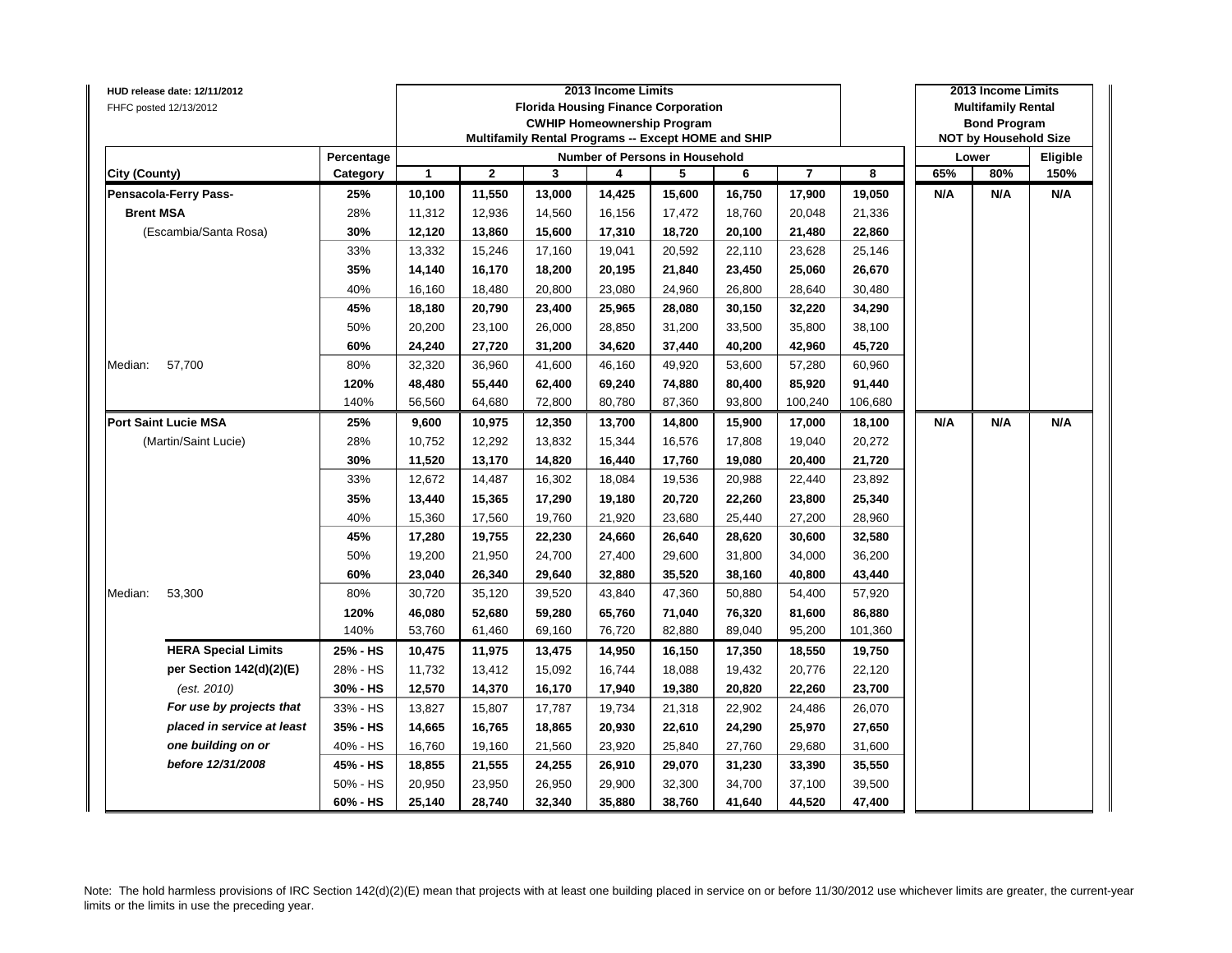|                        | HUD release date: 12/11/2012<br>FHFC posted 12/13/2012 |            |              |              | <b>Florida Housing Finance Corporation</b><br>Multifamily Rental Programs -- Except HOME and SHIP | 2013 Income Limits<br><b>CWHIP Homeownership Program</b> |        |        |                |        |     | 2013 Income Limits<br><b>Multifamily Rental</b><br><b>Bond Program</b><br><b>NOT by Household Size</b> |          |
|------------------------|--------------------------------------------------------|------------|--------------|--------------|---------------------------------------------------------------------------------------------------|----------------------------------------------------------|--------|--------|----------------|--------|-----|--------------------------------------------------------------------------------------------------------|----------|
|                        |                                                        | Percentage |              |              |                                                                                                   | Number of Persons in Household                           |        |        |                |        |     | Lower                                                                                                  | Eligible |
| City (County)          |                                                        | Category   | $\mathbf{1}$ | $\mathbf{2}$ | 3                                                                                                 | 4                                                        | 5      | 6      | $\overline{7}$ | 8      | 65% | 80%                                                                                                    | 150%     |
| <b>Punta Gorda MSA</b> |                                                        | 25%        | 9,300        | 10,625       | 11,950                                                                                            | 13,275                                                   | 14,350 | 15,400 | 16,475         | 17,525 | N/A | N/A                                                                                                    | N/A      |
|                        | (Charlotte)                                            | 28%        | 10,416       | 11,900       | 13,384                                                                                            | 14,868                                                   | 16,072 | 17.248 | 18,452         | 19,628 |     |                                                                                                        |          |
|                        |                                                        | 30%        | 11,160       | 12,750       | 14,340                                                                                            | 15,930                                                   | 17,220 | 18,480 | 19,770         | 21,030 |     |                                                                                                        |          |
|                        |                                                        | 33%        | 12,276       | 14.025       | 15.774                                                                                            | 17,523                                                   | 18,942 | 20.328 | 21,747         | 23,133 |     |                                                                                                        |          |
|                        |                                                        | 35%        | 13,020       | 14,875       | 16,730                                                                                            | 18,585                                                   | 20,090 | 21,560 | 23,065         | 24,535 |     |                                                                                                        |          |
|                        |                                                        | 40%        | 14,880       | 17,000       | 19,120                                                                                            | 21,240                                                   | 22,960 | 24,640 | 26,360         | 28,040 |     |                                                                                                        |          |
|                        |                                                        | 45%        | 16,740       | 19,125       | 21,510                                                                                            | 23,895                                                   | 25,830 | 27,720 | 29,655         | 31,545 |     |                                                                                                        |          |
|                        |                                                        | 50%        | 18,600       | 21,250       | 23,900                                                                                            | 26,550                                                   | 28,700 | 30,800 | 32,950         | 35,050 |     |                                                                                                        |          |
|                        |                                                        | 60%        | 22,320       | 25,500       | 28.680                                                                                            | 31,860                                                   | 34,440 | 36.960 | 39,540         | 42,060 |     |                                                                                                        |          |
| Median:                | 53,100                                                 | 80%        | 29,760       | 34,000       | 38,240                                                                                            | 42,480                                                   | 45,920 | 49,280 | 52,720         | 56,080 |     |                                                                                                        |          |
|                        |                                                        | 120%       | 44,640       | 51,000       | 57,360                                                                                            | 63,720                                                   | 68,880 | 73,920 | 79,080         | 84,120 |     |                                                                                                        |          |
|                        |                                                        | 140%       | 52,080       | 59,500       | 66,920                                                                                            | 74,340                                                   | 80,360 | 86,240 | 92,260         | 98,140 |     |                                                                                                        |          |
|                        | <b>HERA Special Limits</b>                             | 25% - HS   | 9,775        | 11,175       | 12,575                                                                                            | 13,950                                                   | 15,075 | 16,200 | 17,300         | 18,425 |     |                                                                                                        |          |
|                        | per Section 142(d)(2)(E)                               | 28% - HS   | 10,948       | 12,516       | 14.084                                                                                            | 15,624                                                   | 16,884 | 18.144 | 19,376         | 20,636 |     |                                                                                                        |          |
|                        | (est. 2013)                                            | 30% - HS   | 11,730       | 13,410       | 15,090                                                                                            | 16,740                                                   | 18,090 | 19,440 | 20,760         | 22,110 |     |                                                                                                        |          |
|                        | For use by projects that                               | 33% - HS   | 12,903       | 14,751       | 16,599                                                                                            | 18,414                                                   | 19,899 | 21,384 | 22,836         | 24,321 |     |                                                                                                        |          |
|                        | placed in service at least                             | 35% - HS   | 13,685       | 15,645       | 17,605                                                                                            | 19,530                                                   | 21,105 | 22,680 | 24,220         | 25,795 |     |                                                                                                        |          |
|                        | one building on or                                     | 40% - HS   | 15,640       | 17,880       | 20,120                                                                                            | 22,320                                                   | 24,120 | 25,920 | 27,680         | 29,480 |     |                                                                                                        |          |
|                        | before 12/31/2008                                      | 45% - HS   | 17,595       | 20,115       | 22,635                                                                                            | 25,110                                                   | 27,135 | 29,160 | 31,140         | 33,165 |     |                                                                                                        |          |
|                        |                                                        | 50% - HS   | 19,550       | 22,350       | 25,150                                                                                            | 27,900                                                   | 30,150 | 32.400 | 34,600         | 36,850 |     |                                                                                                        |          |
|                        |                                                        | 60% - HS   | 23,460       | 26,820       | 30,180                                                                                            | 33,480                                                   | 36,180 | 38,880 | 41,520         | 44,220 |     |                                                                                                        |          |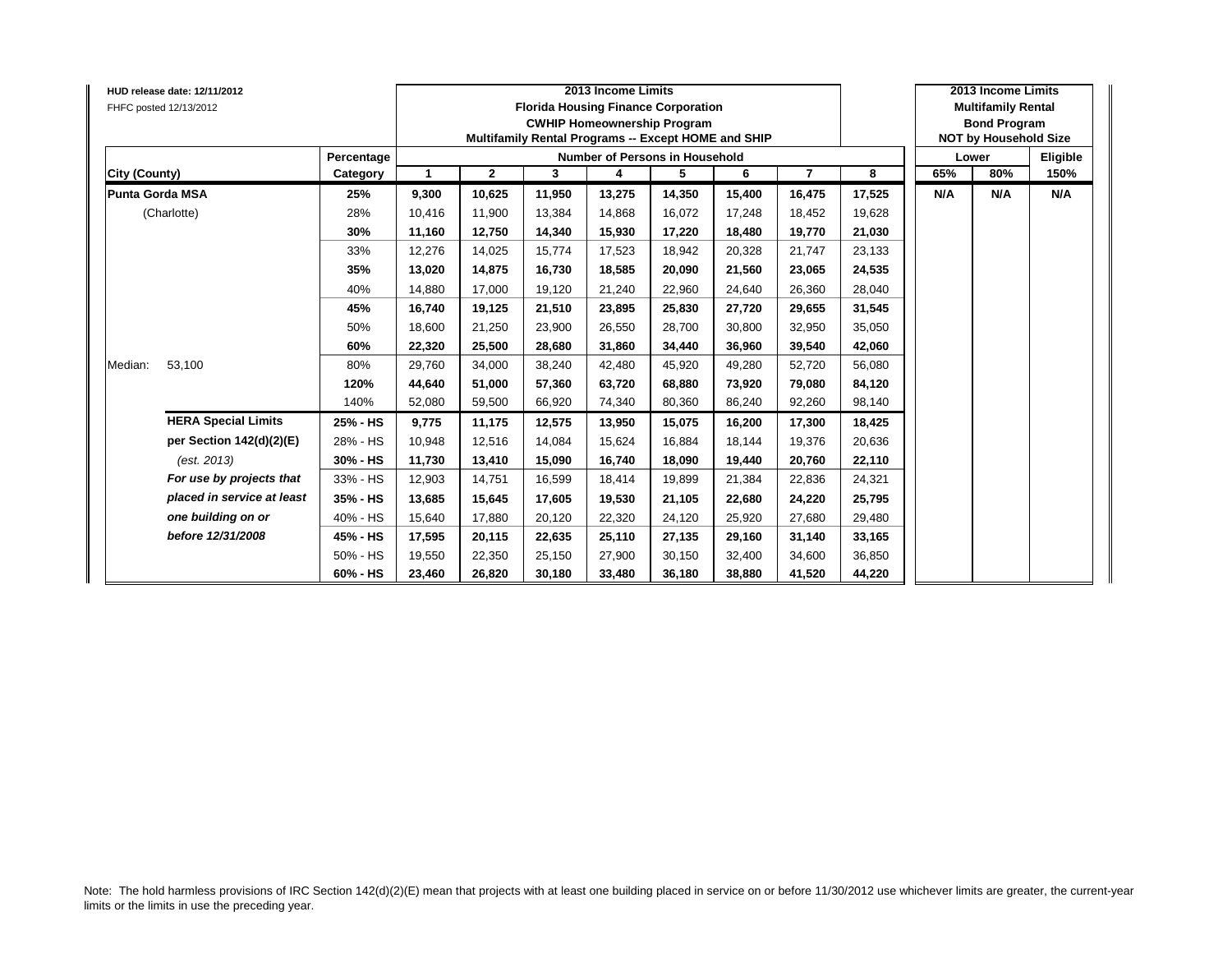|               | <b>HUD release date: 12/11/2012</b><br>FHFC posted 12/13/2012 |            |                |              |        | 2013 Income Limits<br><b>Florida Housing Finance Corporation</b><br><b>CWHIP Homeownership Program</b><br>Multifamily Rental Programs -- Except HOME and SHIP |        |        |                |         |     | 2013 Income Limits<br><b>Multifamily Rental</b><br><b>Bond Program</b><br><b>NOT by Household Size</b> |          |
|---------------|---------------------------------------------------------------|------------|----------------|--------------|--------|---------------------------------------------------------------------------------------------------------------------------------------------------------------|--------|--------|----------------|---------|-----|--------------------------------------------------------------------------------------------------------|----------|
|               |                                                               | Percentage |                |              |        | <b>Number of Persons in Household</b>                                                                                                                         |        |        |                |         |     | Lower                                                                                                  | Eligible |
| City (County) |                                                               | Category   | $\overline{1}$ | $\mathbf{2}$ | 3      | 4                                                                                                                                                             | 5      | 6      | $\overline{7}$ | 8       | 65% | 80%                                                                                                    | 150%     |
|               | Sebastian-Vero Beach MSA                                      | 25%        | 9,900          | 11,300       | 12,725 | 14,125                                                                                                                                                        | 15,275 | 16,400 | 17,525         | 18,650  | N/A | N/A                                                                                                    | N/A      |
|               | (Indian River)                                                | 28%        | 11,088         | 12,656       | 14,252 | 15,820                                                                                                                                                        | 17,108 | 18.368 | 19,628         | 20,888  |     |                                                                                                        |          |
|               |                                                               | 30%        | 11,880         | 13,560       | 15,270 | 16,950                                                                                                                                                        | 18,330 | 19,680 | 21,030         | 22,380  |     |                                                                                                        |          |
|               |                                                               | 33%        | 13,068         | 14,916       | 16,797 | 18,645                                                                                                                                                        | 20,163 | 21,648 | 23,133         | 24,618  |     |                                                                                                        |          |
|               |                                                               | 35%        | 13,860         | 15,820       | 17,815 | 19,775                                                                                                                                                        | 21,385 | 22,960 | 24,535         | 26,110  |     |                                                                                                        |          |
|               |                                                               | 40%        | 15,840         | 18.080       | 20,360 | 22,600                                                                                                                                                        | 24,440 | 26.240 | 28,040         | 29,840  |     |                                                                                                        |          |
|               |                                                               | 45%        | 17,820         | 20,340       | 22,905 | 25,425                                                                                                                                                        | 27,495 | 29,520 | 31,545         | 33,570  |     |                                                                                                        |          |
|               |                                                               | 50%        | 19,800         | 22,600       | 25,450 | 28,250                                                                                                                                                        | 30,550 | 32,800 | 35,050         | 37,300  |     |                                                                                                        |          |
|               |                                                               | 55%        | 21,780         | 24,860       | 27,995 | 31,075                                                                                                                                                        | 33,605 | 36.080 | 38,555         | 41,030  |     |                                                                                                        |          |
|               |                                                               | 60%        | 23,760         | 27,120       | 30,540 | 33,900                                                                                                                                                        | 36,660 | 39,360 | 42,060         | 44,760  |     |                                                                                                        |          |
| Median:       | 60,500                                                        | 80%        | 31,680         | 36,160       | 40.720 | 45,200                                                                                                                                                        | 48,880 | 52.480 | 56,080         | 59,680  |     |                                                                                                        |          |
|               |                                                               | 120%       | 47,520         | 54,240       | 61.080 | 67,800                                                                                                                                                        | 73,320 | 78.720 | 84,120         | 89,520  |     |                                                                                                        |          |
|               |                                                               | 140%       | 55,440         | 63,280       | 71,260 | 79,100                                                                                                                                                        | 85,540 | 91,840 | 98,140         | 104,440 |     |                                                                                                        |          |
|               | <b>HERA Special Limits</b>                                    | 25% - HS   | 10,600         | 12,100       | 13,625 | 15,125                                                                                                                                                        | 16,350 | 17,550 | 18,775         | 19,975  |     |                                                                                                        |          |
|               | per Section 142(d)(2)(E)                                      | 28% - HS   | 11,872         | 13,552       | 15,260 | 16,940                                                                                                                                                        | 18,312 | 19,656 | 21,028         | 22,372  |     |                                                                                                        |          |
|               | (est. 2011)                                                   | 30% - HS   | 12,720         | 14,520       | 16,350 | 18,150                                                                                                                                                        | 19,620 | 21,060 | 22,530         | 23,970  |     |                                                                                                        |          |
|               | For use by projects that                                      | 33% - HS   | 13,992         | 15,972       | 17,985 | 19,965                                                                                                                                                        | 21,582 | 23,166 | 24,783         | 26,367  |     |                                                                                                        |          |
|               | placed in service at least                                    | 35% - HS   | 14,840         | 16,940       | 19,075 | 21,175                                                                                                                                                        | 22,890 | 24.570 | 26,285         | 27,965  |     |                                                                                                        |          |
|               | one building on or                                            | 40% - HS   | 16,960         | 19,360       | 21,800 | 24,200                                                                                                                                                        | 26,160 | 28.080 | 30,040         | 31,960  |     |                                                                                                        |          |
|               | before 12/31/2008                                             | 45% - HS   | 19,080         | 21,780       | 24,525 | 27,225                                                                                                                                                        | 29,430 | 31.590 | 33,795         | 35,955  |     |                                                                                                        |          |
|               |                                                               | 50% - HS   | 21,200         | 24,200       | 27,250 | 30,250                                                                                                                                                        | 32,700 | 35,100 | 37,550         | 39,950  |     |                                                                                                        |          |
|               |                                                               | 55% - HS   | 23,320         | 26,620       | 29,975 | 33,275                                                                                                                                                        | 35,970 | 38,610 | 41,305         | 43,945  |     |                                                                                                        |          |
|               |                                                               | 60% - HS   | 25,440         | 29,040       | 32,700 | 36,300                                                                                                                                                        | 39,240 | 42,120 | 45,060         | 47,940  |     |                                                                                                        |          |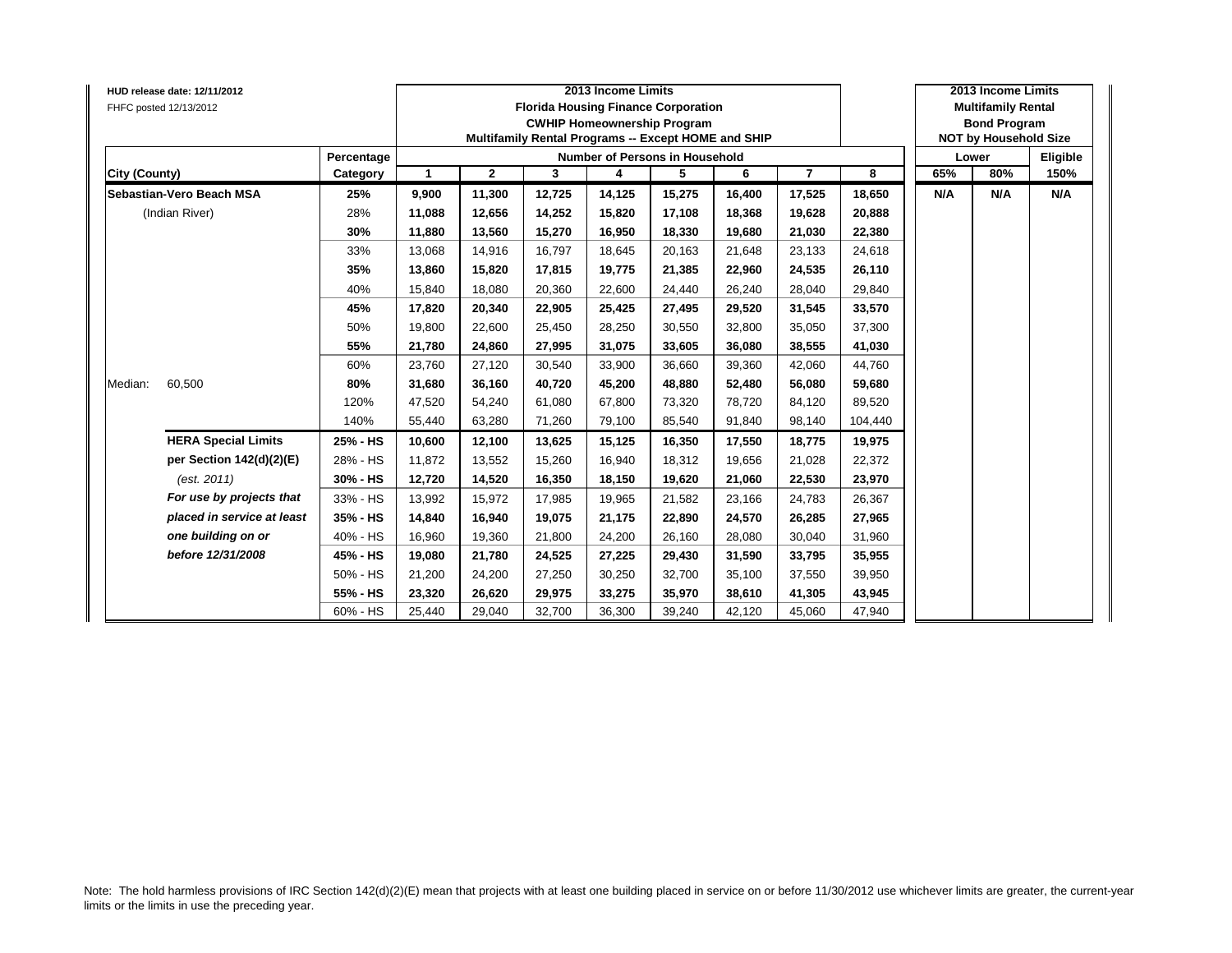| HUD release date: 12/11/2012<br>FHFC posted 12/13/2012 | Percentage |              |              |        | 2013 Income Limits<br><b>Florida Housing Finance Corporation</b><br><b>CWHIP Homeownership Program</b><br>Multifamily Rental Programs -- Except HOME and SHIP<br>Number of Persons in Household |        |        |                |         |     | 2013 Income Limits<br><b>Multifamily Rental</b><br><b>Bond Program</b><br><b>NOT by Household Size</b><br>Lower | Eligible |
|--------------------------------------------------------|------------|--------------|--------------|--------|-------------------------------------------------------------------------------------------------------------------------------------------------------------------------------------------------|--------|--------|----------------|---------|-----|-----------------------------------------------------------------------------------------------------------------|----------|
| City (County)                                          | Category   | $\mathbf{1}$ | $\mathbf{2}$ | 3      | 4                                                                                                                                                                                               | 5      | 6      | $\overline{7}$ | 8       | 65% | 80%                                                                                                             | 150%     |
| <b>Tallahassee MSA</b>                                 |            |              |              |        |                                                                                                                                                                                                 |        |        |                |         |     |                                                                                                                 |          |
| <b>Tallahassee HMFA</b>                                | 25%        | 10,700       | 12,225       | 13.750 | 15,275                                                                                                                                                                                          | 16,500 | 17,725 | 18,950         | 20,175  | N/A | N/A                                                                                                             | N/A      |
| (Gadsden/Leon/                                         | 28%        | 11,984       | 13,692       | 15,400 | 17,108                                                                                                                                                                                          | 18,480 | 19,852 | 21,224         | 22,596  |     |                                                                                                                 |          |
| Jefferson)                                             | 30%        | 12,840       | 14,670       | 16,500 | 18,330                                                                                                                                                                                          | 19,800 | 21,270 | 22,740         | 24,210  |     |                                                                                                                 |          |
|                                                        | 33%        | 14.124       | 16,137       | 18.150 | 20,163                                                                                                                                                                                          | 21,780 | 23,397 | 25,014         | 26,631  |     |                                                                                                                 |          |
|                                                        | 35%        | 14,980       | 17,115       | 19.250 | 21,385                                                                                                                                                                                          | 23,100 | 24.815 | 26,530         | 28,245  |     |                                                                                                                 |          |
|                                                        | 40%        | 17,120       | 19,560       | 22.000 | 24,440                                                                                                                                                                                          | 26,400 | 28.360 | 30,320         | 32,280  |     |                                                                                                                 |          |
|                                                        | 45%        | 19,260       | 22,005       | 24.750 | 27,495                                                                                                                                                                                          | 29,700 | 31.905 | 34,110         | 36,315  |     |                                                                                                                 |          |
|                                                        | 50%        | 21,400       | 24,450       | 27,500 | 30,550                                                                                                                                                                                          | 33,000 | 35,450 | 37,900         | 40,350  |     |                                                                                                                 |          |
|                                                        | 60%        | 25,680       | 29,340       | 33,000 | 36,660                                                                                                                                                                                          | 39,600 | 42,540 | 45,480         | 48,420  |     |                                                                                                                 |          |
| 60,000<br>Median:                                      | 80%        | 34,240       | 39,120       | 44,000 | 48,880                                                                                                                                                                                          | 52,800 | 56,720 | 60,640         | 64,560  |     |                                                                                                                 |          |
|                                                        | 120%       | 51,360       | 58,680       | 66.000 | 73,320                                                                                                                                                                                          | 79,200 | 85,080 | 90,960         | 96,840  |     |                                                                                                                 |          |
|                                                        | 140%       | 59,920       | 68,460       | 77,000 | 85,540                                                                                                                                                                                          | 92,400 | 99,260 | 106,120        | 112,980 |     |                                                                                                                 |          |
| <b>HERA Special Limits</b>                             | 25% - HS   | 11,275       | 12,875       | 14.475 | 16,075                                                                                                                                                                                          | 17,375 | 18.650 | 19,950         | 21,225  |     |                                                                                                                 |          |
| per Section 142(d)(2)(E)                               | 28% - HS   | 12,628       | 14,420       | 16,212 | 18,004                                                                                                                                                                                          | 19,460 | 20,888 | 22,344         | 23,772  |     |                                                                                                                 |          |
| (est. 2013)                                            | 30% - HS   | 13,530       | 15,450       | 17,370 | 19,290                                                                                                                                                                                          | 20,850 | 22,380 | 23,940         | 25,470  |     |                                                                                                                 |          |
| For use by projects that                               | 33% - HS   | 14,883       | 16,995       | 19,107 | 21,219                                                                                                                                                                                          | 22,935 | 24,618 | 26,334         | 28,017  |     |                                                                                                                 |          |
| placed in service at least                             | 35% - HS   | 15,785       | 18,025       | 20.265 | 22,505                                                                                                                                                                                          | 24,325 | 26.110 | 27,930         | 29,715  |     |                                                                                                                 |          |
| one building on or                                     | 40% - HS   | 18,040       | 20,600       | 23,160 | 25,720                                                                                                                                                                                          | 27,800 | 29,840 | 31,920         | 33,960  |     |                                                                                                                 |          |
| before 12/31/2008                                      | 45% - HS   | 20,295       | 23,175       | 26.055 | 28,935                                                                                                                                                                                          | 31,275 | 33,570 | 35,910         | 38,205  |     |                                                                                                                 |          |
|                                                        | 50% - HS   | 22,550       | 25,750       | 28,950 | 32,150                                                                                                                                                                                          | 34,750 | 37,300 | 39,900         | 42,450  |     |                                                                                                                 |          |
|                                                        | 60% - HS   | 27,060       | 30,900       | 34,740 | 38,580                                                                                                                                                                                          | 41,700 | 44,760 | 47,880         | 50,940  |     |                                                                                                                 |          |
|                                                        | 80% - HS   | 36,080       | 41,200       | 46,320 | 51,440                                                                                                                                                                                          | 55,600 | 59,680 | 63,840         | 67,920  |     |                                                                                                                 |          |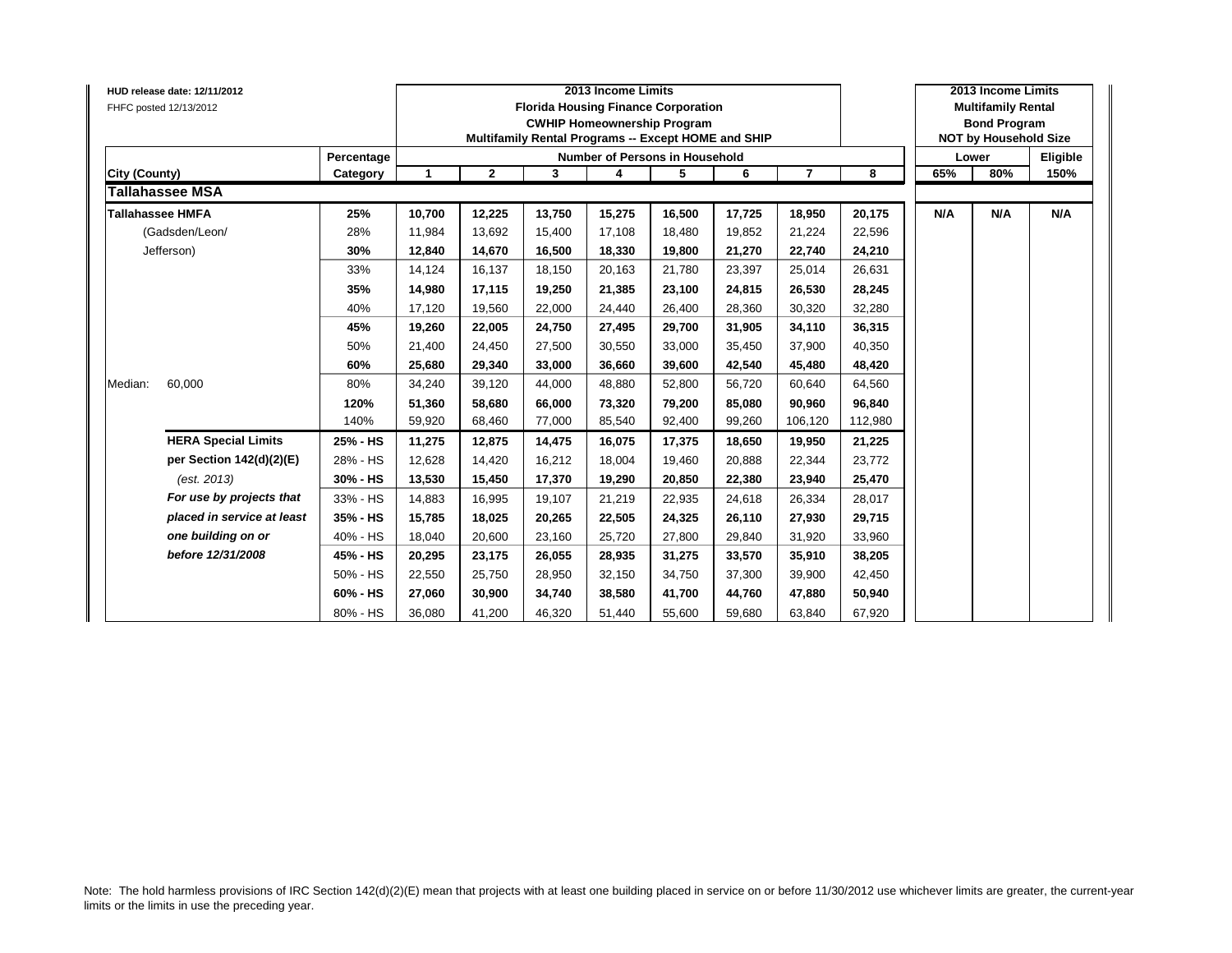|               | HUD release date: 12/11/2012<br>FHFC posted 12/13/2012 |            |        |              |        | 2013 Income Limits<br><b>Florida Housing Finance Corporation</b><br><b>CWHIP Homeownership Program</b><br>Multifamily Rental Programs -- Except HOME and SHIP |        |         |                |         |     | 2013 Income Limits<br><b>Multifamily Rental</b><br><b>Bond Program</b><br><b>NOT by Household Size</b> |          |
|---------------|--------------------------------------------------------|------------|--------|--------------|--------|---------------------------------------------------------------------------------------------------------------------------------------------------------------|--------|---------|----------------|---------|-----|--------------------------------------------------------------------------------------------------------|----------|
|               |                                                        | Percentage |        |              |        | Number of Persons in Household                                                                                                                                |        |         |                |         |     | Lower                                                                                                  | Eligible |
| City (County) |                                                        | Category   | 1      | $\mathbf{2}$ | 3      | 4                                                                                                                                                             | 5      | 6       | $\overline{7}$ | 8       | 65% | 80%                                                                                                    | 150%     |
|               | <b>Wakulla County HMFA</b>                             | 25%        | 11,525 | 13,175       | 14,825 | 16,450                                                                                                                                                        | 17,775 | 19,100  | 20,400         | 21,725  | N/A | N/A                                                                                                    | N/A      |
|               |                                                        | 28%        | 12,908 | 14,756       | 16,604 | 18,424                                                                                                                                                        | 19,908 | 21,392  | 22,848         | 24,332  |     |                                                                                                        |          |
|               |                                                        | 30%        | 13,830 | 15,810       | 17,790 | 19,740                                                                                                                                                        | 21,330 | 22,920  | 24,480         | 26,070  |     |                                                                                                        |          |
|               |                                                        | 33%        | 15,213 | 17,391       | 19,569 | 21,714                                                                                                                                                        | 23,463 | 25,212  | 26,928         | 28,677  |     |                                                                                                        |          |
|               |                                                        | 35%        | 16,135 | 18,445       | 20,755 | 23,030                                                                                                                                                        | 24,885 | 26,740  | 28,560         | 30,415  |     |                                                                                                        |          |
|               |                                                        | 40%        | 18,440 | 21,080       | 23,720 | 26,320                                                                                                                                                        | 28,440 | 30,560  | 32,640         | 34,760  |     |                                                                                                        |          |
|               |                                                        | 45%        | 20,745 | 23,715       | 26,685 | 29,610                                                                                                                                                        | 31,995 | 34.380  | 36,720         | 39,105  |     |                                                                                                        |          |
|               |                                                        | 50%        | 23,050 | 26,350       | 29,650 | 32,900                                                                                                                                                        | 35,550 | 38,200  | 40,800         | 43,450  |     |                                                                                                        |          |
|               |                                                        | 60%        | 27,660 | 31,620       | 35.580 | 39,480                                                                                                                                                        | 42,660 | 45.840  | 48,960         | 52,140  |     |                                                                                                        |          |
| Median:       | 67,900                                                 | 80%        | 36,880 | 42,160       | 47,440 | 52,640                                                                                                                                                        | 56,880 | 61,120  | 65,280         | 69,520  |     |                                                                                                        |          |
|               |                                                        | 120%       | 55,320 | 63,240       | 71,160 | 78,960                                                                                                                                                        | 85,320 | 91,680  | 97,920         | 104,280 |     |                                                                                                        |          |
|               |                                                        | 140%       | 64,540 | 73,780       | 83,020 | 92,120                                                                                                                                                        | 99,540 | 106,960 | 114,240        | 121,660 |     |                                                                                                        |          |
|               | <b>HERA Special Limits</b>                             | 25% - HS   | 11,900 | 13,600       | 15,300 | 16,975                                                                                                                                                        | 18,350 | 19,700  | 21,050         | 22,425  |     |                                                                                                        |          |
|               | per Section 142(d)(2)(E)                               | 28% - HS   | 13,328 | 15,232       | 17.136 | 19,012                                                                                                                                                        | 20,552 | 22,064  | 23,576         | 25,116  |     |                                                                                                        |          |
|               | (est. 2010)                                            | 30% - HS   | 14,280 | 16,320       | 18,360 | 20,370                                                                                                                                                        | 22,020 | 23,640  | 25,260         | 26,910  |     |                                                                                                        |          |
|               | For use by projects that                               | 33% - HS   | 15,708 | 17,952       | 20,196 | 22,407                                                                                                                                                        | 24,222 | 26,004  | 27,786         | 29,601  |     |                                                                                                        |          |
|               | placed in service at least                             | 35% - HS   | 16,660 | 19,040       | 21,420 | 23,765                                                                                                                                                        | 25,690 | 27,580  | 29,470         | 31,395  |     |                                                                                                        |          |
|               | one building on or                                     | 40% - HS   | 19,040 | 21,760       | 24,480 | 27,160                                                                                                                                                        | 29,360 | 31,520  | 33,680         | 35,880  |     |                                                                                                        |          |
|               | before 12/31/2008                                      | 45% - HS   | 21,420 | 24,480       | 27,540 | 30,555                                                                                                                                                        | 33,030 | 35,460  | 37,890         | 40,365  |     |                                                                                                        |          |
|               |                                                        | 50% - HS   | 23,800 | 27,200       | 30,600 | 33,950                                                                                                                                                        | 36,700 | 39.400  | 42,100         | 44,850  |     |                                                                                                        |          |
|               |                                                        | 60% - HS   | 28,560 | 32,640       | 36,720 | 40,740                                                                                                                                                        | 44,040 | 47,280  | 50,520         | 53,820  |     |                                                                                                        |          |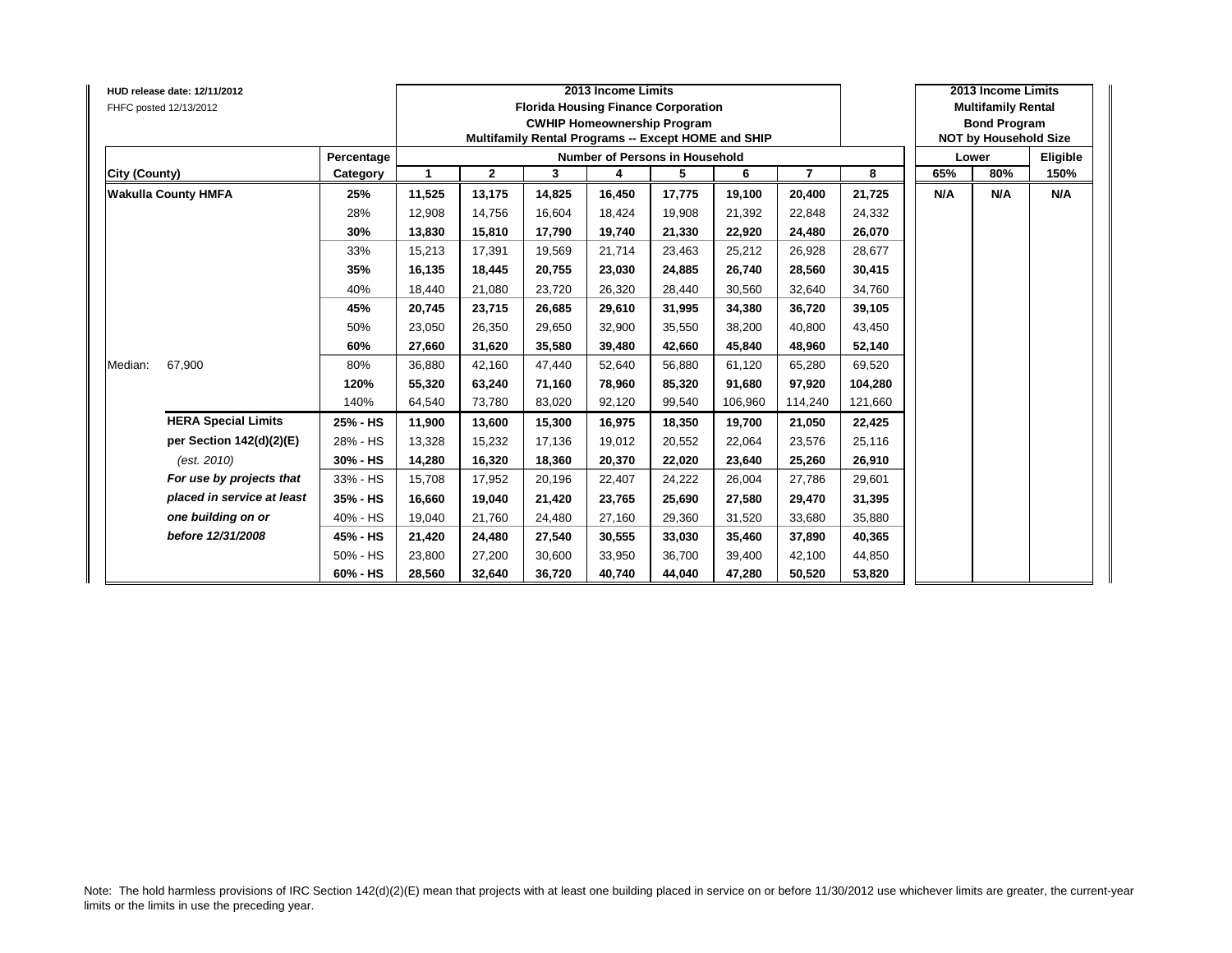|               | HUD release date: 12/11/2012<br>FHFC posted 12/13/2012 |            |              |              |        | 2013 Income Limits | <b>Florida Housing Finance Corporation</b><br><b>CWHIP Homeownership Program</b><br>Multifamily Rental Programs -- Except HOME and SHIP |        |                |         |     | 2013 Income Limits<br><b>Multifamily Rental</b><br><b>Bond Program</b><br><b>NOT by Household Size</b> |          |
|---------------|--------------------------------------------------------|------------|--------------|--------------|--------|--------------------|-----------------------------------------------------------------------------------------------------------------------------------------|--------|----------------|---------|-----|--------------------------------------------------------------------------------------------------------|----------|
|               |                                                        | Percentage |              |              |        |                    | <b>Number of Persons in Household</b>                                                                                                   |        |                |         |     | Lower                                                                                                  | Eligible |
| City (County) |                                                        | Category   | $\mathbf{1}$ | $\mathbf{2}$ | 3      | 4                  | 5                                                                                                                                       | 6      | $\overline{7}$ | 8       | 65% | 80%                                                                                                    | 150%     |
|               | Tampa-St.Petersburg-                                   | 20%        | 7,960        | 9,100        | 10,240 | 11,360             | 12,280                                                                                                                                  | 13,180 | 14,100         | 15,000  | N/A | 45,440                                                                                                 | 85,200   |
|               | <b>Clearwater MSA</b>                                  | 25%        | 9,950        | 11,375       | 12,800 | 14,200             | 15,350                                                                                                                                  | 16,475 | 17,625         | 18,750  |     |                                                                                                        |          |
|               | (Hernando/Hillsborough/                                | 28%        | 11,144       | 12,740       | 14,336 | 15,904             | 17,192                                                                                                                                  | 18,452 | 19,740         | 21,000  |     |                                                                                                        |          |
|               | Pasco/Pinellas)                                        | 30%        | 11,940       | 13,650       | 15,360 | 17,040             | 18,420                                                                                                                                  | 19,770 | 21,150         | 22,500  |     |                                                                                                        |          |
|               |                                                        | 33%        | 13,134       | 15,015       | 16,896 | 18,744             | 20,262                                                                                                                                  | 21,747 | 23,265         | 24,750  |     |                                                                                                        |          |
|               |                                                        | 35%        | 13,930       | 15,925       | 17,920 | 19,880             | 21,490                                                                                                                                  | 23,065 | 24,675         | 26,250  |     |                                                                                                        |          |
|               |                                                        | 40%        | 15,920       | 18,200       | 20,480 | 22,720             | 24,560                                                                                                                                  | 26,360 | 28,200         | 30,000  |     |                                                                                                        |          |
|               |                                                        | 45%        | 17,910       | 20,475       | 23,040 | 25,560             | 27,630                                                                                                                                  | 29,655 | 31,725         | 33,750  |     |                                                                                                        |          |
|               |                                                        | 50%        | 19,900       | 22,750       | 25,600 | 28,400             | 30,700                                                                                                                                  | 32,950 | 35,250         | 37,500  |     |                                                                                                        |          |
|               |                                                        | 60%        | 23,880       | 27,300       | 30,720 | 34,080             | 36,840                                                                                                                                  | 39,540 | 42,300         | 45,000  |     |                                                                                                        |          |
| Median:       | 56,800                                                 | 80%        | 31,840       | 36,400       | 40,960 | 45,440             | 49,120                                                                                                                                  | 52,720 | 56,400         | 60,000  |     |                                                                                                        |          |
|               |                                                        | 120%       | 47,760       | 54,600       | 61,440 | 68,160             | 73,680                                                                                                                                  | 79,080 | 84,600         | 90,000  |     |                                                                                                        |          |
|               |                                                        | 140%       | 55,720       | 63,700       | 71,680 | 79,520             | 85,960                                                                                                                                  | 92,260 | 98,700         | 105,000 |     |                                                                                                        |          |
|               | <b>HERA Special Limits</b>                             | 20% - HS   | 8,320        | 9,520        | 10,700 | 11,880             | 12,840                                                                                                                                  | 13,800 | 14,740         | 15,700  |     |                                                                                                        |          |
|               | per Section 142(d)(2)(E)                               | 25% - HS   | 10,400       | 11,900       | 13,375 | 14,850             | 16,050                                                                                                                                  | 17,250 | 18,425         | 19,625  |     |                                                                                                        |          |
|               | (est. 2011)                                            | 28% - HS   | 11,648       | 13,328       | 14,980 | 16,632             | 17,976                                                                                                                                  | 19,320 | 20,636         | 21,980  |     |                                                                                                        |          |
|               | For use by projects that                               | 30% - HS   | 12,480       | 14,280       | 16,050 | 17,820             | 19,260                                                                                                                                  | 20,700 | 22,110         | 23,550  |     |                                                                                                        |          |
|               | placed in service at least                             | 33% - HS   | 13,728       | 15,708       | 17,655 | 19,602             | 21,186                                                                                                                                  | 22,770 | 24,321         | 25,905  |     |                                                                                                        |          |
|               | one building on or                                     | 35% - HS   | 14,560       | 16,660       | 18,725 | 20,790             | 22,470                                                                                                                                  | 24,150 | 25,795         | 27,475  |     |                                                                                                        |          |
|               | before 12/31/2008                                      | 40% - HS   | 16,640       | 19,040       | 21,400 | 23,760             | 25,680                                                                                                                                  | 27,600 | 29,480         | 31,400  |     |                                                                                                        |          |
|               |                                                        | 45% - HS   | 18,720       | 21,420       | 24,075 | 26,730             | 28,890                                                                                                                                  | 31,050 | 33,165         | 35,325  |     |                                                                                                        |          |
|               |                                                        | 50% - HS   | 20,800       | 23,800       | 26,750 | 29,700             | 32,100                                                                                                                                  | 34,500 | 36,850         | 39,250  |     |                                                                                                        |          |
|               |                                                        | 60% - HS   | 24,960       | 28,560       | 32,100 | 35,640             | 38,520                                                                                                                                  | 41,400 | 44,220         | 47,100  |     |                                                                                                        |          |
|               |                                                        | 80% - HS   | 33,280       | 38,080       | 42,800 | 47,520             | 51,360                                                                                                                                  | 55,200 | 58,960         | 62,800  |     |                                                                                                        |          |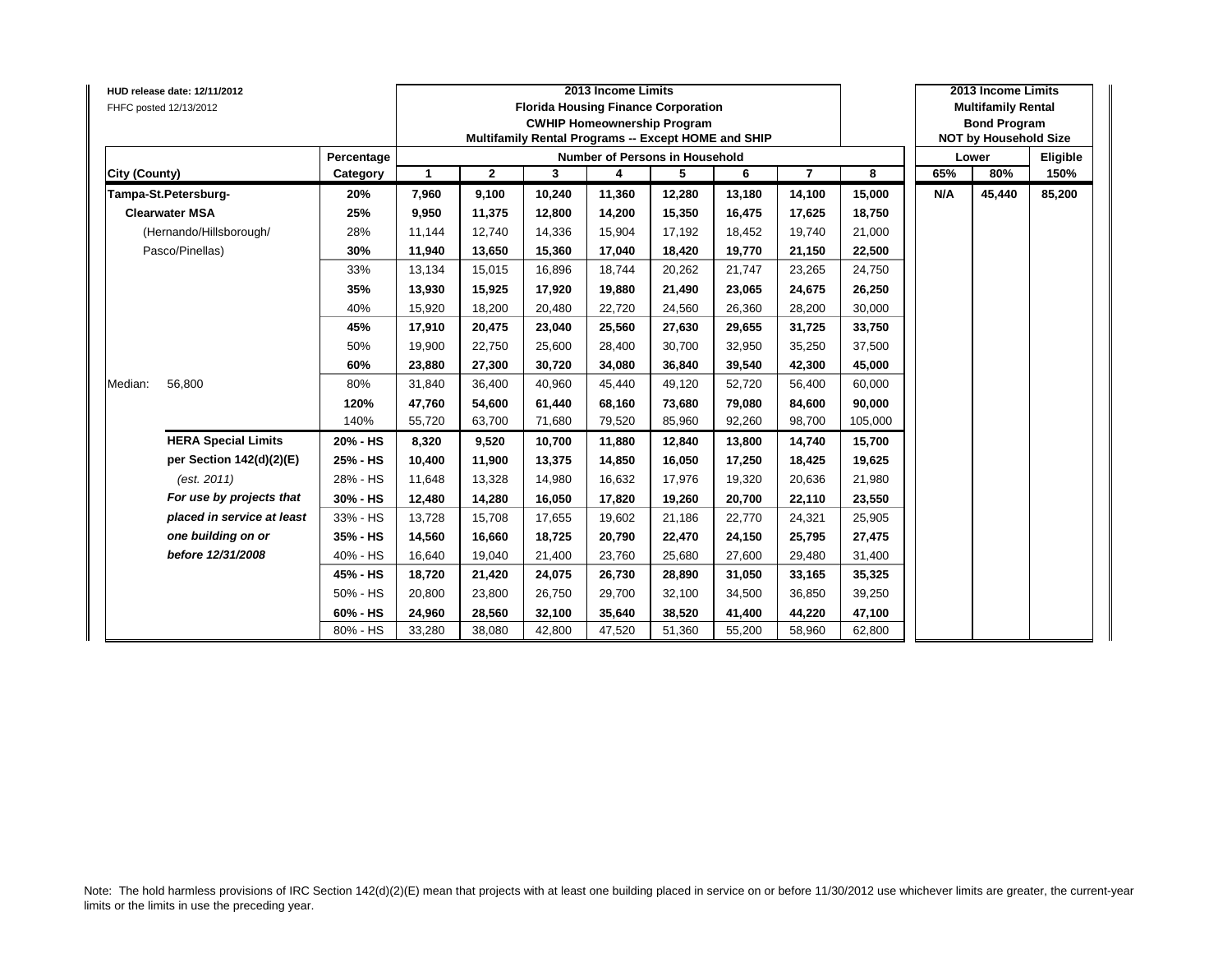|                        | HUD release date: 12/11/2012 |            |              |              |        | 2013 Income Limits                                  |        |        |                |        |     | 2013 Income Limits           |          |
|------------------------|------------------------------|------------|--------------|--------------|--------|-----------------------------------------------------|--------|--------|----------------|--------|-----|------------------------------|----------|
|                        | FHFC posted 12/13/2012       |            |              |              |        | <b>Florida Housing Finance Corporation</b>          |        |        |                |        |     | <b>Multifamily Rental</b>    |          |
|                        |                              |            |              |              |        | <b>CWHIP Homeownership Program</b>                  |        |        |                |        |     | <b>Bond Program</b>          |          |
|                        |                              |            |              |              |        | Multifamily Rental Programs -- Except HOME and SHIP |        |        |                |        |     | <b>NOT by Household Size</b> |          |
|                        |                              | Percentage |              |              |        | Number of Persons in Household                      |        |        |                |        |     | Lower                        | Eligible |
| <b>City (County)</b>   |                              | Category   | $\mathbf{1}$ | $\mathbf{2}$ | 3      | 4                                                   | 5      | 6      | $\overline{7}$ | 8      | 65% | 80%                          | 150%     |
| <b>Bradford County</b> |                              | 25%        | 8,875        | 10,125       | 11,400 | 12,650                                              | 13,675 | 14,675 | 15,700         | 16,700 | N/A | N/A                          | N/A      |
|                        |                              | 28%        | 9,940        | 11,340       | 12,768 | 14,168                                              | 15,316 | 16,436 | 17,584         | 18,704 |     |                              |          |
|                        |                              | 30%        | 10,650       | 12,150       | 13,680 | 15,180                                              | 16,410 | 17,610 | 18,840         | 20,040 |     |                              |          |
|                        |                              | 33%        | 11,715       | 13,365       | 15,048 | 16,698                                              | 18,051 | 19,371 | 20,724         | 22,044 |     |                              |          |
|                        |                              | 35%        | 12,425       | 14,175       | 15,960 | 17,710                                              | 19,145 | 20,545 | 21,980         | 23,380 |     |                              |          |
|                        |                              | 40%        | 14,200       | 16,200       | 18,240 | 20,240                                              | 21,880 | 23,480 | 25,120         | 26,720 |     |                              |          |
|                        |                              | 45%        | 15,975       | 18,225       | 20,520 | 22,770                                              | 24,615 | 26,415 | 28,260         | 30,060 |     |                              |          |
|                        |                              | 50%        | 17,750       | 20,250       | 22,800 | 25,300                                              | 27,350 | 29,350 | 31,400         | 33,400 |     |                              |          |
|                        |                              | 60%        | 21,300       | 24,300       | 27,360 | 30,360                                              | 32,820 | 35,220 | 37,680         | 40,080 |     |                              |          |
| Median:                | 50,600                       | 80%        | 28,400       | 32,400       | 36,480 | 40,480                                              | 43,760 | 46,960 | 50,240         | 53,440 |     |                              |          |
|                        |                              | 120%       | 42,600       | 48,600       | 54,720 | 60,720                                              | 65,640 | 70,440 | 75,360         | 80,160 |     |                              |          |
|                        |                              | 140%       | 49,700       | 56,700       | 63,840 | 70,840                                              | 76,580 | 82,180 | 87,920         | 93,520 |     |                              |          |
|                        | <b>HERA Special Limits</b>   | 25% - HS   | 8,975        | 10,250       | 11,525 | 12,800                                              | 13,825 | 14,850 | 15,875         | 16,900 |     |                              |          |
|                        | per Section 142(d)(2)(E)     | 28% - HS   | 10,052       | 11,480       | 12,908 | 14,336                                              | 15,484 | 16,632 | 17,780         | 18,928 |     |                              |          |
|                        | (est. 2011)                  | 30% - HS   | 10,770       | 12,300       | 13,830 | 15,360                                              | 16,590 | 17,820 | 19,050         | 20,280 |     |                              |          |
|                        | For use by projects that     | 33% - HS   | 11,847       | 13,530       | 15,213 | 16,896                                              | 18,249 | 19,602 | 20,955         | 22,308 |     |                              |          |
|                        | placed in service at least   | 35% - HS   | 12,565       | 14,350       | 16,135 | 17,920                                              | 19,355 | 20,790 | 22,225         | 23,660 |     |                              |          |
|                        | one building on or           | 40% - HS   | 14,360       | 16,400       | 18,440 | 20,480                                              | 22,120 | 23,760 | 25,400         | 27,040 |     |                              |          |
|                        | before 12/31/2008            | 45% - HS   | 16,155       | 18,450       | 20,745 | 23,040                                              | 24,885 | 26,730 | 28,575         | 30,420 |     |                              |          |
|                        |                              | 50% - HS   | 17,950       | 20,500       | 23,050 | 25,600                                              | 27,650 | 29,700 | 31,750         | 33,800 |     |                              |          |
|                        |                              | 60% - HS   | 21,540       | 24,600       | 27,660 | 30,720                                              | 33,180 | 35,640 | 38,100         | 40,560 |     |                              |          |
|                        | <b>USDA-Eligible</b>         | 25% - R    | 9,175        | 10,475       | 11,800 | 13,100                                              | 14,150 | 15,200 | 16,250         | 17,300 |     |                              |          |
|                        | <b>Rural Addresses</b>       | 28% - R    | 10,276       | 11,732       | 13,216 | 14,672                                              | 15,848 | 17,024 | 18,200         | 19,376 |     |                              |          |
|                        | per Section 42(i)(8)         | 30% - R    | 11,010       | 12,570       | 14,160 | 15,720                                              | 16,980 | 18,240 | 19,500         | 20,760 |     |                              |          |
|                        |                              | 33% - R    | 12,111       | 13,827       | 15,576 | 17,292                                              | 18,678 | 20,064 | 21,450         | 22,836 |     |                              |          |
|                        |                              | 35% - R    | 12,845       | 14,665       | 16,520 | 18,340                                              | 19,810 | 21,280 | 22,750         | 24,220 |     |                              |          |
|                        |                              | 40% - R    | 14,680       | 16,760       | 18,880 | 20,960                                              | 22,640 | 24,320 | 26,000         | 27,680 |     |                              |          |
|                        |                              | 45% - R    | 16,515       | 18,855       | 21,240 | 23,580                                              | 25,470 | 27,360 | 29,250         | 31,140 |     |                              |          |
|                        |                              | $50% - R$  | 18,350       | 20,950       | 23,600 | 26,200                                              | 28,300 | 30,400 | 32,500         | 34,600 |     |                              |          |
|                        |                              | $60% - R$  | 22,020       | 25,140       | 28,320 | 31,440                                              | 33,960 | 36,480 | 39,000         | 41,520 |     |                              |          |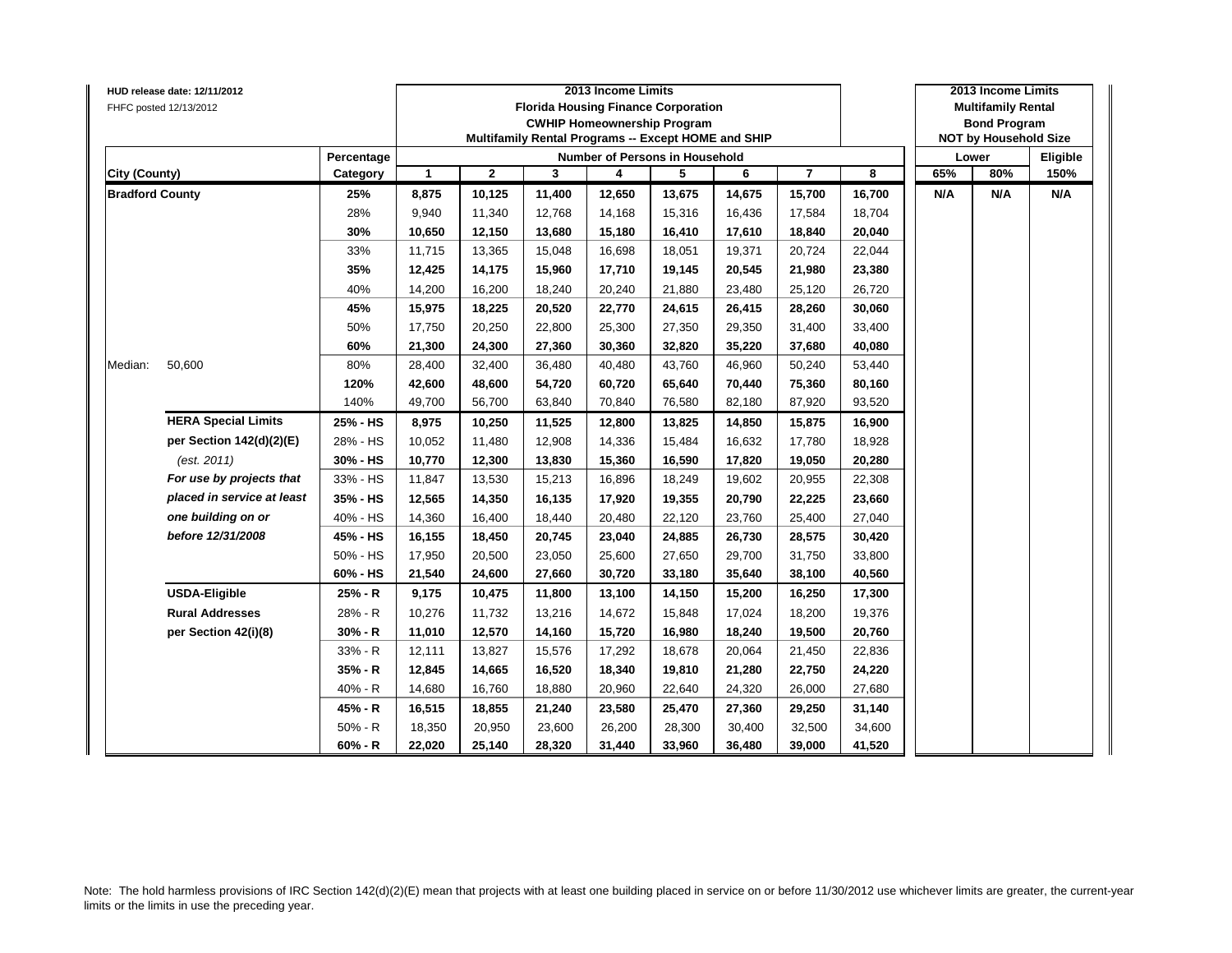|                       | HUD release date: 12/11/2012 |            |              |              |        | 2013 Income Limits                                  |        |        |                |        |     | 2013 Income Limits           |          |
|-----------------------|------------------------------|------------|--------------|--------------|--------|-----------------------------------------------------|--------|--------|----------------|--------|-----|------------------------------|----------|
|                       | FHFC posted 12/13/2012       |            |              |              |        | <b>Florida Housing Finance Corporation</b>          |        |        |                |        |     | <b>Multifamily Rental</b>    |          |
|                       |                              |            |              |              |        | <b>CWHIP Homeownership Program</b>                  |        |        |                |        |     | <b>Bond Program</b>          |          |
|                       |                              |            |              |              |        | Multifamily Rental Programs -- Except HOME and SHIP |        |        |                |        |     | <b>NOT by Household Size</b> |          |
|                       |                              | Percentage |              |              |        | Number of Persons in Household                      |        |        |                |        |     | Lower                        | Eligible |
| <b>City (County)</b>  |                              | Category   | $\mathbf{1}$ | $\mathbf{2}$ | 3      | 4                                                   | 5      | 6      | $\overline{7}$ | 8      | 65% | 80%                          | 150%     |
| <b>Calhoun County</b> |                              | 25%        | 8,400        | 9,600        | 10,800 | 12,000                                              | 12,975 | 13,925 | 14,900         | 15,850 | N/A | N/A                          | N/A      |
|                       |                              | 28%        | 9,408        | 10,752       | 12,096 | 13,440                                              | 14,532 | 15,596 | 16,688         | 17,752 |     |                              |          |
|                       |                              | 30%        | 10,080       | 11,520       | 12,960 | 14,400                                              | 15,570 | 16,710 | 17,880         | 19,020 |     |                              |          |
|                       |                              | 33%        | 11,088       | 12,672       | 14,256 | 15,840                                              | 17,127 | 18,381 | 19,668         | 20,922 |     |                              |          |
|                       |                              | 35%        | 11,760       | 13,440       | 15,120 | 16,800                                              | 18,165 | 19,495 | 20,860         | 22,190 |     |                              |          |
|                       |                              | 40%        | 13,440       | 15,360       | 17,280 | 19,200                                              | 20,760 | 22,280 | 23,840         | 25,360 |     |                              |          |
|                       |                              | 45%        | 15,120       | 17,280       | 19,440 | 21,600                                              | 23,355 | 25,065 | 26,820         | 28,530 |     |                              |          |
|                       |                              | 50%        | 16,800       | 19,200       | 21,600 | 24,000                                              | 25,950 | 27,850 | 29,800         | 31,700 |     |                              |          |
|                       |                              | 60%        | 20,160       | 23,040       | 25,920 | 28,800                                              | 31,140 | 33,420 | 35,760         | 38,040 |     |                              |          |
| Median:               | 41,800                       | 80%        | 26,880       | 30,720       | 34,560 | 38,400                                              | 41,520 | 44,560 | 47,680         | 50,720 |     |                              |          |
|                       |                              | 120%       | 40,320       | 46,080       | 51,840 | 57,600                                              | 62,280 | 66,840 | 71,520         | 76,080 |     |                              |          |
|                       |                              | 140%       | 47,040       | 53,760       | 60,480 | 67,200                                              | 72,660 | 77,980 | 83,440         | 88,760 |     |                              |          |
|                       | <b>HERA Special Limits</b>   | 25% - HS   | 8,500        | 9,700        | 10,925 | 12,125                                              | 13,100 | 14,075 | 15,050         | 16,025 |     |                              |          |
|                       | per Section 142(d)(2)(E)     | 28% - HS   | 9,520        | 10,864       | 12,236 | 13,580                                              | 14,672 | 15,764 | 16,856         | 17,948 |     |                              |          |
|                       | (est. 2009)                  | 30% - HS   | 10,200       | 11,640       | 13,110 | 14,550                                              | 15,720 | 16,890 | 18,060         | 19,230 |     |                              |          |
|                       | For use by projects that     | 33% - HS   | 11,220       | 12,804       | 14,421 | 16,005                                              | 17,292 | 18,579 | 19,866         | 21,153 |     |                              |          |
|                       | placed in service at least   | 35% - HS   | 11,900       | 13,580       | 15,295 | 16,975                                              | 18,340 | 19,705 | 21,070         | 22,435 |     |                              |          |
|                       | one building on or           | 40% - HS   | 13,600       | 15,520       | 17,480 | 19,400                                              | 20,960 | 22,520 | 24,080         | 25,640 |     |                              |          |
|                       | before 12/31/2008            | 45% - HS   | 15,300       | 17,460       | 19,665 | 21,825                                              | 23,580 | 25,335 | 27,090         | 28,845 |     |                              |          |
|                       |                              | 50% - HS   | 17,000       | 19,400       | 21,850 | 24,250                                              | 26,200 | 28,150 | 30,100         | 32,050 |     |                              |          |
|                       |                              | 60% - HS   | 20,400       | 23,280       | 26,220 | 29,100                                              | 31,440 | 33,780 | 36,120         | 38,460 |     |                              |          |
|                       | <b>USDA-Eligible</b>         | 25% - R    | 9,175        | 10,475       | 11,800 | 13,100                                              | 14,150 | 15,200 | 16,250         | 17,300 |     |                              |          |
|                       | <b>Rural Addresses</b>       | 28% - R    | 10,276       | 11,732       | 13,216 | 14,672                                              | 15,848 | 17,024 | 18,200         | 19,376 |     |                              |          |
|                       | per Section 42(i)(8)         | 30% - R    | 11,010       | 12,570       | 14,160 | 15,720                                              | 16,980 | 18,240 | 19,500         | 20,760 |     |                              |          |
|                       |                              | 33% - R    | 12,111       | 13,827       | 15,576 | 17,292                                              | 18,678 | 20,064 | 21,450         | 22,836 |     |                              |          |
|                       |                              | 35% - R    | 12,845       | 14,665       | 16,520 | 18,340                                              | 19,810 | 21,280 | 22,750         | 24,220 |     |                              |          |
|                       |                              | 40% - R    | 14,680       | 16,760       | 18,880 | 20,960                                              | 22,640 | 24,320 | 26,000         | 27,680 |     |                              |          |
|                       |                              | 45% - R    | 16,515       | 18,855       | 21,240 | 23,580                                              | 25,470 | 27,360 | 29,250         | 31,140 |     |                              |          |
|                       |                              | $50% - R$  | 18,350       | 20,950       | 23,600 | 26,200                                              | 28,300 | 30,400 | 32,500         | 34,600 |     |                              |          |
|                       |                              | $60% - R$  | 22,020       | 25,140       | 28,320 | 31,440                                              | 33,960 | 36,480 | 39,000         | 41,520 |     |                              |          |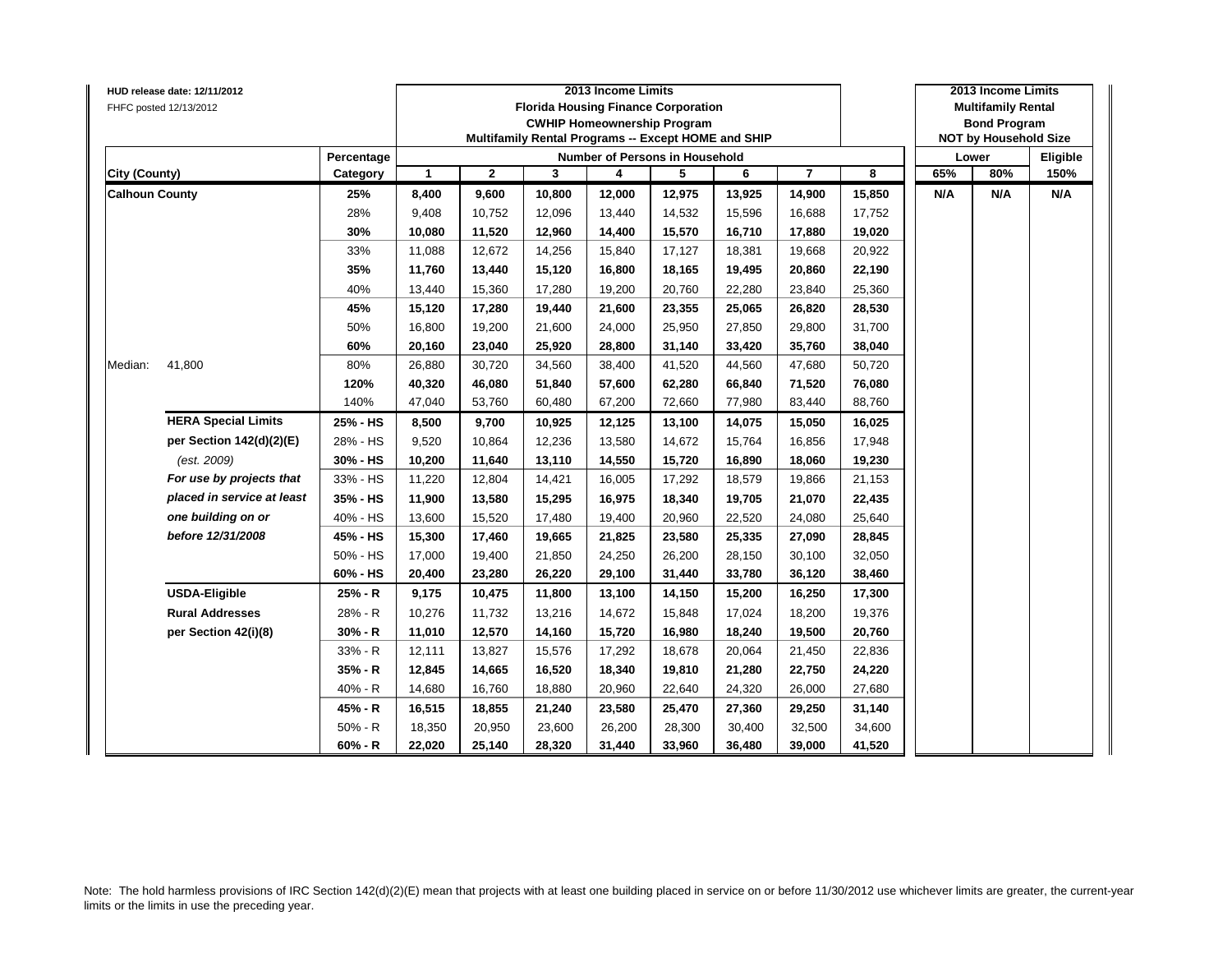|                      | HUD release date: 12/11/2012 |            |                      |              |        | 2013 Income Limits                                  |        |        |                |        |     | 2013 Income Limits           |          |
|----------------------|------------------------------|------------|----------------------|--------------|--------|-----------------------------------------------------|--------|--------|----------------|--------|-----|------------------------------|----------|
|                      | FHFC posted 12/13/2012       |            |                      |              |        | <b>Florida Housing Finance Corporation</b>          |        |        |                |        |     | <b>Multifamily Rental</b>    |          |
|                      |                              |            |                      |              |        | <b>CWHIP Homeownership Program</b>                  |        |        |                |        |     | <b>Bond Program</b>          |          |
|                      |                              |            |                      |              |        | Multifamily Rental Programs -- Except HOME and SHIP |        |        |                |        |     | <b>NOT by Household Size</b> |          |
|                      |                              | Percentage |                      |              |        | <b>Number of Persons in Household</b>               |        |        |                |        |     | Lower                        | Eligible |
| <b>City (County)</b> |                              | Category   | $\blacktriangleleft$ | $\mathbf{2}$ | 3      | 4                                                   | 5      | 6      | $\overline{7}$ | 8      | 65% | 80%                          | 150%     |
| <b>Citrus County</b> |                              | 25%        | 8,400                | 9,600        | 10,800 | 12,000                                              | 12,975 | 13,925 | 14,900         | 15,850 | N/A | N/A                          | N/A      |
|                      |                              | 28%        | 9,408                | 10,752       | 12,096 | 13,440                                              | 14,532 | 15,596 | 16,688         | 17,752 |     |                              |          |
|                      |                              | 30%        | 10,080               | 11,520       | 12,960 | 14,400                                              | 15,570 | 16,710 | 17,880         | 19,020 |     |                              |          |
|                      |                              | 33%        | 11,088               | 12,672       | 14,256 | 15,840                                              | 17,127 | 18,381 | 19,668         | 20,922 |     |                              |          |
|                      |                              | 35%        | 11,760               | 13,440       | 15,120 | 16,800                                              | 18,165 | 19,495 | 20,860         | 22,190 |     |                              |          |
|                      |                              | 40%        | 13,440               | 15,360       | 17,280 | 19,200                                              | 20,760 | 22,280 | 23,840         | 25,360 |     |                              |          |
|                      |                              | 45%        | 15,120               | 17,280       | 19,440 | 21,600                                              | 23,355 | 25,065 | 26,820         | 28,530 |     |                              |          |
|                      |                              | 50%        | 16,800               | 19,200       | 21,600 | 24,000                                              | 25,950 | 27,850 | 29,800         | 31,700 |     |                              |          |
|                      |                              | 60%        | 20,160               | 23,040       | 25,920 | 28,800                                              | 31,140 | 33,420 | 35,760         | 38,040 |     |                              |          |
| Median:              | 46,500                       | 80%        | 26,880               | 30,720       | 34,560 | 38,400                                              | 41,520 | 44,560 | 47,680         | 50,720 |     |                              |          |
|                      |                              | 120%       | 40,320               | 46,080       | 51,840 | 57,600                                              | 62,280 | 66,840 | 71,520         | 76,080 |     |                              |          |
|                      |                              | 140%       | 47,040               | 53,760       | 60,480 | 67,200                                              | 72,660 | 77,980 | 83,440         | 88,760 |     |                              |          |
|                      | <b>HERA Special Limits</b>   | 25% - HS   | 8,425                | 9,625        | 10,825 | 12,025                                              | 13,000 | 13,950 | 14,925         | 15,875 |     |                              |          |
|                      | per Section 142(d)(2)(E)     | 28% - HS   | 9,436                | 10,780       | 12,124 | 13,468                                              | 14,560 | 15,624 | 16,716         | 17,780 |     |                              |          |
|                      | (est. 2013)                  | 30% - HS   | 10,110               | 11,550       | 12,990 | 14,430                                              | 15,600 | 16,740 | 17,910         | 19,050 |     |                              |          |
|                      | For use by projects that     | 33% - HS   | 11,121               | 12,705       | 14,289 | 15,873                                              | 17,160 | 18,414 | 19,701         | 20,955 |     |                              |          |
|                      | placed in service at least   | 35% - HS   | 11,795               | 13,475       | 15,155 | 16,835                                              | 18,200 | 19,530 | 20,895         | 22,225 |     |                              |          |
|                      | one building on or           | 40% - HS   | 13,480               | 15,400       | 17,320 | 19,240                                              | 20,800 | 22,320 | 23,880         | 25,400 |     |                              |          |
|                      | before 12/31/2008            | 45% - HS   | 15,165               | 17,325       | 19,485 | 21,645                                              | 23,400 | 25,110 | 26,865         | 28,575 |     |                              |          |
|                      |                              | 50% - HS   | 16,850               | 19,250       | 21,650 | 24,050                                              | 26,000 | 27,900 | 29,850         | 31,750 |     |                              |          |
|                      |                              | 60% - HS   | 20,220               | 23,100       | 25,980 | 28,860                                              | 31,200 | 33,480 | 35,820         | 38,100 |     |                              |          |
|                      | <b>USDA-Eligible</b>         | 25% - R    | 9,175                | 10,475       | 11,800 | 13,100                                              | 14,150 | 15,200 | 16,250         | 17,300 |     |                              |          |
|                      | <b>Rural Addresses</b>       | 28% - R    | 10,276               | 11,732       | 13,216 | 14,672                                              | 15,848 | 17,024 | 18,200         | 19,376 |     |                              |          |
|                      | per Section 42(i)(8)         | $30% - R$  | 11,010               | 12,570       | 14,160 | 15,720                                              | 16,980 | 18,240 | 19,500         | 20,760 |     |                              |          |
|                      |                              | 33% - R    | 12,111               | 13,827       | 15,576 | 17,292                                              | 18,678 | 20,064 | 21,450         | 22,836 |     |                              |          |
|                      |                              | 35% - R    | 12,845               | 14,665       | 16,520 | 18,340                                              | 19,810 | 21,280 | 22,750         | 24,220 |     |                              |          |
|                      |                              | $40% - R$  | 14,680               | 16,760       | 18,880 | 20,960                                              | 22,640 | 24,320 | 26,000         | 27,680 |     |                              |          |
|                      |                              | 45% - R    | 16,515               | 18,855       | 21,240 | 23,580                                              | 25,470 | 27,360 | 29,250         | 31,140 |     |                              |          |
|                      |                              | $50% - R$  | 18,350               | 20,950       | 23,600 | 26,200                                              | 28,300 | 30,400 | 32,500         | 34,600 |     |                              |          |
|                      |                              | $60% - R$  | 22,020               | 25,140       | 28,320 | 31,440                                              | 33,960 | 36,480 | 39,000         | 41,520 |     |                              |          |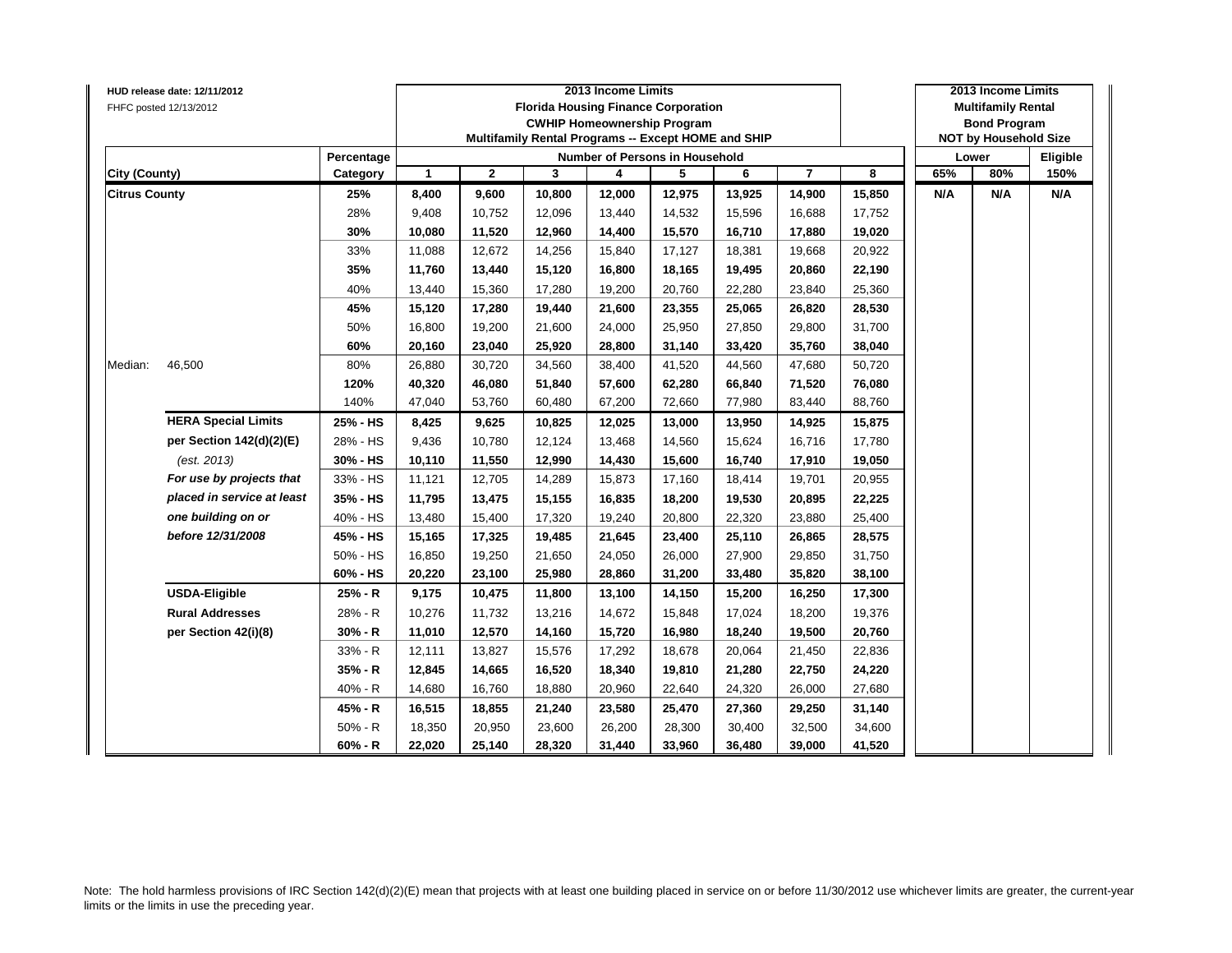|                        | HUD release date: 12/11/2012 |            |              |              |        | 2013 Income Limits                                  |        |        |                |        |     | 2013 Income Limits           |          |
|------------------------|------------------------------|------------|--------------|--------------|--------|-----------------------------------------------------|--------|--------|----------------|--------|-----|------------------------------|----------|
|                        | FHFC posted 12/13/2012       |            |              |              |        | <b>Florida Housing Finance Corporation</b>          |        |        |                |        |     | <b>Multifamily Rental</b>    |          |
|                        |                              |            |              |              |        | <b>CWHIP Homeownership Program</b>                  |        |        |                |        |     | <b>Bond Program</b>          |          |
|                        |                              |            |              |              |        | Multifamily Rental Programs -- Except HOME and SHIP |        |        |                |        |     | <b>NOT by Household Size</b> |          |
|                        |                              | Percentage |              |              |        | Number of Persons in Household                      |        |        |                |        |     | Lower                        | Eligible |
| <b>City (County)</b>   |                              | Category   | $\mathbf{1}$ | $\mathbf{2}$ | 3      | 4                                                   | 5      | 6      | $\overline{7}$ | 8      | 65% | 80%                          | 150%     |
| <b>Columbia County</b> |                              | 25%        | 8,400        | 9,600        | 10,800 | 12,000                                              | 12,975 | 13,925 | 14,900         | 15,850 | N/A | N/A                          | N/A      |
|                        |                              | 28%        | 9,408        | 10,752       | 12,096 | 13,440                                              | 14,532 | 15,596 | 16,688         | 17,752 |     |                              |          |
|                        |                              | 30%        | 10,080       | 11,520       | 12,960 | 14,400                                              | 15,570 | 16,710 | 17,880         | 19,020 |     |                              |          |
|                        |                              | 33%        | 11,088       | 12,672       | 14,256 | 15,840                                              | 17,127 | 18,381 | 19,668         | 20,922 |     |                              |          |
|                        |                              | 35%        | 11,760       | 13,440       | 15,120 | 16,800                                              | 18,165 | 19,495 | 20,860         | 22,190 |     |                              |          |
|                        |                              | 40%        | 13,440       | 15,360       | 17,280 | 19,200                                              | 20,760 | 22,280 | 23,840         | 25,360 |     |                              |          |
|                        |                              | 45%        | 15,120       | 17,280       | 19,440 | 21,600                                              | 23,355 | 25,065 | 26,820         | 28,530 |     |                              |          |
|                        |                              | 50%        | 16,800       | 19,200       | 21,600 | 24,000                                              | 25,950 | 27,850 | 29,800         | 31,700 |     |                              |          |
|                        |                              | 60%        | 20,160       | 23,040       | 25,920 | 28,800                                              | 31,140 | 33,420 | 35,760         | 38,040 |     |                              |          |
| Median:                | 41,300                       | 80%        | 26,880       | 30,720       | 34,560 | 38,400                                              | 41,520 | 44,560 | 47,680         | 50,720 |     |                              |          |
|                        |                              | 120%       | 40,320       | 46,080       | 51,840 | 57,600                                              | 62,280 | 66,840 | 71,520         | 76,080 |     |                              |          |
|                        |                              | 140%       | 47,040       | 53,760       | 60,480 | 67,200                                              | 72,660 | 77,980 | 83,440         | 88,760 |     |                              |          |
|                        | <b>HERA Special Limits</b>   | 25% - HS   | 8,675        | 9,900        | 11,150 | 12,375                                              | 13,375 | 14,375 | 15,350         | 16,350 |     |                              |          |
|                        | per Section 142(d)(2)(E)     | 28% - HS   | 9,716        | 11,088       | 12,488 | 13,860                                              | 14,980 | 16,100 | 17,192         | 18,312 |     |                              |          |
|                        | (est. 2009)                  | 30% - HS   | 10,410       | 11,880       | 13,380 | 14,850                                              | 16,050 | 17,250 | 18,420         | 19,620 |     |                              |          |
|                        | For use by projects that     | 33% - HS   | 11,451       | 13,068       | 14,718 | 16,335                                              | 17,655 | 18,975 | 20,262         | 21,582 |     |                              |          |
|                        | placed in service at least   | 35% - HS   | 12,145       | 13,860       | 15,610 | 17,325                                              | 18,725 | 20,125 | 21,490         | 22,890 |     |                              |          |
|                        | one building on or           | 40% - HS   | 13,880       | 15,840       | 17,840 | 19,800                                              | 21,400 | 23,000 | 24,560         | 26,160 |     |                              |          |
|                        | before 12/31/2008            | 45% - HS   | 15,615       | 17,820       | 20,070 | 22,275                                              | 24,075 | 25,875 | 27,630         | 29,430 |     |                              |          |
|                        |                              | 50% - HS   | 17,350       | 19,800       | 22,300 | 24,750                                              | 26,750 | 28,750 | 30,700         | 32,700 |     |                              |          |
|                        |                              | 60% - HS   | 20,820       | 23,760       | 26,760 | 29,700                                              | 32,100 | 34,500 | 36,840         | 39,240 |     |                              |          |
|                        | <b>USDA-Eligible</b>         | 25% - R    | 9,175        | 10,475       | 11,800 | 13,100                                              | 14,150 | 15,200 | 16,250         | 17,300 |     |                              |          |
|                        | <b>Rural Addresses</b>       | 28% - R    | 10,276       | 11,732       | 13,216 | 14,672                                              | 15,848 | 17,024 | 18,200         | 19,376 |     |                              |          |
|                        | per Section 42(i)(8)         | 30% - R    | 11,010       | 12,570       | 14,160 | 15,720                                              | 16,980 | 18,240 | 19,500         | 20,760 |     |                              |          |
|                        |                              | 33% - R    | 12,111       | 13,827       | 15,576 | 17,292                                              | 18,678 | 20,064 | 21,450         | 22,836 |     |                              |          |
|                        |                              | 35% - R    | 12,845       | 14,665       | 16,520 | 18,340                                              | 19,810 | 21,280 | 22,750         | 24,220 |     |                              |          |
|                        |                              | 40% - R    | 14,680       | 16,760       | 18,880 | 20,960                                              | 22,640 | 24,320 | 26,000         | 27,680 |     |                              |          |
|                        |                              | 45% - R    | 16,515       | 18,855       | 21,240 | 23,580                                              | 25,470 | 27,360 | 29,250         | 31,140 |     |                              |          |
|                        |                              | $50% - R$  | 18,350       | 20,950       | 23,600 | 26,200                                              | 28,300 | 30,400 | 32,500         | 34,600 |     |                              |          |
|                        |                              | $60% - R$  | 22,020       | 25,140       | 28,320 | 31,440                                              | 33,960 | 36,480 | 39,000         | 41,520 |     |                              |          |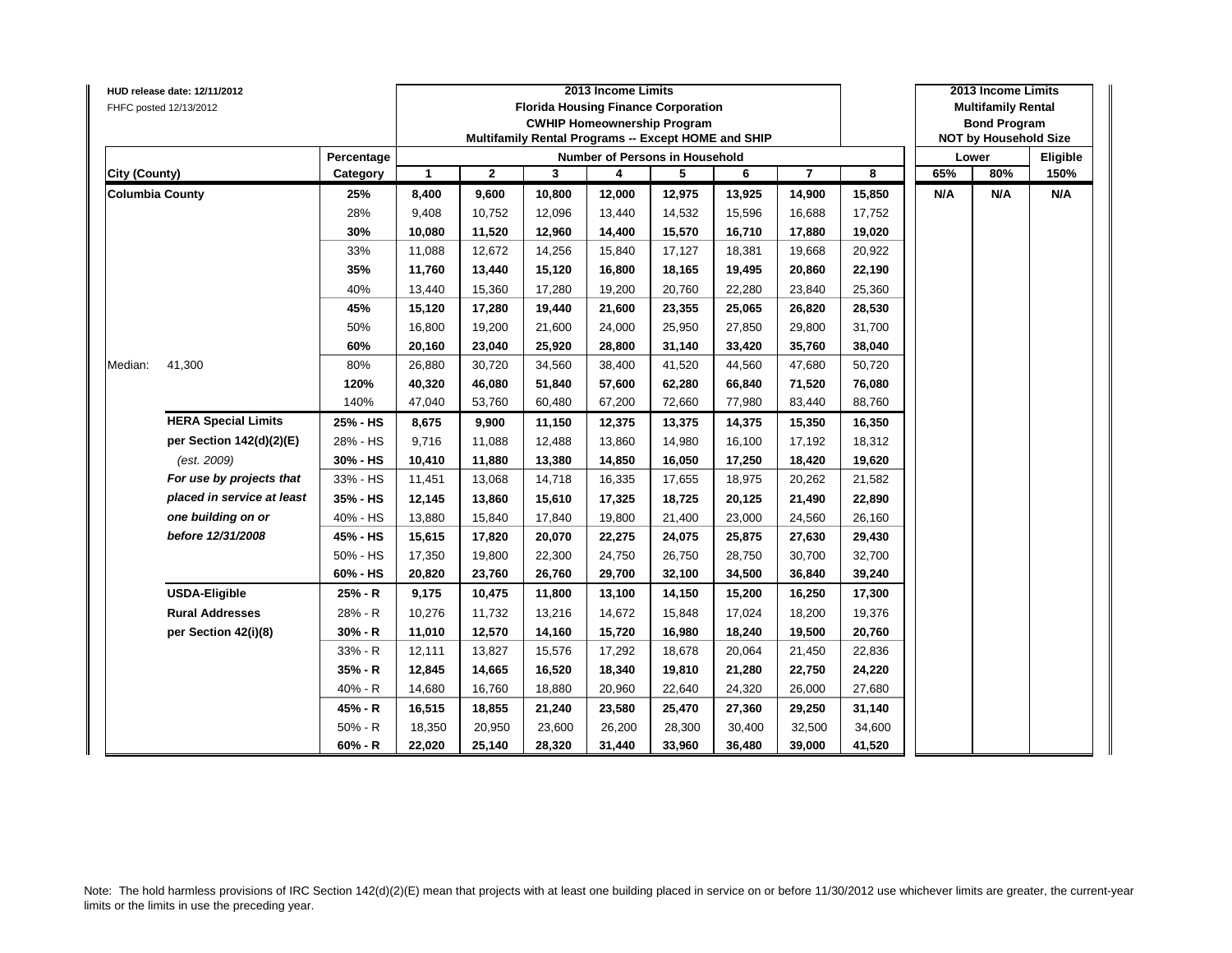| FHFC posted 12/13/2012 | HUD release date: 12/11/2012 |            |        |              |        | 2013 Income Limits<br><b>Florida Housing Finance Corporation</b><br><b>CWHIP Homeownership Program</b><br>Multifamily Rental Programs -- Except HOME and SHIP |        |        |                |        |     | 2013 Income Limits<br><b>Multifamily Rental</b><br><b>Bond Program</b><br><b>NOT by Household Size</b> |          |
|------------------------|------------------------------|------------|--------|--------------|--------|---------------------------------------------------------------------------------------------------------------------------------------------------------------|--------|--------|----------------|--------|-----|--------------------------------------------------------------------------------------------------------|----------|
|                        |                              | Percentage |        |              |        | Number of Persons in Household                                                                                                                                |        |        |                |        |     | Lower                                                                                                  | Eligible |
| City (County)          |                              | Category   | -1     | $\mathbf{2}$ | 3      | 4                                                                                                                                                             | 5      | 6      | $\overline{7}$ | 8      | 65% | 80%                                                                                                    | 150%     |
| <b>DeSoto County</b>   |                              | 25%        | 8,400  | 9,600        | 10,800 | 12,000                                                                                                                                                        | 12,975 | 13,925 | 14,900         | 15,850 | N/A | N/A                                                                                                    | N/A      |
|                        |                              | 28%        | 9,408  | 10,752       | 12,096 | 13,440                                                                                                                                                        | 14,532 | 15,596 | 16,688         | 17,752 |     |                                                                                                        |          |
|                        |                              | 30%        | 10,080 | 11,520       | 12,960 | 14,400                                                                                                                                                        | 15,570 | 16,710 | 17,880         | 19,020 |     |                                                                                                        |          |
|                        |                              | 33%        | 11.088 | 12,672       | 14,256 | 15,840                                                                                                                                                        | 17,127 | 18.381 | 19,668         | 20,922 |     |                                                                                                        |          |
|                        |                              | 35%        | 11,760 | 13,440       | 15,120 | 16,800                                                                                                                                                        | 18,165 | 19,495 | 20,860         | 22,190 |     |                                                                                                        |          |
|                        |                              | 40%        | 13,440 | 15,360       | 17,280 | 19,200                                                                                                                                                        | 20,760 | 22,280 | 23,840         | 25,360 |     |                                                                                                        |          |
|                        |                              | 45%        | 15,120 | 17,280       | 19.440 | 21,600                                                                                                                                                        | 23,355 | 25.065 | 26,820         | 28,530 |     |                                                                                                        |          |
|                        |                              | 50%        | 16,800 | 19,200       | 21,600 | 24,000                                                                                                                                                        | 25,950 | 27.850 | 29,800         | 31,700 |     |                                                                                                        |          |
|                        |                              | 60%        | 20,160 | 23,040       | 25.920 | 28,800                                                                                                                                                        | 31,140 | 33.420 | 35,760         | 38,040 |     |                                                                                                        |          |
| Median:                | 41,400                       | 80%        | 26,880 | 30,720       | 34,560 | 38,400                                                                                                                                                        | 41,520 | 44,560 | 47,680         | 50,720 |     |                                                                                                        |          |
|                        |                              | 120%       | 40,320 | 46,080       | 51,840 | 57,600                                                                                                                                                        | 62,280 | 66,840 | 71,520         | 76,080 |     |                                                                                                        |          |
|                        |                              | 140%       | 47,040 | 53,760       | 60,480 | 67,200                                                                                                                                                        | 72,660 | 77,980 | 83,440         | 88,760 |     |                                                                                                        |          |
|                        | <b>USDA-Eligible</b>         | 25% - R    | 9,175  | 10,475       | 11,800 | 13,100                                                                                                                                                        | 14,150 | 15,200 | 16,250         | 17,300 |     |                                                                                                        |          |
|                        | <b>Rural Addresses</b>       | 28% - R    | 10,276 | 11,732       | 13,216 | 14,672                                                                                                                                                        | 15,848 | 17.024 | 18,200         | 19,376 |     |                                                                                                        |          |
|                        | per Section 42(i)(8)         | 30% - R    | 11,010 | 12,570       | 14,160 | 15,720                                                                                                                                                        | 16,980 | 18,240 | 19,500         | 20,760 |     |                                                                                                        |          |
|                        |                              | 33% - R    | 12,111 | 13,827       | 15,576 | 17,292                                                                                                                                                        | 18,678 | 20,064 | 21,450         | 22,836 |     |                                                                                                        |          |
|                        |                              | 35% - R    | 12,845 | 14,665       | 16,520 | 18,340                                                                                                                                                        | 19,810 | 21,280 | 22,750         | 24,220 |     |                                                                                                        |          |
|                        |                              | 40% - R    | 14,680 | 16,760       | 18,880 | 20,960                                                                                                                                                        | 22,640 | 24,320 | 26,000         | 27,680 |     |                                                                                                        |          |
|                        |                              | 45% - R    | 16,515 | 18,855       | 21,240 | 23,580                                                                                                                                                        | 25,470 | 27,360 | 29,250         | 31,140 |     |                                                                                                        |          |
|                        |                              | $50% - R$  | 18,350 | 20,950       | 23,600 | 26,200                                                                                                                                                        | 28,300 | 30.400 | 32,500         | 34,600 |     |                                                                                                        |          |
|                        |                              | 60% - R    | 22,020 | 25,140       | 28,320 | 31,440                                                                                                                                                        | 33,960 | 36,480 | 39,000         | 41,520 |     |                                                                                                        |          |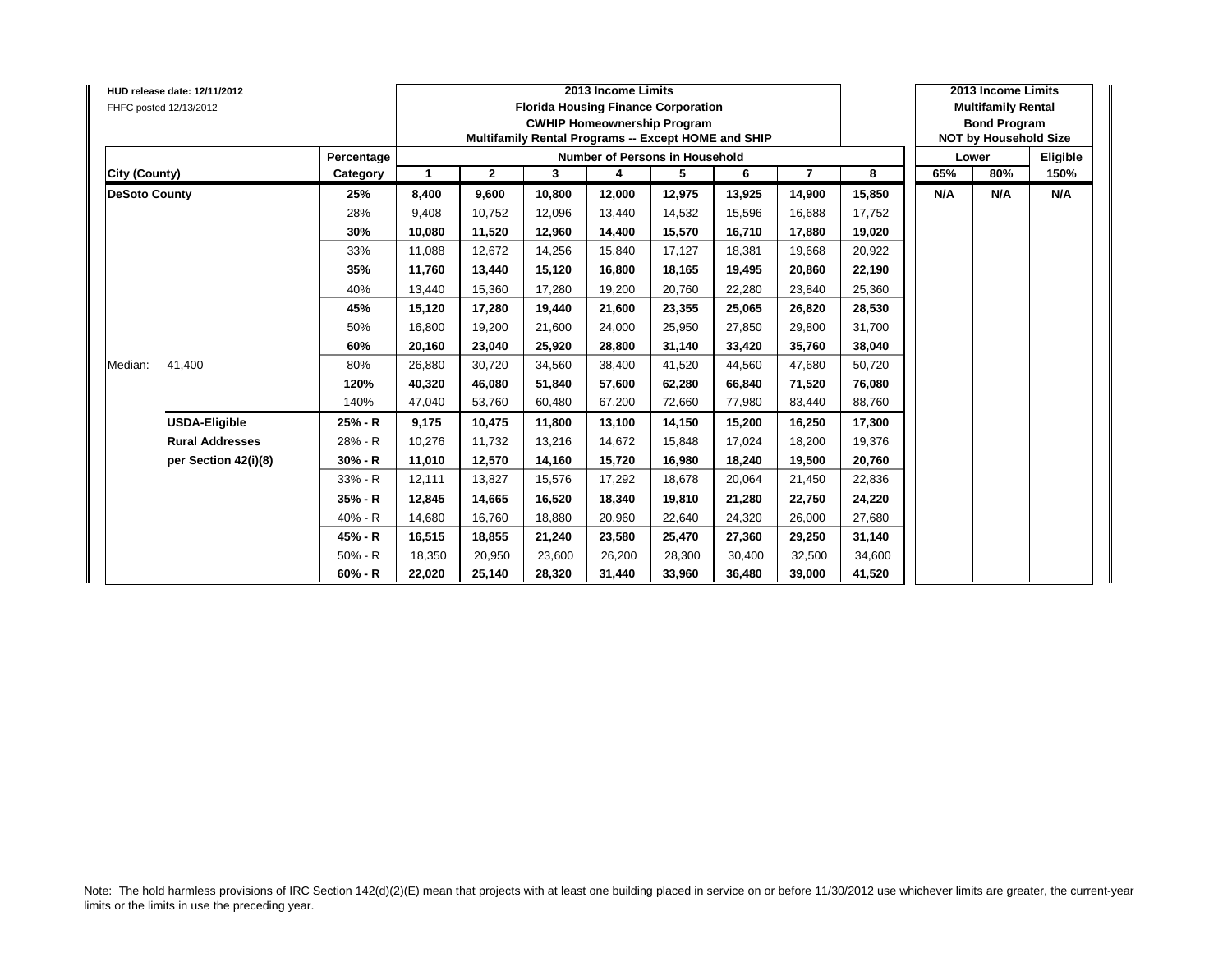|                      | HUD release date: 12/11/2012 |            |                      |              |        | 2013 Income Limits |                                                     |        |                |        |     | 2013 Income Limits           |          |
|----------------------|------------------------------|------------|----------------------|--------------|--------|--------------------|-----------------------------------------------------|--------|----------------|--------|-----|------------------------------|----------|
|                      | FHFC posted 12/13/2012       |            |                      |              |        |                    | <b>Florida Housing Finance Corporation</b>          |        |                |        |     | <b>Multifamily Rental</b>    |          |
|                      |                              |            |                      |              |        |                    | <b>CWHIP Homeownership Program</b>                  |        |                |        |     | <b>Bond Program</b>          |          |
|                      |                              |            |                      |              |        |                    | Multifamily Rental Programs -- Except HOME and SHIP |        |                |        |     | <b>NOT by Household Size</b> |          |
|                      |                              | Percentage |                      |              |        |                    | <b>Number of Persons in Household</b>               |        |                |        |     | Lower                        | Eligible |
| <b>City (County)</b> |                              | Category   | $\blacktriangleleft$ | $\mathbf{2}$ | 3      | 4                  | 5                                                   | 6      | $\overline{7}$ | 8      | 65% | 80%                          | 150%     |
| <b>Dixie County</b>  |                              | 25%        | 8,400                | 9,600        | 10,800 | 12,000             | 12,975                                              | 13,925 | 14,900         | 15,850 | N/A | N/A                          | N/A      |
|                      |                              | 28%        | 9,408                | 10,752       | 12,096 | 13,440             | 14,532                                              | 15,596 | 16,688         | 17,752 |     |                              |          |
|                      |                              | 30%        | 10,080               | 11,520       | 12,960 | 14,400             | 15,570                                              | 16,710 | 17,880         | 19,020 |     |                              |          |
|                      |                              | 33%        | 11,088               | 12,672       | 14,256 | 15,840             | 17,127                                              | 18,381 | 19,668         | 20,922 |     |                              |          |
|                      |                              | 35%        | 11,760               | 13,440       | 15,120 | 16,800             | 18,165                                              | 19,495 | 20,860         | 22,190 |     |                              |          |
|                      |                              | 40%        | 13,440               | 15,360       | 17,280 | 19,200             | 20,760                                              | 22,280 | 23,840         | 25,360 |     |                              |          |
|                      |                              | 45%        | 15,120               | 17,280       | 19,440 | 21,600             | 23,355                                              | 25,065 | 26,820         | 28,530 |     |                              |          |
|                      |                              | 50%        | 16,800               | 19,200       | 21,600 | 24,000             | 25,950                                              | 27,850 | 29,800         | 31,700 |     |                              |          |
|                      |                              | 60%        | 20,160               | 23,040       | 25,920 | 28,800             | 31,140                                              | 33,420 | 35,760         | 38,040 |     |                              |          |
| Median:              | 42,400                       | 80%        | 26,880               | 30,720       | 34,560 | 38,400             | 41,520                                              | 44,560 | 47,680         | 50,720 |     |                              |          |
|                      |                              | 120%       | 40,320               | 46,080       | 51,840 | 57,600             | 62,280                                              | 66,840 | 71,520         | 76,080 |     |                              |          |
|                      |                              | 140%       | 47,040               | 53,760       | 60,480 | 67,200             | 72,660                                              | 77,980 | 83,440         | 88,760 |     |                              |          |
|                      | <b>HERA Special Limits</b>   | 25% - HS   | 8,700                | 9,925        | 11,175 | 12,400             | 13,400                                              | 14,400 | 15,400         | 16,375 |     |                              |          |
|                      | per Section 142(d)(2)(E)     | 28% - HS   | 9,744                | 11,116       | 12,516 | 13,888             | 15,008                                              | 16,128 | 17,248         | 18,340 |     |                              |          |
|                      | (est. 2009)                  | 30% - HS   | 10,440               | 11,910       | 13,410 | 14,880             | 16,080                                              | 17,280 | 18,480         | 19,650 |     |                              |          |
|                      | For use by projects that     | 33% - HS   | 11,484               | 13,101       | 14,751 | 16,368             | 17,688                                              | 19,008 | 20,328         | 21,615 |     |                              |          |
|                      | placed in service at least   | 35% - HS   | 12,180               | 13,895       | 15,645 | 17,360             | 18,760                                              | 20,160 | 21,560         | 22,925 |     |                              |          |
|                      | one building on or           | 40% - HS   | 13,920               | 15,880       | 17,880 | 19,840             | 21,440                                              | 23,040 | 24,640         | 26,200 |     |                              |          |
|                      | before 12/31/2008            | 45% - HS   | 15,660               | 17,865       | 20,115 | 22,320             | 24,120                                              | 25,920 | 27,720         | 29,475 |     |                              |          |
|                      |                              | 50% - HS   | 17,400               | 19,850       | 22,350 | 24,800             | 26,800                                              | 28,800 | 30,800         | 32,750 |     |                              |          |
|                      |                              | 60% - HS   | 20,880               | 23,820       | 26,820 | 29,760             | 32,160                                              | 34,560 | 36,960         | 39,300 |     |                              |          |
|                      | <b>USDA-Eligible</b>         | 25% - R    | 9,175                | 10,475       | 11,800 | 13,100             | 14,150                                              | 15,200 | 16,250         | 17,300 |     |                              |          |
|                      | <b>Rural Addresses</b>       | 28% - R    | 10,276               | 11,732       | 13,216 | 14,672             | 15,848                                              | 17,024 | 18,200         | 19,376 |     |                              |          |
|                      | per Section 42(i)(8)         | $30% - R$  | 11,010               | 12,570       | 14,160 | 15,720             | 16,980                                              | 18,240 | 19,500         | 20,760 |     |                              |          |
|                      |                              | 33% - R    | 12,111               | 13,827       | 15,576 | 17,292             | 18,678                                              | 20,064 | 21,450         | 22,836 |     |                              |          |
|                      |                              | 35% - R    | 12,845               | 14,665       | 16,520 | 18,340             | 19,810                                              | 21,280 | 22,750         | 24,220 |     |                              |          |
|                      |                              | $40% - R$  | 14,680               | 16,760       | 18,880 | 20,960             | 22,640                                              | 24,320 | 26,000         | 27,680 |     |                              |          |
|                      |                              | 45% - R    | 16,515               | 18,855       | 21,240 | 23,580             | 25,470                                              | 27,360 | 29,250         | 31,140 |     |                              |          |
|                      |                              | $50% - R$  | 18,350               | 20,950       | 23,600 | 26,200             | 28,300                                              | 30,400 | 32,500         | 34,600 |     |                              |          |
|                      |                              | $60% - R$  | 22,020               | 25,140       | 28,320 | 31,440             | 33,960                                              | 36,480 | 39,000         | 41,520 |     |                              |          |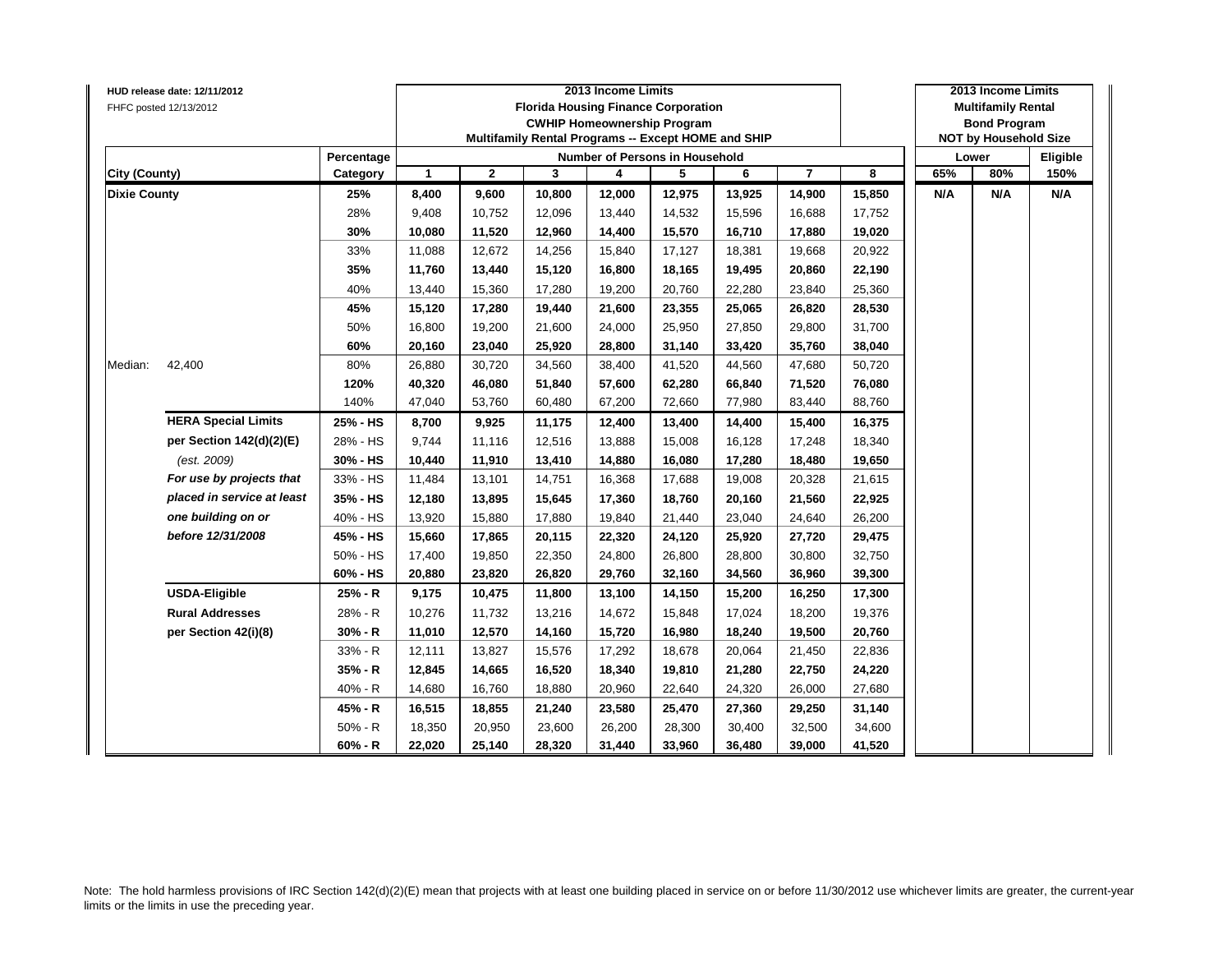|                        | HUD release date: 12/11/2012 |            |              |              |        | 2013 Income Limits                                  |        |        |                |        |     | 2013 Income Limits           |          |
|------------------------|------------------------------|------------|--------------|--------------|--------|-----------------------------------------------------|--------|--------|----------------|--------|-----|------------------------------|----------|
|                        | FHFC posted 12/13/2012       |            |              |              |        | <b>Florida Housing Finance Corporation</b>          |        |        |                |        |     | <b>Multifamily Rental</b>    |          |
|                        |                              |            |              |              |        | <b>CWHIP Homeownership Program</b>                  |        |        |                |        |     | <b>Bond Program</b>          |          |
|                        |                              |            |              |              |        | Multifamily Rental Programs -- Except HOME and SHIP |        |        |                |        |     | <b>NOT by Household Size</b> |          |
|                        |                              | Percentage |              |              |        | Number of Persons in Household                      |        |        |                |        |     | Lower                        | Eligible |
| <b>City (County)</b>   |                              | Category   | $\mathbf{1}$ | $\mathbf{2}$ | 3      | 4                                                   | 5      | 6      | $\overline{7}$ | 8      | 65% | 80%                          | 150%     |
| <b>Franklin County</b> |                              | 25%        | 8,575        | 9,800        | 11,025 | 12,250                                              | 13,250 | 14,225 | 15,200         | 16,175 | N/A | N/A                          | N/A      |
|                        |                              | 28%        | 9,604        | 10,976       | 12,348 | 13,720                                              | 14,840 | 15,932 | 17,024         | 18,116 |     |                              |          |
|                        |                              | 30%        | 10,290       | 11,760       | 13,230 | 14,700                                              | 15,900 | 17,070 | 18,240         | 19,410 |     |                              |          |
|                        |                              | 33%        | 11,319       | 12,936       | 14,553 | 16,170                                              | 17,490 | 18,777 | 20,064         | 21,351 |     |                              |          |
|                        |                              | 35%        | 12,005       | 13,720       | 15,435 | 17,150                                              | 18,550 | 19,915 | 21,280         | 22,645 |     |                              |          |
|                        |                              | 40%        | 13,720       | 15,680       | 17,640 | 19,600                                              | 21,200 | 22,760 | 24,320         | 25,880 |     |                              |          |
|                        |                              | 45%        | 15,435       | 17,640       | 19,845 | 22,050                                              | 23,850 | 25,605 | 27,360         | 29,115 |     |                              |          |
|                        |                              | 50%        | 17,150       | 19,600       | 22,050 | 24,500                                              | 26,500 | 28,450 | 30,400         | 32,350 |     |                              |          |
|                        |                              | 60%        | 20,580       | 23,520       | 26,460 | 29,400                                              | 31,800 | 34,140 | 36,480         | 38,820 |     |                              |          |
| Median:                | 49,000                       | 80%        | 27,440       | 31,360       | 35,280 | 39,200                                              | 42,400 | 45,520 | 48,640         | 51,760 |     |                              |          |
|                        |                              | 120%       | 41,160       | 47,040       | 52,920 | 58,800                                              | 63,600 | 68,280 | 72,960         | 77,640 |     |                              |          |
|                        |                              | 140%       | 48,020       | 54,880       | 61,740 | 68,600                                              | 74,200 | 79,660 | 85,120         | 90,580 |     |                              |          |
|                        | <b>HERA Special Limits</b>   | 25% - HS   | 9,925        | 11,325       | 12,750 | 14,150                                              | 15,300 | 16,425 | 17,550         | 18,700 |     |                              |          |
|                        | per Section 142(d)(2)(E)     | 28% - HS   | 11,116       | 12,684       | 14,280 | 15,848                                              | 17,136 | 18,396 | 19,656         | 20,944 |     |                              |          |
|                        | (est. 2011)                  | 30% - HS   | 11,910       | 13,590       | 15,300 | 16,980                                              | 18,360 | 19,710 | 21,060         | 22,440 |     |                              |          |
|                        | For use by projects that     | 33% - HS   | 13,101       | 14,949       | 16,830 | 18,678                                              | 20,196 | 21,681 | 23,166         | 24,684 |     |                              |          |
|                        | placed in service at least   | 35% - HS   | 13,895       | 15,855       | 17,850 | 19,810                                              | 21,420 | 22,995 | 24,570         | 26,180 |     |                              |          |
|                        | one building on or           | 40% - HS   | 15,880       | 18,120       | 20,400 | 22,640                                              | 24,480 | 26,280 | 28,080         | 29,920 |     |                              |          |
|                        | before 12/31/2008            | 45% - HS   | 17,865       | 20,385       | 22,950 | 25,470                                              | 27,540 | 29,565 | 31,590         | 33,660 |     |                              |          |
|                        |                              | 50% - HS   | 19,850       | 22,650       | 25,500 | 28,300                                              | 30,600 | 32,850 | 35,100         | 37,400 |     |                              |          |
|                        |                              | 60% - HS   | 23,820       | 27,180       | 30,600 | 33,960                                              | 36,720 | 39,420 | 42,120         | 44,880 |     |                              |          |
|                        | <b>USDA-Eligible</b>         | 25% - R    | 9,175        | 10,475       | 11,800 | 13,100                                              | 14,150 | 15,200 | 16,250         | 17,300 |     |                              |          |
|                        | <b>Rural Addresses</b>       | 28% - R    | 10,276       | 11,732       | 13,216 | 14,672                                              | 15,848 | 17,024 | 18,200         | 19,376 |     |                              |          |
|                        | per Section 42(i)(8)         | 30% - R    | 11,010       | 12,570       | 14,160 | 15,720                                              | 16,980 | 18,240 | 19,500         | 20,760 |     |                              |          |
|                        |                              | 33% - R    | 12,111       | 13,827       | 15,576 | 17,292                                              | 18,678 | 20,064 | 21,450         | 22,836 |     |                              |          |
|                        |                              | 35% - R    | 12,845       | 14,665       | 16,520 | 18,340                                              | 19,810 | 21,280 | 22,750         | 24,220 |     |                              |          |
|                        |                              | 40% - R    | 14,680       | 16,760       | 18,880 | 20,960                                              | 22,640 | 24,320 | 26,000         | 27,680 |     |                              |          |
|                        |                              | 45% - R    | 16,515       | 18,855       | 21,240 | 23,580                                              | 25,470 | 27,360 | 29,250         | 31,140 |     |                              |          |
|                        |                              | $50% - R$  | 18,350       | 20,950       | 23,600 | 26,200                                              | 28,300 | 30,400 | 32,500         | 34,600 |     |                              |          |
|                        |                              | $60% - R$  | 22,020       | 25,140       | 28,320 | 31,440                                              | 33,960 | 36,480 | 39,000         | 41,520 |     |                              |          |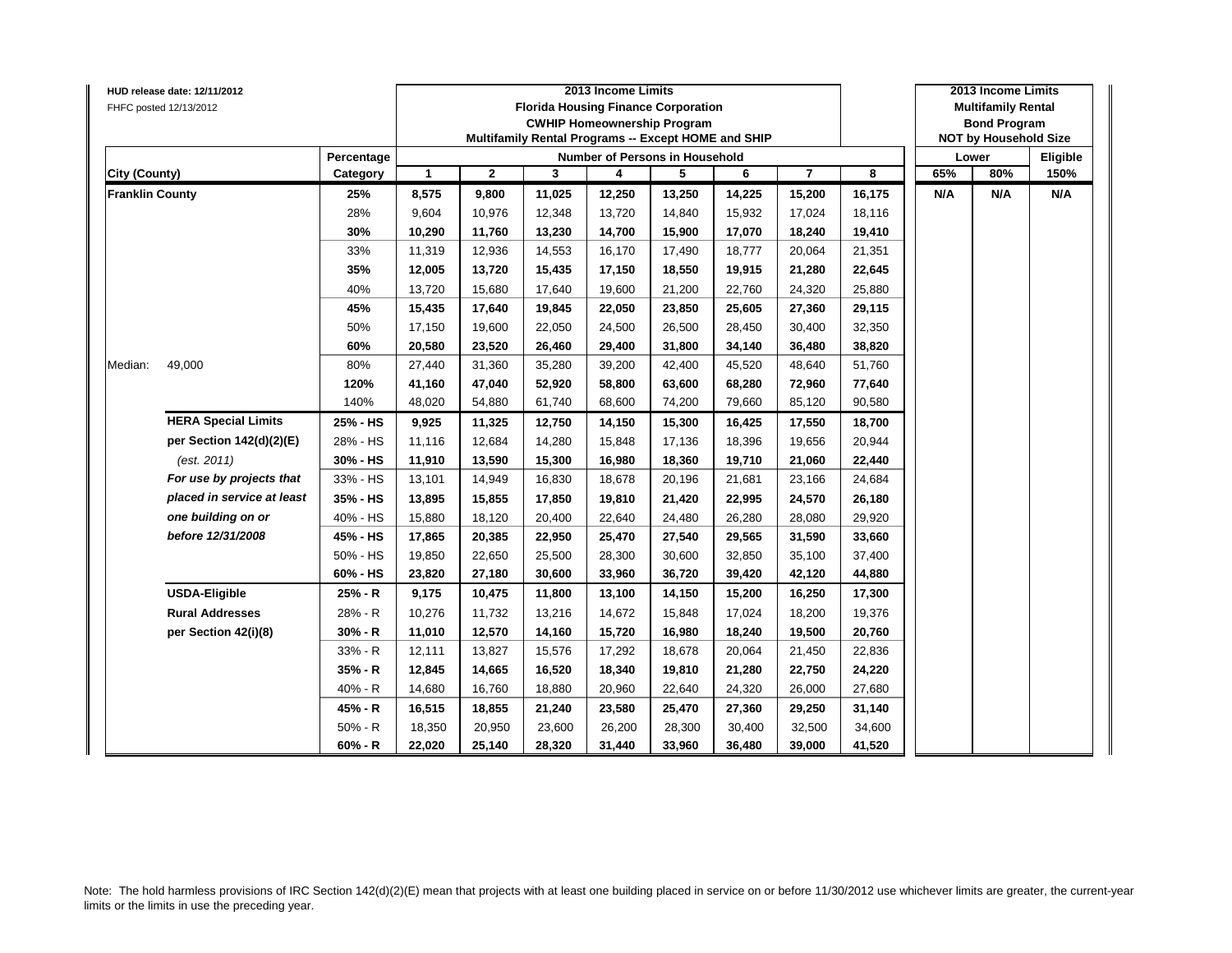|                      | HUD release date: 12/11/2012 |            |                      |              |        | 2013 Income Limits                                  |        |        |                |        |     | 2013 Income Limits           |          |
|----------------------|------------------------------|------------|----------------------|--------------|--------|-----------------------------------------------------|--------|--------|----------------|--------|-----|------------------------------|----------|
|                      | FHFC posted 12/13/2012       |            |                      |              |        | <b>Florida Housing Finance Corporation</b>          |        |        |                |        |     | <b>Multifamily Rental</b>    |          |
|                      |                              |            |                      |              |        | <b>CWHIP Homeownership Program</b>                  |        |        |                |        |     | <b>Bond Program</b>          |          |
|                      |                              |            |                      |              |        | Multifamily Rental Programs -- Except HOME and SHIP |        |        |                |        |     | <b>NOT by Household Size</b> |          |
|                      |                              | Percentage |                      |              |        | <b>Number of Persons in Household</b>               |        |        |                |        |     | Lower                        | Eligible |
| <b>City (County)</b> |                              | Category   | $\blacktriangleleft$ | $\mathbf{2}$ | 3      | 4                                                   | 5      | 6      | $\overline{7}$ | 8      | 65% | 80%                          | 150%     |
| <b>Glades County</b> |                              | 25%        | 8,400                | 9,600        | 10,800 | 12,000                                              | 12,975 | 13,925 | 14,900         | 15,850 | N/A | N/A                          | N/A      |
|                      |                              | 28%        | 9,408                | 10,752       | 12,096 | 13,440                                              | 14,532 | 15,596 | 16,688         | 17,752 |     |                              |          |
|                      |                              | 30%        | 10,080               | 11,520       | 12,960 | 14,400                                              | 15,570 | 16,710 | 17,880         | 19,020 |     |                              |          |
|                      |                              | 33%        | 11,088               | 12,672       | 14,256 | 15,840                                              | 17,127 | 18,381 | 19,668         | 20,922 |     |                              |          |
|                      |                              | 35%        | 11,760               | 13,440       | 15,120 | 16,800                                              | 18,165 | 19,495 | 20,860         | 22,190 |     |                              |          |
|                      |                              | 40%        | 13,440               | 15,360       | 17,280 | 19,200                                              | 20,760 | 22,280 | 23,840         | 25,360 |     |                              |          |
|                      |                              | 45%        | 15,120               | 17,280       | 19,440 | 21,600                                              | 23,355 | 25,065 | 26,820         | 28,530 |     |                              |          |
|                      |                              | 50%        | 16,800               | 19,200       | 21,600 | 24,000                                              | 25,950 | 27,850 | 29,800         | 31,700 |     |                              |          |
|                      |                              | 60%        | 20,160               | 23,040       | 25,920 | 28,800                                              | 31,140 | 33,420 | 35,760         | 38,040 |     |                              |          |
| Median:              | 46,800                       | 80%        | 26,880               | 30,720       | 34,560 | 38,400                                              | 41,520 | 44,560 | 47,680         | 50,720 |     |                              |          |
|                      |                              | 120%       | 40,320               | 46,080       | 51,840 | 57,600                                              | 62,280 | 66,840 | 71,520         | 76,080 |     |                              |          |
|                      |                              | 140%       | 47,040               | 53,760       | 60,480 | 67,200                                              | 72,660 | 77,980 | 83,440         | 88,760 |     |                              |          |
|                      | <b>HERA Special Limits</b>   | 25% - HS   | 8,525                | 9,725        | 10,950 | 12,150                                              | 13,125 | 14,100 | 15,075         | 16,050 |     |                              |          |
|                      | per Section 142(d)(2)(E)     | 28% - HS   | 9,548                | 10,892       | 12,264 | 13,608                                              | 14,700 | 15,792 | 16,884         | 17,976 |     |                              |          |
|                      | (est. 2011)                  | 30% - HS   | 10,230               | 11,670       | 13,140 | 14,580                                              | 15,750 | 16,920 | 18,090         | 19,260 |     |                              |          |
|                      | For use by projects that     | 33% - HS   | 11,253               | 12,837       | 14,454 | 16,038                                              | 17,325 | 18,612 | 19,899         | 21,186 |     |                              |          |
|                      | placed in service at least   | 35% - HS   | 11,935               | 13,615       | 15,330 | 17,010                                              | 18,375 | 19,740 | 21,105         | 22,470 |     |                              |          |
|                      | one building on or           | 40% - HS   | 13,640               | 15,560       | 17,520 | 19,440                                              | 21,000 | 22,560 | 24,120         | 25,680 |     |                              |          |
|                      | before 12/31/2008            | 45% - HS   | 15,345               | 17,505       | 19,710 | 21,870                                              | 23,625 | 25,380 | 27,135         | 28,890 |     |                              |          |
|                      |                              | 50% - HS   | 17,050               | 19,450       | 21,900 | 24,300                                              | 26,250 | 28,200 | 30,150         | 32,100 |     |                              |          |
|                      |                              | 60% - HS   | 20,460               | 23,340       | 26,280 | 29,160                                              | 31,500 | 33,840 | 36,180         | 38,520 |     |                              |          |
|                      | <b>USDA-Eligible</b>         | 25% - R    | 9,175                | 10,475       | 11,800 | 13,100                                              | 14,150 | 15,200 | 16,250         | 17,300 |     |                              |          |
|                      | <b>Rural Addresses</b>       | 28% - R    | 10,276               | 11,732       | 13,216 | 14,672                                              | 15,848 | 17,024 | 18,200         | 19,376 |     |                              |          |
|                      | per Section 42(i)(8)         | $30% - R$  | 11,010               | 12,570       | 14,160 | 15,720                                              | 16,980 | 18,240 | 19,500         | 20,760 |     |                              |          |
|                      |                              | 33% - R    | 12,111               | 13,827       | 15,576 | 17,292                                              | 18,678 | 20,064 | 21,450         | 22,836 |     |                              |          |
|                      |                              | 35% - R    | 12,845               | 14,665       | 16,520 | 18,340                                              | 19,810 | 21,280 | 22,750         | 24,220 |     |                              |          |
|                      |                              | $40% - R$  | 14,680               | 16,760       | 18,880 | 20,960                                              | 22,640 | 24,320 | 26,000         | 27,680 |     |                              |          |
|                      |                              | 45% - R    | 16,515               | 18,855       | 21,240 | 23,580                                              | 25,470 | 27,360 | 29,250         | 31,140 |     |                              |          |
|                      |                              | $50% - R$  | 18,350               | 20,950       | 23,600 | 26,200                                              | 28,300 | 30,400 | 32,500         | 34,600 |     |                              |          |
|                      |                              | $60% - R$  | 22,020               | 25,140       | 28,320 | 31,440                                              | 33,960 | 36,480 | 39,000         | 41,520 |     |                              |          |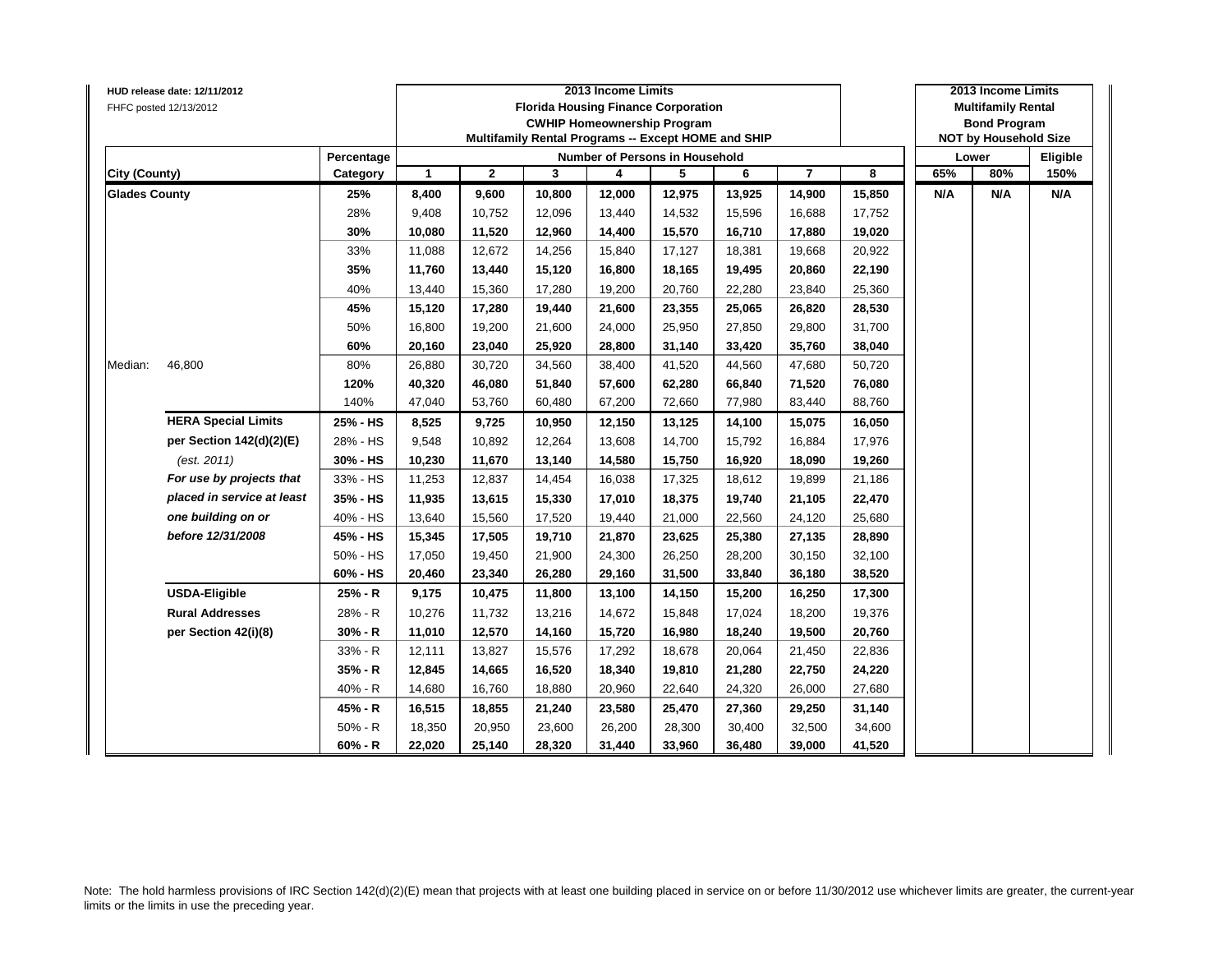|                      | HUD release date: 12/11/2012 |            |                      |              |        | 2013 Income Limits |                                                     |        |                |        |     | 2013 Income Limits           |          |
|----------------------|------------------------------|------------|----------------------|--------------|--------|--------------------|-----------------------------------------------------|--------|----------------|--------|-----|------------------------------|----------|
|                      | FHFC posted 12/13/2012       |            |                      |              |        |                    | <b>Florida Housing Finance Corporation</b>          |        |                |        |     | <b>Multifamily Rental</b>    |          |
|                      |                              |            |                      |              |        |                    | <b>CWHIP Homeownership Program</b>                  |        |                |        |     | <b>Bond Program</b>          |          |
|                      |                              |            |                      |              |        |                    | Multifamily Rental Programs -- Except HOME and SHIP |        |                |        |     | <b>NOT by Household Size</b> |          |
|                      |                              | Percentage |                      |              |        |                    | <b>Number of Persons in Household</b>               |        |                |        |     | Lower                        | Eligible |
| <b>City (County)</b> |                              | Category   | $\blacktriangleleft$ | $\mathbf{2}$ | 3      | 4                  | 5                                                   | 6      | $\overline{7}$ | 8      | 65% | 80%                          | 150%     |
| <b>Gulf County</b>   |                              | 25%        | 8,750                | 10,000       | 11,250 | 12,475             | 13,475                                              | 14,475 | 15,475         | 16,475 | N/A | N/A                          | N/A      |
|                      |                              | 28%        | 9,800                | 11,200       | 12,600 | 13,972             | 15,092                                              | 16,212 | 17,332         | 18,452 |     |                              |          |
|                      |                              | 30%        | 10,500               | 12,000       | 13,500 | 14,970             | 16,170                                              | 17,370 | 18,570         | 19,770 |     |                              |          |
|                      |                              | 33%        | 11,550               | 13,200       | 14,850 | 16,467             | 17,787                                              | 19,107 | 20,427         | 21,747 |     |                              |          |
|                      |                              | 35%        | 12,250               | 14,000       | 15,750 | 17,465             | 18,865                                              | 20,265 | 21,665         | 23,065 |     |                              |          |
|                      |                              | 40%        | 14,000               | 16,000       | 18,000 | 19,960             | 21,560                                              | 23,160 | 24,760         | 26,360 |     |                              |          |
|                      |                              | 45%        | 15,750               | 18,000       | 20,250 | 22,455             | 24,255                                              | 26,055 | 27,855         | 29,655 |     |                              |          |
|                      |                              | 50%        | 17,500               | 20,000       | 22,500 | 24,950             | 26,950                                              | 28,950 | 30,950         | 32,950 |     |                              |          |
|                      |                              | 60%        | 21,000               | 24,000       | 27,000 | 29,940             | 32,340                                              | 34,740 | 37,140         | 39,540 |     |                              |          |
| Median:              | 49,900                       | 80%        | 28,000               | 32,000       | 36,000 | 39,920             | 43,120                                              | 46,320 | 49,520         | 52,720 |     |                              |          |
|                      |                              | 120%       | 42,000               | 48,000       | 54,000 | 59,880             | 64,680                                              | 69,480 | 74,280         | 79,080 |     |                              |          |
|                      |                              | 140%       | 49,000               | 56,000       | 63,000 | 69,860             | 75,460                                              | 81,060 | 86,660         | 92,260 |     |                              |          |
|                      | <b>HERA Special Limits</b>   | 25% - HS   | 9,050                | 10,350       | 11,650 | 12,925             | 13,975                                              | 15,000 | 16,050         | 17,075 |     |                              |          |
|                      | per Section 142(d)(2)(E)     | 28% - HS   | 10,136               | 11,592       | 13,048 | 14,476             | 15,652                                              | 16,800 | 17,976         | 19,124 |     |                              |          |
|                      | (est. 2009)                  | 30% - HS   | 10,860               | 12,420       | 13,980 | 15,510             | 16,770                                              | 18,000 | 19,260         | 20,490 |     |                              |          |
|                      | For use by projects that     | 33% - HS   | 11,946               | 13,662       | 15,378 | 17,061             | 18,447                                              | 19,800 | 21,186         | 22,539 |     |                              |          |
|                      | placed in service at least   | 35% - HS   | 12,670               | 14,490       | 16,310 | 18,095             | 19,565                                              | 21,000 | 22,470         | 23,905 |     |                              |          |
|                      | one building on or           | 40% - HS   | 14,480               | 16,560       | 18,640 | 20,680             | 22,360                                              | 24,000 | 25,680         | 27,320 |     |                              |          |
|                      | before 12/31/2008            | 45% - HS   | 16,290               | 18,630       | 20,970 | 23,265             | 25,155                                              | 27,000 | 28,890         | 30,735 |     |                              |          |
|                      |                              | 50% - HS   | 18,100               | 20,700       | 23,300 | 25,850             | 27,950                                              | 30,000 | 32,100         | 34,150 |     |                              |          |
|                      |                              | 60% - HS   | 21,720               | 24,840       | 27,960 | 31,020             | 33,540                                              | 36,000 | 38,520         | 40,980 |     |                              |          |
|                      | <b>USDA-Eligible</b>         | 25% - R    | 9,175                | 10,475       | 11,800 | 13,100             | 14,150                                              | 15,200 | 16,250         | 17,300 |     |                              |          |
|                      | <b>Rural Addresses</b>       | 28% - R    | 10,276               | 11,732       | 13,216 | 14,672             | 15,848                                              | 17,024 | 18,200         | 19,376 |     |                              |          |
|                      | per Section 42(i)(8)         | $30% - R$  | 11,010               | 12,570       | 14,160 | 15,720             | 16,980                                              | 18,240 | 19,500         | 20,760 |     |                              |          |
|                      |                              | 33% - R    | 12,111               | 13,827       | 15,576 | 17,292             | 18,678                                              | 20,064 | 21,450         | 22,836 |     |                              |          |
|                      |                              | 35% - R    | 12,845               | 14,665       | 16,520 | 18,340             | 19,810                                              | 21,280 | 22,750         | 24,220 |     |                              |          |
|                      |                              | $40% - R$  | 14,680               | 16,760       | 18,880 | 20,960             | 22,640                                              | 24,320 | 26,000         | 27,680 |     |                              |          |
|                      |                              | 45% - R    | 16,515               | 18,855       | 21,240 | 23,580             | 25,470                                              | 27,360 | 29,250         | 31,140 |     |                              |          |
|                      |                              | $50% - R$  | 18,350               | 20,950       | 23,600 | 26,200             | 28,300                                              | 30,400 | 32,500         | 34,600 |     |                              |          |
|                      |                              | $60% - R$  | 22,020               | 25,140       | 28,320 | 31,440             | 33,960                                              | 36,480 | 39,000         | 41,520 |     |                              |          |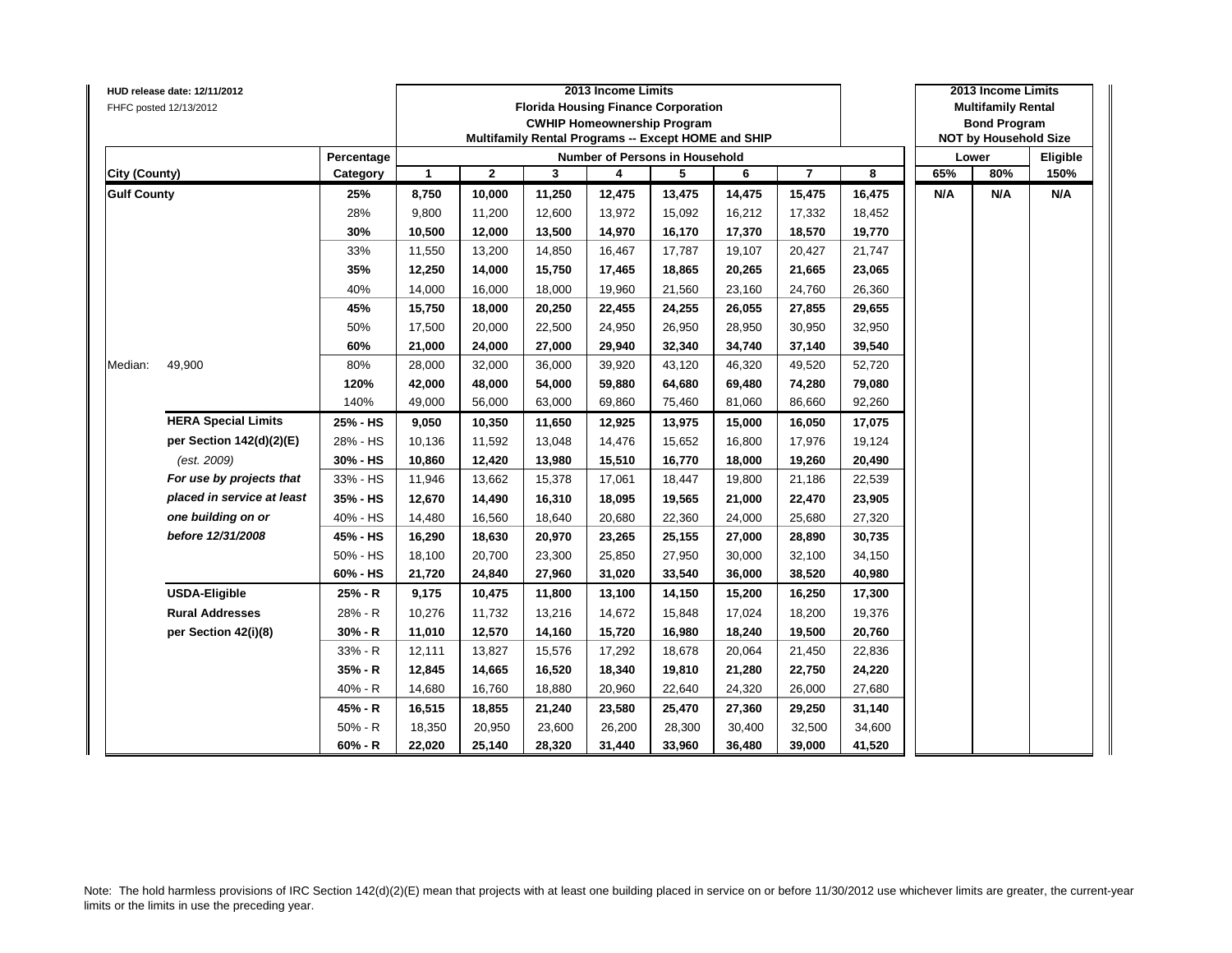|                        | HUD release date: 12/11/2012 |            |              |              |        | 2013 Income Limits                                  |        |        |                |        |     | 2013 Income Limits           |          |
|------------------------|------------------------------|------------|--------------|--------------|--------|-----------------------------------------------------|--------|--------|----------------|--------|-----|------------------------------|----------|
|                        | FHFC posted 12/13/2012       |            |              |              |        | <b>Florida Housing Finance Corporation</b>          |        |        |                |        |     | <b>Multifamily Rental</b>    |          |
|                        |                              |            |              |              |        | <b>CWHIP Homeownership Program</b>                  |        |        |                |        |     | <b>Bond Program</b>          |          |
|                        |                              |            |              |              |        | Multifamily Rental Programs -- Except HOME and SHIP |        |        |                |        |     | <b>NOT by Household Size</b> |          |
|                        |                              | Percentage |              |              |        | Number of Persons in Household                      |        |        |                |        |     | Lower                        | Eligible |
| <b>City (County)</b>   |                              | Category   | $\mathbf{1}$ | $\mathbf{2}$ | 3      | 4                                                   | 5      | 6      | $\overline{7}$ | 8      | 65% | 80%                          | 150%     |
| <b>Hamilton County</b> |                              | 25%        | 8,425        | 9,625        | 10,825 | 12,025                                              | 13,000 | 13,950 | 14,925         | 15,875 | N/A | N/A                          | N/A      |
|                        |                              | 28%        | 9,436        | 10,780       | 12,124 | 13,468                                              | 14,560 | 15,624 | 16,716         | 17,780 |     |                              |          |
|                        |                              | 30%        | 10,110       | 11,550       | 12,990 | 14,430                                              | 15,600 | 16,740 | 17,910         | 19,050 |     |                              |          |
|                        |                              | 33%        | 11,121       | 12,705       | 14,289 | 15,873                                              | 17,160 | 18,414 | 19,701         | 20,955 |     |                              |          |
|                        |                              | 35%        | 11,795       | 13,475       | 15,155 | 16,835                                              | 18,200 | 19,530 | 20,895         | 22,225 |     |                              |          |
|                        |                              | 40%        | 13,480       | 15,400       | 17,320 | 19,240                                              | 20,800 | 22,320 | 23,880         | 25,400 |     |                              |          |
|                        |                              | 45%        | 15,165       | 17,325       | 19,485 | 21,645                                              | 23,400 | 25,110 | 26,865         | 28,575 |     |                              |          |
|                        |                              | 50%        | 16,850       | 19,250       | 21,650 | 24,050                                              | 26,000 | 27,900 | 29,850         | 31,750 |     |                              |          |
|                        |                              | 60%        | 20,220       | 23,100       | 25,980 | 28,860                                              | 31,200 | 33,480 | 35,820         | 38,100 |     |                              |          |
| Median:                | 49,500                       | 80%        | 26,960       | 30,800       | 34,640 | 38,480                                              | 41,600 | 44,640 | 47,760         | 50,800 |     |                              |          |
|                        |                              | 120%       | 40,440       | 46,200       | 51,960 | 57,720                                              | 62,400 | 66,960 | 71,640         | 76,200 |     |                              |          |
|                        |                              | 140%       | 47,180       | 53,900       | 60,620 | 67,340                                              | 72,800 | 78,120 | 83,580         | 88,900 |     |                              |          |
|                        | <b>HERA Special Limits</b>   | 25% - HS   | 10,350       | 11,825       | 13,300 | 14,775                                              | 15,975 | 17,150 | 18,325         | 19,525 |     |                              |          |
|                        | per Section 142(d)(2)(E)     | 28% - HS   | 11,592       | 13,244       | 14,896 | 16,548                                              | 17,892 | 19,208 | 20,524         | 21,868 |     |                              |          |
|                        | (est. 2009)                  | 30% - HS   | 12,420       | 14,190       | 15,960 | 17,730                                              | 19,170 | 20,580 | 21,990         | 23,430 |     |                              |          |
|                        | For use by projects that     | 33% - HS   | 13,662       | 15,609       | 17,556 | 19,503                                              | 21,087 | 22,638 | 24,189         | 25,773 |     |                              |          |
|                        | placed in service at least   | 35% - HS   | 14,490       | 16,555       | 18,620 | 20,685                                              | 22,365 | 24,010 | 25,655         | 27,335 |     |                              |          |
|                        | one building on or           | 40% - HS   | 16,560       | 18,920       | 21,280 | 23,640                                              | 25,560 | 27,440 | 29,320         | 31,240 |     |                              |          |
|                        | before 12/31/2008            | 45% - HS   | 18,630       | 21,285       | 23,940 | 26,595                                              | 28,755 | 30,870 | 32,985         | 35,145 |     |                              |          |
|                        |                              | 50% - HS   | 20,700       | 23,650       | 26,600 | 29,550                                              | 31,950 | 34,300 | 36,650         | 39,050 |     |                              |          |
|                        |                              | 60% - HS   | 24,840       | 28,380       | 31,920 | 35,460                                              | 38,340 | 41,160 | 43,980         | 46,860 |     |                              |          |
|                        | <b>USDA-Eligible</b>         | 25% - R    | 9,175        | 10,475       | 11,800 | 13,100                                              | 14,150 | 15,200 | 16,250         | 17,300 |     |                              |          |
|                        | <b>Rural Addresses</b>       | 28% - R    | 10,276       | 11,732       | 13,216 | 14,672                                              | 15,848 | 17,024 | 18,200         | 19,376 |     |                              |          |
|                        | per Section 42(i)(8)         | 30% - R    | 11,010       | 12,570       | 14,160 | 15,720                                              | 16,980 | 18,240 | 19,500         | 20,760 |     |                              |          |
|                        |                              | 33% - R    | 12,111       | 13,827       | 15,576 | 17,292                                              | 18,678 | 20,064 | 21,450         | 22,836 |     |                              |          |
|                        |                              | 35% - R    | 12,845       | 14,665       | 16,520 | 18,340                                              | 19,810 | 21,280 | 22,750         | 24,220 |     |                              |          |
|                        |                              | 40% - R    | 14,680       | 16,760       | 18,880 | 20,960                                              | 22,640 | 24,320 | 26,000         | 27,680 |     |                              |          |
|                        |                              | 45% - R    | 16,515       | 18,855       | 21,240 | 23,580                                              | 25,470 | 27,360 | 29,250         | 31,140 |     |                              |          |
|                        |                              | $50% - R$  | 18,350       | 20,950       | 23,600 | 26,200                                              | 28,300 | 30,400 | 32,500         | 34,600 |     |                              |          |
|                        |                              | $60% - R$  | 22,020       | 25,140       | 28,320 | 31,440                                              | 33,960 | 36,480 | 39,000         | 41,520 |     |                              |          |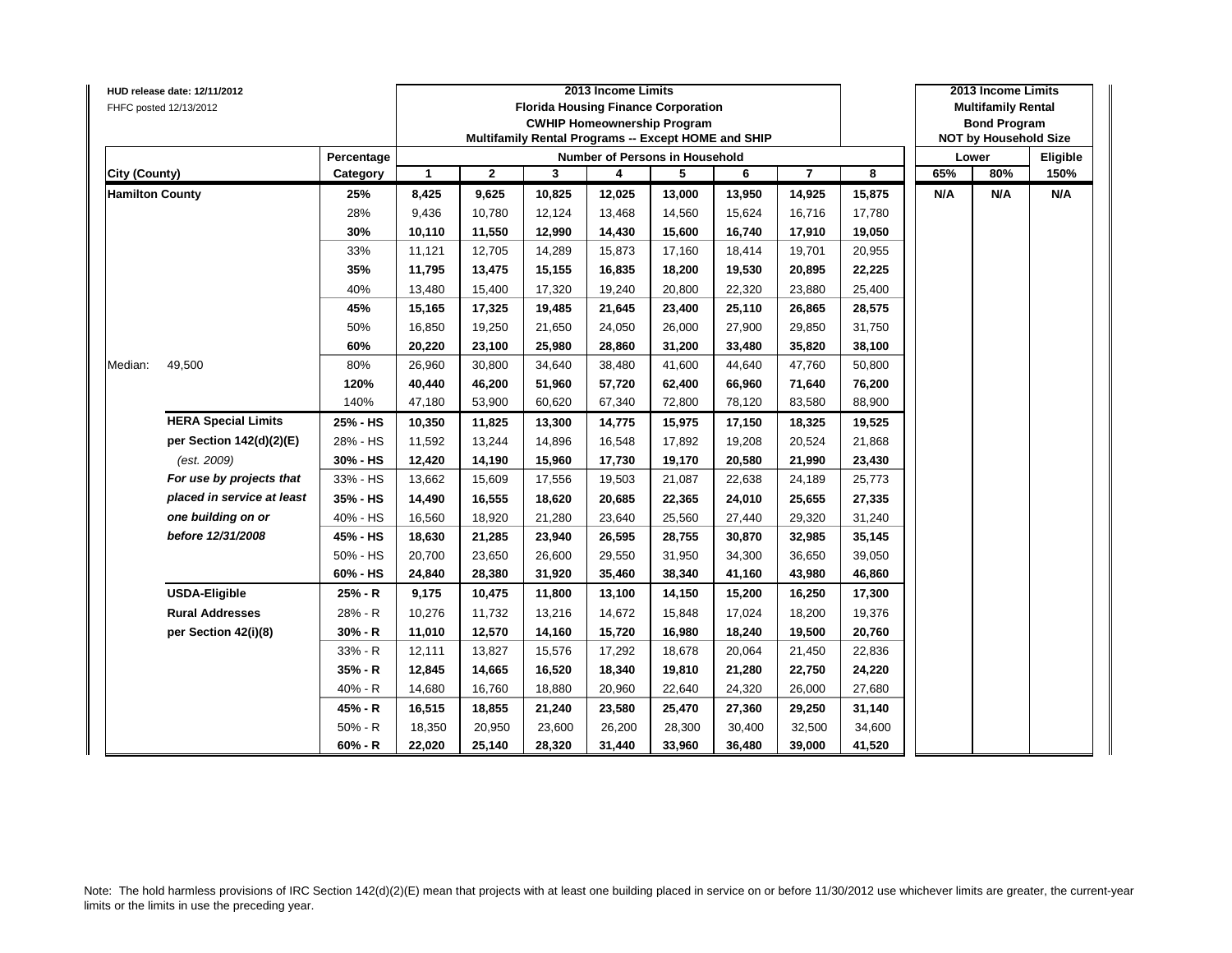|                      | HUD release date: 12/11/2012 |            |                      |              |        | 2013 Income Limits                                  |        |        |                |        |     | 2013 Income Limits           |          |
|----------------------|------------------------------|------------|----------------------|--------------|--------|-----------------------------------------------------|--------|--------|----------------|--------|-----|------------------------------|----------|
|                      | FHFC posted 12/13/2012       |            |                      |              |        | <b>Florida Housing Finance Corporation</b>          |        |        |                |        |     | <b>Multifamily Rental</b>    |          |
|                      |                              |            |                      |              |        | <b>CWHIP Homeownership Program</b>                  |        |        |                |        |     | <b>Bond Program</b>          |          |
|                      |                              |            |                      |              |        | Multifamily Rental Programs -- Except HOME and SHIP |        |        |                |        |     | <b>NOT by Household Size</b> |          |
|                      |                              | Percentage |                      |              |        | <b>Number of Persons in Household</b>               |        |        |                |        |     | Lower                        | Eligible |
| <b>City (County)</b> |                              | Category   | $\blacktriangleleft$ | $\mathbf{2}$ | 3      | 4                                                   | 5      | 6      | $\overline{7}$ | 8      | 65% | 80%                          | 150%     |
| <b>Hardee County</b> |                              | 25%        | 8,400                | 9,600        | 10,800 | 12,000                                              | 12,975 | 13,925 | 14,900         | 15,850 | N/A | N/A                          | N/A      |
|                      |                              | 28%        | 9,408                | 10,752       | 12,096 | 13,440                                              | 14,532 | 15,596 | 16,688         | 17,752 |     |                              |          |
|                      |                              | 30%        | 10,080               | 11,520       | 12,960 | 14,400                                              | 15,570 | 16,710 | 17,880         | 19,020 |     |                              |          |
|                      |                              | 33%        | 11,088               | 12,672       | 14,256 | 15,840                                              | 17,127 | 18,381 | 19,668         | 20,922 |     |                              |          |
|                      |                              | 35%        | 11,760               | 13,440       | 15,120 | 16,800                                              | 18,165 | 19,495 | 20,860         | 22,190 |     |                              |          |
|                      |                              | 40%        | 13,440               | 15,360       | 17,280 | 19,200                                              | 20,760 | 22,280 | 23,840         | 25,360 |     |                              |          |
|                      |                              | 45%        | 15,120               | 17,280       | 19,440 | 21,600                                              | 23,355 | 25,065 | 26,820         | 28,530 |     |                              |          |
|                      |                              | 50%        | 16,800               | 19,200       | 21,600 | 24,000                                              | 25,950 | 27,850 | 29,800         | 31,700 |     |                              |          |
|                      |                              | 60%        | 20,160               | 23,040       | 25,920 | 28,800                                              | 31,140 | 33,420 | 35,760         | 38,040 |     |                              |          |
| Median:              | 45,700                       | 80%        | 26,880               | 30,720       | 34,560 | 38,400                                              | 41,520 | 44,560 | 47,680         | 50,720 |     |                              |          |
|                      |                              | 120%       | 40,320               | 46,080       | 51,840 | 57,600                                              | 62,280 | 66,840 | 71,520         | 76,080 |     |                              |          |
|                      |                              | 140%       | 47,040               | 53,760       | 60,480 | 67,200                                              | 72,660 | 77,980 | 83,440         | 88,760 |     |                              |          |
|                      | <b>HERA Special Limits</b>   | 25% - HS   | 9,175                | 10,500       | 11,800 | 13,100                                              | 14,150 | 15,200 | 16,250         | 17,300 |     |                              |          |
|                      | per Section 142(d)(2)(E)     | 28% - HS   | 10,276               | 11,760       | 13,216 | 14,672                                              | 15,848 | 17,024 | 18,200         | 19,376 |     |                              |          |
|                      | (est. 2009)                  | 30% - HS   | 11,010               | 12,600       | 14,160 | 15,720                                              | 16,980 | 18,240 | 19,500         | 20,760 |     |                              |          |
|                      | For use by projects that     | 33% - HS   | 12,111               | 13,860       | 15,576 | 17,292                                              | 18,678 | 20,064 | 21,450         | 22,836 |     |                              |          |
|                      | placed in service at least   | 35% - HS   | 12,845               | 14,700       | 16,520 | 18,340                                              | 19,810 | 21,280 | 22,750         | 24,220 |     |                              |          |
|                      | one building on or           | 40% - HS   | 14,680               | 16,800       | 18,880 | 20,960                                              | 22,640 | 24,320 | 26,000         | 27,680 |     |                              |          |
|                      | before 12/31/2008            | 45% - HS   | 16,515               | 18,900       | 21,240 | 23,580                                              | 25,470 | 27,360 | 29,250         | 31,140 |     |                              |          |
|                      |                              | 50% - HS   | 18,350               | 21,000       | 23,600 | 26,200                                              | 28,300 | 30,400 | 32,500         | 34,600 |     |                              |          |
|                      |                              | 60% - HS   | 22,020               | 25,200       | 28,320 | 31,440                                              | 33,960 | 36,480 | 39,000         | 41,520 |     |                              |          |
|                      | <b>USDA-Eligible</b>         | 25% - R    | 9,175                | 10,475       | 11,800 | 13,100                                              | 14,150 | 15,200 | 16,250         | 17,300 |     |                              |          |
|                      | <b>Rural Addresses</b>       | 28% - R    | 10,276               | 11,732       | 13,216 | 14,672                                              | 15,848 | 17,024 | 18,200         | 19,376 |     |                              |          |
|                      | per Section 42(i)(8)         | $30% - R$  | 11,010               | 12,570       | 14,160 | 15,720                                              | 16,980 | 18,240 | 19,500         | 20,760 |     |                              |          |
|                      |                              | 33% - R    | 12,111               | 13,827       | 15,576 | 17,292                                              | 18,678 | 20,064 | 21,450         | 22,836 |     |                              |          |
|                      |                              | 35% - R    | 12,845               | 14,665       | 16,520 | 18,340                                              | 19,810 | 21,280 | 22,750         | 24,220 |     |                              |          |
|                      |                              | $40% - R$  | 14,680               | 16,760       | 18,880 | 20,960                                              | 22,640 | 24,320 | 26,000         | 27,680 |     |                              |          |
|                      |                              | 45% - R    | 16,515               | 18,855       | 21,240 | 23,580                                              | 25,470 | 27,360 | 29,250         | 31,140 |     |                              |          |
|                      |                              | $50% - R$  | 18,350               | 20,950       | 23,600 | 26,200                                              | 28,300 | 30,400 | 32,500         | 34,600 |     |                              |          |
|                      |                              | $60% - R$  | 22,020               | 25,140       | 28,320 | 31,440                                              | 33,960 | 36,480 | 39,000         | 41,520 |     |                              |          |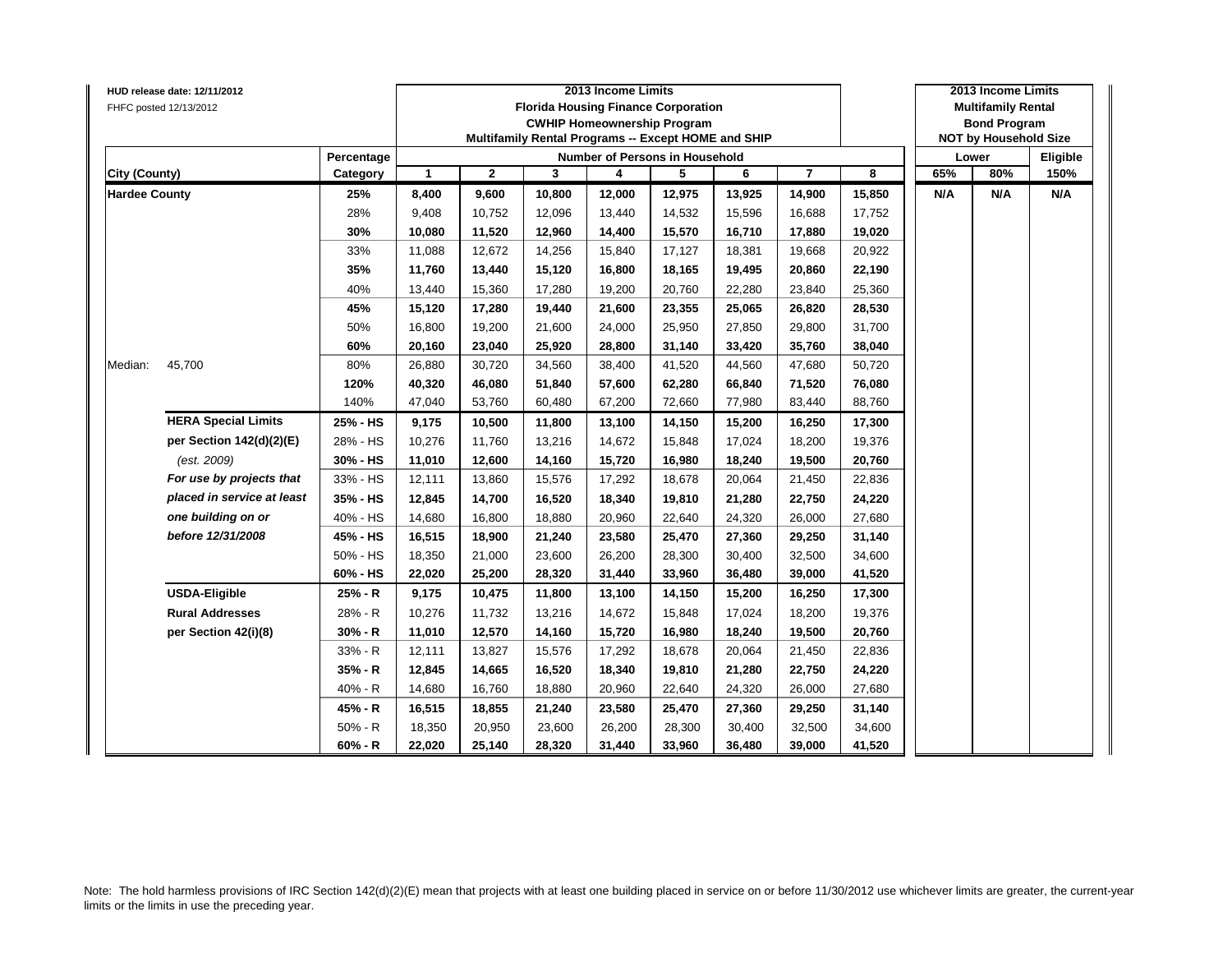|                      | HUD release date: 12/11/2012<br>FHFC posted 12/13/2012 |            |        |              |        | 2013 Income Limits<br><b>Florida Housing Finance Corporation</b><br><b>CWHIP Homeownership Program</b><br>Multifamily Rental Programs -- Except HOME and SHIP |        |        |                |        |     | 2013 Income Limits<br><b>Multifamily Rental</b><br><b>Bond Program</b><br><b>NOT by Household Size</b> |          |
|----------------------|--------------------------------------------------------|------------|--------|--------------|--------|---------------------------------------------------------------------------------------------------------------------------------------------------------------|--------|--------|----------------|--------|-----|--------------------------------------------------------------------------------------------------------|----------|
|                      |                                                        | Percentage |        |              |        | Number of Persons in Household                                                                                                                                |        |        |                |        |     | Lower                                                                                                  | Eligible |
| City (County)        |                                                        | Category   | -1     | $\mathbf{2}$ | 3      | 4                                                                                                                                                             | 5      | 6      | $\overline{7}$ | 8      | 65% | 80%                                                                                                    | 150%     |
| <b>Hendry County</b> |                                                        | 25%        | 8,400  | 9,600        | 10,800 | 12,000                                                                                                                                                        | 12,975 | 13,925 | 14,900         | 15,850 | N/A | N/A                                                                                                    | N/A      |
|                      |                                                        | 28%        | 9,408  | 10,752       | 12,096 | 13,440                                                                                                                                                        | 14,532 | 15,596 | 16,688         | 17,752 |     |                                                                                                        |          |
|                      |                                                        | 30%        | 10,080 | 11,520       | 12,960 | 14,400                                                                                                                                                        | 15,570 | 16,710 | 17,880         | 19,020 |     |                                                                                                        |          |
|                      |                                                        | 33%        | 11.088 | 12,672       | 14,256 | 15,840                                                                                                                                                        | 17,127 | 18.381 | 19,668         | 20,922 |     |                                                                                                        |          |
|                      |                                                        | 35%        | 11,760 | 13,440       | 15,120 | 16,800                                                                                                                                                        | 18,165 | 19,495 | 20,860         | 22,190 |     |                                                                                                        |          |
|                      |                                                        | 40%        | 13,440 | 15,360       | 17,280 | 19,200                                                                                                                                                        | 20,760 | 22,280 | 23,840         | 25,360 |     |                                                                                                        |          |
|                      |                                                        | 45%        | 15,120 | 17,280       | 19.440 | 21,600                                                                                                                                                        | 23,355 | 25.065 | 26,820         | 28,530 |     |                                                                                                        |          |
|                      |                                                        | 50%        | 16,800 | 19,200       | 21,600 | 24,000                                                                                                                                                        | 25,950 | 27.850 | 29,800         | 31,700 |     |                                                                                                        |          |
|                      |                                                        | 60%        | 20,160 | 23,040       | 25.920 | 28,800                                                                                                                                                        | 31,140 | 33.420 | 35,760         | 38,040 |     |                                                                                                        |          |
| Median:              | 41,000                                                 | 80%        | 26,880 | 30,720       | 34,560 | 38,400                                                                                                                                                        | 41,520 | 44,560 | 47,680         | 50,720 |     |                                                                                                        |          |
|                      |                                                        | 120%       | 40,320 | 46,080       | 51,840 | 57,600                                                                                                                                                        | 62,280 | 66,840 | 71,520         | 76,080 |     |                                                                                                        |          |
|                      |                                                        | 140%       | 47,040 | 53,760       | 60,480 | 67,200                                                                                                                                                        | 72,660 | 77,980 | 83,440         | 88,760 |     |                                                                                                        |          |
|                      | <b>USDA-Eligible</b>                                   | 25% - R    | 9,175  | 10,475       | 11,800 | 13,100                                                                                                                                                        | 14,150 | 15,200 | 16,250         | 17,300 |     |                                                                                                        |          |
|                      | <b>Rural Addresses</b>                                 | 28% - R    | 10,276 | 11,732       | 13,216 | 14,672                                                                                                                                                        | 15,848 | 17.024 | 18,200         | 19,376 |     |                                                                                                        |          |
|                      | per Section 42(i)(8)                                   | 30% - R    | 11,010 | 12,570       | 14,160 | 15,720                                                                                                                                                        | 16,980 | 18,240 | 19,500         | 20,760 |     |                                                                                                        |          |
|                      |                                                        | 33% - R    | 12,111 | 13,827       | 15,576 | 17,292                                                                                                                                                        | 18,678 | 20,064 | 21,450         | 22,836 |     |                                                                                                        |          |
|                      |                                                        | 35% - R    | 12,845 | 14,665       | 16,520 | 18,340                                                                                                                                                        | 19,810 | 21,280 | 22,750         | 24,220 |     |                                                                                                        |          |
|                      |                                                        | 40% - R    | 14,680 | 16,760       | 18,880 | 20,960                                                                                                                                                        | 22,640 | 24,320 | 26,000         | 27,680 |     |                                                                                                        |          |
|                      |                                                        | 45% - R    | 16,515 | 18,855       | 21,240 | 23,580                                                                                                                                                        | 25,470 | 27,360 | 29,250         | 31,140 |     |                                                                                                        |          |
|                      |                                                        | $50% - R$  | 18,350 | 20,950       | 23,600 | 26,200                                                                                                                                                        | 28,300 | 30.400 | 32,500         | 34,600 |     |                                                                                                        |          |
|                      |                                                        | 60% - R    | 22,020 | 25,140       | 28,320 | 31,440                                                                                                                                                        | 33,960 | 36,480 | 39,000         | 41,520 |     |                                                                                                        |          |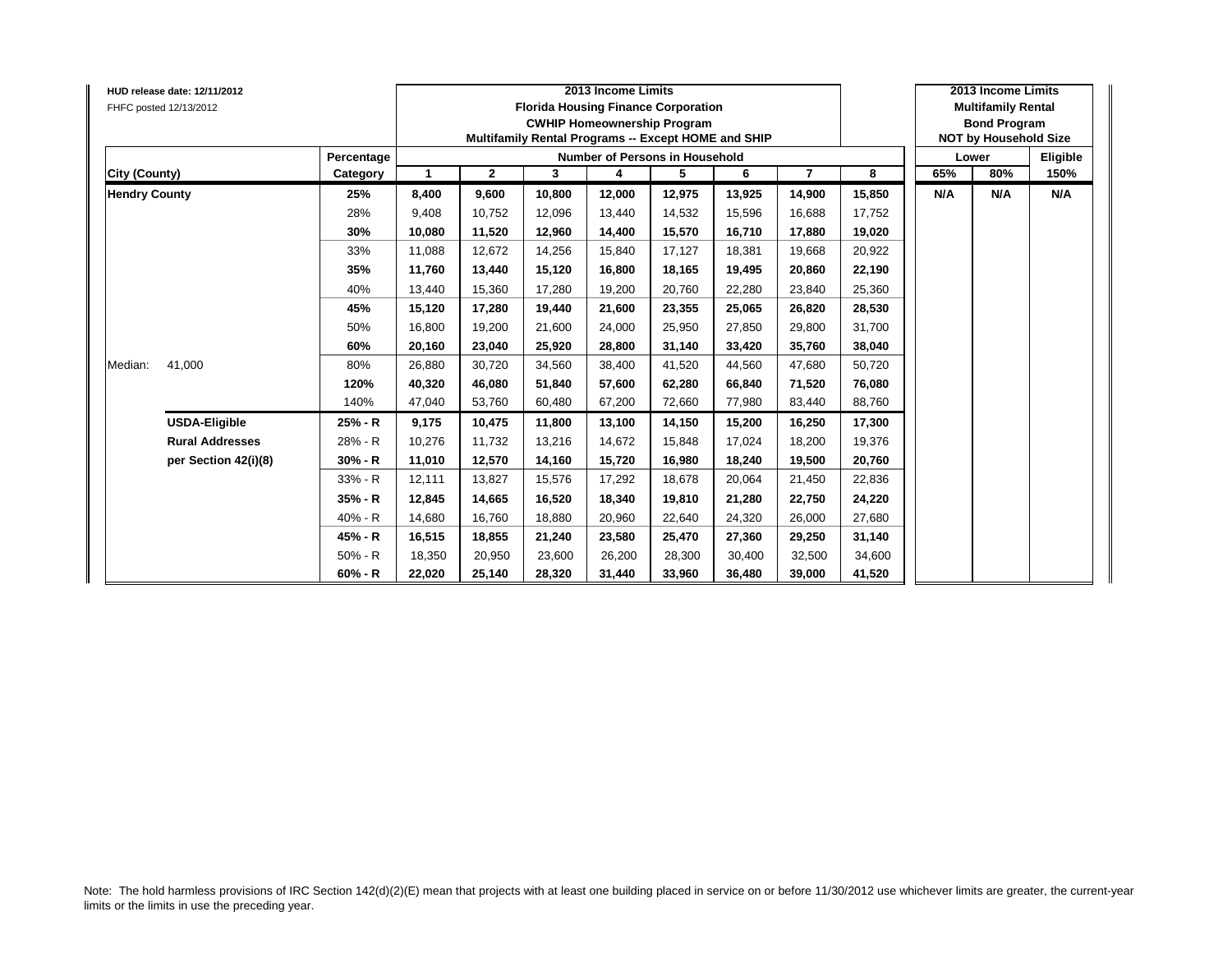|                         | HUD release date: 12/11/2012 |            |              |              |        | 2013 Income Limits                                  |        |        |                |        |     | 2013 Income Limits           |          |
|-------------------------|------------------------------|------------|--------------|--------------|--------|-----------------------------------------------------|--------|--------|----------------|--------|-----|------------------------------|----------|
|                         | FHFC posted 12/13/2012       |            |              |              |        | <b>Florida Housing Finance Corporation</b>          |        |        |                |        |     | <b>Multifamily Rental</b>    |          |
|                         |                              |            |              |              |        | <b>CWHIP Homeownership Program</b>                  |        |        |                |        |     | <b>Bond Program</b>          |          |
|                         |                              |            |              |              |        | Multifamily Rental Programs -- Except HOME and SHIP |        |        |                |        |     | <b>NOT by Household Size</b> |          |
|                         |                              | Percentage |              |              |        | Number of Persons in Household                      |        |        |                |        |     | Lower                        | Eligible |
| <b>City (County)</b>    |                              | Category   | $\mathbf{1}$ | $\mathbf{2}$ | 3      | 4                                                   | 5      | 6      | $\overline{7}$ | 8      | 65% | 80%                          | 150%     |
| <b>Highlands County</b> |                              | 25%        | 8,400        | 9,600        | 10,800 | 12,000                                              | 12,975 | 13,925 | 14,900         | 15,850 | N/A | N/A                          | N/A      |
|                         |                              | 28%        | 9,408        | 10,752       | 12,096 | 13,440                                              | 14,532 | 15,596 | 16,688         | 17,752 |     |                              |          |
|                         |                              | 30%        | 10,080       | 11,520       | 12,960 | 14,400                                              | 15,570 | 16,710 | 17,880         | 19,020 |     |                              |          |
|                         |                              | 33%        | 11,088       | 12,672       | 14,256 | 15,840                                              | 17,127 | 18,381 | 19,668         | 20,922 |     |                              |          |
|                         |                              | 35%        | 11,760       | 13,440       | 15,120 | 16,800                                              | 18,165 | 19,495 | 20,860         | 22,190 |     |                              |          |
|                         |                              | 40%        | 13,440       | 15,360       | 17,280 | 19,200                                              | 20,760 | 22,280 | 23,840         | 25,360 |     |                              |          |
|                         |                              | 45%        | 15,120       | 17,280       | 19,440 | 21,600                                              | 23,355 | 25,065 | 26,820         | 28,530 |     |                              |          |
|                         |                              | 50%        | 16,800       | 19,200       | 21,600 | 24,000                                              | 25,950 | 27,850 | 29,800         | 31,700 |     |                              |          |
|                         |                              | 60%        | 20,160       | 23,040       | 25,920 | 28,800                                              | 31,140 | 33,420 | 35,760         | 38,040 |     |                              |          |
| Median:                 | 44,100                       | 80%        | 26,880       | 30,720       | 34,560 | 38,400                                              | 41,520 | 44,560 | 47,680         | 50,720 |     |                              |          |
|                         |                              | 120%       | 40,320       | 46,080       | 51,840 | 57,600                                              | 62,280 | 66,840 | 71,520         | 76,080 |     |                              |          |
|                         |                              | 140%       | 47,040       | 53,760       | 60,480 | 67,200                                              | 72,660 | 77,980 | 83,440         | 88,760 |     |                              |          |
|                         | <b>HERA Special Limits</b>   | 25% - HS   | 8,600        | 9,825        | 11,050 | 12,275                                              | 13,275 | 14,250 | 15,225         | 16,225 |     |                              |          |
|                         | per Section 142(d)(2)(E)     | 28% - HS   | 9,632        | 11,004       | 12,376 | 13,748                                              | 14,868 | 15,960 | 17,052         | 18,172 |     |                              |          |
|                         | (est. 2009)                  | 30% - HS   | 10,320       | 11,790       | 13,260 | 14,730                                              | 15,930 | 17,100 | 18,270         | 19,470 |     |                              |          |
|                         | For use by projects that     | 33% - HS   | 11,352       | 12,969       | 14,586 | 16,203                                              | 17,523 | 18,810 | 20,097         | 21,417 |     |                              |          |
|                         | placed in service at least   | 35% - HS   | 12,040       | 13,755       | 15,470 | 17,185                                              | 18,585 | 19,950 | 21,315         | 22,715 |     |                              |          |
|                         | one building on or           | 40% - HS   | 13,760       | 15,720       | 17,680 | 19,640                                              | 21,240 | 22,800 | 24,360         | 25,960 |     |                              |          |
|                         | before 12/31/2008            | 45% - HS   | 15,480       | 17,685       | 19,890 | 22,095                                              | 23,895 | 25,650 | 27,405         | 29,205 |     |                              |          |
|                         |                              | 50% - HS   | 17,200       | 19,650       | 22,100 | 24,550                                              | 26,550 | 28,500 | 30,450         | 32,450 |     |                              |          |
|                         |                              | 60% - HS   | 20,640       | 23,580       | 26,520 | 29,460                                              | 31,860 | 34,200 | 36,540         | 38,940 |     |                              |          |
|                         | <b>USDA-Eligible</b>         | 25% - R    | 9,175        | 10,475       | 11,800 | 13,100                                              | 14,150 | 15,200 | 16,250         | 17,300 |     |                              |          |
|                         | <b>Rural Addresses</b>       | 28% - R    | 10,276       | 11,732       | 13,216 | 14,672                                              | 15,848 | 17,024 | 18,200         | 19,376 |     |                              |          |
|                         | per Section 42(i)(8)         | 30% - R    | 11,010       | 12,570       | 14,160 | 15,720                                              | 16,980 | 18,240 | 19,500         | 20,760 |     |                              |          |
|                         |                              | 33% - R    | 12,111       | 13,827       | 15,576 | 17,292                                              | 18,678 | 20,064 | 21,450         | 22,836 |     |                              |          |
|                         |                              | 35% - R    | 12,845       | 14,665       | 16,520 | 18,340                                              | 19,810 | 21,280 | 22,750         | 24,220 |     |                              |          |
|                         |                              | 40% - R    | 14,680       | 16,760       | 18,880 | 20,960                                              | 22,640 | 24,320 | 26,000         | 27,680 |     |                              |          |
|                         |                              | 45% - R    | 16,515       | 18,855       | 21,240 | 23,580                                              | 25,470 | 27,360 | 29,250         | 31,140 |     |                              |          |
|                         |                              | $50% - R$  | 18,350       | 20,950       | 23,600 | 26,200                                              | 28,300 | 30,400 | 32,500         | 34,600 |     |                              |          |
|                         |                              | $60% - R$  | 22,020       | 25,140       | 28,320 | 31,440                                              | 33,960 | 36,480 | 39,000         | 41,520 |     |                              |          |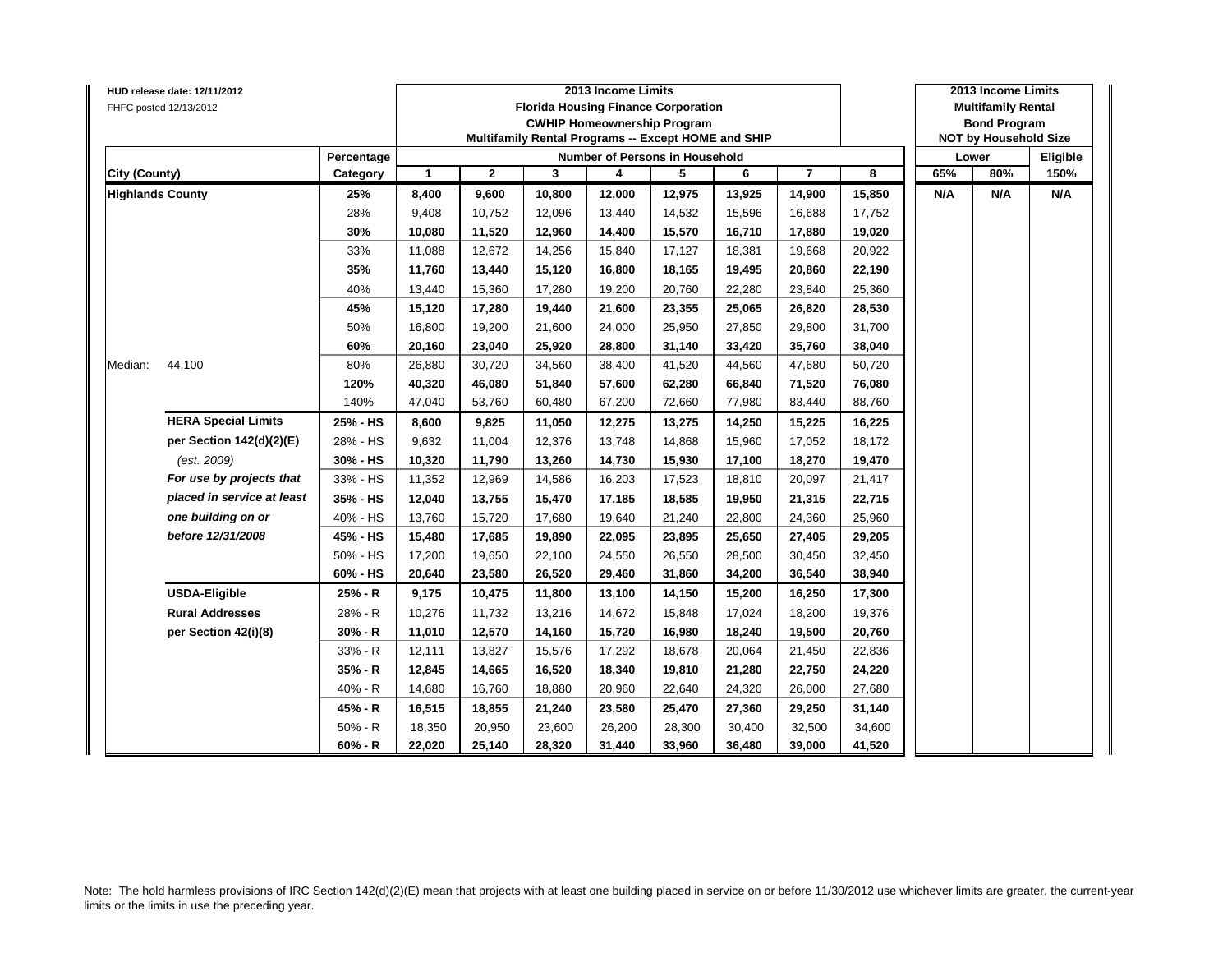| FHFC posted 12/13/2012 | HUD release date: 12/11/2012 |            |        |              |        | 2013 Income Limits | <b>Florida Housing Finance Corporation</b><br><b>CWHIP Homeownership Program</b><br>Multifamily Rental Programs -- Except HOME and SHIP |        |                |        |     | 2013 Income Limits<br><b>Multifamily Rental</b><br><b>Bond Program</b><br><b>NOT by Household Size</b> |          |
|------------------------|------------------------------|------------|--------|--------------|--------|--------------------|-----------------------------------------------------------------------------------------------------------------------------------------|--------|----------------|--------|-----|--------------------------------------------------------------------------------------------------------|----------|
|                        |                              | Percentage |        |              |        |                    | Number of Persons in Household                                                                                                          |        |                |        |     | Lower                                                                                                  | Eligible |
| City (County)          |                              | Category   | -1     | $\mathbf{2}$ | 3      | 4                  | 5                                                                                                                                       | 6      | $\overline{7}$ | 8      | 65% | 80%                                                                                                    | 150%     |
| <b>Holmes County</b>   |                              | 25%        | 8,400  | 9,600        | 10,800 | 12,000             | 12,975                                                                                                                                  | 13,925 | 14,900         | 15,850 | N/A | N/A                                                                                                    | N/A      |
|                        |                              | 28%        | 9,408  | 10,752       | 12,096 | 13,440             | 14,532                                                                                                                                  | 15,596 | 16,688         | 17,752 |     |                                                                                                        |          |
|                        |                              | 30%        | 10,080 | 11,520       | 12,960 | 14,400             | 15,570                                                                                                                                  | 16,710 | 17,880         | 19,020 |     |                                                                                                        |          |
|                        |                              | 33%        | 11.088 | 12,672       | 14,256 | 15,840             | 17,127                                                                                                                                  | 18.381 | 19,668         | 20,922 |     |                                                                                                        |          |
|                        |                              | 35%        | 11,760 | 13,440       | 15,120 | 16,800             | 18,165                                                                                                                                  | 19,495 | 20,860         | 22,190 |     |                                                                                                        |          |
|                        |                              | 40%        | 13,440 | 15,360       | 17,280 | 19,200             | 20,760                                                                                                                                  | 22,280 | 23,840         | 25,360 |     |                                                                                                        |          |
|                        |                              | 45%        | 15,120 | 17,280       | 19.440 | 21,600             | 23,355                                                                                                                                  | 25.065 | 26,820         | 28,530 |     |                                                                                                        |          |
|                        |                              | 50%        | 16,800 | 19,200       | 21,600 | 24,000             | 25,950                                                                                                                                  | 27.850 | 29,800         | 31,700 |     |                                                                                                        |          |
|                        |                              | 60%        | 20,160 | 23,040       | 25.920 | 28,800             | 31,140                                                                                                                                  | 33.420 | 35,760         | 38,040 |     |                                                                                                        |          |
| Median:                | 45,400                       | 80%        | 26,880 | 30,720       | 34,560 | 38,400             | 41,520                                                                                                                                  | 44,560 | 47,680         | 50,720 |     |                                                                                                        |          |
|                        |                              | 120%       | 40,320 | 46,080       | 51,840 | 57,600             | 62,280                                                                                                                                  | 66,840 | 71,520         | 76,080 |     |                                                                                                        |          |
|                        |                              | 140%       | 47,040 | 53,760       | 60,480 | 67,200             | 72,660                                                                                                                                  | 77,980 | 83,440         | 88,760 |     |                                                                                                        |          |
|                        | <b>USDA-Eligible</b>         | 25% - R    | 9,175  | 10,475       | 11,800 | 13,100             | 14,150                                                                                                                                  | 15,200 | 16,250         | 17,300 |     |                                                                                                        |          |
|                        | <b>Rural Addresses</b>       | 28% - R    | 10,276 | 11,732       | 13,216 | 14,672             | 15,848                                                                                                                                  | 17.024 | 18,200         | 19,376 |     |                                                                                                        |          |
|                        | per Section 42(i)(8)         | 30% - R    | 11,010 | 12,570       | 14,160 | 15,720             | 16,980                                                                                                                                  | 18,240 | 19,500         | 20,760 |     |                                                                                                        |          |
|                        |                              | 33% - R    | 12,111 | 13,827       | 15,576 | 17,292             | 18,678                                                                                                                                  | 20,064 | 21,450         | 22,836 |     |                                                                                                        |          |
|                        |                              | 35% - R    | 12,845 | 14,665       | 16,520 | 18,340             | 19,810                                                                                                                                  | 21,280 | 22,750         | 24,220 |     |                                                                                                        |          |
|                        |                              | 40% - R    | 14,680 | 16,760       | 18,880 | 20,960             | 22,640                                                                                                                                  | 24,320 | 26,000         | 27,680 |     |                                                                                                        |          |
|                        |                              | 45% - R    | 16,515 | 18,855       | 21,240 | 23,580             | 25,470                                                                                                                                  | 27,360 | 29,250         | 31,140 |     |                                                                                                        |          |
|                        |                              | $50% - R$  | 18,350 | 20,950       | 23,600 | 26,200             | 28,300                                                                                                                                  | 30.400 | 32,500         | 34,600 |     |                                                                                                        |          |
|                        |                              | $60% - R$  | 22,020 | 25,140       | 28,320 | 31,440             | 33,960                                                                                                                                  | 36,480 | 39,000         | 41,520 |     |                                                                                                        |          |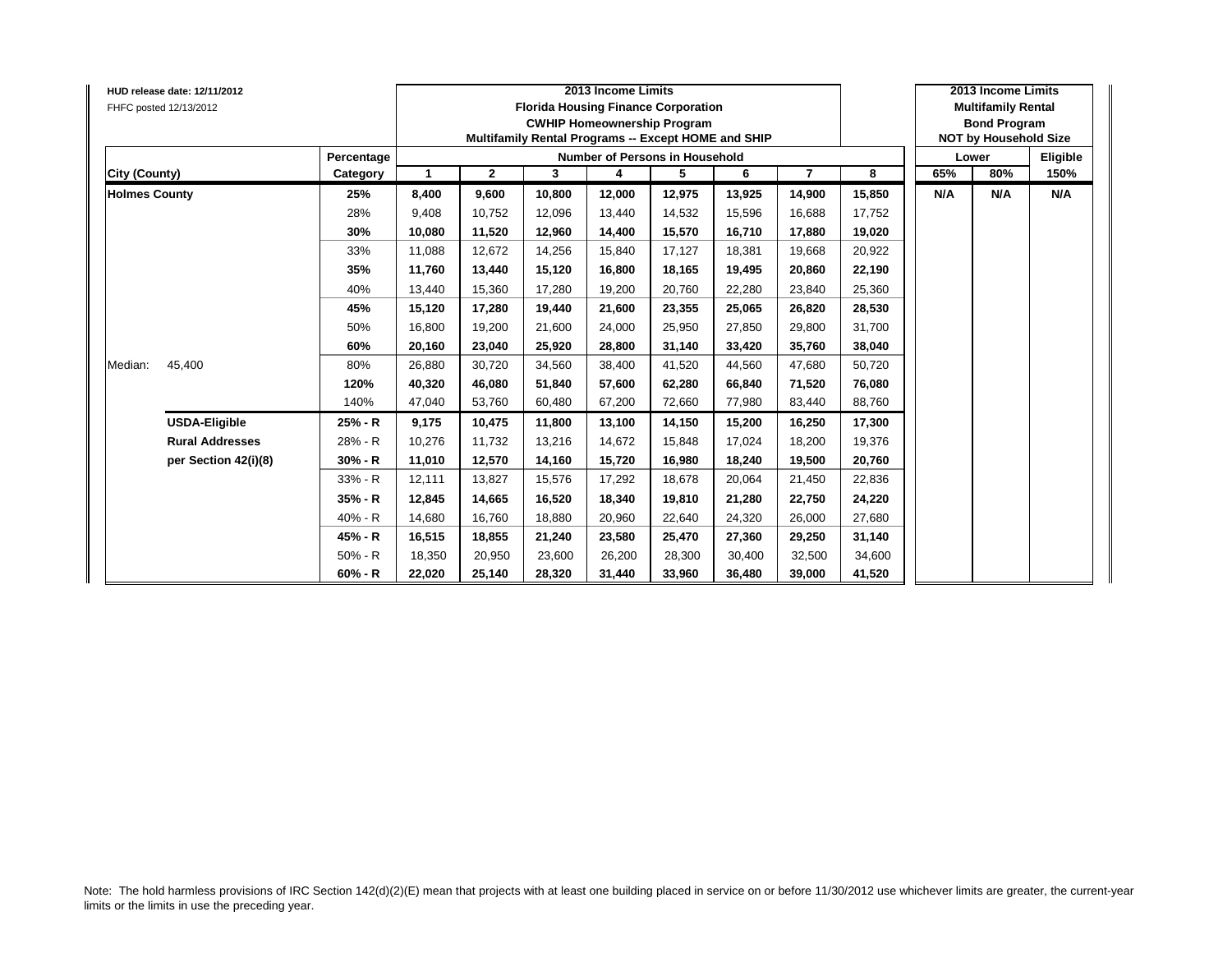|                      | HUD release date: 12/11/2012 |            |              |              |        | 2013 Income Limits                                  |        |        |                |        |     | 2013 Income Limits           |          |
|----------------------|------------------------------|------------|--------------|--------------|--------|-----------------------------------------------------|--------|--------|----------------|--------|-----|------------------------------|----------|
|                      | FHFC posted 12/13/2012       |            |              |              |        | <b>Florida Housing Finance Corporation</b>          |        |        |                |        |     | <b>Multifamily Rental</b>    |          |
|                      |                              |            |              |              |        | <b>CWHIP Homeownership Program</b>                  |        |        |                |        |     | <b>Bond Program</b>          |          |
|                      |                              |            |              |              |        | Multifamily Rental Programs -- Except HOME and SHIP |        |        |                |        |     | <b>NOT by Household Size</b> |          |
|                      |                              | Percentage |              |              |        | Number of Persons in Household                      |        |        |                |        |     | Lower                        | Eligible |
| <b>City (County)</b> |                              | Category   | $\mathbf{1}$ | $\mathbf{2}$ | 3      | 4                                                   | 5      | 6      | $\overline{7}$ | 8      | 65% | 80%                          | 150%     |
| Jackson County       |                              | 25%        | 9,025        | 10,300       | 11,600 | 12,875                                              | 13,925 | 14,950 | 15,975         | 17,000 | N/A | N/A                          | N/A      |
|                      |                              | 28%        | 10,108       | 11,536       | 12,992 | 14,420                                              | 15,596 | 16,744 | 17,892         | 19,040 |     |                              |          |
|                      |                              | 30%        | 10,830       | 12,360       | 13,920 | 15,450                                              | 16,710 | 17,940 | 19,170         | 20,400 |     |                              |          |
|                      |                              | 33%        | 11,913       | 13,596       | 15,312 | 16,995                                              | 18,381 | 19,734 | 21,087         | 22,440 |     |                              |          |
|                      |                              | 35%        | 12,635       | 14,420       | 16,240 | 18,025                                              | 19,495 | 20,930 | 22,365         | 23,800 |     |                              |          |
|                      |                              | 40%        | 14,440       | 16,480       | 18,560 | 20,600                                              | 22,280 | 23,920 | 25,560         | 27,200 |     |                              |          |
|                      |                              | 45%        | 16,245       | 18,540       | 20,880 | 23,175                                              | 25,065 | 26,910 | 28,755         | 30,600 |     |                              |          |
|                      |                              | 50%        | 18,050       | 20,600       | 23,200 | 25,750                                              | 27,850 | 29,900 | 31,950         | 34,000 |     |                              |          |
|                      |                              | 60%        | 21,660       | 24,720       | 27,840 | 30,900                                              | 33,420 | 35,880 | 38,340         | 40,800 |     |                              |          |
| Median:              | 52,700                       | 80%        | 28,880       | 32,960       | 37,120 | 41,200                                              | 44,560 | 47,840 | 51,120         | 54,400 |     |                              |          |
|                      |                              | 120%       | 43,320       | 49,440       | 55,680 | 61,800                                              | 66,840 | 71,760 | 76,680         | 81,600 |     |                              |          |
|                      |                              | 140%       | 50,540       | 57,680       | 64,960 | 72,100                                              | 77,980 | 83,720 | 89,460         | 95,200 |     |                              |          |
|                      | <b>HERA Special Limits</b>   | 25% - HS   | 9,225        | 10,550       | 11,875 | 13,175                                              | 14,250 | 15,300 | 16,350         | 17,400 |     |                              |          |
|                      | per Section 142(d)(2)(E)     | 28% - HS   | 10,332       | 11,816       | 13,300 | 14,756                                              | 15,960 | 17,136 | 18,312         | 19,488 |     |                              |          |
|                      | (est. 2013)                  | 30% - HS   | 11,070       | 12,660       | 14,250 | 15,810                                              | 17,100 | 18,360 | 19,620         | 20,880 |     |                              |          |
|                      | For use by projects that     | 33% - HS   | 12,177       | 13,926       | 15,675 | 17,391                                              | 18,810 | 20,196 | 21,582         | 22,968 |     |                              |          |
|                      | placed in service at least   | 35% - HS   | 12,915       | 14,770       | 16,625 | 18,445                                              | 19,950 | 21,420 | 22,890         | 24,360 |     |                              |          |
|                      | one building on or           | 40% - HS   | 14,760       | 16,880       | 19,000 | 21,080                                              | 22,800 | 24,480 | 26,160         | 27,840 |     |                              |          |
|                      | before 12/31/2008            | 45% - HS   | 16,605       | 18,990       | 21,375 | 23,715                                              | 25,650 | 27,540 | 29,430         | 31,320 |     |                              |          |
|                      |                              | 50% - HS   | 18,450       | 21,100       | 23,750 | 26,350                                              | 28,500 | 30,600 | 32,700         | 34,800 |     |                              |          |
|                      |                              | 60% - HS   | 22,140       | 25,320       | 28,500 | 31,620                                              | 34,200 | 36,720 | 39,240         | 41,760 |     |                              |          |
|                      | <b>USDA-Eligible</b>         | 25% - R    | 9,175        | 10,475       | 11,800 | 13,100                                              | 14,150 | 15,200 | 16,250         | 17,300 |     |                              |          |
|                      | <b>Rural Addresses</b>       | 28% - R    | 10,276       | 11,732       | 13,216 | 14,672                                              | 15,848 | 17,024 | 18,200         | 19,376 |     |                              |          |
|                      | per Section 42(i)(8)         | 30% - R    | 11,010       | 12,570       | 14,160 | 15,720                                              | 16,980 | 18,240 | 19,500         | 20,760 |     |                              |          |
|                      |                              | 33% - R    | 12,111       | 13,827       | 15,576 | 17,292                                              | 18,678 | 20,064 | 21,450         | 22,836 |     |                              |          |
|                      |                              | 35% - R    | 12,845       | 14,665       | 16,520 | 18,340                                              | 19,810 | 21,280 | 22,750         | 24,220 |     |                              |          |
|                      |                              | 40% - R    | 14,680       | 16,760       | 18,880 | 20,960                                              | 22,640 | 24,320 | 26,000         | 27,680 |     |                              |          |
|                      |                              | 45% - R    | 16,515       | 18,855       | 21,240 | 23,580                                              | 25,470 | 27,360 | 29,250         | 31,140 |     |                              |          |
|                      |                              | $50% - R$  | 18,350       | 20,950       | 23,600 | 26,200                                              | 28,300 | 30,400 | 32,500         | 34,600 |     |                              |          |
|                      |                              | $60% - R$  | 22,020       | 25,140       | 28,320 | 31,440                                              | 33,960 | 36,480 | 39,000         | 41,520 |     |                              |          |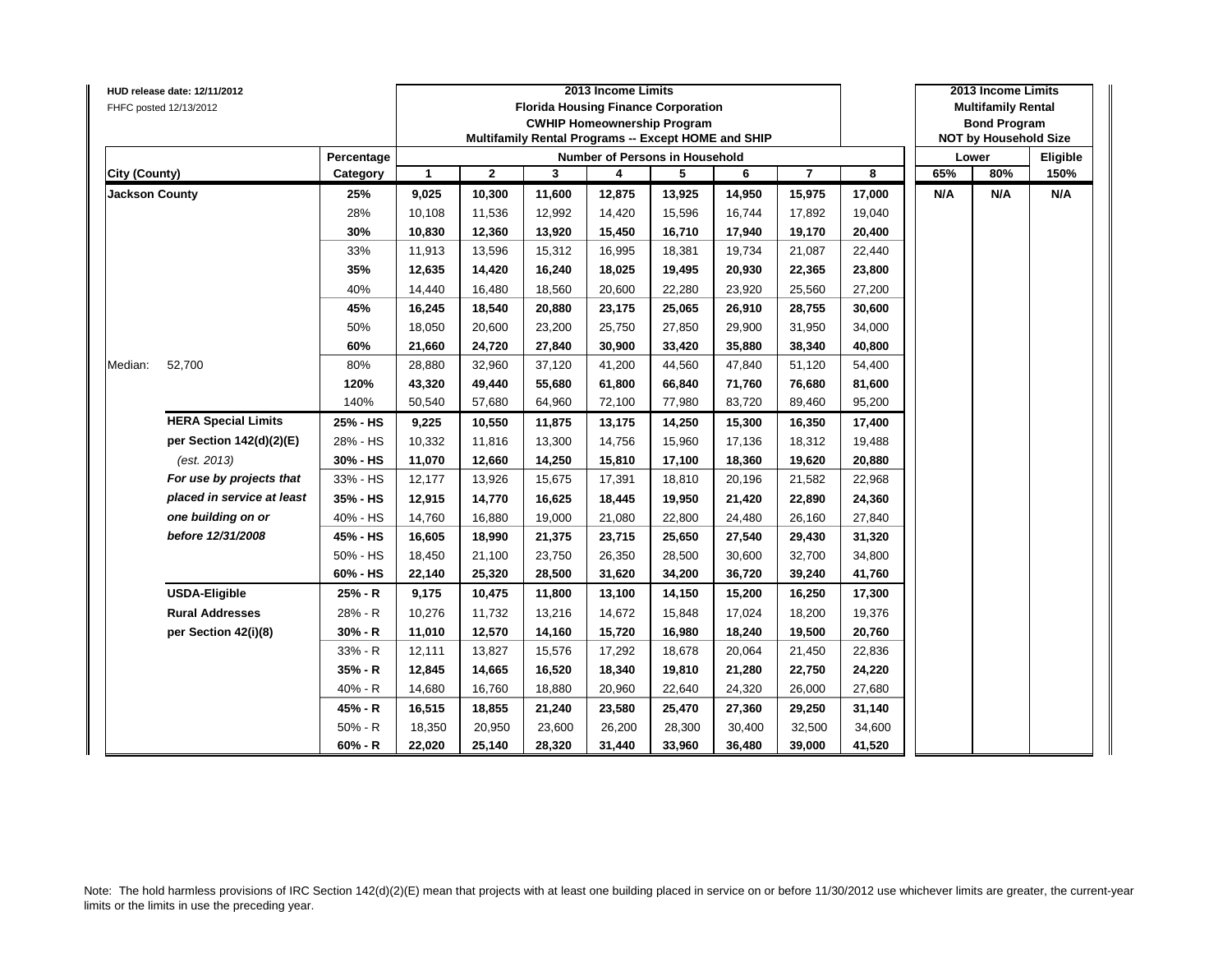|                         | HUD release date: 12/11/2012 |            |              |              |        | 2013 Income Limits                                  |        |        |                |         |     | 2013 Income Limits           |          |
|-------------------------|------------------------------|------------|--------------|--------------|--------|-----------------------------------------------------|--------|--------|----------------|---------|-----|------------------------------|----------|
|                         | FHFC posted 12/13/2012       |            |              |              |        | <b>Florida Housing Finance Corporation</b>          |        |        |                |         |     | <b>Multifamily Rental</b>    |          |
|                         |                              |            |              |              |        | <b>CWHIP Homeownership Program</b>                  |        |        |                |         |     | <b>Bond Program</b>          |          |
|                         |                              |            |              |              |        | Multifamily Rental Programs -- Except HOME and SHIP |        |        |                |         |     | <b>NOT by Household Size</b> |          |
|                         |                              | Percentage |              |              |        | Number of Persons in Household                      |        |        |                |         |     | Lower                        | Eligible |
| <b>City (County)</b>    |                              | Category   | $\mathbf{1}$ | $\mathbf{2}$ | 3      | 4                                                   | 5      | 6      | $\overline{7}$ | 8       | 65% | 80%                          | 150%     |
| <b>Lafayette County</b> |                              | 25%        | 9,525        | 10,900       | 12,250 | 13,600                                              | 14,700 | 15,800 | 16,875         | 17,975  | N/A | N/A                          | N/A      |
|                         |                              | 28%        | 10,668       | 12,208       | 13,720 | 15,232                                              | 16,464 | 17,696 | 18,900         | 20,132  |     |                              |          |
|                         |                              | 30%        | 11,430       | 13,080       | 14,700 | 16,320                                              | 17,640 | 18,960 | 20,250         | 21,570  |     |                              |          |
|                         |                              | 33%        | 12,573       | 14,388       | 16,170 | 17,952                                              | 19,404 | 20,856 | 22,275         | 23,727  |     |                              |          |
|                         |                              | 35%        | 13,335       | 15,260       | 17,150 | 19,040                                              | 20,580 | 22,120 | 23,625         | 25,165  |     |                              |          |
|                         |                              | 40%        | 15,240       | 17,440       | 19,600 | 21,760                                              | 23,520 | 25,280 | 27,000         | 28,760  |     |                              |          |
|                         |                              | 45%        | 17,145       | 19,620       | 22,050 | 24,480                                              | 26,460 | 28,440 | 30,375         | 32,355  |     |                              |          |
|                         |                              | 50%        | 19,050       | 21,800       | 24,500 | 27,200                                              | 29,400 | 31,600 | 33,750         | 35,950  |     |                              |          |
|                         |                              | 60%        | 22,860       | 26,160       | 29,400 | 32,640                                              | 35,280 | 37,920 | 40,500         | 43,140  |     |                              |          |
| Median:                 | 57,400                       | 80%        | 30,480       | 34,880       | 39,200 | 43,520                                              | 47,040 | 50,560 | 54,000         | 57,520  |     |                              |          |
|                         |                              | 120%       | 45,720       | 52,320       | 58,800 | 65,280                                              | 70,560 | 75,840 | 81,000         | 86,280  |     |                              |          |
|                         |                              | 140%       | 53,340       | 61,040       | 68,600 | 76,160                                              | 82,320 | 88,480 | 94,500         | 100,660 |     |                              |          |
|                         | <b>HERA Special Limits</b>   | 25% - HS   | 10,400       | 11,900       | 13,375 | 14,850                                              | 16,050 | 17,250 | 18,425         | 19,625  |     |                              |          |
|                         | per Section 142(d)(2)(E)     | 28% - HS   | 11,648       | 13,328       | 14,980 | 16,632                                              | 17,976 | 19,320 | 20,636         | 21,980  |     |                              |          |
|                         | (est. 2011)                  | 30% - HS   | 12,480       | 14,280       | 16,050 | 17,820                                              | 19,260 | 20,700 | 22,110         | 23,550  |     |                              |          |
|                         | For use by projects that     | 33% - HS   | 13,728       | 15,708       | 17,655 | 19,602                                              | 21,186 | 22,770 | 24,321         | 25,905  |     |                              |          |
|                         | placed in service at least   | 35% - HS   | 14,560       | 16,660       | 18,725 | 20,790                                              | 22,470 | 24,150 | 25,795         | 27,475  |     |                              |          |
|                         | one building on or           | 40% - HS   | 16,640       | 19,040       | 21,400 | 23,760                                              | 25,680 | 27,600 | 29,480         | 31,400  |     |                              |          |
|                         | before 12/31/2008            | 45% - HS   | 18,720       | 21,420       | 24,075 | 26,730                                              | 28,890 | 31,050 | 33,165         | 35,325  |     |                              |          |
|                         |                              | 50% - HS   | 20,800       | 23,800       | 26,750 | 29,700                                              | 32,100 | 34,500 | 36,850         | 39,250  |     |                              |          |
|                         |                              | 60% - HS   | 24,960       | 28,560       | 32,100 | 35,640                                              | 38,520 | 41,400 | 44,220         | 47,100  |     |                              |          |
|                         | <b>USDA-Eligible</b>         | 25% - R    | 9,175        | 10,475       | 11,800 | 13,100                                              | 14,150 | 15,200 | 16,250         | 17,300  |     |                              |          |
|                         | <b>Rural Addresses</b>       | 28% - R    | 10,276       | 11,732       | 13,216 | 14,672                                              | 15,848 | 17,024 | 18,200         | 19,376  |     |                              |          |
|                         | per Section 42(i)(8)         | 30% - R    | 11,010       | 12,570       | 14,160 | 15,720                                              | 16,980 | 18,240 | 19,500         | 20,760  |     |                              |          |
|                         |                              | 33% - R    | 12,111       | 13,827       | 15,576 | 17,292                                              | 18,678 | 20,064 | 21,450         | 22,836  |     |                              |          |
|                         |                              | 35% - R    | 12,845       | 14,665       | 16,520 | 18,340                                              | 19,810 | 21,280 | 22,750         | 24,220  |     |                              |          |
|                         |                              | 40% - R    | 14,680       | 16,760       | 18,880 | 20,960                                              | 22,640 | 24,320 | 26,000         | 27,680  |     |                              |          |
|                         |                              | 45% - R    | 16,515       | 18,855       | 21,240 | 23,580                                              | 25,470 | 27,360 | 29,250         | 31,140  |     |                              |          |
|                         |                              | $50% - R$  | 18,350       | 20,950       | 23,600 | 26,200                                              | 28,300 | 30,400 | 32,500         | 34,600  |     |                              |          |
|                         |                              | $60% - R$  | 22,020       | 25,140       | 28,320 | 31,440                                              | 33,960 | 36,480 | 39,000         | 41,520  |     |                              |          |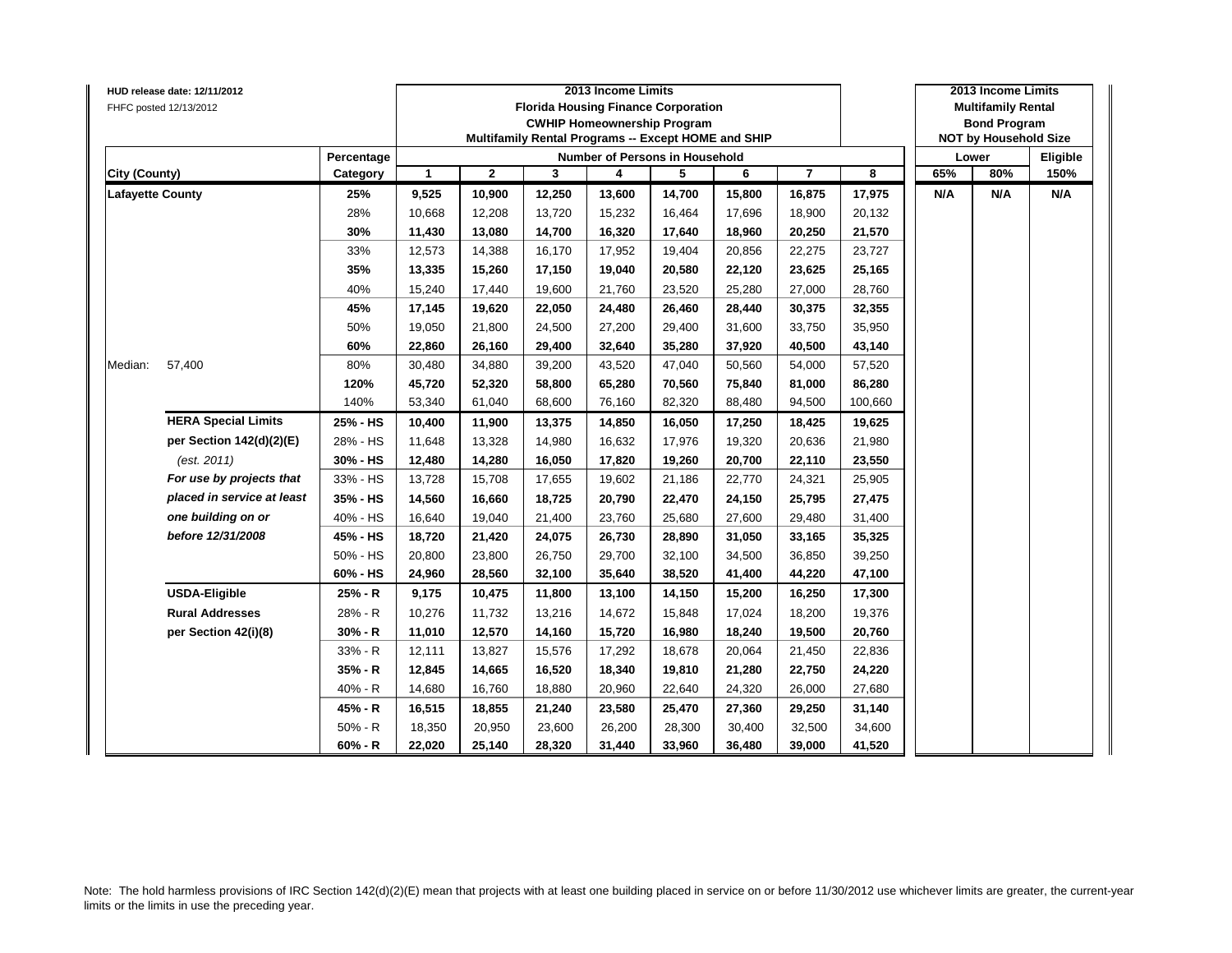|                      | HUD release date: 12/11/2012 |            |                      |              |        | 2013 Income Limits                                  |        |        |                |        |     | 2013 Income Limits           |          |
|----------------------|------------------------------|------------|----------------------|--------------|--------|-----------------------------------------------------|--------|--------|----------------|--------|-----|------------------------------|----------|
|                      | FHFC posted 12/13/2012       |            |                      |              |        | <b>Florida Housing Finance Corporation</b>          |        |        |                |        |     | <b>Multifamily Rental</b>    |          |
|                      |                              |            |                      |              |        | <b>CWHIP Homeownership Program</b>                  |        |        |                |        |     | <b>Bond Program</b>          |          |
|                      |                              |            |                      |              |        | Multifamily Rental Programs -- Except HOME and SHIP |        |        |                |        |     | <b>NOT by Household Size</b> |          |
|                      |                              | Percentage |                      |              |        | <b>Number of Persons in Household</b>               |        |        |                |        |     | Lower                        | Eligible |
| <b>City (County)</b> |                              | Category   | $\blacktriangleleft$ | $\mathbf{2}$ | 3      | 4                                                   | 5      | 6      | $\overline{7}$ | 8      | 65% | 80%                          | 150%     |
| <b>Levy County</b>   |                              | 25%        | 8,400                | 9,600        | 10,800 | 12,000                                              | 12,975 | 13,925 | 14,900         | 15,850 | N/A | N/A                          | N/A      |
|                      |                              | 28%        | 9,408                | 10,752       | 12,096 | 13,440                                              | 14,532 | 15,596 | 16,688         | 17,752 |     |                              |          |
|                      |                              | 30%        | 10,080               | 11,520       | 12,960 | 14,400                                              | 15,570 | 16,710 | 17,880         | 19,020 |     |                              |          |
|                      |                              | 33%        | 11,088               | 12,672       | 14,256 | 15,840                                              | 17,127 | 18,381 | 19,668         | 20,922 |     |                              |          |
|                      |                              | 35%        | 11,760               | 13,440       | 15,120 | 16,800                                              | 18,165 | 19,495 | 20,860         | 22,190 |     |                              |          |
|                      |                              | 40%        | 13,440               | 15,360       | 17,280 | 19,200                                              | 20,760 | 22,280 | 23,840         | 25,360 |     |                              |          |
|                      |                              | 45%        | 15,120               | 17,280       | 19,440 | 21,600                                              | 23,355 | 25,065 | 26,820         | 28,530 |     |                              |          |
|                      |                              | 50%        | 16,800               | 19,200       | 21,600 | 24,000                                              | 25,950 | 27,850 | 29,800         | 31,700 |     |                              |          |
|                      |                              | 60%        | 20,160               | 23,040       | 25,920 | 28,800                                              | 31,140 | 33,420 | 35,760         | 38,040 |     |                              |          |
| Median:              | 46,000                       | 80%        | 26,880               | 30,720       | 34,560 | 38,400                                              | 41,520 | 44,560 | 47,680         | 50,720 |     |                              |          |
|                      |                              | 120%       | 40,320               | 46,080       | 51,840 | 57,600                                              | 62,280 | 66,840 | 71,520         | 76,080 |     |                              |          |
|                      |                              | 140%       | 47,040               | 53,760       | 60,480 | 67,200                                              | 72,660 | 77,980 | 83,440         | 88,760 |     |                              |          |
|                      | <b>HERA Special Limits</b>   | 25% - HS   | 9,525                | 10,900       | 12,250 | 13,600                                              | 14,700 | 15,800 | 16,875         | 17,975 |     |                              |          |
|                      | per Section 142(d)(2)(E)     | 28% - HS   | 10,668               | 12,208       | 13,720 | 15,232                                              | 16,464 | 17,696 | 18,900         | 20,132 |     |                              |          |
|                      | (est. 2009)                  | 30% - HS   | 11,430               | 13,080       | 14,700 | 16,320                                              | 17,640 | 18,960 | 20,250         | 21,570 |     |                              |          |
|                      | For use by projects that     | 33% - HS   | 12,573               | 14,388       | 16,170 | 17,952                                              | 19,404 | 20,856 | 22,275         | 23,727 |     |                              |          |
|                      | placed in service at least   | 35% - HS   | 13,335               | 15,260       | 17,150 | 19,040                                              | 20,580 | 22,120 | 23,625         | 25,165 |     |                              |          |
|                      | one building on or           | 40% - HS   | 15,240               | 17,440       | 19,600 | 21,760                                              | 23,520 | 25,280 | 27,000         | 28,760 |     |                              |          |
|                      | before 12/31/2008            | 45% - HS   | 17,145               | 19,620       | 22,050 | 24,480                                              | 26,460 | 28,440 | 30,375         | 32,355 |     |                              |          |
|                      |                              | 50% - HS   | 19,050               | 21,800       | 24,500 | 27,200                                              | 29,400 | 31,600 | 33,750         | 35,950 |     |                              |          |
|                      |                              | 60% - HS   | 22,860               | 26,160       | 29,400 | 32,640                                              | 35,280 | 37,920 | 40,500         | 43,140 |     |                              |          |
|                      | <b>USDA-Eligible</b>         | 25% - R    | 9,175                | 10,475       | 11,800 | 13,100                                              | 14,150 | 15,200 | 16,250         | 17,300 |     |                              |          |
|                      | <b>Rural Addresses</b>       | 28% - R    | 10,276               | 11,732       | 13,216 | 14,672                                              | 15,848 | 17,024 | 18,200         | 19,376 |     |                              |          |
|                      | per Section 42(i)(8)         | $30% - R$  | 11,010               | 12,570       | 14,160 | 15,720                                              | 16,980 | 18,240 | 19,500         | 20,760 |     |                              |          |
|                      |                              | 33% - R    | 12,111               | 13,827       | 15,576 | 17,292                                              | 18,678 | 20,064 | 21,450         | 22,836 |     |                              |          |
|                      |                              | 35% - R    | 12,845               | 14,665       | 16,520 | 18,340                                              | 19,810 | 21,280 | 22,750         | 24,220 |     |                              |          |
|                      |                              | $40% - R$  | 14,680               | 16,760       | 18,880 | 20,960                                              | 22,640 | 24,320 | 26,000         | 27,680 |     |                              |          |
|                      |                              | 45% - R    | 16,515               | 18,855       | 21,240 | 23,580                                              | 25,470 | 27,360 | 29,250         | 31,140 |     |                              |          |
|                      |                              | $50% - R$  | 18,350               | 20,950       | 23,600 | 26,200                                              | 28,300 | 30,400 | 32,500         | 34,600 |     |                              |          |
|                      |                              | $60% - R$  | 22,020               | 25,140       | 28,320 | 31,440                                              | 33,960 | 36,480 | 39,000         | 41,520 |     |                              |          |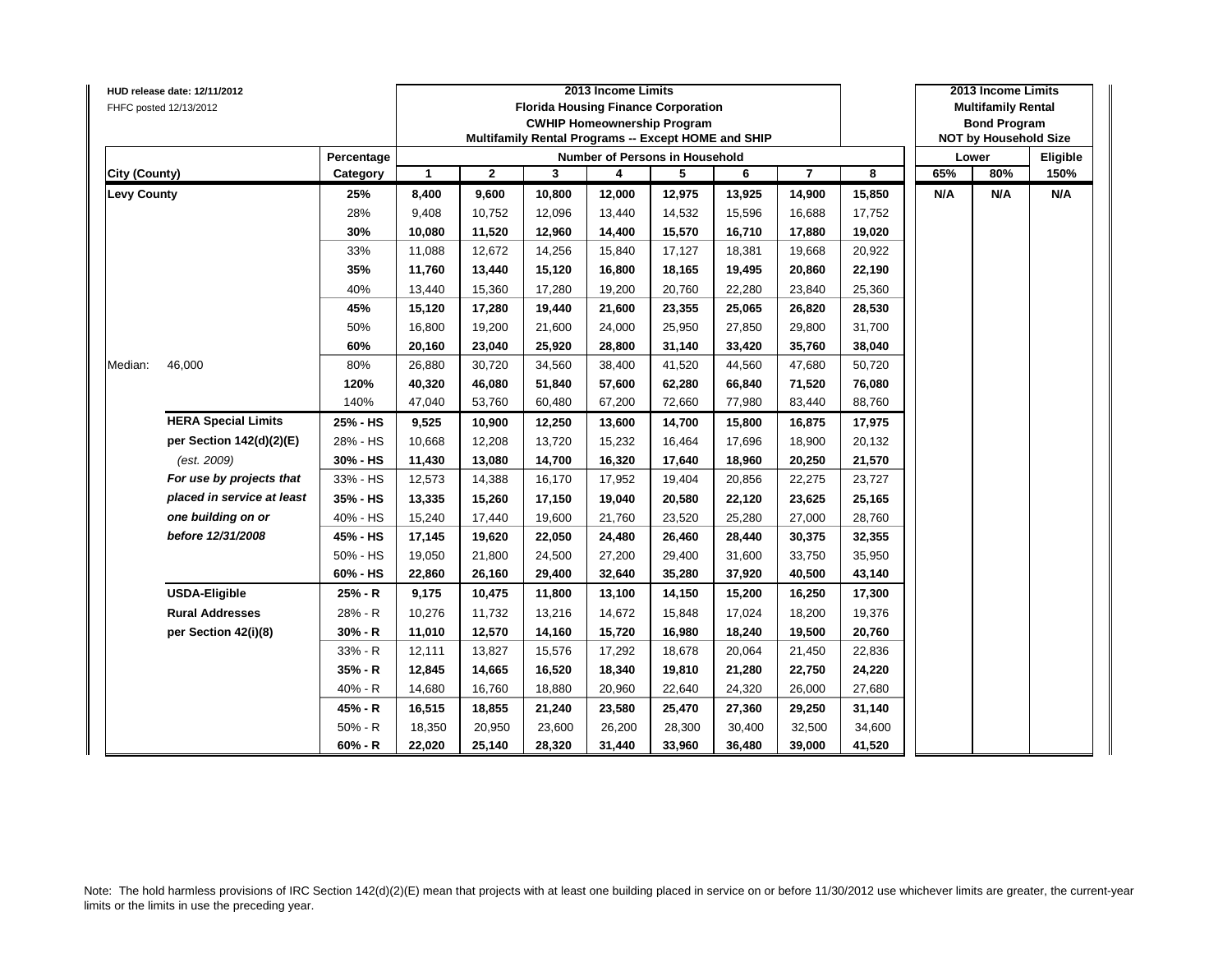|                       | HUD release date: 12/11/2012 |            |              |              | 2013 Income Limits |                                                     |        | 2013 Income Limits |                |        |                           |                              |          |  |
|-----------------------|------------------------------|------------|--------------|--------------|--------------------|-----------------------------------------------------|--------|--------------------|----------------|--------|---------------------------|------------------------------|----------|--|
|                       | FHFC posted 12/13/2012       |            |              |              |                    | <b>Florida Housing Finance Corporation</b>          |        |                    |                |        | <b>Multifamily Rental</b> |                              |          |  |
|                       |                              |            |              |              |                    | <b>CWHIP Homeownership Program</b>                  |        |                    |                |        |                           | <b>Bond Program</b>          |          |  |
|                       |                              |            |              |              |                    | Multifamily Rental Programs -- Except HOME and SHIP |        |                    |                |        |                           | <b>NOT by Household Size</b> |          |  |
|                       |                              | Percentage |              |              |                    | Number of Persons in Household                      |        |                    |                |        |                           | Lower                        | Eligible |  |
| <b>City (County)</b>  |                              | Category   | $\mathbf{1}$ | $\mathbf{2}$ | 3                  | 4                                                   | 5      | 6                  | $\overline{7}$ | 8      | 65%                       | 80%                          | 150%     |  |
| <b>Liberty County</b> |                              | 25%        | 9,075        | 10,375       | 11,675             | 12,950                                              | 14,000 | 15,025             | 16,075         | 17,100 | N/A                       | N/A                          | N/A      |  |
|                       |                              | 28%        | 10,164       | 11,620       | 13,076             | 14,504                                              | 15,680 | 16,828             | 18,004         | 19,152 |                           |                              |          |  |
|                       |                              | 30%        | 10,890       | 12,450       | 14,010             | 15,540                                              | 16,800 | 18,030             | 19,290         | 20,520 |                           |                              |          |  |
|                       |                              | 33%        | 11,979       | 13,695       | 15,411             | 17,094                                              | 18,480 | 19,833             | 21,219         | 22,572 |                           |                              |          |  |
|                       |                              | 35%        | 12,705       | 14,525       | 16,345             | 18,130                                              | 19,600 | 21,035             | 22,505         | 23,940 |                           |                              |          |  |
|                       |                              | 40%        | 14,520       | 16,600       | 18,680             | 20,720                                              | 22,400 | 24,040             | 25,720         | 27,360 |                           |                              |          |  |
|                       |                              | 45%        | 16,335       | 18,675       | 21,015             | 23,310                                              | 25,200 | 27,045             | 28,935         | 30,780 |                           |                              |          |  |
|                       |                              | 50%        | 18,150       | 20,750       | 23,350             | 25,900                                              | 28,000 | 30,050             | 32,150         | 34,200 |                           |                              |          |  |
|                       |                              | 60%        | 21,780       | 24,900       | 28,020             | 31,080                                              | 33,600 | 36,060             | 38,580         | 41,040 |                           |                              |          |  |
| Median:               | 51,800                       | 80%        | 29,040       | 33,200       | 37,360             | 41,440                                              | 44,800 | 48,080             | 51,440         | 54,720 |                           |                              |          |  |
|                       |                              | 120%       | 43,560       | 49,800       | 56,040             | 62,160                                              | 67,200 | 72,120             | 77,160         | 82,080 |                           |                              |          |  |
|                       |                              | 140%       | 50,820       | 58,100       | 65,380             | 72,520                                              | 78,400 | 84,140             | 90,020         | 95,760 |                           |                              |          |  |
|                       | <b>HERA Special Limits</b>   | 25% - HS   | 10,150       | 11,600       | 13,050             | 14,475                                              | 15,650 | 16,800             | 17,950         | 19,125 |                           |                              |          |  |
|                       | per Section 142(d)(2)(E)     | 28% - HS   | 11,368       | 12,992       | 14,616             | 16,212                                              | 17,528 | 18,816             | 20,104         | 21,420 |                           |                              |          |  |
|                       | (est. 2011)                  | 30% - HS   | 12,180       | 13,920       | 15,660             | 17,370                                              | 18,780 | 20,160             | 21,540         | 22,950 |                           |                              |          |  |
|                       | For use by projects that     | 33% - HS   | 13,398       | 15,312       | 17,226             | 19,107                                              | 20,658 | 22,176             | 23,694         | 25,245 |                           |                              |          |  |
|                       | placed in service at least   | 35% - HS   | 14,210       | 16,240       | 18,270             | 20,265                                              | 21,910 | 23,520             | 25,130         | 26,775 |                           |                              |          |  |
|                       | one building on or           | 40% - HS   | 16,240       | 18,560       | 20,880             | 23,160                                              | 25,040 | 26,880             | 28,720         | 30,600 |                           |                              |          |  |
|                       | before 12/31/2008            | 45% - HS   | 18,270       | 20,880       | 23,490             | 26,055                                              | 28,170 | 30,240             | 32,310         | 34,425 |                           |                              |          |  |
|                       |                              | 50% - HS   | 20,300       | 23,200       | 26,100             | 28,950                                              | 31,300 | 33,600             | 35,900         | 38,250 |                           |                              |          |  |
|                       |                              | 60% - HS   | 24,360       | 27,840       | 31,320             | 34,740                                              | 37,560 | 40,320             | 43,080         | 45,900 |                           |                              |          |  |
|                       | <b>USDA-Eligible</b>         | 25% - R    | 9,175        | 10,475       | 11,800             | 13,100                                              | 14,150 | 15,200             | 16,250         | 17,300 |                           |                              |          |  |
|                       | <b>Rural Addresses</b>       | 28% - R    | 10,276       | 11,732       | 13,216             | 14,672                                              | 15,848 | 17,024             | 18,200         | 19,376 |                           |                              |          |  |
|                       | per Section 42(i)(8)         | 30% - R    | 11,010       | 12,570       | 14,160             | 15,720                                              | 16,980 | 18,240             | 19,500         | 20,760 |                           |                              |          |  |
|                       |                              | 33% - R    | 12,111       | 13,827       | 15,576             | 17,292                                              | 18,678 | 20,064             | 21,450         | 22,836 |                           |                              |          |  |
|                       |                              | 35% - R    | 12,845       | 14,665       | 16,520             | 18,340                                              | 19,810 | 21,280             | 22,750         | 24,220 |                           |                              |          |  |
|                       |                              | 40% - R    | 14,680       | 16,760       | 18,880             | 20,960                                              | 22,640 | 24,320             | 26,000         | 27,680 |                           |                              |          |  |
|                       |                              | 45% - R    | 16,515       | 18,855       | 21,240             | 23,580                                              | 25,470 | 27,360             | 29,250         | 31,140 |                           |                              |          |  |
|                       |                              | $50% - R$  | 18,350       | 20,950       | 23,600             | 26,200                                              | 28,300 | 30,400             | 32,500         | 34,600 |                           |                              |          |  |
|                       |                              | $60% - R$  | 22,020       | 25,140       | 28,320             | 31,440                                              | 33,960 | 36,480             | 39,000         | 41,520 |                           |                              |          |  |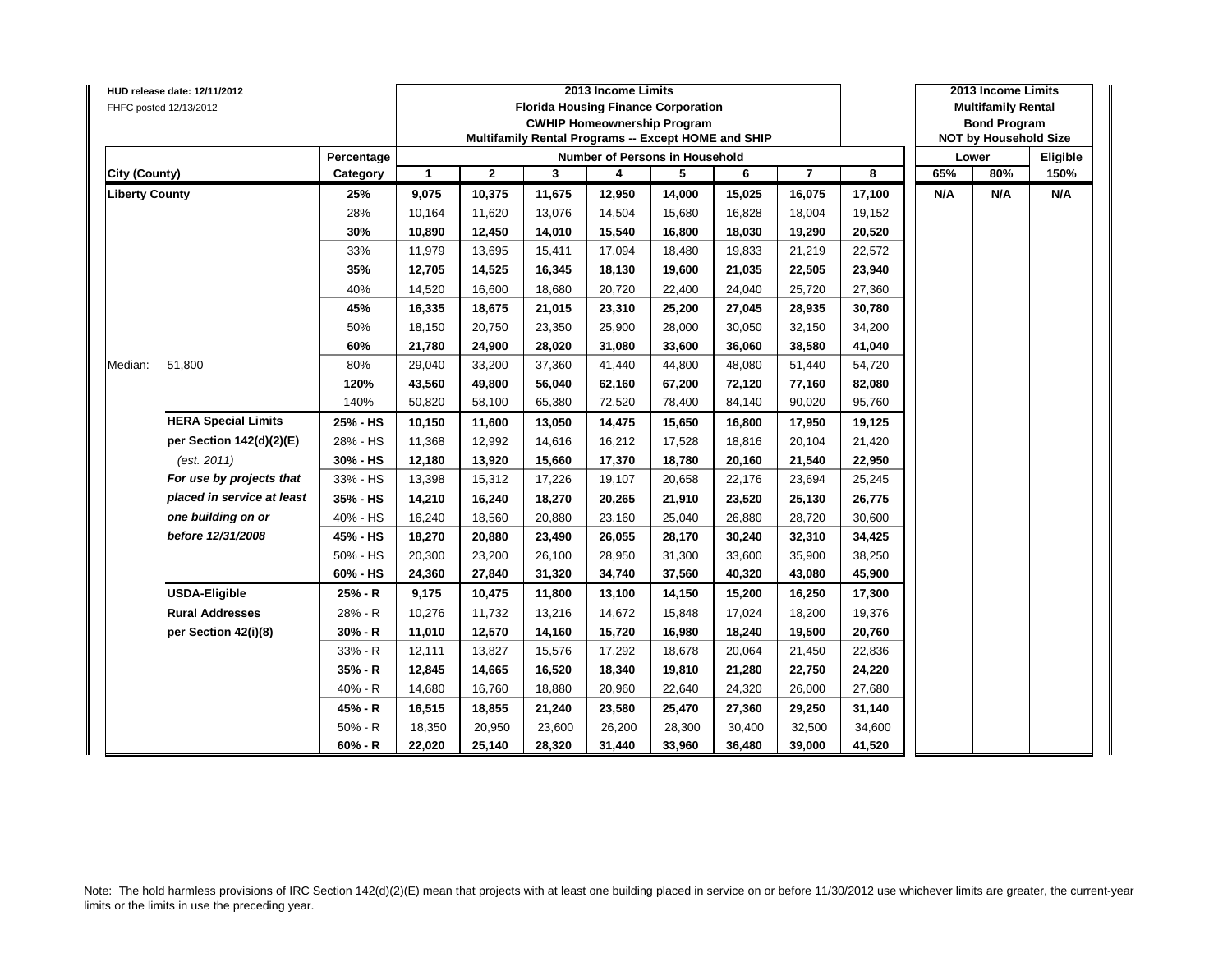|                       | HUD release date: 12/11/2012 |            |              |              | 2013 Income Limits |                                                     |        | 2013 Income Limits |                |        |                           |                              |          |
|-----------------------|------------------------------|------------|--------------|--------------|--------------------|-----------------------------------------------------|--------|--------------------|----------------|--------|---------------------------|------------------------------|----------|
|                       | FHFC posted 12/13/2012       |            |              |              |                    | <b>Florida Housing Finance Corporation</b>          |        |                    |                |        | <b>Multifamily Rental</b> |                              |          |
|                       |                              |            |              |              |                    | <b>CWHIP Homeownership Program</b>                  |        |                    |                |        |                           | <b>Bond Program</b>          |          |
|                       |                              |            |              |              |                    | Multifamily Rental Programs -- Except HOME and SHIP |        |                    |                |        |                           | <b>NOT by Household Size</b> |          |
|                       |                              | Percentage |              |              |                    | Number of Persons in Household                      |        |                    |                |        |                           | Lower                        | Eligible |
| <b>City (County)</b>  |                              | Category   | $\mathbf{1}$ | $\mathbf{2}$ | 3                  | 4                                                   | 5      | 6                  | $\overline{7}$ | 8      | 65%                       | 80%                          | 150%     |
| <b>Madison County</b> |                              | 25%        | 8,425        | 9,625        | 10,825             | 12,025                                              | 13,000 | 13,950             | 14,925         | 15,875 | N/A                       | N/A                          | N/A      |
|                       |                              | 28%        | 9,436        | 10,780       | 12,124             | 13,468                                              | 14,560 | 15,624             | 16,716         | 17,780 |                           |                              |          |
|                       |                              | 30%        | 10,110       | 11,550       | 12,990             | 14,430                                              | 15,600 | 16,740             | 17,910         | 19,050 |                           |                              |          |
|                       |                              | 33%        | 11,121       | 12,705       | 14,289             | 15,873                                              | 17,160 | 18,414             | 19,701         | 20,955 |                           |                              |          |
|                       |                              | 35%        | 11,795       | 13,475       | 15,155             | 16,835                                              | 18,200 | 19,530             | 20,895         | 22,225 |                           |                              |          |
|                       |                              | 40%        | 13,480       | 15,400       | 17,320             | 19,240                                              | 20,800 | 22,320             | 23,880         | 25,400 |                           |                              |          |
|                       |                              | 45%        | 15,165       | 17,325       | 19,485             | 21,645                                              | 23,400 | 25,110             | 26,865         | 28,575 |                           |                              |          |
|                       |                              | 50%        | 16,850       | 19,250       | 21,650             | 24,050                                              | 26,000 | 27,900             | 29,850         | 31,750 |                           |                              |          |
|                       |                              | 60%        | 20,220       | 23,100       | 25,980             | 28,860                                              | 31,200 | 33,480             | 35,820         | 38,100 |                           |                              |          |
| Median:               | 49,700                       | 80%        | 26,960       | 30,800       | 34,640             | 38,480                                              | 41,600 | 44,640             | 47,760         | 50,800 |                           |                              |          |
|                       |                              | 120%       | 40,440       | 46,200       | 51,960             | 57,720                                              | 62,400 | 66,960             | 71,640         | 76,200 |                           |                              |          |
|                       |                              | 140%       | 47,180       | 53,900       | 60,620             | 67,340                                              | 72,800 | 78,120             | 83,580         | 88,900 |                           |                              |          |
|                       | <b>HERA Special Limits</b>   | 25% - HS   | 9,875        | 11,300       | 12,700             | 14,100                                              | 15,250 | 16,375             | 17,500         | 18,625 |                           |                              |          |
|                       | per Section 142(d)(2)(E)     | 28% - HS   | 11,060       | 12,656       | 14,224             | 15,792                                              | 17,080 | 18,340             | 19,600         | 20,860 |                           |                              |          |
|                       | (est. 2011)                  | 30% - HS   | 11,850       | 13,560       | 15,240             | 16,920                                              | 18,300 | 19,650             | 21,000         | 22,350 |                           |                              |          |
|                       | For use by projects that     | 33% - HS   | 13,035       | 14,916       | 16,764             | 18,612                                              | 20,130 | 21,615             | 23,100         | 24,585 |                           |                              |          |
|                       | placed in service at least   | 35% - HS   | 13,825       | 15,820       | 17,780             | 19,740                                              | 21,350 | 22,925             | 24,500         | 26,075 |                           |                              |          |
|                       | one building on or           | 40% - HS   | 15,800       | 18,080       | 20,320             | 22,560                                              | 24,400 | 26,200             | 28,000         | 29,800 |                           |                              |          |
|                       | before 12/31/2008            | 45% - HS   | 17,775       | 20,340       | 22,860             | 25,380                                              | 27,450 | 29,475             | 31,500         | 33,525 |                           |                              |          |
|                       |                              | 50% - HS   | 19,750       | 22,600       | 25,400             | 28,200                                              | 30,500 | 32,750             | 35,000         | 37,250 |                           |                              |          |
|                       |                              | 60% - HS   | 23,700       | 27,120       | 30,480             | 33,840                                              | 36,600 | 39,300             | 42,000         | 44,700 |                           |                              |          |
|                       | <b>USDA-Eligible</b>         | 25% - R    | 9,175        | 10,475       | 11,800             | 13,100                                              | 14,150 | 15,200             | 16,250         | 17,300 |                           |                              |          |
|                       | <b>Rural Addresses</b>       | 28% - R    | 10,276       | 11,732       | 13,216             | 14,672                                              | 15,848 | 17,024             | 18,200         | 19,376 |                           |                              |          |
|                       | per Section 42(i)(8)         | 30% - R    | 11,010       | 12,570       | 14,160             | 15,720                                              | 16,980 | 18,240             | 19,500         | 20,760 |                           |                              |          |
|                       |                              | 33% - R    | 12,111       | 13,827       | 15,576             | 17,292                                              | 18,678 | 20,064             | 21,450         | 22,836 |                           |                              |          |
|                       |                              | 35% - R    | 12,845       | 14,665       | 16,520             | 18,340                                              | 19,810 | 21,280             | 22,750         | 24,220 |                           |                              |          |
|                       |                              | 40% - R    | 14,680       | 16,760       | 18,880             | 20,960                                              | 22,640 | 24,320             | 26,000         | 27,680 |                           |                              |          |
|                       |                              | 45% - R    | 16,515       | 18,855       | 21,240             | 23,580                                              | 25,470 | 27,360             | 29,250         | 31,140 |                           |                              |          |
|                       |                              | $50% - R$  | 18,350       | 20,950       | 23,600             | 26,200                                              | 28,300 | 30,400             | 32,500         | 34,600 |                           |                              |          |
|                       |                              | $60% - R$  | 22,020       | 25,140       | 28,320             | 31,440                                              | 33,960 | 36,480             | 39,000         | 41,520 |                           |                              |          |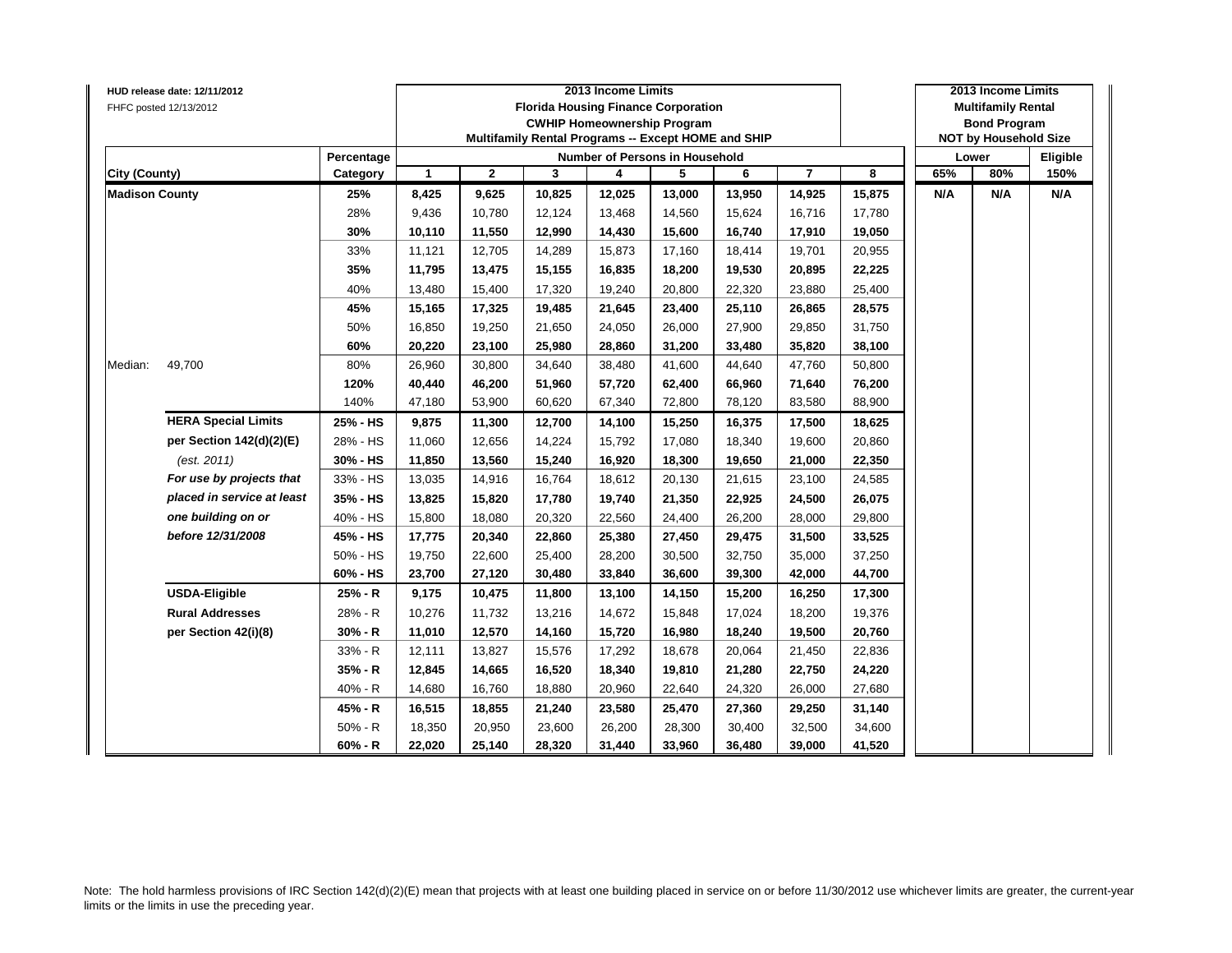|                      | HUD release date: 12/11/2012 |            |        |              |         | 2013 Income Limits                                  |         |         |         |         |     | 2013 Income Limits           |          |
|----------------------|------------------------------|------------|--------|--------------|---------|-----------------------------------------------------|---------|---------|---------|---------|-----|------------------------------|----------|
|                      | FHFC posted 12/13/2012       |            |        |              |         | <b>Florida Housing Finance Corporation</b>          |         |         |         |         |     | <b>Multifamily Rental</b>    |          |
|                      |                              |            |        |              |         | <b>CWHIP Homeownership Program</b>                  |         |         |         |         |     | <b>Bond Program</b>          |          |
|                      |                              |            |        |              |         | Multifamily Rental Programs -- Except HOME and SHIP |         |         |         |         |     | <b>NOT by Household Size</b> |          |
|                      |                              | Percentage |        |              |         | Number of Persons in Household                      |         |         |         |         |     | Lower                        | Eligible |
| City (County)        |                              | Category   | 1      | $\mathbf{2}$ | 3       | 4                                                   | 5       | 6       | 7       | 8       | 65% | 80%                          | 150%     |
| <b>Monroe County</b> |                              | 25%        | 15,175 | 17,350       | 19,525  | 21,675                                              | 23,425  | 25,150  | 26,900  | 28,625  | N/A | N/A                          | N/A      |
|                      |                              | 28%        | 16,996 | 19,432       | 21,868  | 24,276                                              | 26,236  | 28,168  | 30,128  | 32,060  |     |                              |          |
|                      |                              | 30%        | 18,210 | 20,820       | 23,430  | 26,010                                              | 28,110  | 30,180  | 32,280  | 34,350  |     |                              |          |
|                      |                              | 33%        | 20,031 | 22,902       | 25,773  | 28,611                                              | 30,921  | 33,198  | 35,508  | 37,785  |     |                              |          |
|                      |                              | 35%        | 21,245 | 24,290       | 27,335  | 30,345                                              | 32,795  | 35,210  | 37,660  | 40,075  |     |                              |          |
|                      |                              | 40%        | 24,280 | 27,760       | 31,240  | 34,680                                              | 37,480  | 40,240  | 43,040  | 45,800  |     |                              |          |
|                      |                              | 45%        | 27,315 | 31,230       | 35,145  | 39,015                                              | 42,165  | 45,270  | 48,420  | 51,525  |     |                              |          |
|                      |                              | 50%        | 30,350 | 34,700       | 39,050  | 43,350                                              | 46,850  | 50,300  | 53,800  | 57,250  |     |                              |          |
|                      |                              | 60%        | 36,420 | 41,640       | 46,860  | 52,020                                              | 56,220  | 60,360  | 64,560  | 68,700  |     |                              |          |
| Median:              | 63,300                       | 80%        | 48,560 | 55,520       | 62,480  | 69,360                                              | 74,960  | 80,480  | 86,080  | 91,600  |     |                              |          |
|                      |                              | 120%       | 72,840 | 83,280       | 93,720  | 104,040                                             | 112,440 | 120,720 | 129,120 | 137,400 |     |                              |          |
|                      |                              | 140%       | 84,980 | 97,160       | 109,340 | 121,380                                             | 131,180 | 140,840 | 150,640 | 160,300 |     |                              |          |
|                      |                              | 150%       | 91,050 | 104,100      | 117,150 | 130,050                                             | 140,550 | 150,900 | 161,400 | 171,750 |     |                              |          |
|                      | <b>Okeechobee County</b>     | 25%        | 8,725  | 9,975        | 11,225  | 12,450                                              | 13,450  | 14,450  | 15,450  | 16,450  | N/A | N/A                          | N/A      |
|                      |                              | 28%        | 9,772  | 11,172       | 12,572  | 13,944                                              | 15,064  | 16,184  | 17,304  | 18,424  |     |                              |          |
|                      |                              | 30%        | 10,470 | 11,970       | 13,470  | 14,940                                              | 16,140  | 17,340  | 18,540  | 19,740  |     |                              |          |
|                      |                              | 33%        | 11,517 | 13,167       | 14,817  | 16,434                                              | 17,754  | 19,074  | 20,394  | 21,714  |     |                              |          |
|                      |                              | 35%        | 12,215 | 13,965       | 15,715  | 17,430                                              | 18,830  | 20,230  | 21,630  | 23,030  |     |                              |          |
|                      |                              | 40%        | 13,960 | 15,960       | 17,960  | 19,920                                              | 21,520  | 23,120  | 24,720  | 26,320  |     |                              |          |
|                      |                              | 45%        | 15,705 | 17,955       | 20,205  | 22,410                                              | 24,210  | 26,010  | 27,810  | 29,610  |     |                              |          |
|                      |                              | 50%        | 17,450 | 19,950       | 22,450  | 24,900                                              | 26,900  | 28,900  | 30,900  | 32,900  |     |                              |          |
|                      |                              | 60%        | 20,940 | 23,940       | 26,940  | 29,880                                              | 32,280  | 34,680  | 37,080  | 39,480  |     |                              |          |
| Median:              | 45,900                       | 80%        | 27,920 | 31,920       | 35,920  | 39,840                                              | 43,040  | 46,240  | 49,440  | 52,640  |     |                              |          |
|                      |                              | 120%       | 41,880 | 47,880       | 53,880  | 59,760                                              | 64,560  | 69,360  | 74,160  | 78,960  |     |                              |          |
|                      |                              | 140%       | 48,860 | 55,860       | 62,860  | 69,720                                              | 75,320  | 80,920  | 86,520  | 92,120  |     |                              |          |
|                      | <b>USDA-Eligible</b>         | 25% - R    | 9,175  | 10,475       | 11,800  | 13,100                                              | 14,150  | 15,200  | 16,250  | 17,300  |     |                              |          |
|                      | <b>Rural Addresses</b>       | 28% - R    | 10,276 | 11,732       | 13,216  | 14,672                                              | 15,848  | 17,024  | 18,200  | 19,376  |     |                              |          |
|                      | per Section 42(i)(8)         | 30% - R    | 11,010 | 12,570       | 14,160  | 15,720                                              | 16,980  | 18,240  | 19,500  | 20,760  |     |                              |          |
|                      |                              | 33% - R    | 12,111 | 13,827       | 15,576  | 17,292                                              | 18,678  | 20,064  | 21,450  | 22,836  |     |                              |          |
|                      |                              | 35% - R    | 12,845 | 14,665       | 16,520  | 18,340                                              | 19,810  | 21,280  | 22,750  | 24,220  |     |                              |          |
|                      |                              | 40% - R    | 14,680 | 16,760       | 18,880  | 20,960                                              | 22,640  | 24,320  | 26,000  | 27,680  |     |                              |          |
|                      |                              | 45% - R    | 16,515 | 18,855       | 21,240  | 23,580                                              | 25,470  | 27,360  | 29,250  | 31,140  |     |                              |          |
|                      |                              | 50% - R    |        |              | 23,600  |                                                     |         | 30,400  | 32,500  | 34,600  |     |                              |          |
|                      |                              |            | 18,350 | 20,950       |         | 26,200                                              | 28,300  |         |         |         |     |                              |          |
|                      |                              | $60% - R$  | 22,020 | 25,140       | 28,320  | 31,440                                              | 33,960  | 36,480  | 39,000  | 41,520  |     |                              |          |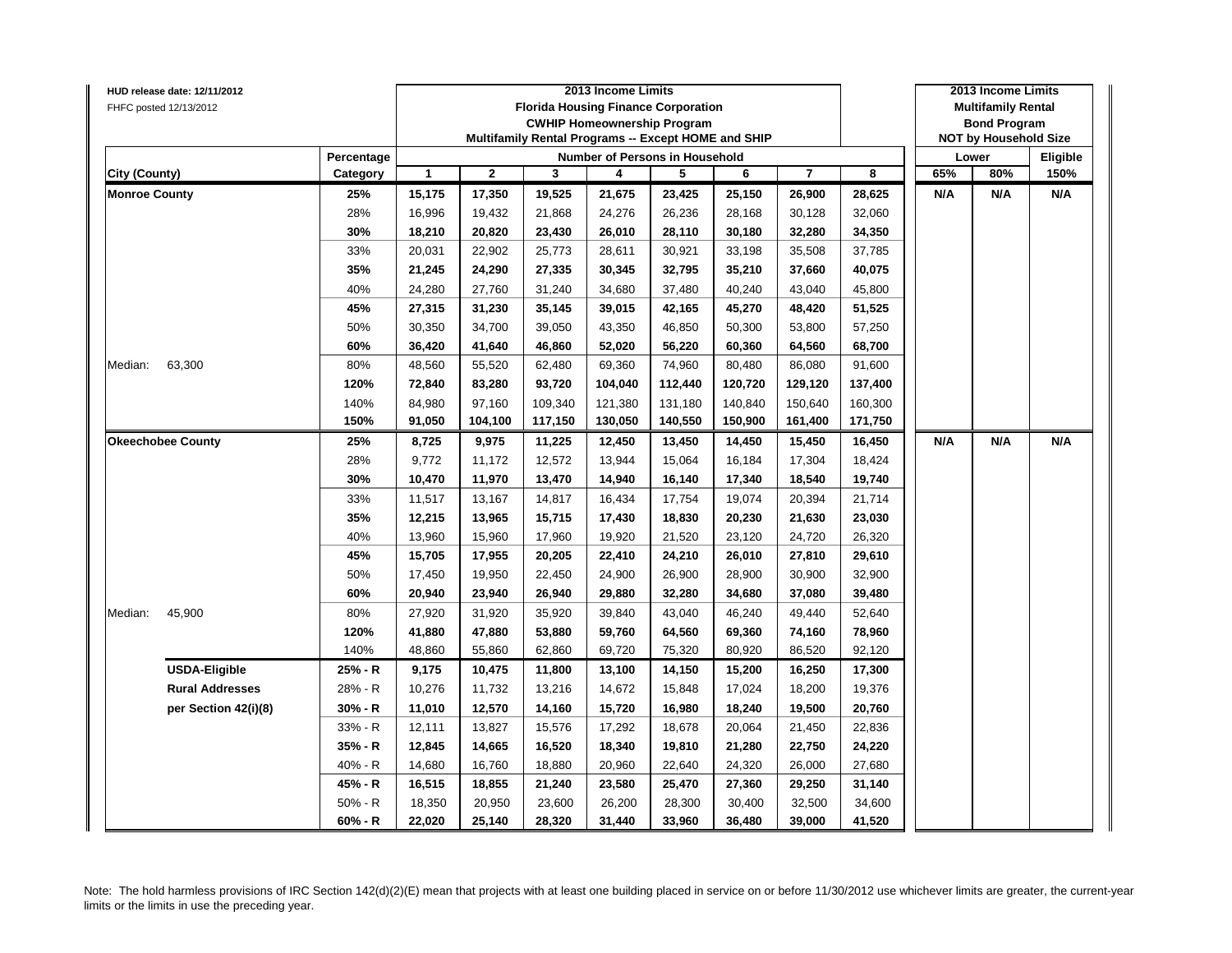|                      | HUD release date: 12/11/2012<br>FHFC posted 12/13/2012 |            |        |              | 2013 Income Limits<br><b>Florida Housing Finance Corporation</b><br><b>CWHIP Homeownership Program</b><br>Multifamily Rental Programs -- Except HOME and SHIP |                                |        | 2013 Income Limits<br><b>Multifamily Rental</b><br><b>Bond Program</b><br><b>NOT by Household Size</b> |                |        |     |       |          |
|----------------------|--------------------------------------------------------|------------|--------|--------------|---------------------------------------------------------------------------------------------------------------------------------------------------------------|--------------------------------|--------|--------------------------------------------------------------------------------------------------------|----------------|--------|-----|-------|----------|
|                      |                                                        | Percentage |        |              |                                                                                                                                                               | Number of Persons in Household |        |                                                                                                        |                |        |     | Lower | Eligible |
| City (County)        |                                                        | Category   | -1     | $\mathbf{2}$ | 3                                                                                                                                                             | 4                              | 5      | 6                                                                                                      | $\overline{7}$ | 8      | 65% | 80%   | 150%     |
| <b>Putnam County</b> |                                                        | 25%        | 8,400  | 9,600        | 10,800                                                                                                                                                        | 12,000                         | 12,975 | 13,925                                                                                                 | 14,900         | 15,850 | N/A | N/A   | N/A      |
|                      |                                                        | 28%        | 9,408  | 10,752       | 12,096                                                                                                                                                        | 13,440                         | 14,532 | 15,596                                                                                                 | 16,688         | 17,752 |     |       |          |
|                      |                                                        | 30%        | 10,080 | 11,520       | 12,960                                                                                                                                                        | 14,400                         | 15,570 | 16,710                                                                                                 | 17,880         | 19,020 |     |       |          |
|                      |                                                        | 33%        | 11.088 | 12,672       | 14,256                                                                                                                                                        | 15,840                         | 17,127 | 18.381                                                                                                 | 19,668         | 20,922 |     |       |          |
|                      |                                                        | 35%        | 11,760 | 13,440       | 15,120                                                                                                                                                        | 16,800                         | 18,165 | 19,495                                                                                                 | 20,860         | 22,190 |     |       |          |
|                      |                                                        | 40%        | 13,440 | 15,360       | 17,280                                                                                                                                                        | 19,200                         | 20,760 | 22,280                                                                                                 | 23,840         | 25,360 |     |       |          |
|                      |                                                        | 45%        | 15,120 | 17,280       | 19.440                                                                                                                                                        | 21,600                         | 23,355 | 25.065                                                                                                 | 26,820         | 28,530 |     |       |          |
|                      |                                                        | 50%        | 16,800 | 19,200       | 21,600                                                                                                                                                        | 24,000                         | 25,950 | 27.850                                                                                                 | 29,800         | 31,700 |     |       |          |
|                      |                                                        | 60%        | 20,160 | 23,040       | 25.920                                                                                                                                                        | 28,800                         | 31,140 | 33.420                                                                                                 | 35,760         | 38,040 |     |       |          |
| Median:              | 40,400                                                 | 80%        | 26,880 | 30,720       | 34,560                                                                                                                                                        | 38,400                         | 41,520 | 44,560                                                                                                 | 47,680         | 50,720 |     |       |          |
|                      |                                                        | 120%       | 40,320 | 46,080       | 51,840                                                                                                                                                        | 57,600                         | 62,280 | 66,840                                                                                                 | 71,520         | 76,080 |     |       |          |
|                      |                                                        | 140%       | 47,040 | 53,760       | 60,480                                                                                                                                                        | 67,200                         | 72,660 | 77,980                                                                                                 | 83,440         | 88,760 |     |       |          |
|                      | <b>USDA-Eligible</b>                                   | 25% - R    | 9,175  | 10,475       | 11,800                                                                                                                                                        | 13,100                         | 14,150 | 15,200                                                                                                 | 16,250         | 17,300 |     |       |          |
|                      | <b>Rural Addresses</b>                                 | 28% - R    | 10,276 | 11,732       | 13,216                                                                                                                                                        | 14,672                         | 15,848 | 17.024                                                                                                 | 18,200         | 19,376 |     |       |          |
|                      | per Section 42(i)(8)                                   | $30% - R$  | 11,010 | 12,570       | 14,160                                                                                                                                                        | 15,720                         | 16,980 | 18,240                                                                                                 | 19,500         | 20,760 |     |       |          |
|                      |                                                        | 33% - R    | 12,111 | 13,827       | 15,576                                                                                                                                                        | 17,292                         | 18,678 | 20,064                                                                                                 | 21,450         | 22,836 |     |       |          |
|                      |                                                        | 35% - R    | 12,845 | 14,665       | 16,520                                                                                                                                                        | 18,340                         | 19,810 | 21,280                                                                                                 | 22,750         | 24,220 |     |       |          |
|                      |                                                        | 40% - R    | 14,680 | 16,760       | 18,880                                                                                                                                                        | 20,960                         | 22,640 | 24,320                                                                                                 | 26,000         | 27,680 |     |       |          |
|                      |                                                        | 45% - R    | 16,515 | 18,855       | 21,240                                                                                                                                                        | 23,580                         | 25,470 | 27,360                                                                                                 | 29,250         | 31,140 |     |       |          |
|                      |                                                        | $50% - R$  | 18,350 | 20,950       | 23,600                                                                                                                                                        | 26,200                         | 28,300 | 30.400                                                                                                 | 32,500         | 34,600 |     |       |          |
|                      |                                                        | 60% - R    | 22,020 | 25,140       | 28,320                                                                                                                                                        | 31,440                         | 33,960 | 36,480                                                                                                 | 39,000         | 41,520 |     |       |          |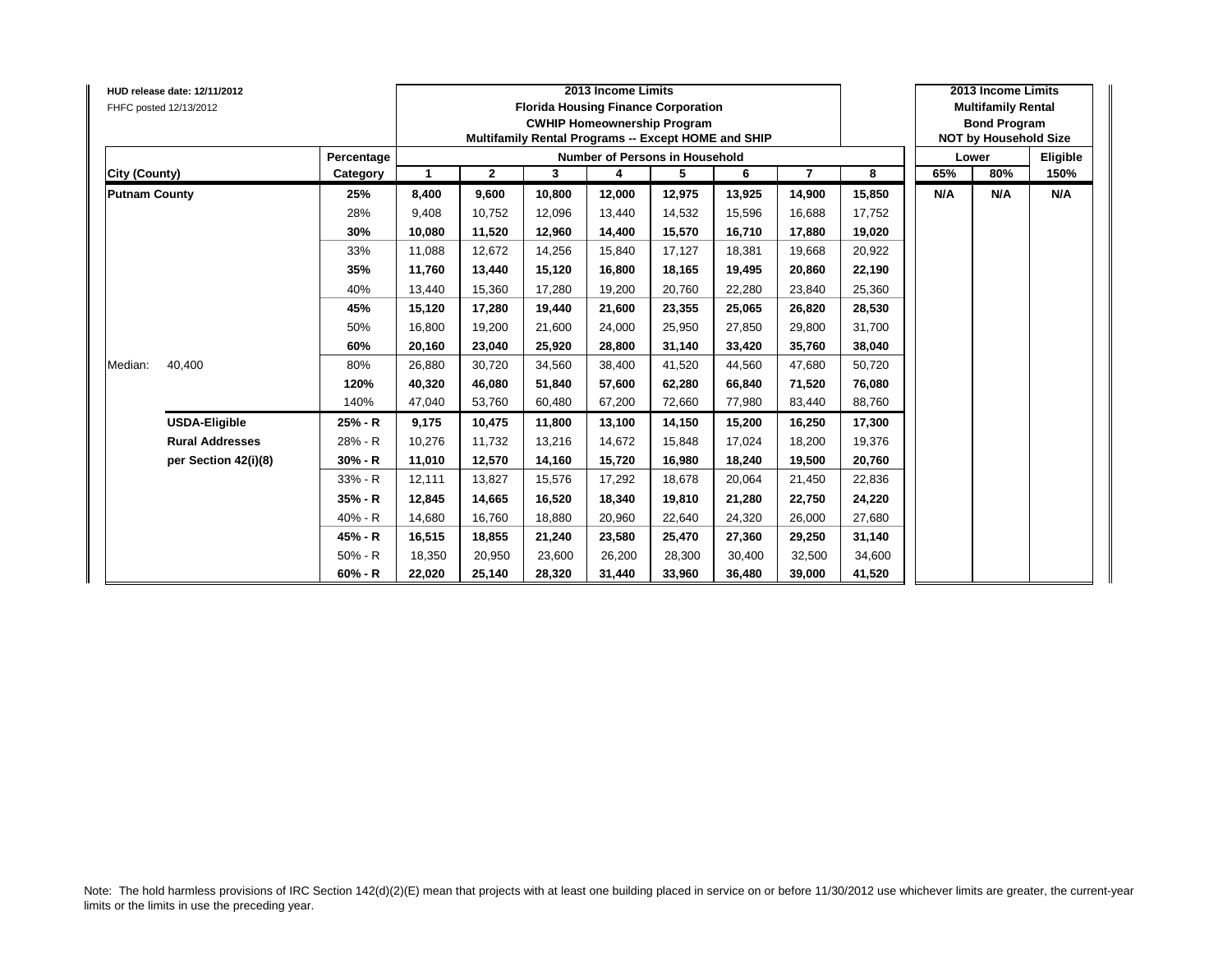|                      | HUD release date: 12/11/2012 |            |              |              | 2013 Income Limits |                                                     |        |        | 2013 Income Limits |        |                           |                              |          |
|----------------------|------------------------------|------------|--------------|--------------|--------------------|-----------------------------------------------------|--------|--------|--------------------|--------|---------------------------|------------------------------|----------|
|                      | FHFC posted 12/13/2012       |            |              |              |                    | <b>Florida Housing Finance Corporation</b>          |        |        |                    |        | <b>Multifamily Rental</b> |                              |          |
|                      |                              |            |              |              |                    | <b>CWHIP Homeownership Program</b>                  |        |        |                    |        |                           | <b>Bond Program</b>          |          |
|                      |                              |            |              |              |                    | Multifamily Rental Programs -- Except HOME and SHIP |        |        |                    |        |                           | <b>NOT by Household Size</b> |          |
|                      |                              | Percentage |              |              |                    | Number of Persons in Household                      |        |        |                    |        |                           | Lower                        | Eligible |
| <b>City (County)</b> |                              | Category   | $\mathbf{1}$ | $\mathbf{2}$ | 3                  | 4                                                   | 5      | 6      | $\overline{7}$     | 8      | 65%                       | 80%                          | 150%     |
| <b>Sumter County</b> |                              | 25%        | 9,275        | 10,600       | 11,925             | 13,250                                              | 14,325 | 15,375 | 16,450             | 17,500 | N/A                       | N/A                          | N/A      |
|                      |                              | 28%        | 10,388       | 11,872       | 13,356             | 14,840                                              | 16,044 | 17,220 | 18,424             | 19,600 |                           |                              |          |
|                      |                              | 30%        | 11,130       | 12,720       | 14,310             | 15,900                                              | 17,190 | 18,450 | 19,740             | 21,000 |                           |                              |          |
|                      |                              | 33%        | 12,243       | 13,992       | 15,741             | 17,490                                              | 18,909 | 20,295 | 21,714             | 23,100 |                           |                              |          |
|                      |                              | 35%        | 12,985       | 14,840       | 16,695             | 18,550                                              | 20,055 | 21,525 | 23,030             | 24,500 |                           |                              |          |
|                      |                              | 40%        | 14,840       | 16,960       | 19,080             | 21,200                                              | 22,920 | 24,600 | 26,320             | 28,000 |                           |                              |          |
|                      |                              | 45%        | 16,695       | 19,080       | 21,465             | 23,850                                              | 25,785 | 27,675 | 29,610             | 31,500 |                           |                              |          |
|                      |                              | 50%        | 18,550       | 21,200       | 23,850             | 26,500                                              | 28,650 | 30,750 | 32,900             | 35,000 |                           |                              |          |
|                      |                              | 60%        | 22,260       | 25,440       | 28,620             | 31,800                                              | 34,380 | 36,900 | 39,480             | 42,000 |                           |                              |          |
| Median:              | 55,100                       | 80%        | 29,680       | 33,920       | 38,160             | 42,400                                              | 45,840 | 49,200 | 52,640             | 56,000 |                           |                              |          |
|                      |                              | 120%       | 44,520       | 50,880       | 57,240             | 63,600                                              | 68,760 | 73,800 | 78,960             | 84,000 |                           |                              |          |
|                      |                              | 140%       | 51,940       | 59,360       | 66,780             | 74,200                                              | 80,220 | 86,100 | 92,120             | 98,000 |                           |                              |          |
|                      | <b>HERA Special Limits</b>   | 25% - HS   | 9,650        | 11,025       | 12,400             | 13,775                                              | 14,900 | 16,000 | 17,100             | 18,200 |                           |                              |          |
|                      | per Section 142(d)(2)(E)     | 28% - HS   | 10,808       | 12,348       | 13,888             | 15,428                                              | 16,688 | 17,920 | 19,152             | 20,384 |                           |                              |          |
|                      | (est. 2013)                  | 30% - HS   | 11,580       | 13,230       | 14,880             | 16,530                                              | 17,880 | 19,200 | 20,520             | 21,840 |                           |                              |          |
|                      | For use by projects that     | 33% - HS   | 12,738       | 14,553       | 16,368             | 18,183                                              | 19,668 | 21,120 | 22,572             | 24,024 |                           |                              |          |
|                      | placed in service at least   | 35% - HS   | 13,510       | 15,435       | 17,360             | 19,285                                              | 20,860 | 22,400 | 23,940             | 25,480 |                           |                              |          |
|                      | one building on or           | 40% - HS   | 15,440       | 17,640       | 19,840             | 22,040                                              | 23,840 | 25,600 | 27,360             | 29,120 |                           |                              |          |
|                      | before 12/31/2008            | 45% - HS   | 17,370       | 19,845       | 22,320             | 24,795                                              | 26,820 | 28,800 | 30,780             | 32,760 |                           |                              |          |
|                      |                              | 50% - HS   | 19,300       | 22,050       | 24,800             | 27,550                                              | 29,800 | 32,000 | 34,200             | 36,400 |                           |                              |          |
|                      |                              | 60% - HS   | 23,160       | 26,460       | 29,760             | 33,060                                              | 35,760 | 38,400 | 41,040             | 43,680 |                           |                              |          |
|                      | <b>USDA-Eligible</b>         | 25% - R    | 9,175        | 10,475       | 11,800             | 13,100                                              | 14,150 | 15,200 | 16,250             | 17,300 |                           |                              |          |
|                      | <b>Rural Addresses</b>       | 28% - R    | 10,276       | 11,732       | 13,216             | 14,672                                              | 15,848 | 17,024 | 18,200             | 19,376 |                           |                              |          |
|                      | per Section 42(i)(8)         | 30% - R    | 11,010       | 12,570       | 14,160             | 15,720                                              | 16,980 | 18,240 | 19,500             | 20,760 |                           |                              |          |
|                      |                              | 33% - R    | 12,111       | 13,827       | 15,576             | 17,292                                              | 18,678 | 20,064 | 21,450             | 22,836 |                           |                              |          |
|                      |                              | 35% - R    | 12,845       | 14,665       | 16,520             | 18,340                                              | 19,810 | 21,280 | 22,750             | 24,220 |                           |                              |          |
|                      |                              | 40% - R    | 14,680       | 16,760       | 18,880             | 20,960                                              | 22,640 | 24,320 | 26,000             | 27,680 |                           |                              |          |
|                      |                              | 45% - R    | 16,515       | 18,855       | 21,240             | 23,580                                              | 25,470 | 27,360 | 29,250             | 31,140 |                           |                              |          |
|                      |                              | $50% - R$  | 18,350       | 20,950       | 23,600             | 26,200                                              | 28,300 | 30,400 | 32,500             | 34,600 |                           |                              |          |
|                      |                              | $60% - R$  | 22,020       | 25,140       | 28,320             | 31,440                                              | 33,960 | 36,480 | 39,000             | 41,520 |                           |                              |          |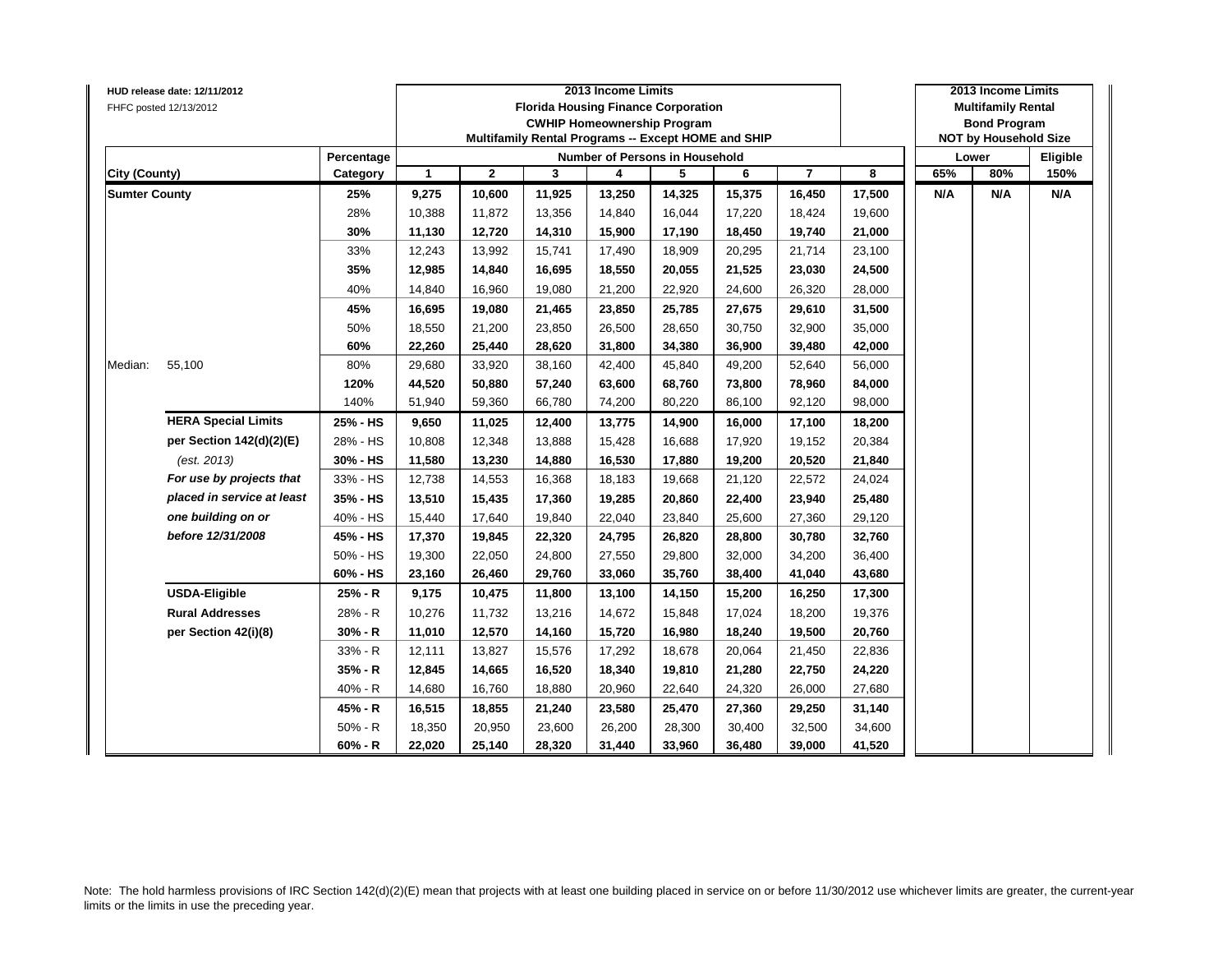|                        | HUD release date: 12/11/2012 |            |                      |              | 2013 Income Limits                                  |                                            | 2013 Income Limits |                              |                |        |     |                           |          |
|------------------------|------------------------------|------------|----------------------|--------------|-----------------------------------------------------|--------------------------------------------|--------------------|------------------------------|----------------|--------|-----|---------------------------|----------|
|                        | FHFC posted 12/13/2012       |            |                      |              |                                                     | <b>Florida Housing Finance Corporation</b> |                    |                              |                |        |     | <b>Multifamily Rental</b> |          |
|                        |                              |            |                      |              |                                                     | <b>CWHIP Homeownership Program</b>         |                    |                              |                |        |     | <b>Bond Program</b>       |          |
|                        |                              |            |                      |              | Multifamily Rental Programs -- Except HOME and SHIP |                                            |                    | <b>NOT by Household Size</b> |                |        |     |                           |          |
|                        |                              | Percentage |                      |              |                                                     | <b>Number of Persons in Household</b>      |                    |                              |                |        |     | Lower                     | Eligible |
| <b>City (County)</b>   |                              | Category   | $\blacktriangleleft$ | $\mathbf{2}$ | 3                                                   | 4                                          | 5                  | 6                            | $\overline{7}$ | 8      | 65% | 80%                       | 150%     |
| <b>Suwannee County</b> |                              | 25%        | 8,400                | 9,600        | 10,800                                              | 12,000                                     | 12,975             | 13,925                       | 14,900         | 15,850 | N/A | N/A                       | N/A      |
|                        |                              | 28%        | 9,408                | 10,752       | 12,096                                              | 13,440                                     | 14,532             | 15,596                       | 16,688         | 17,752 |     |                           |          |
|                        |                              | 30%        | 10,080               | 11,520       | 12,960                                              | 14,400                                     | 15,570             | 16,710                       | 17,880         | 19,020 |     |                           |          |
|                        |                              | 33%        | 11,088               | 12,672       | 14,256                                              | 15,840                                     | 17,127             | 18,381                       | 19,668         | 20,922 |     |                           |          |
|                        |                              | 35%        | 11,760               | 13,440       | 15,120                                              | 16,800                                     | 18,165             | 19,495                       | 20,860         | 22,190 |     |                           |          |
|                        |                              | 40%        | 13,440               | 15,360       | 17,280                                              | 19,200                                     | 20,760             | 22,280                       | 23,840         | 25,360 |     |                           |          |
|                        |                              | 45%        | 15,120               | 17,280       | 19,440                                              | 21,600                                     | 23,355             | 25,065                       | 26,820         | 28,530 |     |                           |          |
|                        |                              | 50%        | 16,800               | 19,200       | 21,600                                              | 24,000                                     | 25,950             | 27,850                       | 29,800         | 31,700 |     |                           |          |
|                        |                              | 60%        | 20,160               | 23,040       | 25,920                                              | 28,800                                     | 31,140             | 33,420                       | 35,760         | 38,040 |     |                           |          |
| Median:                | 47,800                       | 80%        | 26,880               | 30,720       | 34,560                                              | 38,400                                     | 41,520             | 44,560                       | 47,680         | 50,720 |     |                           |          |
|                        |                              | 120%       | 40,320               | 46,080       | 51,840                                              | 57,600                                     | 62,280             | 66,840                       | 71,520         | 76,080 |     |                           |          |
|                        |                              | 140%       | 47,040               | 53,760       | 60,480                                              | 67,200                                     | 72,660             | 77,980                       | 83,440         | 88,760 |     |                           |          |
|                        | <b>HERA Special Limits</b>   | 25% - HS   | 8,875                | 10,150       | 11,425                                              | 12,675                                     | 13,700             | 14,725                       | 15,725         | 16,750 |     |                           |          |
|                        | per Section 142(d)(2)(E)     | 28% - HS   | 9,940                | 11,368       | 12,796                                              | 14,196                                     | 15,344             | 16,492                       | 17,612         | 18,760 |     |                           |          |
|                        | (est. 2009)                  | 30% - HS   | 10,650               | 12,180       | 13,710                                              | 15,210                                     | 16,440             | 17,670                       | 18,870         | 20,100 |     |                           |          |
|                        | For use by projects that     | 33% - HS   | 11,715               | 13,398       | 15,081                                              | 16,731                                     | 18,084             | 19,437                       | 20,757         | 22,110 |     |                           |          |
|                        | placed in service at least   | 35% - HS   | 12,425               | 14,210       | 15,995                                              | 17,745                                     | 19,180             | 20,615                       | 22,015         | 23,450 |     |                           |          |
|                        | one building on or           | 40% - HS   | 14,200               | 16,240       | 18,280                                              | 20,280                                     | 21,920             | 23,560                       | 25,160         | 26,800 |     |                           |          |
|                        | before 12/31/2008            | 45% - HS   | 15,975               | 18,270       | 20,565                                              | 22,815                                     | 24,660             | 26,505                       | 28,305         | 30,150 |     |                           |          |
|                        |                              | 50% - HS   | 17,750               | 20,300       | 22,850                                              | 25,350                                     | 27,400             | 29,450                       | 31,450         | 33,500 |     |                           |          |
|                        |                              | 60% - HS   | 21,300               | 24,360       | 27,420                                              | 30,420                                     | 32,880             | 35,340                       | 37,740         | 40,200 |     |                           |          |
|                        | <b>USDA-Eligible</b>         | 25% - R    | 9,175                | 10,475       | 11,800                                              | 13,100                                     | 14,150             | 15,200                       | 16,250         | 17,300 |     |                           |          |
|                        | <b>Rural Addresses</b>       | 28% - R    | 10,276               | 11,732       | 13,216                                              | 14,672                                     | 15,848             | 17,024                       | 18,200         | 19,376 |     |                           |          |
|                        | per Section 42(i)(8)         | $30% - R$  | 11,010               | 12,570       | 14,160                                              | 15,720                                     | 16,980             | 18,240                       | 19,500         | 20,760 |     |                           |          |
|                        |                              | 33% - R    | 12,111               | 13,827       | 15,576                                              | 17,292                                     | 18,678             | 20,064                       | 21,450         | 22,836 |     |                           |          |
|                        |                              | 35% - R    | 12,845               | 14,665       | 16,520                                              | 18,340                                     | 19,810             | 21,280                       | 22,750         | 24,220 |     |                           |          |
|                        |                              | $40% - R$  | 14,680               | 16,760       | 18,880                                              | 20,960                                     | 22,640             | 24,320                       | 26,000         | 27,680 |     |                           |          |
|                        |                              | 45% - R    | 16,515               | 18,855       | 21,240                                              | 23,580                                     | 25,470             | 27,360                       | 29,250         | 31,140 |     |                           |          |
|                        |                              | $50% - R$  | 18,350               | 20,950       | 23,600                                              | 26,200                                     | 28,300             | 30,400                       | 32,500         | 34,600 |     |                           |          |
|                        |                              | $60% - R$  | 22,020               | 25,140       | 28,320                                              | 31,440                                     | 33,960             | 36,480                       | 39,000         | 41,520 |     |                           |          |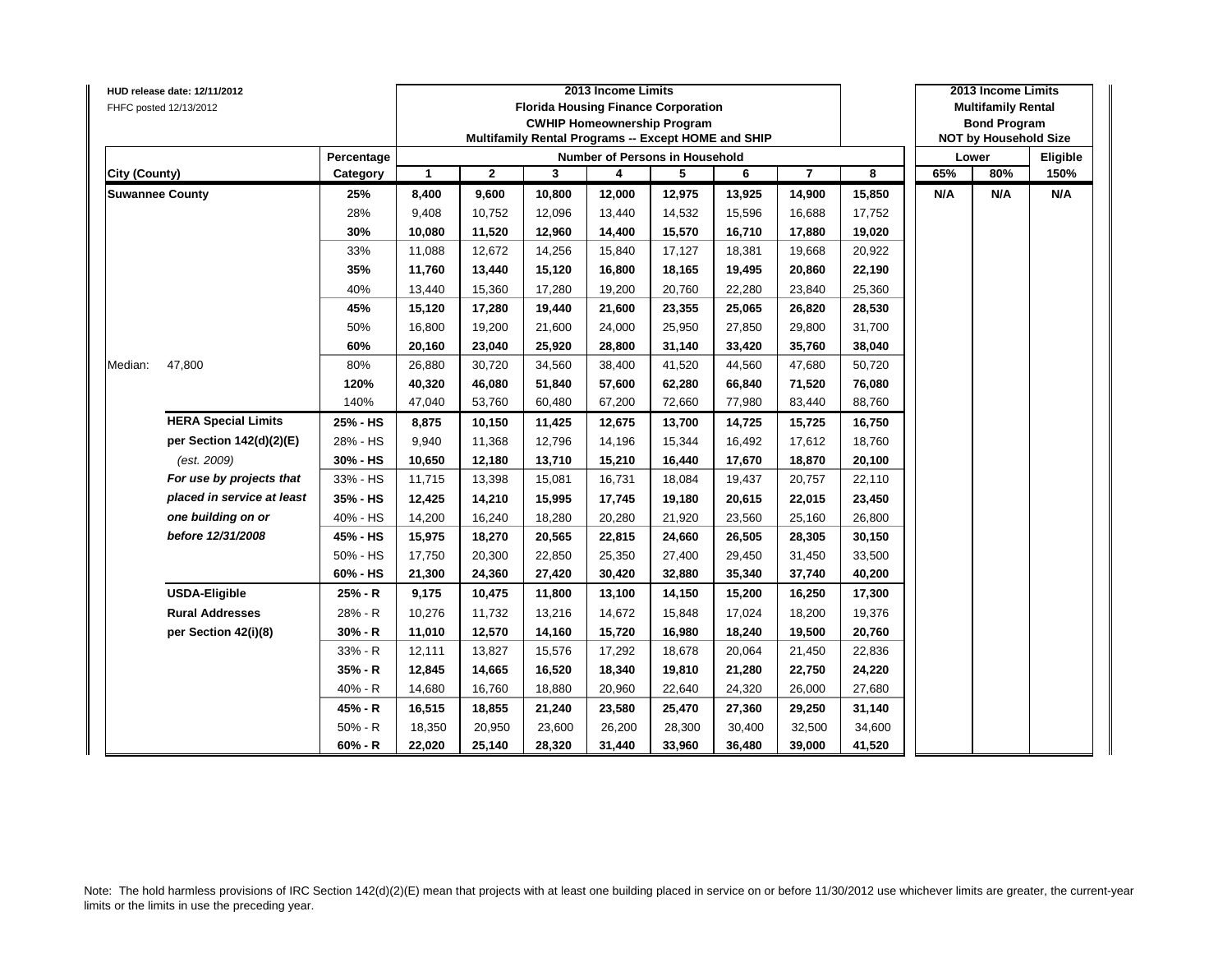|                      | HUD release date: 12/11/2012 |            | 2013 Income Limits   |              |        |                                                     |        |        |                |        |     | 2013 Income Limits           |          |  |  |
|----------------------|------------------------------|------------|----------------------|--------------|--------|-----------------------------------------------------|--------|--------|----------------|--------|-----|------------------------------|----------|--|--|
|                      | FHFC posted 12/13/2012       |            |                      |              |        | <b>Florida Housing Finance Corporation</b>          |        |        |                |        |     | <b>Multifamily Rental</b>    |          |  |  |
|                      |                              |            |                      |              |        | <b>CWHIP Homeownership Program</b>                  |        |        |                |        |     | <b>Bond Program</b>          |          |  |  |
|                      |                              |            |                      |              |        | Multifamily Rental Programs -- Except HOME and SHIP |        |        |                |        |     | <b>NOT by Household Size</b> |          |  |  |
|                      |                              | Percentage |                      |              |        | <b>Number of Persons in Household</b>               |        |        |                |        |     | Lower                        | Eligible |  |  |
| <b>City (County)</b> |                              | Category   | $\blacktriangleleft$ | $\mathbf{2}$ | 3      | 4                                                   | 5      | 6      | $\overline{7}$ | 8      | 65% | 80%                          | 150%     |  |  |
| <b>Taylor County</b> |                              | 25%        | 8,575                | 9,800        | 11,025 | 12,225                                              | 13,225 | 14,200 | 15,175         | 16,150 | N/A | N/A                          | N/A      |  |  |
|                      |                              | 28%        | 9,604                | 10,976       | 12,348 | 13,692                                              | 14,812 | 15,904 | 16,996         | 18,088 |     |                              |          |  |  |
|                      |                              | 30%        | 10,290               | 11,760       | 13,230 | 14,670                                              | 15,870 | 17,040 | 18,210         | 19,380 |     |                              |          |  |  |
|                      |                              | 33%        | 11,319               | 12,936       | 14,553 | 16,137                                              | 17,457 | 18,744 | 20,031         | 21,318 |     |                              |          |  |  |
|                      |                              | 35%        | 12,005               | 13,720       | 15,435 | 17,115                                              | 18,515 | 19,880 | 21,245         | 22,610 |     |                              |          |  |  |
|                      |                              | 40%        | 13,720               | 15,680       | 17,640 | 19,560                                              | 21,160 | 22,720 | 24,280         | 25,840 |     |                              |          |  |  |
|                      |                              | 45%        | 15,435               | 17,640       | 19,845 | 22,005                                              | 23,805 | 25,560 | 27,315         | 29,070 |     |                              |          |  |  |
|                      |                              | 50%        | 17,150               | 19,600       | 22,050 | 24,450                                              | 26,450 | 28,400 | 30,350         | 32,300 |     |                              |          |  |  |
|                      |                              | 60%        | 20,580               | 23,520       | 26,460 | 29,340                                              | 31,740 | 34,080 | 36,420         | 38,760 |     |                              |          |  |  |
| Median:              | 48,900                       | 80%        | 27,440               | 31,360       | 35,280 | 39,120                                              | 42,320 | 45,440 | 48,560         | 51,680 |     |                              |          |  |  |
|                      |                              | 120%       | 41,160               | 47,040       | 52,920 | 58,680                                              | 63,480 | 68,160 | 72,840         | 77,520 |     |                              |          |  |  |
|                      |                              | 140%       | 48,020               | 54,880       | 61,740 | 68,460                                              | 74,060 | 79,520 | 84,980         | 90,440 |     |                              |          |  |  |
|                      | <b>HERA Special Limits</b>   | 25% - HS   | 9,000                | 10,275       | 11,550 | 12,825                                              | 13,875 | 14,900 | 15,925         | 16,950 |     |                              |          |  |  |
|                      | per Section 142(d)(2)(E)     | 28% - HS   | 10,080               | 11,508       | 12,936 | 14,364                                              | 15,540 | 16,688 | 17,836         | 18,984 |     |                              |          |  |  |
|                      | (est. 2009)                  | 30% - HS   | 10,800               | 12,330       | 13,860 | 15,390                                              | 16,650 | 17,880 | 19,110         | 20,340 |     |                              |          |  |  |
|                      | For use by projects that     | 33% - HS   | 11,880               | 13,563       | 15,246 | 16,929                                              | 18,315 | 19,668 | 21,021         | 22,374 |     |                              |          |  |  |
|                      | placed in service at least   | 35% - HS   | 12,600               | 14,385       | 16,170 | 17,955                                              | 19,425 | 20,860 | 22,295         | 23,730 |     |                              |          |  |  |
|                      | one building on or           | 40% - HS   | 14,400               | 16,440       | 18,480 | 20,520                                              | 22,200 | 23,840 | 25,480         | 27,120 |     |                              |          |  |  |
|                      | before 12/31/2008            | 45% - HS   | 16,200               | 18,495       | 20,790 | 23,085                                              | 24,975 | 26,820 | 28,665         | 30,510 |     |                              |          |  |  |
|                      |                              | 50% - HS   | 18,000               | 20,550       | 23,100 | 25,650                                              | 27,750 | 29,800 | 31,850         | 33,900 |     |                              |          |  |  |
|                      |                              | 60% - HS   | 21,600               | 24,660       | 27,720 | 30,780                                              | 33,300 | 35,760 | 38,220         | 40,680 |     |                              |          |  |  |
|                      | <b>USDA-Eligible</b>         | 25% - R    | 9,175                | 10,475       | 11,800 | 13,100                                              | 14,150 | 15,200 | 16,250         | 17,300 |     |                              |          |  |  |
|                      | <b>Rural Addresses</b>       | 28% - R    | 10,276               | 11,732       | 13,216 | 14,672                                              | 15,848 | 17,024 | 18,200         | 19,376 |     |                              |          |  |  |
|                      | per Section 42(i)(8)         | $30% - R$  | 11,010               | 12,570       | 14,160 | 15,720                                              | 16,980 | 18,240 | 19,500         | 20,760 |     |                              |          |  |  |
|                      |                              | 33% - R    | 12,111               | 13,827       | 15,576 | 17,292                                              | 18,678 | 20,064 | 21,450         | 22,836 |     |                              |          |  |  |
|                      |                              | 35% - R    | 12,845               | 14,665       | 16,520 | 18,340                                              | 19,810 | 21,280 | 22,750         | 24,220 |     |                              |          |  |  |
|                      |                              | $40% - R$  | 14,680               | 16,760       | 18,880 | 20,960                                              | 22,640 | 24,320 | 26,000         | 27,680 |     |                              |          |  |  |
|                      |                              | 45% - R    | 16,515               | 18,855       | 21,240 | 23,580                                              | 25,470 | 27,360 | 29,250         | 31,140 |     |                              |          |  |  |
|                      |                              | $50% - R$  | 18,350               | 20,950       | 23,600 | 26,200                                              | 28,300 | 30,400 | 32,500         | 34,600 |     |                              |          |  |  |
|                      |                              | $60% - R$  | 22,020               | 25,140       | 28,320 | 31,440                                              | 33,960 | 36,480 | 39,000         | 41,520 |     |                              |          |  |  |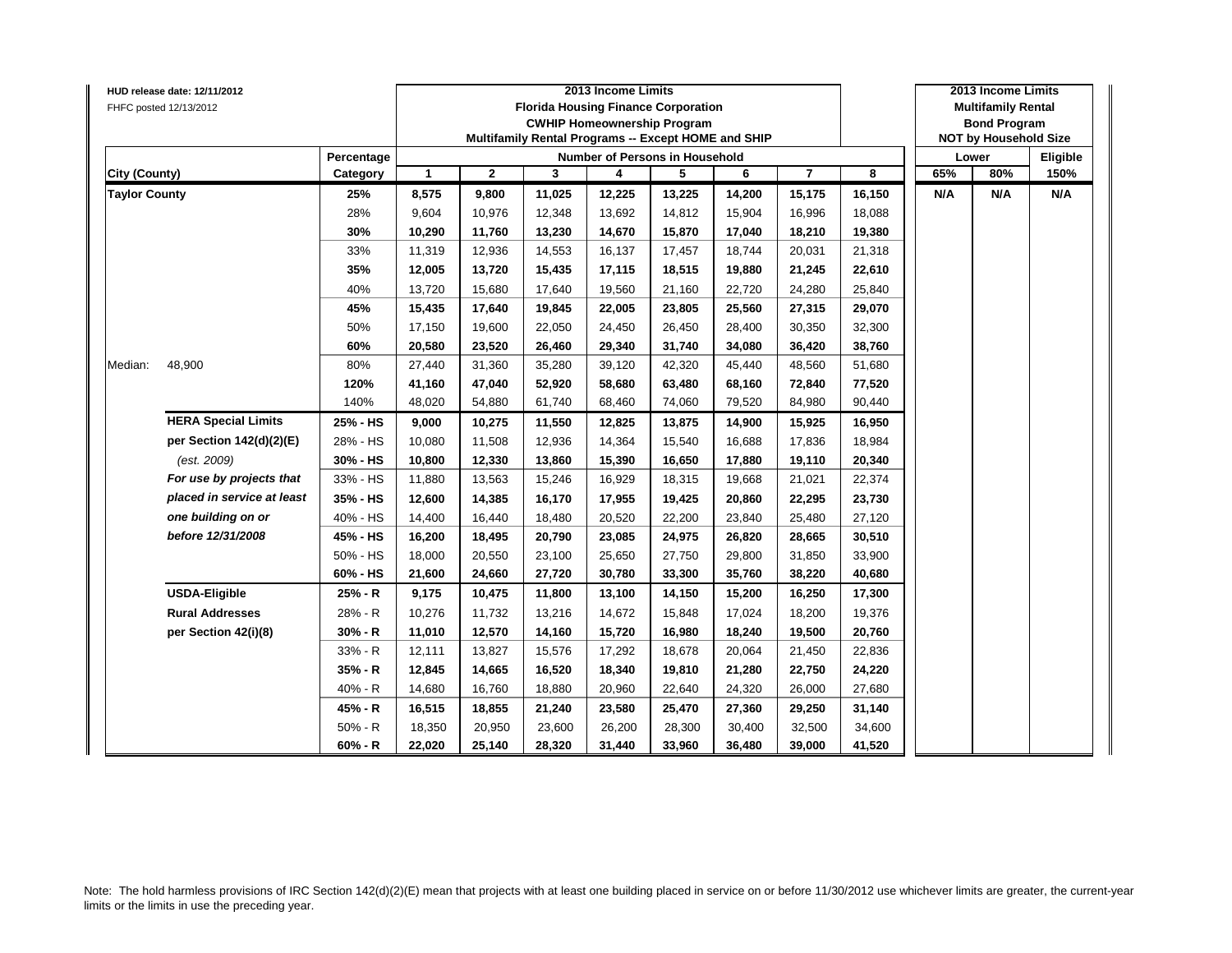|                      | HUD release date: 12/11/2012 |            |                      |              | 2013 Income Limits |        | 2013 Income Limits                                  |        |                |         |                           |                              |          |
|----------------------|------------------------------|------------|----------------------|--------------|--------------------|--------|-----------------------------------------------------|--------|----------------|---------|---------------------------|------------------------------|----------|
|                      | FHFC posted 12/13/2012       |            |                      |              |                    |        | <b>Florida Housing Finance Corporation</b>          |        |                |         | <b>Multifamily Rental</b> |                              |          |
|                      |                              |            |                      |              |                    |        | <b>CWHIP Homeownership Program</b>                  |        |                |         |                           | <b>Bond Program</b>          |          |
|                      |                              |            |                      |              |                    |        | Multifamily Rental Programs -- Except HOME and SHIP |        |                |         |                           | <b>NOT by Household Size</b> |          |
|                      |                              | Percentage |                      |              |                    |        | <b>Number of Persons in Household</b>               |        |                |         |                           | Lower                        | Eligible |
| <b>City (County)</b> |                              | Category   | $\blacktriangleleft$ | $\mathbf{2}$ | 3                  | 4      | 5                                                   | 6      | $\overline{7}$ | 8       | 65%                       | 80%                          | 150%     |
| <b>Union County</b>  |                              | 25%        | 9,875                | 11,300       | 12,700             | 14,100 | 15,250                                              | 16,375 | 17,500         | 18,625  | N/A                       | N/A                          | N/A      |
|                      |                              | 28%        | 11,060               | 12,656       | 14,224             | 15,792 | 17,080                                              | 18,340 | 19,600         | 20,860  |                           |                              |          |
|                      |                              | 30%        | 11,850               | 13,560       | 15,240             | 16,920 | 18,300                                              | 19,650 | 21,000         | 22,350  |                           |                              |          |
|                      |                              | 33%        | 13,035               | 14,916       | 16,764             | 18,612 | 20,130                                              | 21,615 | 23,100         | 24,585  |                           |                              |          |
|                      |                              | 35%        | 13,825               | 15,820       | 17,780             | 19,740 | 21,350                                              | 22,925 | 24,500         | 26,075  |                           |                              |          |
|                      |                              | 40%        | 15,800               | 18,080       | 20,320             | 22,560 | 24,400                                              | 26,200 | 28,000         | 29,800  |                           |                              |          |
|                      |                              | 45%        | 17,775               | 20,340       | 22,860             | 25,380 | 27,450                                              | 29,475 | 31,500         | 33,525  |                           |                              |          |
|                      |                              | 50%        | 19,750               | 22,600       | 25,400             | 28,200 | 30,500                                              | 32,750 | 35,000         | 37,250  |                           |                              |          |
|                      |                              | 60%        | 23,700               | 27,120       | 30,480             | 33,840 | 36,600                                              | 39,300 | 42,000         | 44,700  |                           |                              |          |
| Median:              | 56,800                       | 80%        | 31,600               | 36,160       | 40,640             | 45,120 | 48,800                                              | 52,400 | 56,000         | 59,600  |                           |                              |          |
|                      |                              | 120%       | 47,400               | 54,240       | 60,960             | 67,680 | 73,200                                              | 78,600 | 84,000         | 89,400  |                           |                              |          |
|                      |                              | 140%       | 55,300               | 63,280       | 71,120             | 78,960 | 85,400                                              | 91,700 | 98,000         | 104,300 |                           |                              |          |
|                      | <b>HERA Special Limits</b>   | 25% - HS   | 9,950                | 11,375       | 12,800             | 14,200 | 15,350                                              | 16,475 | 17,625         | 18,750  |                           |                              |          |
|                      | per Section 142(d)(2)(E)     | 28% - HS   | 11,144               | 12,740       | 14,336             | 15,904 | 17,192                                              | 18,452 | 19,740         | 21,000  |                           |                              |          |
|                      | (est. 2013)                  | 30% - HS   | 11,940               | 13,650       | 15,360             | 17,040 | 18,420                                              | 19,770 | 21,150         | 22,500  |                           |                              |          |
|                      | For use by projects that     | 33% - HS   | 13,134               | 15,015       | 16,896             | 18,744 | 20,262                                              | 21,747 | 23,265         | 24,750  |                           |                              |          |
|                      | placed in service at least   | 35% - HS   | 13,930               | 15,925       | 17,920             | 19,880 | 21,490                                              | 23,065 | 24,675         | 26,250  |                           |                              |          |
|                      | one building on or           | 40% - HS   | 15,920               | 18,200       | 20,480             | 22,720 | 24,560                                              | 26,360 | 28,200         | 30,000  |                           |                              |          |
|                      | before 12/31/2008            | 45% - HS   | 17,910               | 20,475       | 23,040             | 25,560 | 27,630                                              | 29,655 | 31,725         | 33,750  |                           |                              |          |
|                      |                              | 50% - HS   | 19,900               | 22,750       | 25,600             | 28,400 | 30,700                                              | 32,950 | 35,250         | 37,500  |                           |                              |          |
|                      |                              | 60% - HS   | 23,880               | 27,300       | 30,720             | 34,080 | 36,840                                              | 39,540 | 42,300         | 45,000  |                           |                              |          |
|                      | <b>USDA-Eligible</b>         | 25% - R    | 9,175                | 10,475       | 11,800             | 13,100 | 14,150                                              | 15,200 | 16,250         | 17,300  |                           |                              |          |
|                      | <b>Rural Addresses</b>       | 28% - R    | 10,276               | 11,732       | 13,216             | 14,672 | 15,848                                              | 17,024 | 18,200         | 19,376  |                           |                              |          |
|                      | per Section 42(i)(8)         | $30% - R$  | 11,010               | 12,570       | 14,160             | 15,720 | 16,980                                              | 18,240 | 19,500         | 20,760  |                           |                              |          |
|                      |                              | 33% - R    | 12,111               | 13,827       | 15,576             | 17,292 | 18,678                                              | 20,064 | 21,450         | 22,836  |                           |                              |          |
|                      |                              | 35% - R    | 12,845               | 14,665       | 16,520             | 18,340 | 19,810                                              | 21,280 | 22,750         | 24,220  |                           |                              |          |
|                      |                              | 40% - R    | 14,680               | 16,760       | 18,880             | 20,960 | 22,640                                              | 24,320 | 26,000         | 27,680  |                           |                              |          |
|                      |                              | 45% - R    | 16,515               | 18,855       | 21,240             | 23,580 | 25,470                                              | 27,360 | 29,250         | 31,140  |                           |                              |          |
|                      |                              | $50% - R$  | 18,350               | 20,950       | 23,600             | 26,200 | 28,300                                              | 30,400 | 32,500         | 34,600  |                           |                              |          |
|                      |                              | $60% - R$  | 22,020               | 25,140       | 28,320             | 31,440 | 33,960                                              | 36,480 | 39,000         | 41,520  |                           |                              |          |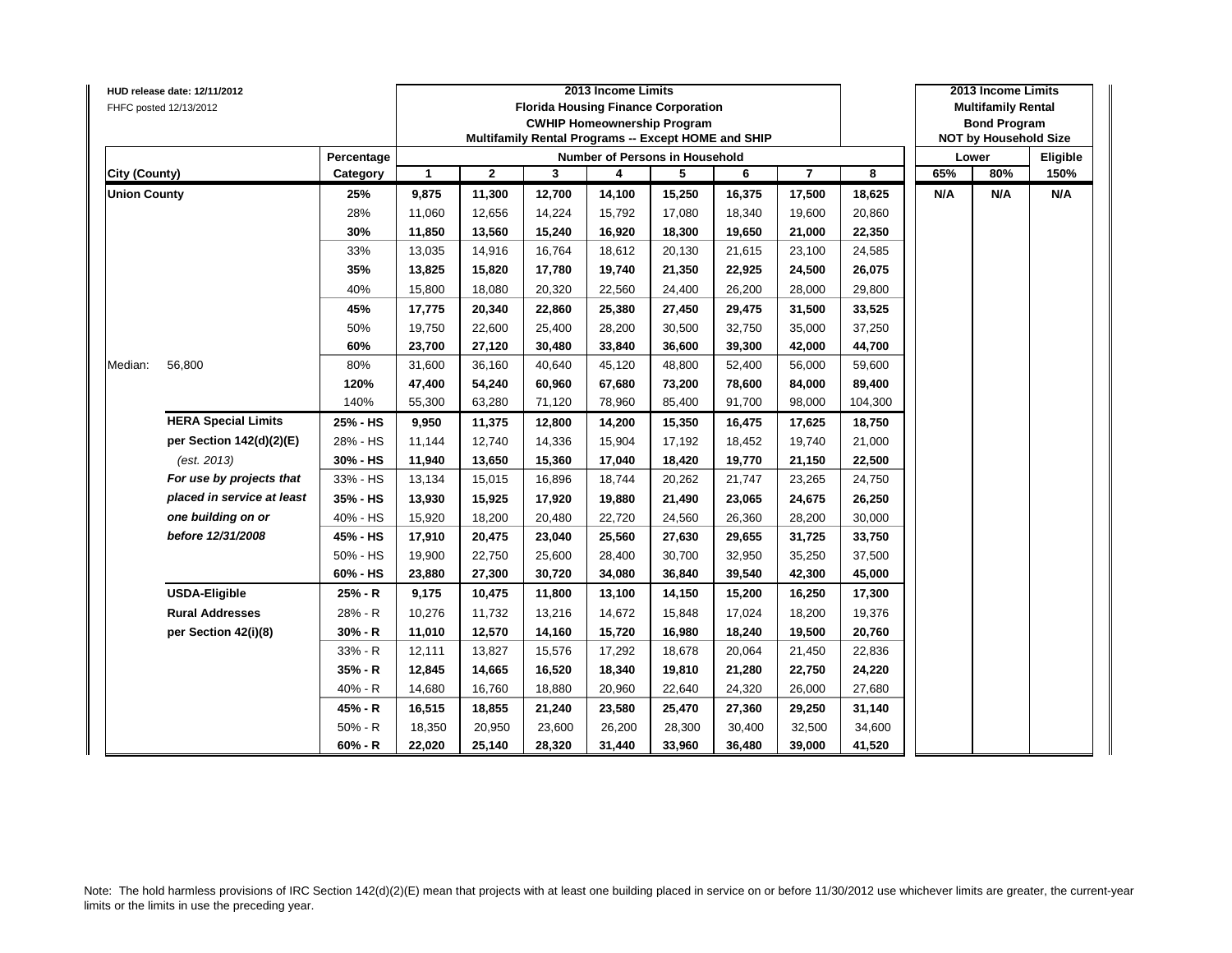|                      | HUD release date: 12/11/2012<br>FHFC posted 12/13/2012 |            |        |                | 2013 Income Limits<br><b>Florida Housing Finance Corporation</b><br><b>CWHIP Homeownership Program</b><br>Multifamily Rental Programs -- Except HOME and SHIP |        |                                       | 2013 Income Limits<br><b>Multifamily Rental</b><br><b>Bond Program</b><br><b>NOT by Household Size</b> |                |         |     |       |          |
|----------------------|--------------------------------------------------------|------------|--------|----------------|---------------------------------------------------------------------------------------------------------------------------------------------------------------|--------|---------------------------------------|--------------------------------------------------------------------------------------------------------|----------------|---------|-----|-------|----------|
|                      |                                                        | Percentage |        |                |                                                                                                                                                               |        | <b>Number of Persons in Household</b> |                                                                                                        |                |         |     | Lower | Eligible |
| City (County)        |                                                        | Category   | -1     | $\overline{2}$ | 3                                                                                                                                                             | 4      | 5                                     | 6                                                                                                      | $\overline{7}$ | 8       | 65% | 80%   | 150%     |
| <b>Walton County</b> |                                                        | 25%        | 10,325 | 11,800         | 13,275                                                                                                                                                        | 14,725 | 15,925                                | 17,100                                                                                                 | 18,275         | 19,450  | N/A | N/A   | N/A      |
|                      |                                                        | 28%        | 11,564 | 13,216         | 14,868                                                                                                                                                        | 16,492 | 17,836                                | 19,152                                                                                                 | 20,468         | 21,784  |     |       |          |
|                      |                                                        | 30%        | 12,390 | 14,160         | 15,930                                                                                                                                                        | 17,670 | 19,110                                | 20,520                                                                                                 | 21,930         | 23,340  |     |       |          |
|                      |                                                        | 33%        | 13,629 | 15,576         | 17,523                                                                                                                                                        | 19,437 | 21,021                                | 22,572                                                                                                 | 24,123         | 25,674  |     |       |          |
|                      |                                                        | 35%        | 14,455 | 16,520         | 18,585                                                                                                                                                        | 20,615 | 22,295                                | 23,940                                                                                                 | 25,585         | 27,230  |     |       |          |
|                      |                                                        | 40%        | 16,520 | 18,880         | 21,240                                                                                                                                                        | 23,560 | 25,480                                | 27,360                                                                                                 | 29,240         | 31,120  |     |       |          |
|                      |                                                        | 45%        | 18,585 | 21,240         | 23,895                                                                                                                                                        | 26,505 | 28,665                                | 30.780                                                                                                 | 32,895         | 35,010  |     |       |          |
|                      |                                                        | 50%        | 20,650 | 23,600         | 26,550                                                                                                                                                        | 29,450 | 31,850                                | 34,200                                                                                                 | 36,550         | 38,900  |     |       |          |
|                      |                                                        | 60%        | 24.780 | 28,320         | 31.860                                                                                                                                                        | 35,340 | 38,220                                | 41.040                                                                                                 | 43,860         | 46,680  |     |       |          |
| Median:              | 59,800                                                 | 80%        | 33,040 | 37,760         | 42,480                                                                                                                                                        | 47,120 | 50,960                                | 54,720                                                                                                 | 58,480         | 62,240  |     |       |          |
|                      |                                                        | 120%       | 49,560 | 56,640         | 63,720                                                                                                                                                        | 70,680 | 76,440                                | 82,080                                                                                                 | 87,720         | 93,360  |     |       |          |
|                      |                                                        | 140%       | 57,820 | 66,080         | 74,340                                                                                                                                                        | 82,460 | 89,180                                | 95,760                                                                                                 | 102,340        | 108,920 |     |       |          |
|                      | <b>HERA Special Limits</b>                             | 25% - HS   | 10,475 | 11,975         | 13,475                                                                                                                                                        | 14,950 | 16,150                                | 17,350                                                                                                 | 18,550         | 19,750  |     |       |          |
|                      | per Section 142(d)(2)(E)                               | 28% - HS   | 11,732 | 13,412         | 15,092                                                                                                                                                        | 16.744 | 18,088                                | 19.432                                                                                                 | 20,776         | 22,120  |     |       |          |
|                      | (est. 2010)                                            | 30% - HS   | 12,570 | 14,370         | 16,170                                                                                                                                                        | 17,940 | 19,380                                | 20,820                                                                                                 | 22,260         | 23,700  |     |       |          |
|                      | For use by projects that                               | 33% - HS   | 13,827 | 15,807         | 17,787                                                                                                                                                        | 19,734 | 21,318                                | 22,902                                                                                                 | 24,486         | 26,070  |     |       |          |
|                      | placed in service at least                             | 35% - HS   | 14,665 | 16,765         | 18,865                                                                                                                                                        | 20,930 | 22,610                                | 24,290                                                                                                 | 25,970         | 27,650  |     |       |          |
|                      | one building on or                                     | 40% - HS   | 16,760 | 19,160         | 21,560                                                                                                                                                        | 23,920 | 25,840                                | 27,760                                                                                                 | 29,680         | 31,600  |     |       |          |
|                      | before 12/31/2008                                      | 45% - HS   | 18,855 | 21,555         | 24,255                                                                                                                                                        | 26,910 | 29,070                                | 31,230                                                                                                 | 33,390         | 35,550  |     |       |          |
|                      |                                                        | 50% - HS   | 20,950 | 23,950         | 26,950                                                                                                                                                        | 29,900 | 32,300                                | 34,700                                                                                                 | 37,100         | 39,500  |     |       |          |
|                      |                                                        | 60% - HS   | 25,140 | 28,740         | 32,340                                                                                                                                                        | 35,880 | 38,760                                | 41,640                                                                                                 | 44,520         | 47,400  |     |       |          |